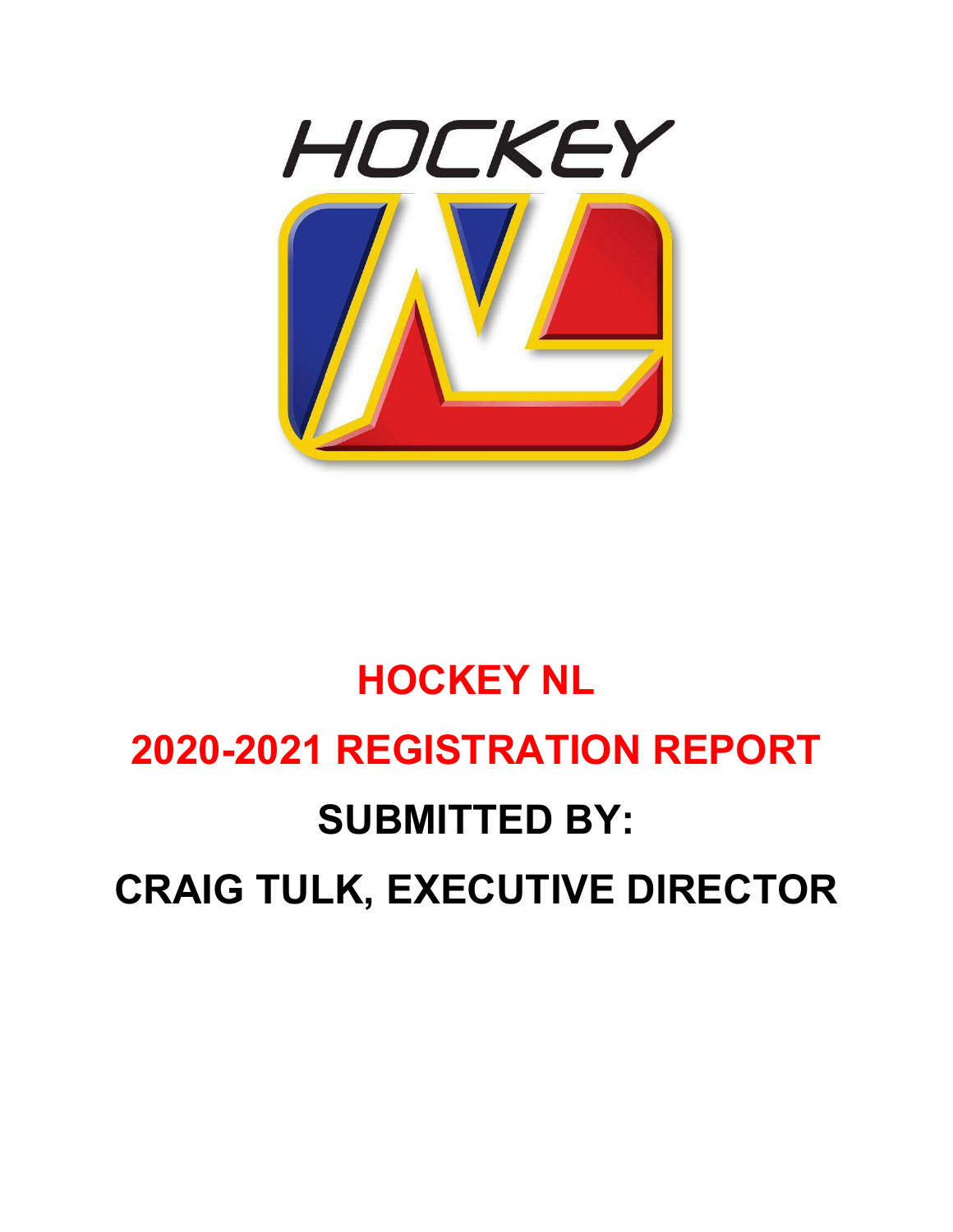## Primary Registration Report **MINOR Player**

2020-2021

## **Registrations**

|                                         |              | Under-11 (U11)  |                |                | Under-15 (U15) | <b>High School</b> |              | Under-7 (U7)    |                |             | Under-21 (U21) | Under-18 (U18) |                   | Under-9 (U9) |                | Under-13 (U13) |                | <b>NA</b>    |             | House League | Under-6 (U6) |              | Under-12<br>(U12) | <b>Total</b>     |
|-----------------------------------------|--------------|-----------------|----------------|----------------|----------------|--------------------|--------------|-----------------|----------------|-------------|----------------|----------------|-------------------|--------------|----------------|----------------|----------------|--------------|-------------|--------------|--------------|--------------|-------------------|------------------|
|                                         | Class        | M.              |                | M              | F.             | M                  | F.           | M               |                | M           |                | M.             |                   | M            | F.             | M.             |                | F.           | M           | F.           | M.           | Æ.           | F.                |                  |
| AAA CENTRAL IMPACT                      | Major        | 0               | 0              | $\mathbf 0$    | 0              | 0                  | 0            | 0               | $\mathbf{0}$   | 0           | 0              | 20             | 0                 | 0            | $\mathbf 0$    | 0              | 0              | 0            | 0           | $\mathbf 0$  | 0            | 0            | $\bf{0}$          | 20               |
|                                         | <b>Total</b> | $\mathbf 0$     | 0              | $\mathbf 0$    | $\mathbf 0$    | 0                  | $\mathbf{0}$ | $\mathbf 0$     | $\mathbf 0$    | $\mathbf 0$ | 0              | 20             | 0                 | 0            | $\mathbf 0$    | $\mathbf{0}$   | 0              | 0            | $\mathbf 0$ | $\mathbf 0$  | $\mathbf 0$  | $\mathbf{0}$ | $\mathbf{0}$      | $\overline{20}$  |
| AAA METRO GROWLERS                      | Major        | 0               | 0              | 0              | 0              | $\mathbf 0$        | $\mathbf 0$  | 0               | 0              | 0           | $\mathbf{0}$   | 20             | 0                 | 0            | $\mathbf 0$    | 0              | 0              | $\mathbf{0}$ | $\mathbf 0$ | $\mathbf 0$  | 0            | 0            | $\mathbf 0$       | 20               |
|                                         | <b>Total</b> | $\mathbf 0$     | $\mathbf 0$    | $\mathbf 0$    | $\mathbf 0$    | $\mathbf 0$        | $\mathbf{0}$ | 0               | $\mathbf 0$    | $\mathbf 0$ | $\mathbf{0}$   | 20             | $\mathbf 0$       | $\mathbf 0$  | $\mathbf 0$    | $\mathbf{0}$   | $\mathbf 0$    | $\mathbf 0$  | $\mathbf 0$ | $\mathbf 0$  | $\mathbf 0$  | $\mathbf 0$  | $\mathbf 0$       | 20               |
| <b>AVALON MINOR</b>                     |              | 77              | 13             | 60             | $\mathbf{1}$   | $\mathbf 0$        | $\mathbf 0$  | 5               | $\mathbf{0}$   | $\mathbf 0$ | $\mathbf{0}$   | 44             | 0                 | 62           | 14             | 53             | $\overline{7}$ | $\mathbf{0}$ | $\mathbf 0$ | $\mathbf 0$  | $\mathbf{0}$ | $\mathbf 0$  | $\bm{0}$          | 336              |
|                                         | <b>Total</b> | 77              | 13             | 60             | $\mathbf{1}$   | 0                  | $\mathbf 0$  | 5               | 0              | $\mathbf 0$ | 0              | 44             | 0                 | 62           | 14             | 53             | $\overline{7}$ | 0            | $\mathbf 0$ | $\mathbf 0$  | $\mathbf 0$  | 0            | $\mathbf 0$       | 336              |
| <b>BAIE VERTE MINOR</b>                 |              | 12              | 3              | 9              | 6              | 0                  | $\mathbf{0}$ | $\mathbf 0$     | $\mathbf 0$    | $\mathbf 0$ | 0              | 8              | 3                 | 13           | 6              | 0              | 0              | 0            | $\mathbf 0$ | $\mathbf 0$  | $\mathbf 0$  | 0            | $\bf{0}$          | 60               |
|                                         | <b>Minor</b> | $\mathbf 0$     | $\mathbf 0$    | $\mathbf 0$    | $\mathbf 0$    | $\mathbf 0$        | $\mathbf 0$  | 0               | $\mathbf 0$    | $\mathbf 0$ | $\mathbf 0$    | $\mathbf{0}$   | $\mathbf 0$       | 0            | $\mathbf 0$    | 11             | $\overline{4}$ | $\mathbf 0$  | $\mathbf 0$ | $\mathbf 0$  | $\mathbf 0$  | 0            | $\mathbf 0$       | 15               |
|                                         | <b>Total</b> | 12              | 3              | 9              | 6              | $\mathbf 0$        | $\mathbf 0$  | 0               | $\mathbf 0$    | $\mathbf 0$ | 0              | 8              | $\mathsf{3}$      | 13           | 6              | 11             | $\overline{4}$ | $\mathbf 0$  | $\mathbf 0$ | $\mathbf 0$  | $\mathbf 0$  | $\mathbf 0$  | $\mathbf 0$       | 75               |
| <b>BAY ARENA MINOR</b>                  | Female       | $\mathbf 0$     | $\mathbf 0$    | $\mathbf 0$    | 17             | $\mathbf 0$        | $\mathbf 0$  | $\mathbf 0$     | $\mathbf{0}$   | $\mathbf 0$ | $\mathbf{0}$   | $\mathbf{0}$   | 13                | $\mathbf 0$  | $\mathbf 0$    | $\mathbf 0$    | $\mathbf 0$    | $\mathbf{0}$ | $\mathbf 0$ | $\mathbf 0$  | $\mathbf{0}$ | $\mathbf 0$  | $\mathbf 0$       | 30               |
|                                         | Minor        | 43              | 10             | 37             | 5              | $\mathbf{0}$       | $\mathbf 0$  | 0               | $\mathbf{0}$   | $\mathbf 0$ | 0              | 42             | 0                 | 49           | $\overline{7}$ | 62             | 9              | $\Omega$     | 0           | $\mathbf 0$  | $\mathbf{0}$ | $\mathbf 0$  | $\mathbf 0$       | 264              |
|                                         | <b>Total</b> | 43              | 10             | 37             | 22             | 0                  | $\mathbf{0}$ | 0               | 0              | 0           | 0              | 42             | 13                | 49           | $\overline{7}$ | 62             | 9              | $\mathbf{0}$ | $\mathbf 0$ | $\mathbf 0$  | $\mathbf{0}$ | 0            | $\mathbf 0$       | 294              |
| <b>BAY D'ESPOIR MINOR</b>               |              | $\mathbf{1}$    | $\overline{4}$ | 12             | $\mathbf{1}$   | $\mathbf 0$        | 0            | $\overline{7}$  | $\mathbf{1}$   | $\mathbf 0$ | 0              | 6              | $\mathbf 0$       | 5            | $\mathbf{3}$   | $\overline{2}$ | $\mathbf 0$    | $\mathbf 0$  | $\mathbf 0$ | $\mathbf 0$  | $\mathbf 0$  | $\mathbf 0$  | $\mathbf 0$       | 42               |
|                                         | <b>Total</b> | $\mathbf{1}$    | $\overline{4}$ | 12             | $\mathbf{1}$   | $\mathbf 0$        | $\mathbf{0}$ | $\overline{7}$  | -1             | $\mathbf 0$ | 0              | 6              | 0                 | 5            | $\mathbf{3}$   | 2              | 0              | 0            | $\mathbf 0$ | 0            | $\mathbf 0$  | 0            | $\bf{0}$          | 42               |
| <b>BELL ISLAND MINOR</b>                |              | $\mathbf 0$     | 0              | $\overline{7}$ | $\overline{7}$ | $\mathbf 0$        | 0            | 0               | $\mathbf 0$    | $\mathbf 0$ | 0              | 11             | $\mathbf{1}$      | $\mathbf 0$  | $\mathbf 0$    | 0              | 0              | $\mathbf{0}$ | $\mathbf 0$ | $\mathbf 0$  | $\mathbf{0}$ | 0            | $\mathbf 0$       | 26               |
|                                         | Minor        | $\overline{7}$  | 6              | $\mathbf 0$    | 0              | 0                  | $\mathbf{0}$ | 3               | 2              | $\mathbf 0$ | 0              | $\mathbf{0}$   | 0                 | $\mathbf{0}$ | $\mathbf 0$    | 0              | 0              | 0            | $\mathbf 0$ | $\mathbf 0$  | $\mathbf{0}$ | 0            | $\mathbf 0$       | 18               |
|                                         | <b>Total</b> | $\overline{7}$  | 6              | $\overline{7}$ | $\overline{7}$ | $\mathbf 0$        | $\mathbf 0$  | $\overline{3}$  | 2              | $\mathbf 0$ | 0              | 11             | $\mathbf{1}$      | 0            | $\mathbf 0$    | $\mathbf{0}$   | 0              | 0            | $\mathbf 0$ | $\mathbf 0$  | $\mathbf 0$  | $\mathbf 0$  | $\mathbf 0$       | 44               |
| <b>BEOTHIC MINOR</b>                    |              | 11              | 3              | $\mathbf 0$    | $\mathbf{0}$   | $\mathbf 0$        | $\mathbf 0$  | 12              | $\mathbf 0$    | $\mathbf 0$ | $\mathbf{0}$   | 14             | $\overline{4}$    | 9            | $\mathbf{1}$   | 17             | $\mathbf 0$    | $\mathbf 0$  | $\mathbf 0$ | $\mathbf 0$  | $\mathbf 0$  | $\mathbf 0$  | $\bm{0}$          | $\overline{71}$  |
|                                         | <b>Total</b> | 11              | 3              | $\mathbf 0$    | $\mathbf 0$    | 0                  | 0            | 12              | $\mathbf 0$    | $\mathbf 0$ | $\mathbf 0$    | 14             | $\overline{4}$    | 9            | $\mathbf{1}$   | 17             | 0              | $\mathbf{0}$ | 0           | 0            | 0            | $\mathbf 0$  | $\bm{0}$          | 71               |
| <b>BISHOP'S FALLS MINOR</b>             |              | 6               | 1              | 9              | $\overline{2}$ | 0                  | 0            | 10              | 6              | $\mathbf 0$ | $\mathbf 0$    | 11             | 0                 | 18           | $\mathbf 0$    | 8              | $\mathbf 0$    | $\mathbf 0$  | 0           | 0            | $\mathbf 0$  | 0            | $\bm{0}$          | $\overline{71}$  |
|                                         | <b>Total</b> | 6               | 1              | 9              | 2              | 0                  | 0            | 10              | 6              | $\mathbf 0$ | 0              | 11             | 0                 | 18           | $\mathbf 0$    | 8              | 0              | 0            | $\mathbf 0$ | $\mathbf 0$  | 0            | 0            | $\bf{0}$          | 71               |
| <b>BONAVISTA MINOR</b>                  |              | 11              | 2              | 13             | 9              | $\mathbf 0$        | $\mathbf 0$  | 11              | $\overline{4}$ | $\mathbf 0$ | 0              | 14             | 6                 | 15           | 6              | 10             | 6              | 0            | $\mathbf 0$ | 6            | $\mathbf 0$  | 0            | $\bf{0}$          | 113              |
|                                         | Female       | $\mathbf 0$     | $\mathbf 0$    | $\mathbf 0$    | $\mathbf 0$    | $\mathbf 0$        | $\mathbf 0$  | $\mathbf 0$     | $\mathbf 0$    | $\mathbf 0$ | $\mathbf 0$    | $\mathbf 0$    | $\mathbf 0$       | $\mathbf 0$  | $\mathbf{1}$   | $\mathbf 0$    | $\mathbf 0$    | $\mathbf 0$  | $\mathbf 0$ | $\mathbf 0$  | $\mathbf 0$  | 0            | $\mathbf 0$       | $\mathbf{1}$     |
|                                         | <b>Total</b> | 11              | $\overline{2}$ | 13             | 9              | $\mathbf 0$        | $\mathbf 0$  | 11              | $\overline{4}$ | $\mathbf 0$ | $\mathbf 0$    | 14             | 6                 | 15           | $\overline{7}$ | 10             | 6              | $\mathbf{0}$ | $\mathbf 0$ | 6            | $\mathbf 0$  | $\mathbf 0$  | $\mathbf 0$       | $\overline{114}$ |
| <b>BOTWOOD MINOR</b>                    |              | 5               | $\mathbf{1}$   | 10             | $\mathbf 0$    | 0                  | 0            | 10              | 12             | $\mathbf 0$ | $\mathbf{0}$   | 12             | $\mathbf{1}$      | 8            | 10             | 17             | $\overline{4}$ | $\mathbf{0}$ | $\mathbf 0$ | 0            | $\mathbf{0}$ | 0            | $\mathbf 0$       | 90               |
|                                         | Minor        | 0               | $\mathbf 0$    | $\mathbf 0$    | 0              | 0                  | $\mathbf 0$  | 0               | 0              | $\mathbf 0$ | 0              | $\Omega$       | 11                | $\mathbf 0$  | $\mathbf 0$    | 0              | 0              | $\mathbf 0$  | $\mathbf 0$ | $\mathbf 0$  | $\mathbf 0$  | 0            | $\mathbf 0$       | 11               |
|                                         | <b>Total</b> | 5               | 1              | 10             | $\mathbf 0$    | 0                  | 0            | 10              | 12             | $\mathbf 0$ | 0              | 12             | 12                | 8            | 10             | 17             | $\overline{4}$ | 0            | $\mathbf 0$ | $\mathbf 0$  | $\mathbf 0$  | 0            | $\mathbf 0$       | 101              |
| C.B. REGIONAL                           |              | 45              | 6              | 0              | $\mathbf 0$    | $\mathbf 0$        | $\mathbf 0$  | $\overline{73}$ | 9              | $\mathbf 0$ | 0              | $\mathbf 0$    | $\mathbf 0$       | $\mathbf 0$  | $\mathbf 0$    | $\mathbf 0$    | $\mathbf 0$    | $\mathbf 0$  | $\mathbf 0$ | $\mathbf 0$  | 0            | 0            | $\mathbf 0$       | $\overline{133}$ |
|                                         | <b>Minor</b> | 46              | $\overline{4}$ | 73             | 27             | $\mathbf 0$        | $\mathbf{0}$ | 19              | 5              | $\mathbf 0$ | 0              | 57             | 18                | 110          | 15             | 102            | 36             | $\mathbf 0$  | $\mathbf 0$ | $\mathbf 0$  | $\mathbf 0$  | 0            | $\mathbf 0$       | $\overline{512}$ |
|                                         | <b>Total</b> | 91              | 10             | 73             | 27             | $\mathbf 0$        | $\mathbf 0$  | 92              | 14             | $\mathbf 0$ | $\mathbf{0}$   | 57             | 18                | 110          | 15             | 102            | 36             | 0            | 0           | 0            | $\mathbf{0}$ | $\mathbf{0}$ | $\mathbf 0$       | 645              |
| CEE BEES MINOR                          |              | 34              | 8              | 38             | 8              | 0                  | $\mathbf{0}$ | 33              | 7              | $\mathbf 0$ | 0              | 28             | 3                 | 29           | $\overline{4}$ | 45             | 9              | 0            | $\mathbf 0$ | $\mathbf 0$  | 0            | $\mathbf 0$  | $\mathbf 0$       | 246              |
|                                         | Female       | $\mathbf 0$     | 0              | $\mathbf 0$    | $\mathbf 0$    | 0                  | $\mathbf 0$  | $\mathbf 0$     | $\mathbf 0$    | $\mathbf 0$ | 0              | $\mathbf 0$    | $\mathbf 0$       | $\mathbf 0$  | $\mathbf 0$    | $\mathbf{0}$   | 0              | 0            | $\mathbf 0$ | 19           | $\mathbf 0$  | $\mathbf 0$  | $\mathbf 0$       | 19               |
|                                         | <b>Total</b> | 34              | 8              | 38             | 8              | 0                  | 0            | $\overline{33}$ | $\overline{7}$ | $\mathbf 0$ | 0              | 28             | $\overline{3}$    | 29           | $\overline{4}$ | 45             | 9              | $\mathbf 0$  | $\mathbf 0$ | 19           | 0            | 0            | $\mathbf 0$       | $\overline{265}$ |
| CHURCHILL <b>FAILS NINOR 04-01-2021</b> |              | $\mathbf 0$     | 0              | $\mathbf 0$    | $\mathbf 0$    | $\mathbf 0$        | $\mathbf 0$  | 10              | 18             | $\mathbf 0$ | 0              | 0              | 0                 | 8            | 9              | $\mathbf{0}$   | 0              | 0            | $\mathbf 0$ | $\mathbf 0$  | $\mathbf 0$  | 0            | $\mathbf 0$       | 45               |
|                                         | Minor        | $\overline{12}$ | 9              | 9              | 3              | $\mathbf 0$        | $\mathbf 0$  | $\mathbf 0$     | $\mathbf 0$    | $\mathbf 0$ | $\mathbf{0}$   | 8              | 12                | $\mathbf 0$  | $\mathbf 0$    | 4              | $\overline{7}$ | $\mathbf{0}$ | $\mathbf 0$ | 0            | $\mathbf{0}$ | $\mathbf 0$  | $\mathbf 0$       | 64               |
|                                         | <b>Total</b> | 12              | 9              | 9              | 3              | $\mathbf 0$        | $\mathbf 0$  | 10              | 18             | $\mathbf 0$ | $\mathbf{0}$   | 8              | $12 \overline{ }$ | 8            | 9              | 4              | $\overline{7}$ | $\Omega$     | $\mathbf 0$ | $\mathbf 0$  | 0            | $\mathbf 0$  | $\mathbf 0$       | 109              |
| <b>CLARENVILLE MINOR</b>                |              | $\overline{35}$ | 5              | 35             | $\overline{7}$ | $\mathbf 0$        | $\mathbf 0$  | 25              | 14             | $\mathbf 0$ | 0              | 26             | 9                 | 39           | 5              | 37             | 11             | $\mathbf 0$  | $\mathbf 0$ | $\mathbf 0$  | $\mathbf 0$  | $\mathbf{0}$ | $\mathbf 0$       | 248              |
|                                         | Female       | 0               | 0              | $\mathbf 0$    | $\mathbf{0}$   | $\Omega$           | 0            | 0               | 0              | $\mathbf 0$ | $\mathbf{0}$   | $\mathbf{0}$   | 18                | $\mathbf 0$  | $\mathbf 0$    | $\mathbf{0}$   | 0              | $\Omega$     | 0           | $\mathbf 0$  | $\Omega$     | 0            | 0                 | 18               |
|                                         | <b>Total</b> | 35              | 5              | 35             | $\overline{7}$ | 0                  | $\mathbf 0$  | 25              | 14             | $\Omega$    | $\Omega$       | 26             | 27                | 39           | 5              | 37             | 11             | $\Omega$     | $\mathbf 0$ | $\mathbf 0$  | $\Omega$     | $\Omega$     | $\mathbf 0$       | 266              |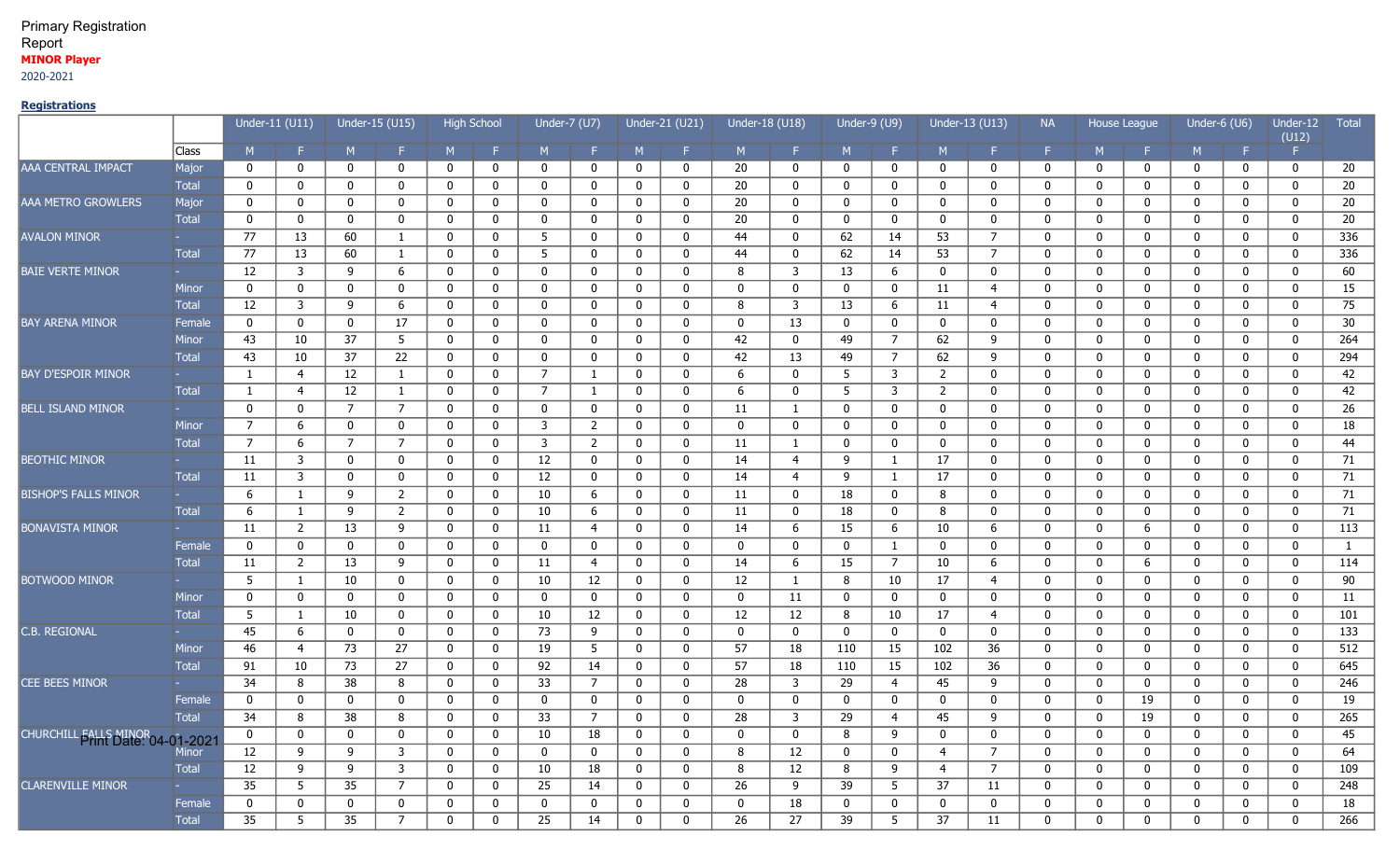| <b>CORNER BROOK MINOR</b>                     |                            | $\mathbf 0$  | 0                | 0           | 0              | $\mathbf{0}$ | $\mathbf 0$ | $\mathbf 0$    | $\mathbf 0$    | $\mathbf 0$  | 0            | 39           | 0            | 38             | 5              | 62             | 8              | 0              | $\mathbf{0}$ | $\mathbf 0$  | 0            | $\mathbf 0$    | $\mathbf 0$  | 152          |
|-----------------------------------------------|----------------------------|--------------|------------------|-------------|----------------|--------------|-------------|----------------|----------------|--------------|--------------|--------------|--------------|----------------|----------------|----------------|----------------|----------------|--------------|--------------|--------------|----------------|--------------|--------------|
|                                               | Female                     | $\mathbf{0}$ | $\mathbf 0$      | $\mathbf 0$ | 0              | 0            | $\mathbf 0$ | $\mathbf 0$    | 0              | $\mathbf 0$  | 0            | $\mathbf{0}$ | $\mathbf 0$  | $\Omega$       | 0              | $\mathbf{0}$   | 0              | 0              |              | 25           | $\mathbf{0}$ | $\mathbf 0$    | 0            | 26           |
|                                               | Minor                      | 57           | 12               | 42          | $7^{\circ}$    | 0            | $\mathbf 0$ | 48             | 13             | $\mathbf 0$  | 0            | $\mathbf{0}$ | 0            | 0              | $\mathbf 0$    | $\mathbf 0$    | 0              | 0              | $\Omega$     | $\mathbf 0$  | $\mathbf{0}$ | 0              | 0            | 179          |
|                                               | Total                      | 57           | 12               | 42          | 7              | 0            | $\mathbf 0$ | 48             | 13             | $\mathbf 0$  | 0            | 39           | 0            | 38             | 5              | 62             | 8              | 0              |              | 25           | 0            | 0              | $\mathbf{0}$ | 357          |
| <b>DEER LAKE MINOR</b>                        | Female                     | 0            | 0                | $\mathbf 0$ | 0              | $\mathbf{0}$ | $\mathbf 0$ | 0              | $\mathbf 0$    | $\mathbf 0$  | $\mathbf{0}$ | $\mathbf{0}$ | 0            | $\Omega$       | $\mathbf 0$    | $\mathbf{0}$   | 0              | $\mathbf{0}$   | $\Omega$     | 42           | 0            | 0              | $\mathbf{0}$ | 42           |
|                                               | Minor                      | $\mathbf 0$  | 0                | $\mathbf 0$ | $\mathbf{0}$   | $\mathbf{0}$ | $\mathbf 0$ | 0              | 0              | $\mathbf 0$  | $\mathbf{0}$ | $\mathbf{0}$ | 0            | $\Omega$       | $\mathbf 0$    | $\mathbf{0}$   | 0              | 0              | 158          | 21           | $\mathbf{0}$ | $\mathbf 0$    | $\mathbf 0$  | 179          |
|                                               | <b>Total</b>               | 0            | 0                | $\mathbf 0$ | $\mathbf{0}$   | 0            | $\mathbf 0$ | $\mathbf 0$    | 0              | $\mathbf 0$  | 0            | $\mathbf{0}$ | 0            | $\mathbf{0}$   | $\mathbf{0}$   | $\mathbf{0}$   | 0              | 0              | 158          | 63           | 0            | $\mathbf 0$    | 0            | 221          |
| DON JOHNSON HOCKEY                            | Minor                      | 0            | 0                | 101         | $\overline{2}$ | 0            | $\mathbf 0$ | $\mathbf 0$    | 0              | $\mathbf 0$  | 0            | 0            | $\mathbf 0$  | $\mathbf{0}$   | $\mathbf 0$    | 101            | $\overline{2}$ | 0              | 0            | $\mathbf 0$  | 0            | 0              | 0            | 206          |
| <b>LEAGUE</b>                                 | <b>Total</b>               | 0            | 0                | 101         | $\overline{2}$ | 0            | $\mathbf 0$ | 0              | 0              | $\mathbf 0$  | 0            | 0            | $\mathbf 0$  | $\mathbf{0}$   | $\mathbf 0$    | 101            | 2              | 0              | 0            | $\mathbf 0$  | 0            | 0              | 0            | 206          |
| EAST COAST BLIZZARD                           | Major                      | 0            | 0                | 0           | $\mathbf{0}$   | 0            | $\mathbf 0$ | $\mathbf 0$    | $\mathbf 0$    | $\mathbf 0$  | 0            | 20           | $\mathbf 0$  | 0              | $\mathbf 0$    | $\bf{0}$       | $\mathbf 0$    | 0              | 0            | $\mathbf{0}$ | $\mathbf{0}$ | $\mathbf 0$    | $\mathbf 0$  | 20           |
|                                               | Total                      | $\mathbf 0$  | $\mathbf 0$      | $\mathbf 0$ | 0              | 0            | $\mathbf 0$ | $\mathbf{0}$   | 0              | $\mathbf 0$  | 0            | 20           | $\mathbf 0$  | 0              | $\mathbf 0$    | $\mathbf 0$    | $\mathbf 0$    | 0              | 0            | $\mathbf 0$  | 0            | $\mathbf 0$    | $\mathbf 0$  | 20           |
| FOGO ISLAND MINOR                             | Female                     | 0            | 0                | 0           | 0              | 0            | $\mathbf 0$ | 0              | 0              | $\mathbf 0$  | 0            | 0            | $\mathbf 0$  | $\mathbf{0}$   | $\mathbf 0$    | $\bf{0}$       | 11             | $\overline{7}$ | 0            | 4            | 0            | $\mathbf 0$    | $\mathbf 0$  | 22           |
|                                               | <b>Minor</b>               | 5            | 1                | 16          | $\mathbf{1}$   | 0            | $\mathbf 0$ | 6              | -1             | $\mathbf 0$  | $\mathbf{0}$ | 10           | 2            | 4              | 0              | 8              | $\overline{4}$ | 0              | $\Omega$     | 0            | 0            | $\mathbf 0$    | 0            | 58           |
|                                               | Total                      | 5            | 1                | 16          | 1              | 0            | $\mathbf 0$ | 6              | $\mathbf{1}$   | $\mathbf 0$  | $\mathbf{0}$ | 10           | 2            | $\overline{4}$ | $\mathbf{0}$   | 8              | 15             | $\overline{7}$ | $\mathbf{0}$ | 4            | 0            | 0              | 0            | 80           |
| <b>GANDER MINOR</b>                           |                            | $\mathbf 0$  | 0                | 0           | 0              | 0            | $\mathbf 0$ | 0              | 0              | $\mathbf 0$  | 0            | 15           | $\mathbf{0}$ | 0              | 0              | 0              | 0              | 0              | 0            | 0            | 0            | 0              | 0            | 15           |
|                                               | Competit                   | 0            | 0                | $\mathbf 0$ | $\mathbf{0}$   | 0            | $\mathbf 0$ | $\mathbf 0$    | 0              | $\mathbf 0$  | $\mathbf 0$  | 0            | $\mathbf 0$  | 0              | $\mathbf 0$    | $\mathbf 0$    | $\mathbf 0$    | 11             | 0            | $\mathbf 0$  | $\mathbf 0$  | 0              | 0            | 11           |
|                                               | Female                     | $\mathbf 0$  | $\mathbf 0$      | $\mathbf 0$ | 0              | $\mathbf{0}$ | $\mathbf 0$ | $\mathbf{0}$   | 0              | $\mathbf 0$  | $\mathbf{0}$ | $\mathbf 0$  | 0            | $\mathbf{0}$   | $\mathbf 0$    | $\mathbf 0$    | 0              | 35             | $\mathbf{0}$ | $\mathbf{0}$ | 0            | $\mathbf 0$    | $\mathbf 0$  | 35           |
|                                               | Minor                      | 29           | 0                | 30          | 1              | 0            | $\mathbf 0$ | 36             | $\mathbf{1}$   | $\mathbf 0$  | $\mathbf{0}$ | 23           | 1            | 35             | 0              | 38             | 0              | 16             | 0            | 0            | 0            | 0              | 0            | 210          |
|                                               | <b>Total</b>               | 29           | 0                | 30          | 1              | 0            | $\mathbf 0$ | 36             | -1             | $\mathbf 0$  | 0            | 38           | 1            | 35             | 0              | 38             | 0              | 62             | 0            | $\mathbf 0$  | 0            | $\mathbf 0$    | 0            | 271          |
| <b>GLOVERTOWN AND AREA</b>                    |                            | 12           | $\overline{2}$   | 8           | 4              | 0            | $\mathbf 0$ | 17             | 7              | $\mathbf 0$  | $\mathbf 0$  | 11           | 6            | 19             | 4              | 4              | 0              | $\mathbf 0$    | 0            | $\mathbf 0$  | $\mathbf{0}$ | $\mathbf 0$    | 0            | 94           |
| <b>MINOR HOCKEY</b>                           | Female                     | 0            | 0                | $\mathbf 0$ | 6              | 0            | $\mathbf 0$ | $\mathbf 0$    | $\mathbf 0$    | $\mathbf 0$  | 0            | $\mathbf 0$  | $\mathbf 0$  | 0              | 0              | $\bf{0}$       | $\mathbf 0$    | $\overline{7}$ | 0            | $\mathbf{0}$ | $\mathbf{0}$ | $\bf{0}$       | $\mathbf 0$  | 13           |
| <b>ASSOCIATION</b>                            | <b>Total</b>               | 12           | $\overline{2}$   | 8           | 10             | 0            | $\mathbf 0$ | 17             | $\overline{7}$ | 0            | 0            | 11           | 6            | 19             | $\overline{4}$ | $\overline{4}$ | 0              | $\overline{7}$ | 0            | 0            | 0            | 0              | 0            | 107          |
| <b>GOULDS MINOR</b>                           |                            | $\mathbf 0$  | $\mathbf 0$      | 10          | 0              | 0            | $\mathbf 0$ | 0              | 0              | 0            | 0            | $\mathbf 0$  | $\mathbf 0$  | 0              | $\mathbf{0}$   | $\bf{0}$       | $\mathbf 0$    | 10             | 0            | $\mathbf{0}$ | 0            | $\mathbf 0$    | $\mathbf 0$  | 20           |
|                                               | Minor                      | 22           | 2                | 10          | $\overline{2}$ | 0            | $\mathbf 0$ | 57             | -5             | 0            | $\mathbf{0}$ | 53           | 2            | 27             | 7              | 22             | 4              | 6              | $\mathbf{0}$ | $\mathbf 0$  | 0            | $\mathbf 0$    | $\mathbf 0$  | 219          |
|                                               | Total                      | 22           | $\overline{2}$   | 20          | $\overline{2}$ | 0            | $\mathbf 0$ | 57             | -5             | 0            | 0            | 53           | 2            | 27             | 7              | 22             | 4              | 16             | 0            | 0            | 0            | 0              | 0            | 239          |
| <b>GRAND FALLS WINDSOR</b><br><b>MINOR</b>    | Non<br>Provincia<br>I Team | 27           | 2                | 21          | 18             | 0            | $\mathbf 0$ | 26             | 8              | $\mathbf{0}$ | 0            | 22           | 13           | 22             | 11             | 23             | 3              | 0              | $\Omega$     | 0            | 0            | 0              | 0            | 196          |
|                                               | <b>Total</b>               | 27           | $\overline{2}$   | 21          | 18             | 0            | $\mathbf 0$ | 26             | 8              | $\mathbf 0$  | 0            | 22           | 13           | 22             | 11             | 23             | 3              | 0              | 0            | $\mathbf 0$  | $\mathbf{0}$ | 0              | $\mathbf 0$  | 196          |
| <b>GREEN BAY SOUTH MINOR</b>                  |                            | 5            | $\overline{2}$   | 5           | $\overline{2}$ | 0            | $\mathbf 0$ | 6              | 6              | $\mathbf 0$  | $\mathbf 0$  | 12           | $\mathbf 0$  | 2              | $\mathbf 0$    | 8              | 0              | 0              | 0            | $\mathbf 0$  | 0            | 0              | $\mathbf 0$  | 48           |
|                                               | <b>Total</b>               | 5            | $\overline{2}$   | 5           | $\overline{2}$ | 0            | $\mathbf 0$ | 6              | 6              | $\mathbf 0$  | 0            | 12           | $\mathbf 0$  | 2              | 0              | 8              | 0              | 0              | 0            | $\mathbf 0$  | 0            | 0              | $\mathbf 0$  | 48           |
| <b>GROS MORNE MINOR</b>                       |                            | 3            | -1               | 6           | $\mathbf{1}$   | 0            | $\mathbf 0$ | 9              | 3              | $\mathbf 0$  | 0            | 6            | 4            | 5              | 5              | $\overline{2}$ | 1              | 0              | 0            | $\mathbf 0$  | $\mathbf{0}$ | 0              | 0            | 46           |
| <b>HOCKEY</b>                                 | <b>Total</b>               | 3            | 1                | 6           | $\mathbf{1}$   | 0            | $\mathbf 0$ | 9              | 3              | $\mathbf 0$  | 0            | 6            | 4            | -5             | 5              | 2              | 1              | 0              | 0            | $\mathbf 0$  | 0            | 0              | 0            | 46           |
| HARBOUR BRETON MINOR                          | Minor                      | 6            | -1               | 7           | $\overline{2}$ | 0            | $\mathbf 0$ | $\overline{2}$ | 3              | $\mathbf 0$  | 0            | 14           | 4            | -2             | 6              | 8              | 4              | 0              | $\Omega$     | 0            | 0            | 0              | $\mathbf{0}$ | 59           |
|                                               | <b>Total</b>               | 6            | -1               | 7           | $\overline{2}$ | $\mathbf{0}$ | $\mathbf 0$ | 2              | 3              | 0            | 0            | 14           | 4            | $\overline{2}$ | 6              | 8              | 4              | 0              | $\Omega$     | 0            | 0            | $\mathbf{0}$   | $\mathbf{0}$ | 59           |
| <b>HIGH SCHOOL</b>                            |                            | $\Omega$     | $\Omega$         | $\Omega$    | $\mathbf{0}$   | 135          | 11          | $\Omega$       | $\Omega$       | $\Omega$     | O            | $\Omega$     | $\Omega$     | $\Omega$       | 0              | 0              | 0              | 0              | $\Omega$     | $\mathbf{0}$ | $\Omega$     | <sup>0</sup>   | $\Omega$     | 146          |
|                                               | <b>Total</b>               | 0            | 0                | 0           | 0              | 135          | 11          | 0              | 0              | 0            | 0            | 0            | 0            | 0              | $\mathbf 0$    | 0              | 0              | 0              | 0            | 0            | 0            | 0              | 0            | 146          |
| <b>LABRADOR WEST MINOR</b>                    |                            | 41           | 9                | 40          | 4              | 0            | $\mathbf 0$ | 55             | 15             | $\mathbf 0$  | $\mathbf 0$  | 26           | 5            | 33             | 14             | 31             | 7              | $\mathbf 0$    | 0            | 16           | $\mathbf 0$  | $\mathbf 0$    | $\mathbf 0$  | 296          |
|                                               | Total                      | 41           | 9                | 40          | $\overline{4}$ | 0            | $\bf{0}$    | 55             | 15             | $\mathbf 0$  | 0            | 26           | 5            | 33             | 14             | 31             | $\overline{7}$ | 0              | 0            | 16           | 0            | $\bf{0}$       | $\bf{0}$     | 296          |
| LAKE MELVILLE MINOR<br>Print Date: 04-01-2021 |                            | 32           | 8                | 31          | 27             | 0            | $\mathbf 0$ | 35             | 15             | $\mathbf 0$  | $\mathbf 0$  | 29           | 34           | 34             | 17             | 24             | 6              | $\mathbf 0$    | 0            | $\mathbf 0$  | 0            | $\bf{0}$       | $\bf{0}$     | 292          |
|                                               |                            | $\mathbf 0$  | 0                | 0           | $\mathbf{0}$   | 0            | $\mathbf 0$ | $\bf{0}$       | $\mathbf 0$    | $\bf{0}$     | $\mathbf{0}$ | 0            | 0            | 0              | $\mathbf 0$    | $\mathbf{1}$   | 15             | $\mathbf{0}$   | 0            | $\mathbf 0$  | $\mathbf 0$  | $\mathbf 0$    | $\mathbf 0$  | 16           |
|                                               | Provincia<br>I Team        | 0            | $\mathbf 0$      | 0           | $\overline{2}$ | 0            | $\bf{0}$    | $\bf{0}$       | $\mathbf 0$    | $\mathbf 0$  | 0            | $\mathbf{1}$ | $\mathbf 0$  | 0              | 0              | $\mathbf{0}$   | 0              | 0              | 0            | 0            | $\mathbf 0$  | $\overline{0}$ | $\mathbf{0}$ | $\mathbf{3}$ |
|                                               | <b>Total</b>               | 32           | 8                | 31          | 29             | 0            | $\bf{0}$    | 35             | 15             | $\bf{0}$     | $\mathbf 0$  | 30           | 34           | 34             | 17             | 25             | 21             | $\mathbf 0$    | 0            | 0            | $\mathbf 0$  | $\mathbf{0}$   | 0            | 311          |
| <b>LASCIE MINOR</b>                           | <b>Service</b>             | $\mathbf 0$  | $\boldsymbol{0}$ | $\mathbf 0$ | $\mathbf{0}$   | 0            | $\bf{0}$    | $\mathbf 0$    | 0              | $\mathbf 0$  | 0            | 10           | $\mathbf{1}$ | 0              | $\mathbf 0$    | $\mathbf{0}$   | 0              | 0              | 0            | $\bf{0}$     | $\mathbf 0$  | $\mathbf{0}$   | $\mathbf 0$  | 11           |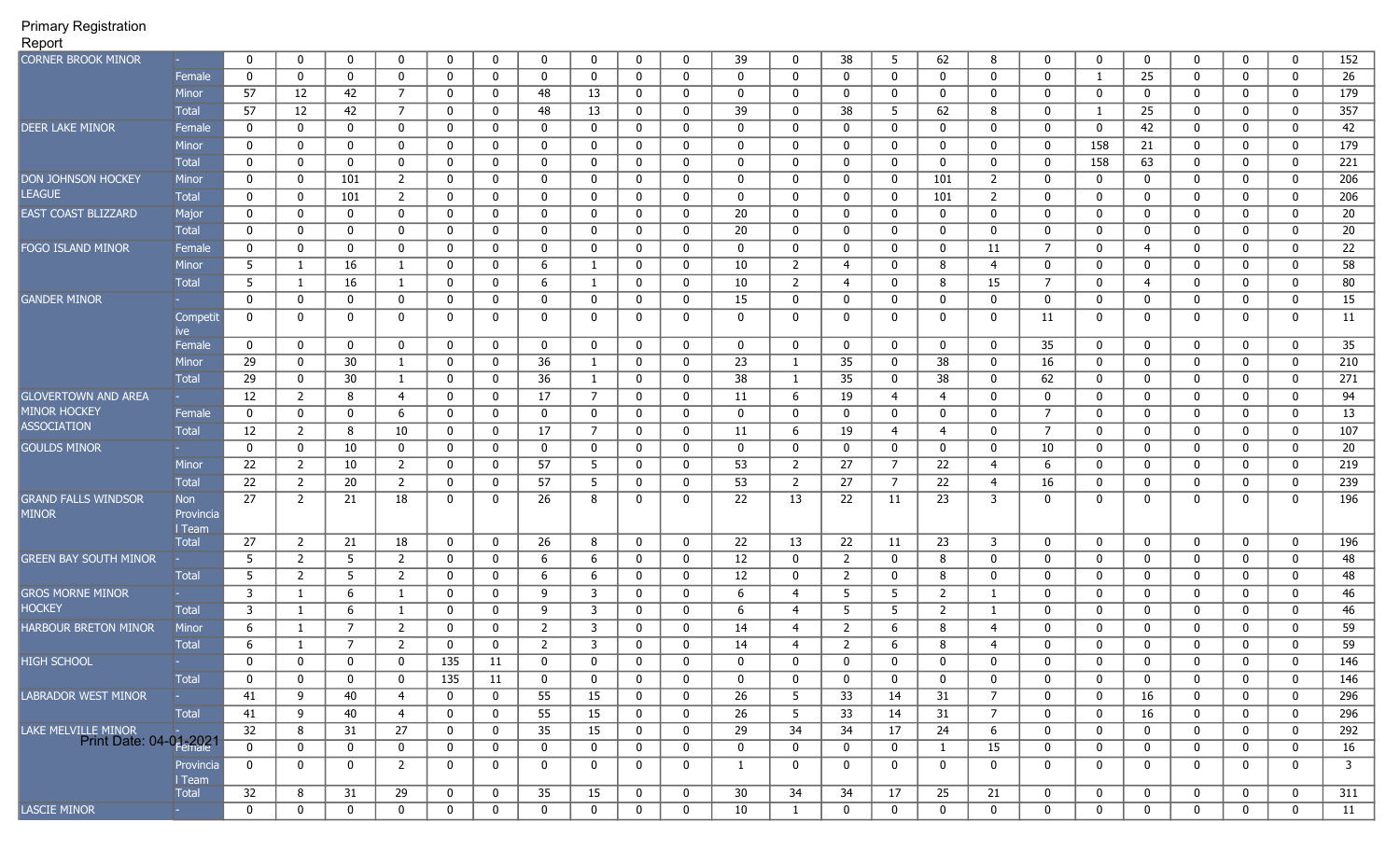| $\cdot \cdot \cdot$               |                        |              |                |              |                |              |                |              |              |              |                |              |                |              |                         |              |                |              |              |                |              |                  |                  |                 |
|-----------------------------------|------------------------|--------------|----------------|--------------|----------------|--------------|----------------|--------------|--------------|--------------|----------------|--------------|----------------|--------------|-------------------------|--------------|----------------|--------------|--------------|----------------|--------------|------------------|------------------|-----------------|
|                                   | <b>Total</b>           | 0            | 0              | $\mathbf 0$  | 0              | 0            | $\mathbf 0$    | 0            | 0            | $\mathbf 0$  | 0              | 10           | -1             | $\Omega$     | 0                       | 0            | 0              | 0            | $\mathbf 0$  | $\mathbf 0$    | 0            | 0                | 0                | 11              |
| LEWISPORTE AREA MINOR             |                        | 16           | $\overline{4}$ | 13           | 16             | $\mathbf 0$  | $\mathbf 0$    | 12           | 6            | $\mathbf 0$  | 0              | 19           | $\mathbf 0$    | 24           | $\overline{2}$          | 16           | 5              | 0            | $\mathbf 0$  | $\mathbf 0$    | 0            | 0                | $\mathbf 0$      | $\frac{133}{ }$ |
|                                   | <b>Total</b>           | 16           | 4              | 13           | 16             | $\mathbf 0$  | $\mathbf 0$    | 12           | 6            | $\mathbf 0$  | 0              | 19           | $\mathbf{0}$   | 24           | $\overline{2}$          | 16           | 5              | $\mathbf 0$  | $\mathbf 0$  | $\mathbf 0$    | 0            | 0                | 0                | 133             |
| <b>MARYSTOWN MINOR</b>            |                        | 31           | 1              | 1            | 19             | $\mathbf 0$  | $\mathbf 0$    | 26           | 14           | $\mathbf 0$  | 0              | 39           | $\mathbf 0$    | 0            | $\mathbf 0$             | 33           | 39             | $\bf{0}$     | 37           | $\mathbf 0$    | $\mathbf{0}$ | 0                | $\mathbf 0$      | 240             |
|                                   | Minor                  | 0            | $\mathbf 0$    | $\mathbf 0$  | 0              | $\mathbf 0$  | $\mathbf 0$    | $\mathbf 0$  | 0            | $\mathbf 0$  | $\mathbf 0$    | 0            | 28             | 36           | 6                       | 0            | 0              | $\bf{0}$     | $\mathbf 0$  | $\mathbf 0$    | 0            | 0                | $\mathbf 0$      | 70              |
|                                   | <b>Total</b>           | 31           | 1              | $\mathbf{1}$ | 19             | $\mathbf 0$  | $\mathbf 0$    | 26           | 14           | $\mathbf 0$  | 0              | 39           | 28             | 36           | 6                       | 33           | 39             | 0            | 37           | $\mathbf 0$    | $\mathbf{0}$ | 0                | $\mathbf 0$      | 310             |
| <b>MOUNT PEARL MINOR</b>          |                        | 0            | $\mathbf 0$    | $\bf{0}$     | 0              | $\mathbf 0$  | $\mathbf 0$    | 0            | 0            | $\mathbf 0$  | 0              | 0            | $\mathbf 0$    | -1           | $\mathbf 0$             | $\mathbf 0$  | 0              | 0            | $\mathbf 0$  | $\mathbf 0$    | 0            | 0                | 0                | -1              |
|                                   | Minor                  | 32           | 1              | 36           | 6              | 0            | $\mathbf 0$    | 80           | 20           | $\mathbf 0$  | 0              | $\mathbf{0}$ | 0              | 54           | 6                       | 24           | 0              | 0            | 0            | $\mathbf{0}$   | 0            | 0                | 0                | 259             |
|                                   | Non                    | 31           | 1              | $\mathbf 0$  | 0              | $\mathbf 0$  | $\mathbf 0$    | $\mathbf{0}$ | 0            | $\mathbf 0$  | $\mathbf 0$    | 77           | 0              | 36           | 28                      | 66           | 5              | $\mathbf 0$  | $\mathbf 0$  | 0              | 0            | $\mathbf 0$      | $\mathbf{0}$     | 244             |
|                                   | Provincia              |              |                |              |                |              |                |              |              |              |                |              |                |              |                         |              |                |              |              |                |              |                  |                  |                 |
|                                   | l Team                 |              |                |              |                |              |                |              |              |              |                |              |                |              |                         |              |                |              |              |                |              |                  |                  |                 |
|                                   | Provincia              | 22           | $\overline{2}$ | 24           | 12             | $\mathbf 0$  | $\mathbf 0$    | $\mathbf{0}$ | $\mathbf 0$  | $\mathbf{0}$ | $\mathbf{0}$   | $\mathbf 0$  | $\mathbf 0$    | 0            | $\mathbf 0$             | $\mathbf{0}$ | 12             | $\mathbf{0}$ | $\mathbf 0$  | $\mathbf 0$    | $\mathbf 0$  | $\mathbf 0$      | $\mathbf 0$      | 72              |
|                                   | l Team<br><b>Total</b> | 85           | $\overline{4}$ | 60           | 18             | $\mathbf 0$  | $\mathbf 0$    | 80           | 20           | $\mathbf 0$  | 0              | 77           | $\mathbf{0}$   | 91           | 34                      | 90           | 17             | $\mathbf 0$  | $\mathbf 0$  | $\mathbf 0$    | 0            | $\mathbf 0$      | 0                | 576             |
| <b>NORTH EAST MINOR</b>           |                        | 35           | -1             | 11           | $\mathbf 0$    | 0            | $\mathbf 0$    | $\mathbf 0$  | 0            | $\mathbf 0$  | $\mathbf 0$    | 61           | 5              | 0            | $\mathbf 0$             | $\mathbf 0$  | $\mathbf 0$    | 21           | $\mathbf 0$  | $\mathbf 0$    | $\mathbf{0}$ | 0                | 0                | 134             |
|                                   | Female                 | 0            | $\mathbf 0$    | $\bf{0}$     | $\mathbf 0$    | 0            | $\mathbf 0$    | $\mathbf 0$  | 0            | $\mathbf 0$  | $\mathbf 0$    | 0            | 0              | 0            | $\mathbf 0$             | $\mathbf 0$  | 0              | 16           | $\mathbf 0$  | $\mathbf 0$    | $\mathbf{0}$ | 0                | $\boldsymbol{0}$ | 16              |
|                                   | Non                    | 70           | 0              | 33           | 1              | 0            | $\mathbf{0}$   | 101          | 13           | $\mathbf 0$  | 0              | 14           | -1             | 101          | 3                       | 85           |                | 10           | 0            | $\mathbf{0}$   | 0            | $\mathbf{0}$     | 0                | 433             |
|                                   | Provincia              |              |                |              |                |              |                |              |              |              |                |              |                |              |                         |              |                |              |              |                |              |                  |                  |                 |
|                                   | I Team                 |              |                |              |                |              |                |              |              |              |                |              |                |              |                         |              |                |              |              |                |              |                  |                  |                 |
|                                   | Provincia              | 12           | 11             | 23           | $\mathbf{1}$   | $\mathbf 0$  | $\mathbf 0$    | $\mathbf{0}$ | $\mathbf 0$  | $\mathbf 0$  | $\mathbf{0}$   | $\mathbf 0$  | $\mathbf{0}$   | $\mathbf{0}$ | $\mathbf 0$             | 26           | $\mathbf{0}$   | 24           | $\mathbf 0$  | $\mathbf 0$    | $\mathbf 0$  | $\mathbf 0$      | $\mathbf 0$      | $\overline{97}$ |
|                                   | l Team<br><b>Total</b> | 117          | 12             | 67           | $2^{\circ}$    | $\mathbf 0$  | $\mathbf 0$    | 101          | 13           | $\mathbf 0$  | $\mathbf 0$    | 75           | 6              | 101          | $\overline{\mathbf{3}}$ | 111          | $\mathbf{1}$   | 71           | $\mathbf 0$  | $\mathbf 0$    | $\mathbf{0}$ | 0                | $\mathbf 0$      | 680             |
| PARADISE MINOR HOCKEY             | Female                 | 0            | $\mathbf 0$    | $\mathbf 0$  | $\mathbf 0$    | $\mathbf 0$  | $\mathbf 0$    | $\mathbf 0$  | 0            | $\mathbf{0}$ | $\mathbf 0$    | 0            | $\mathbf 0$    | 0            | 23                      | $\mathbf 0$  | $\mathbf 0$    | $\mathbf 0$  | $\mathbf 0$  | $\mathbf 0$    | 0            | 0                | 48               | 71              |
| <b>ASSOCIATION</b>                | Minor                  | 111          | 8              | 79           | 22             | 0            | $\bf{0}$       | 97           | 18           | $\bf{0}$     | $\mathbf 0$    | 69           | 4              | 124          | $\overline{\mathbf{3}}$ | 100          | $\overline{2}$ | $\bf{0}$     | $\mathbf 0$  | $\mathbf 0$    | $\mathbf{0}$ | 0                | 0                | 637             |
|                                   | <b>Total</b>           | 111          | 8              | 79           | 22             | $\mathbf 0$  | $\bf{0}$       | 97           | 18           | $\bf{0}$     | 0              | 69           | 4              | 124          | 26                      | 100          | $\overline{2}$ | 0            | $\mathbf 0$  | $\mathbf{0}$   | $\mathbf{0}$ | 0                | 48               | 708             |
| PLACENTIA-INTERTOWN               |                        | 10           | 3              | 18           | $\mathbf{1}$   | $\mathbf 0$  | $\mathbf 0$    | 16           | 9            | $\mathbf 0$  | 0              | 14           | 3              | 17           | 8                       | 17           | $\overline{2}$ | 0            | $\mathbf 0$  | $\mathbf 0$    | 0            | 0                | 0                | 118             |
| <b>MINOR</b>                      | Female                 | 0            | 0              | $\bf{0}$     | $\mathbf 0$    | 0            | $\mathbf 0$    | 0            | 0            | $\mathbf 0$  | 0              | 0            | $\mathbf{0}$   | $\Omega$     | $\mathbf 0$             | $\mathbf 0$  | 0              | 0            | $\mathbf 0$  | $\mathbf 0$    | 0            | 0                | $\overline{4}$   | 4               |
|                                   | <b>Total</b>           | 10           | 3              | 18           | $\mathbf{1}$   | 0            | $\mathbf 0$    | 16           | 9            | $\mathbf 0$  | 0              | 14           | 3              | 17           | 8                       | 17           | $\mathbf{2}$   | 0            | 0            | $\mathbf 0$    | 0            | 0                | $\overline{4}$   | 122             |
| PORT AUX BASQUES MINOR            |                        | 18           | 16             | 12           | 11             | 0            | $\mathbf 0$    | 17           | 11           | $\mathbf 0$  | 0              | 27           | 18             | 16           | 10                      | 16           | 12             | 0            | 0            | $\mathbf 0$    | 0            | 0                | 0                | 184             |
|                                   | Female                 | 0            | 0              | $\bf{0}$     | $\mathbf 0$    | $\mathbf 0$  | $\bf{0}$       | $\mathbf 0$  | 0            | $\mathbf 0$  | 0              | 0            | 0              | $\mathbf{0}$ | 3                       | 0            | 0              | 0            | 0            | $\mathbf 0$    | 0            | 0                | 0                | 3               |
|                                   | Non                    | $\mathbf{0}$ | $\mathbf{0}$   | $\mathbf 0$  | 0              | 0            | 0              | 0            | 0            | 16           | 2              | $\mathbf{0}$ | 0              | $\Omega$     | 0                       | $\mathbf{0}$ | 0              | 0            | 0            | 0              | 0            | $\mathbf{0}$     | 0                | 18              |
|                                   | Provincia              |              |                |              |                |              |                |              |              |              |                |              |                |              |                         |              |                |              |              |                |              |                  |                  |                 |
|                                   | I Team                 |              |                |              |                |              |                |              |              |              |                |              |                |              |                         |              |                |              |              |                |              |                  |                  |                 |
|                                   | <b>Total</b>           | 18           | 16             | 12           | 11             | $\mathbf 0$  | $\mathbf 0$    | 17           | 11           | 16           | $\overline{2}$ | 27           | 18             | 16           | 13                      | 16           | 12             | $\mathbf 0$  | $\mathbf 0$  | $\mathbf{0}$   | 0            | $\mathbf 0$      | $\mathbf 0$      | 205             |
| <b>SOUTHERN SHORE MINOR</b>       |                        | $\mathbf 0$  | $\mathbf 0$    | 32           | $\overline{4}$ | $\mathbf 0$  | $\mathbf 0$    | 48           | 13           | $\mathbf 0$  | 0              | 0            | $\mathbf{0}$   | 43           | 8                       | 11           | 0              | 13           | $\mathbf 0$  | $\mathbf 0$    | 0            | 0                | 0                | 172             |
|                                   | Non                    | 15           | $\overline{7}$ | 10           | $\mathbf{2}$   | $\mathbf 0$  | $\mathbf{0}$   | $\mathbf{0}$ | 0            | $\mathbf 0$  | 0              | $\mathbf{0}$ | 0              | $\Omega$     | 0                       | 22           | -1             | 0            | 0            | $\mathbf{0}$   | 0            | 0                | 0                | 57              |
|                                   | Provincia              |              |                |              |                |              |                |              |              |              |                |              |                |              |                         |              |                |              |              |                |              |                  |                  |                 |
|                                   | Team<br>Provincia      | $\Omega$     | $\mathbf{0}$   | 0            | $\mathbf{0}$   | 0            | $\mathbf{0}$   | $\Omega$     | $\mathbf{0}$ | 0            | $\Omega$       | 30           | $\mathbf{1}$   | $\Omega$     | 0                       | $\Omega$     | $\Omega$       | 0            | $\mathbf{0}$ | $\mathbf{0}$   | 0            | $\mathbf{0}$     | 0                | 31              |
|                                   | I Team                 |              |                |              |                |              |                |              |              |              |                |              |                |              |                         |              |                |              |              |                |              |                  |                  |                 |
|                                   | Total                  | 15           | $\overline{7}$ | 42           | 6              | $\bf{0}$     | $\mathbf{0}$   | 48           | 13           | $\mathbf{0}$ | $\mathbf{0}$   | 30           | $\mathbf{1}$   | 43           | 8                       | 33           | $\mathbf{1}$   | 13           | $\bf{0}$     | $\mathbf{0}$   | $\mathbf 0$  | $\mathbf 0$      | $\bf{0}$         | 260             |
| SPRINGDALE MINOR                  | <b>Harry</b>           | 17           | $\overline{2}$ | 18           | 15             | $\bf{0}$     | $\mathbf{0}$   | 16           | 8            | $\mathbf{0}$ | $\mathbf{0}$   | 13           | 11             | 12           | $\overline{\mathbf{3}}$ | 10           | 11             | $\mathbf 0$  | $\mathbf{0}$ | $\mathbf{0}$   | $\mathbf 0$  | $\boldsymbol{0}$ | $\bf{0}$         | 136             |
|                                   | Total                  | 17           | $\overline{2}$ | 18           | 15             | $\bf{0}$     | $\mathbf{0}$   | 16           | 8            | $\bf{0}$     | $\mathbf{0}$   | 13           | 11             | 12           | $\overline{\mathbf{3}}$ | 10           | 11             | $\mathbf 0$  | 0            | $\overline{0}$ | 0            | 0                | $\bf{0}$         | 136             |
| ST. ANTHON Print Date: 04-01-2021 |                        | 12           | $\mathbf{1}$   | 13           | $\mathbf{0}$   | $\bf{0}$     | $\overline{0}$ | $\mathbf{0}$ | $\mathbf 0$  | $\bf{0}$     | $\mathbf{0}$   | 17           | $\overline{4}$ | 42           | 10                      | 18           | $\overline{3}$ | $\mathbf 0$  | $\bf{0}$     | $\overline{0}$ | $\mathbf{0}$ | $\mathbf 0$      | $\bf{0}$         | 120             |
|                                   | Total                  | 12           | $\mathbf{1}$   | 13           | $\mathbf 0$    | $\mathbf 0$  | $\mathbf{0}$   | $\mathbf{0}$ | $\mathbf 0$  | $\mathbf{0}$ | $\mathbf{0}$   | 17           | $\overline{4}$ | 42           | 10                      | 18           | $\overline{3}$ | $\mathbf 0$  | $\mathbf{0}$ | $\mathbf{0}$   | $\mathbf 0$  | 0                | $\mathbf 0$      | 120             |
| ST. JOHN'S MINOR                  | <b>Participants</b>    | 100          | 8              | 53           | 22             | $\bf{0}$     | $\mathbf{0}$   | 50           | 1            | $\mathbf{0}$ | $\mathbf{0}$   | 71           | 15             | 84           | 12                      | 89           | 20             | $\mathbf{0}$ | $\bf{0}$     | $\mathbf{0}$   | 20           | 6                | $\overline{0}$   | 551             |
|                                   | Total                  | 100          | 8              | 53           | 22             | $\mathbf{0}$ | $\mathbf{0}$   | 50           | $\mathbf{1}$ | $\mathbf{0}$ | $\mathbf{0}$   | 71           | 15             | 84           | 12                      | 89           | 20             | $\mathbf{0}$ | $\mathbf 0$  | $\mathbf{0}$   | 20           | 6                | $\overline{0}$   | 551             |
| STEPHENVILLE MINOR                | Female                 | $\mathbf{0}$ | $\mathbf 0$    | $\bf{0}$     | $\mathbf{0}$   | $\bf{0}$     | $\mathbf{0}$   | $\mathbf{0}$ | $\mathbf 0$  | $\mathbf{0}$ | $\mathbf{0}$   | $\mathbf{0}$ | $\mathbf{0}$   | 0            | $\mathbf{0}$            | $\mathbf{0}$ | $\mathbf{0}$   | 42           | $\mathbf 0$  | $\mathbf{0}$   | $\mathbf 0$  | $\mathbf 0$      | $\mathbf 0$      | 42              |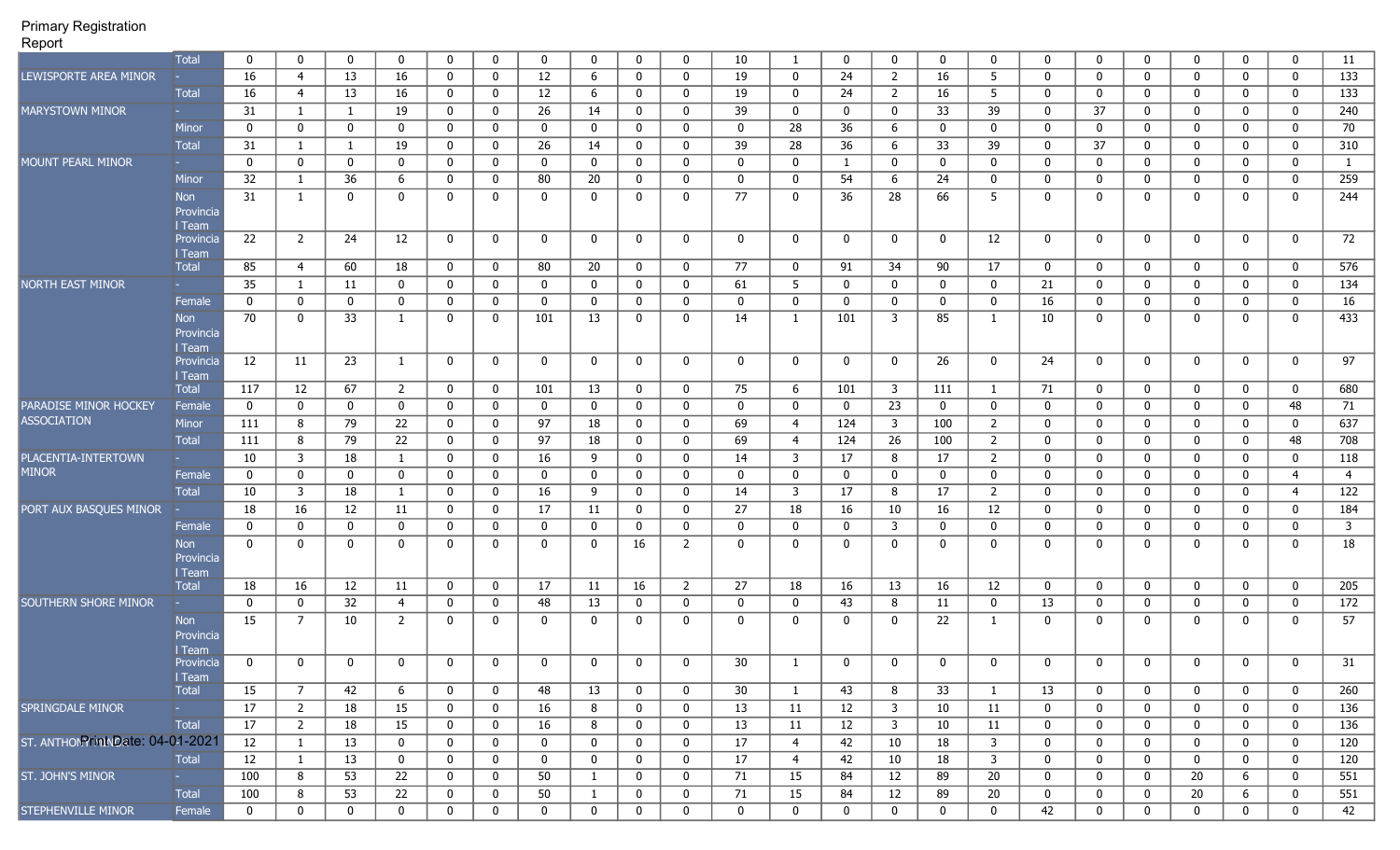| $\cdots$                  |              |                |     |                |                          |              |              |                |                |              |             |      |                |              |                |          |                          |                |              |              |              |              |      |
|---------------------------|--------------|----------------|-----|----------------|--------------------------|--------------|--------------|----------------|----------------|--------------|-------------|------|----------------|--------------|----------------|----------|--------------------------|----------------|--------------|--------------|--------------|--------------|------|
|                           | <b>Minor</b> | $\Omega$       | 0   | $\mathbf 0$    | 0                        | 0            | $\mathbf 0$  |                |                | $\mathbf 0$  |             | 0    | $\mathbf{0}$   | 43           | 17             | 0        |                          | 0              | 109          | 27           | $\mathbf 0$  | 0            | 196  |
|                           | <b>Total</b> | $\Omega$       | 0   | 0              | 0                        | $\Omega$     | $\mathbf 0$  |                |                | $\Omega$     |             |      | $\mathbf{0}$   | 43           | 17             | 0        |                          | 42             | 109          | 27           | 0            | $\mathbf{0}$ | 238  |
| <b>STRAITS MINOR</b>      |              | 11             | 6   | 16             | 3                        | 0            | $\bf{0}$     | 0              | 0              | $\mathbf 0$  | $\mathbf 0$ | 15   | 11             | 23           | 13             | 13       | $\overline{2}$           | 0              | 0            | $\mathbf 0$  | $\mathbf 0$  | 0            | 113  |
|                           | Female       | $\Omega$       | 0   | 0              | 2                        | 0            | $\mathbf 0$  |                |                | $\mathbf{0}$ |             |      | $\mathbf{0}$   | 0            | 0              | 0        |                          | 0              | 0            | 0            | 0            | 0            | 2    |
|                           | <b>Total</b> | 11             | 6   | 16             | 5                        | 0            | $\bf{0}$     |                |                | $\mathbf 0$  | 0           | 15   | 11             | 23           | 13             | 13       | $\overline{2}$           | 0              | 0            | $\mathbf 0$  | 0            | 0            | 115  |
| <b>TORNGAT MTS. MINOR</b> |              | 9              | 10  | 9              | $\overline{ }$           | 0            | $\mathbf 0$  | $\Omega$       | $\mathbf{0}$   |              | 0           | 8    | $\overline{2}$ | -11          | 6              | 9        | 10                       | 0              | $\mathbf{0}$ | $\mathbf 0$  | $\mathbf{0}$ | $\mathbf{0}$ | 82   |
|                           | Minor        | 0              | 0   | $\mathbf 0$    | $\mathbf 0$              | $\mathbf{0}$ | $\mathbf{0}$ | 3              | 6              | $\mathbf{0}$ | $\mathbf 0$ | 0    | $\mathbf 0$    | $\mathbf{0}$ | $\mathbf 0$    | 0        |                          | $\mathbf{0}$   | 0            | $\mathbf 0$  | $\mathbf 0$  | $\mathbf{0}$ | 9    |
|                           | <b>Total</b> | 9              | 10  | 9              | $\overline{ }$           | 0            | $\bf{0}$     | 3              | 6              |              |             | 8    | 2              | 11           | 6              | 9        | 10                       | 0              | $\mathbf{0}$ | $\mathbf 0$  | $\mathbf{0}$ | 0            | 91   |
| <b>TRI PEN FROST</b>      | Major        | $\mathbf{0}$   | 0   | 0              | 0                        | $\Omega$     | $\mathbf{0}$ |                |                | $\Omega$     | 0           | 20   | $\mathbf{0}$   | $\Omega$     | 0              | $\Omega$ |                          | $\Omega$       | $\Omega$     | $\mathbf 0$  | $\mathbf 0$  | $\Omega$     | 20   |
|                           | <b>Total</b> | 0              | 0   | $\bf{0}$       | 0                        | 0            | $\mathbf 0$  | <sup>n</sup>   | $\Omega$       | $\mathbf 0$  | 0           | 20   | $\mathbf{0}$   | 0            | 0              | 0        | 0                        | 0              | 0            | $\mathbf 0$  | $\mathbf 0$  | 0            | 20   |
| TRINITY-PLACENTIA MINOR   | <b>Minor</b> | 24             |     | 20             | $\overline{7}$           | 0            | $\mathbf 0$  | 11             | -4             | $\mathbf{0}$ |             | 15   | 3              | 19           | 6              | 28       | 7                        | 0              | 0            | 0            | $\mathbf{0}$ | 0            | 145  |
|                           | Provincia    | 0              | 0   | 0              | 0                        | 0            | $\mathbf{0}$ |                |                | $\mathbf{0}$ |             | 0    | 3              | 0            | 0              | 0        |                          | 0              | 0            | 0            | $\mathbf{0}$ |              | 3    |
|                           | Team         |                |     |                | $\overline{ }$           |              |              |                |                |              |             |      |                |              |                |          | $\overline{\phantom{a}}$ |                |              |              |              |              |      |
|                           | <b>Total</b> | 24             |     | 20             |                          | $\mathbf 0$  | $\bf{0}$     | 11             | $\overline{4}$ | $\mathbf 0$  | 0           | 15   | 6              | 19           | 6              | 28       |                          | $\mathbf 0$    | 0            | $\mathbf 0$  | $\mathbf 0$  | 0            | 148  |
| <b>TWILLINGATE MINOR</b>  | Female       | 0              | 0   | 0              |                          | 0            | $\mathbf{0}$ |                |                | $\mathbf{0}$ | 0           |      | 4              |              | 0              | 0        |                          | 0              | 0            | 10           | 0            | 0            | 15   |
|                           | Minor        | $\overline{7}$ | 6   | 5              | $\overline{\phantom{a}}$ | 0            | $\bf{0}$     | 18             | -5             | $\mathbf{0}$ |             | 16   | $\overline{2}$ | 16           | $\overline{2}$ | 15       | 3                        | 0              | 0            | $\mathbf 0$  | 0            | $\mathbf{0}$ | 102  |
|                           | <b>Total</b> | $\overline{7}$ | 6   | 5              | 8                        | $\mathbf{0}$ | $\bf{0}$     | 18             | .5             | $\mathbf{0}$ | 0           | 16   | 6              | 16           | $\overline{2}$ | 15       | 3                        | $\mathbf{0}$   | 0            | 10           | $\mathbf 0$  | 0            | 117  |
| TWIN TOWN MINOR           |              | $\overline{4}$ | 3   | 4              |                          | 0            | $\bf{0}$     |                | 4              | $\mathbf 0$  |             | 0    | $\mathbf{0}$   |              | 3              | 6        | 2                        | 0              | 0            | $\mathbf 0$  | $\mathbf{0}$ | 0            | 34   |
|                           | Total        | $\overline{4}$ | 3   | $\overline{4}$ |                          | $\mathbf{0}$ | $\mathbf{0}$ | C.             | -4             | $\mathbf{0}$ | 0           | 0    | $\mathbf{0}$   |              | 3              | 6        | $\overline{2}$           | $\overline{0}$ | $\mathbf{0}$ | $\mathbf 0$  | $\mathbf{0}$ | 0            | 34   |
| UNITED TOWNS MINOR        |              | 16             | 3   | 5              | 4                        | $\Omega$     | $\mathbf{0}$ | $\overline{7}$ | 3              | $\mathbf{0}$ | 0           | 10   | 5              |              |                | 15       | 3                        | $\mathbf{0}$   | 0            | $\mathbf 0$  | $\mathbf{0}$ | 0            | 79   |
|                           | <b>Total</b> | 16             | 3   | 5              | 4                        | 0            | $\mathbf 0$  | $\overline{ }$ | 3              | $\mathbf{0}$ | 0           | 10   | 5              |              |                | 15       | 3                        | $\overline{0}$ | $\mathbf{0}$ | $\mathbf 0$  | $\mathbf{0}$ | $\mathbf{0}$ | 79   |
| <b>WESTERN STORM</b>      | Major        | 0              | 0   | 0              | 0                        | $\Omega$     | $\bf{0}$     | <sup>n</sup>   |                | $\mathbf{0}$ | 0           | 20   | $\mathbf 0$    | 0            | 0              | 0        |                          | 0              | 0            | $\mathbf{0}$ | $\mathbf{0}$ | $\Omega$     | 20   |
|                           | <b>Total</b> | $\Omega$       | 0   | 0              | 0                        | $\Omega$     | $\mathbf 0$  |                |                | $\Omega$     |             | 20   | $\mathbf{0}$   | $\Omega$     | $\mathbf{0}$   | $\Omega$ |                          | $\Omega$       | $\Omega$     | 0            | $\Omega$     |              | 20   |
| <b>Total</b>              |              | 1187           | 210 | 1074           | 336                      | 135          | 11           | 1019           | 290            | 17           | 2           | 1167 | 291            | 1300         | 323            | 1319     | 298                      | 218            | 305          | 170          | 20           | 52           | 9750 |

|                        |                        | Player |     | <b>Total</b> |
|------------------------|------------------------|--------|-----|--------------|
|                        | Class                  | M      | F   |              |
| Under-11 (U11)         |                        | 609    | 126 | 735          |
|                        | <b>Minor</b>           | 401    | 61  | 462          |
|                        | <b>Non</b>             | 143    | 10  | 153          |
|                        | Provincia              |        |     |              |
|                        | I Team                 |        |     |              |
|                        | Provincia              | 34     | 13  | 47           |
|                        | I Team<br><b>Total</b> | 1187   | 210 | 1397         |
|                        |                        |        |     |              |
| Under-15 (U15)         |                        | 498    | 182 | 680          |
|                        | Female                 | 0      | 26  | 26           |
|                        | <b>Minor</b>           | 465    | 92  | 557          |
|                        | <b>Non</b>             | 64     | 21  | 85           |
| Print Date: 04-01-2021 | Provincia              |        |     |              |
|                        | Provincia              | 47     | 15  | 62           |
|                        | l Team                 |        |     |              |
|                        | <b>Total</b>           | 1074   | 336 | 1410         |
| <b>High School</b>     |                        | 135    | 11  | 146          |
|                        | <b>Total</b>           | 135    | 11  | 146          |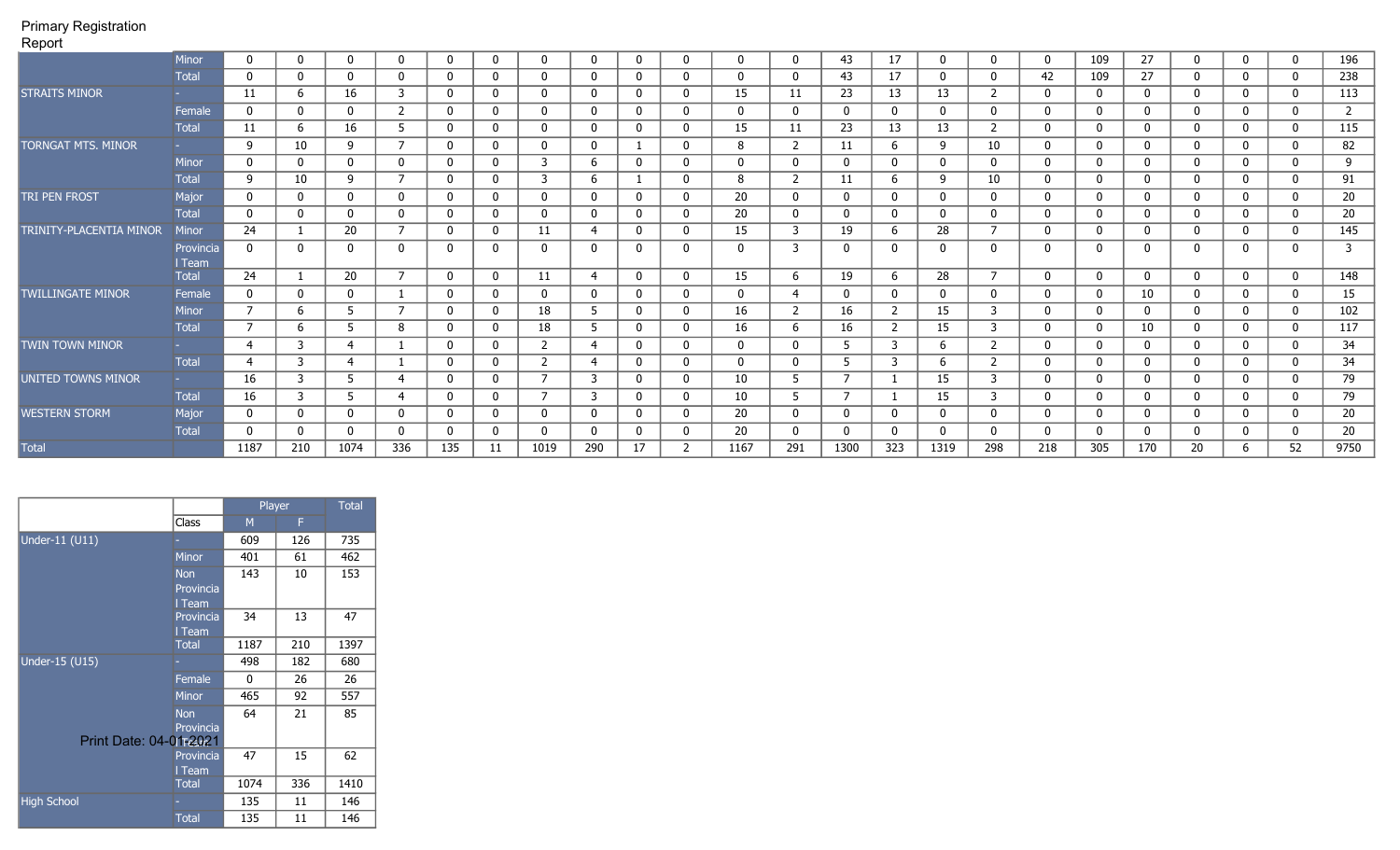| Under-7 (U7)           |                         | 512          | 186            | 698  |
|------------------------|-------------------------|--------------|----------------|------|
|                        | <b>Minor</b>            | 380          | 83             | 463  |
|                        | <b>Non</b><br>Provincia | 127          | 21             | 148  |
|                        | I Team                  |              |                |      |
|                        | <b>Total</b>            | 1019         | 290            | 1309 |
| Under-21 (U21)         |                         | $\mathbf{1}$ | 0              | 1    |
|                        | <b>Non</b><br>Provincia | 16           | 2              | 18   |
|                        | I Team<br><b>Total</b>  | 17           | $\overline{2}$ | 19   |
| Under-18 (U18)         |                         | 616          | 151            | 767  |
|                        | Female                  | 0            | 35             | 35   |
|                        | Major                   | 100          | 0              | 100  |
|                        | <b>Minor</b>            | 307          | 87             | 394  |
|                        | <b>Non</b>              | 113          | 14             | 127  |
|                        | Provincia<br>I Team     |              |                |      |
|                        | Provincia<br>I Team     | 31           | 4              | 35   |
|                        | <b>Total</b>            | 1167         | 291            | 1458 |
| $Under-9 (U9)$         |                         | 622          | 179            | 801  |
|                        | Female                  | 0            | 27             | 27   |
|                        | <b>Minor</b>            | 519          | 75             | 594  |
|                        | <b>Non</b>              | 159          | 42             | 201  |
|                        | Provincia<br>I Team     |              |                |      |
|                        | <b>Total</b>            | 1300         | 323            | 1623 |
| Under-13 (U13)         |                         | 573          | 168            | 741  |
|                        | Female                  | 1            | 26             | 27   |
|                        | <b>Minor</b>            | 523          | 82             | 605  |
|                        | Non<br>Provincia        | 196          | 10             | 206  |
|                        | I Team<br>Provincia     | 26           | 12             | 38   |
|                        | I Team                  |              |                |      |
|                        | <b>Total</b>            | 1319         | 298            | 1617 |
| <b>NA</b>              |                         | 0            | 44             | 44   |
|                        | Competit<br>ive         | 0            | 11             | 11   |
|                        | Female                  | 0            | 107            | 107  |
|                        | <b>Minor</b>            | 0            | 22             | 22   |
|                        | <b>Non</b><br>Provincia | 0            | 10             | 10   |
| Print Date: 04-01-2021 |                         |              |                |      |
|                        | Provincia<br>I Team     | 0            | 24             | 24   |
|                        | <b>Total</b>            | 0            | 218            | 218  |
| House League           |                         | 37           | 22             | 59   |
|                        | Female                  | 1            | 100            | 101  |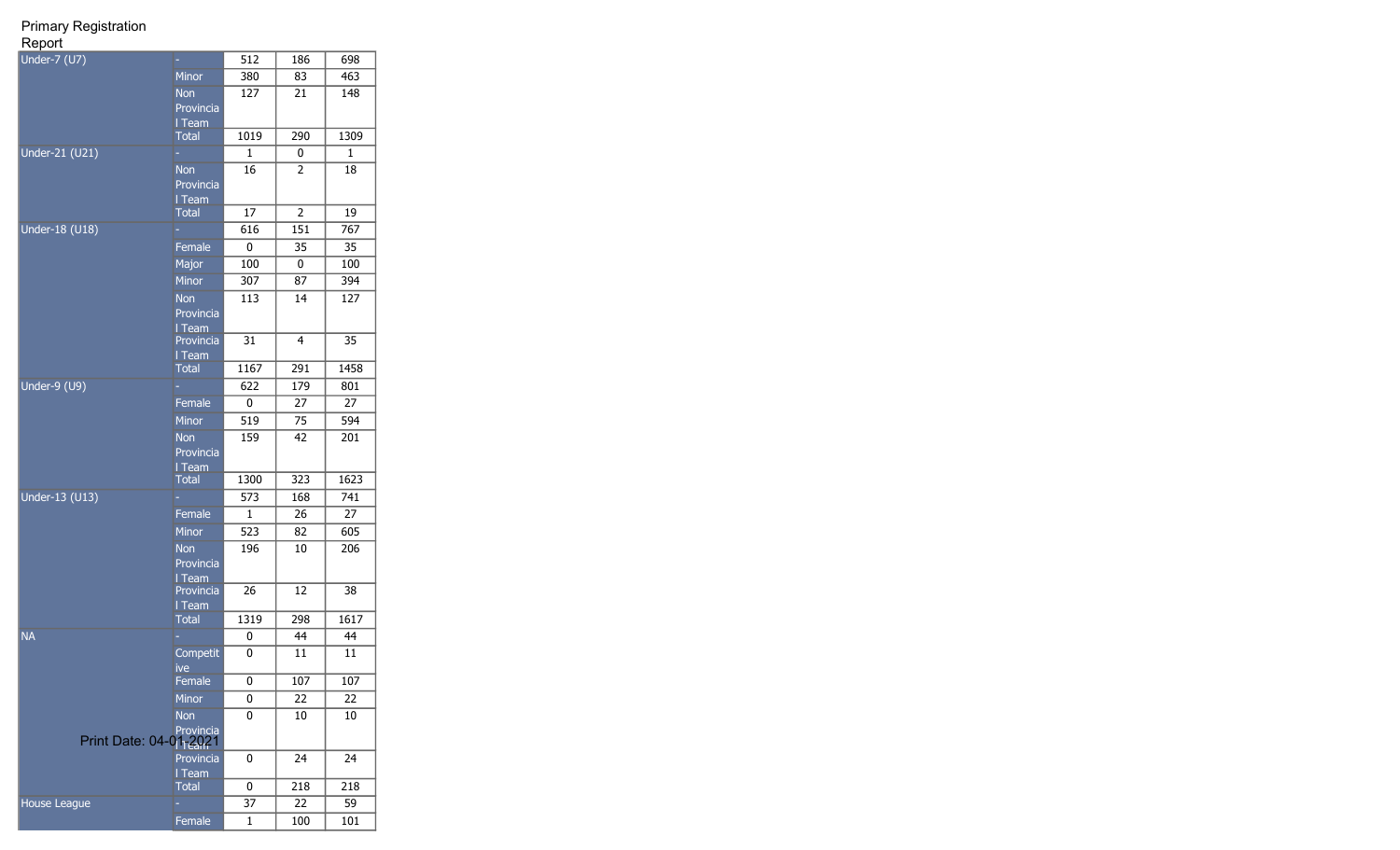#### Report

|                   | Minor        | 267  | 48   | 315  |
|-------------------|--------------|------|------|------|
|                   | <b>Total</b> | 305  | 170  | 475  |
| Under-6 (U6)      | ۰            | 20   | 6    | 26   |
|                   | <b>Total</b> | 20   | 6    | 26   |
| Under- $12$ (U12) | Female       | 0    | 52   | 52   |
|                   | <b>Total</b> | 0    | 52   | 52   |
| Total             |              | 7543 | 2207 | 9750 |

Print Date: 04-01-2021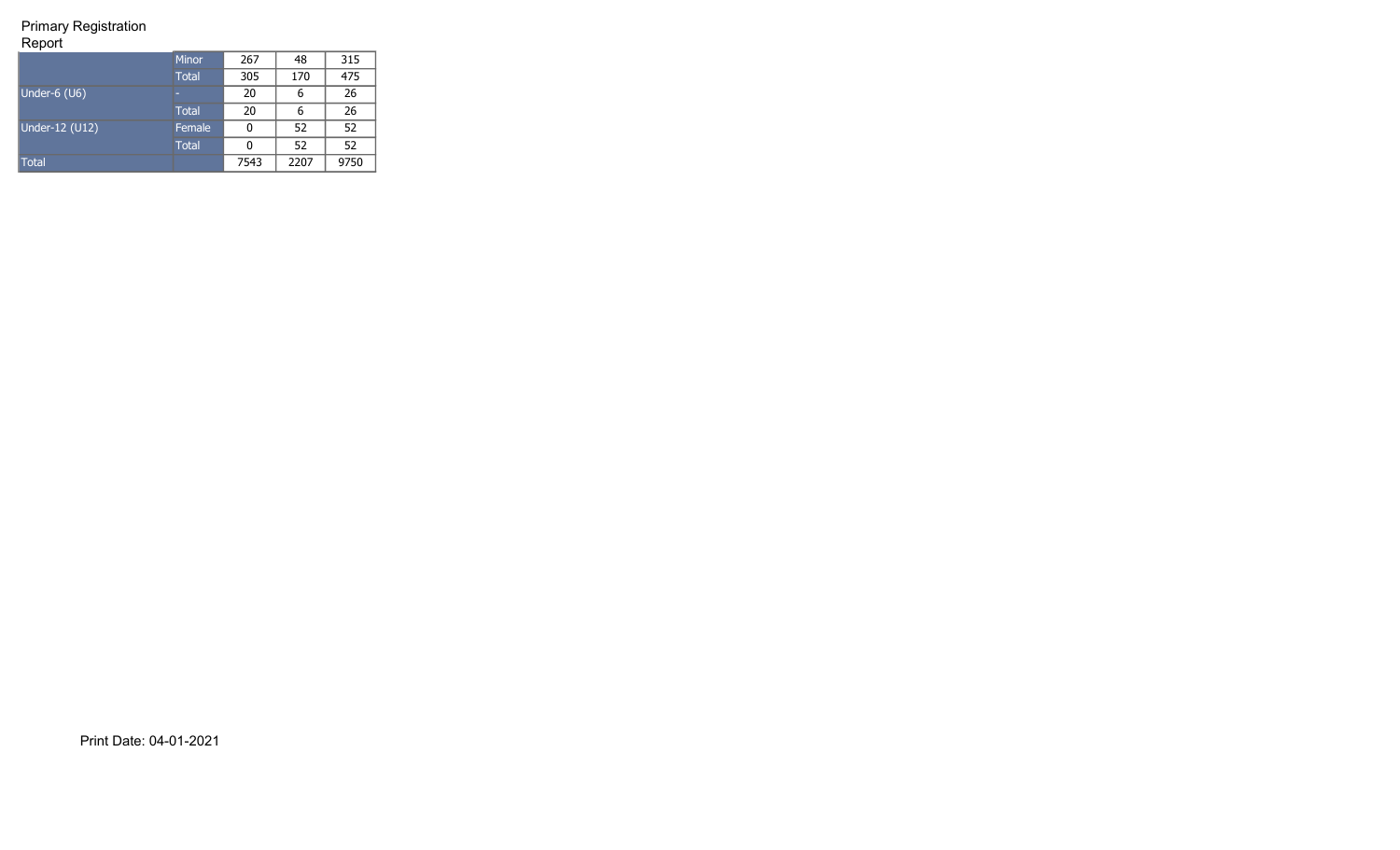## Primary Registration Report **MINOR Bench Staff** 2020-2021

## **Registrations**

|                                      |                |                | Under-11 (U11)   |                | Under-15 (U15) |              | <b>High School</b> |                | Under-7 (U7)   |                | Under-18 (U18) |                | Under-9 (U9)   | Under-13 (U13) |                | <b>NA</b>      | House<br>League | Under-6<br>(U6) | Under-12 (U12) |                | Total                   |
|--------------------------------------|----------------|----------------|------------------|----------------|----------------|--------------|--------------------|----------------|----------------|----------------|----------------|----------------|----------------|----------------|----------------|----------------|-----------------|-----------------|----------------|----------------|-------------------------|
|                                      | Class          | M              | F.               | M              | F.             | M            | F.                 | M              | F.             | M              | F.             | M.             | F.             | M              | F.             | F.             | Е.              | M               | M              | F.             |                         |
| AAA_CENTRAL IMPACT                   | Major          | $\mathbf 0$    | $\mathbf 0$      | $\mathbf 0$    | 0              | 0            | $\mathbf 0$        | 0              | $\mathbf 0$    | 0              | -1             | 0              | $\mathbf 0$    | 0              | $\mathbf 0$    | 0              | 0               | 0               | $\mathbf{0}$   | $\mathbf 0$    | $\mathbf{1}$            |
|                                      | <b>Total</b>   | $\mathbf 0$    | $\mathbf 0$      | 0              | $\mathbf 0$    | $\mathbf{0}$ | $\mathbf 0$        | $\mathbf{0}$   | $\mathbf 0$    | $\mathbf 0$    | 1              | $\mathbf 0$    | $\mathbf 0$    | $\mathbf{0}$   | $\mathbf 0$    | $\mathbf 0$    | $\mathbf 0$     | $\mathbf 0$     | $\mathbf 0$    | $\mathbf 0$    | $\mathbf{1}$            |
| AAA METRO GROWLERS                   | Major          | $\mathbf 0$    | $\mathbf 0$      | 0              | $\mathbf 0$    | $\mathbf{0}$ | $\mathbf 0$        | $\mathbf 0$    | $\mathbf 0$    | 3              | 1              | $\mathbf 0$    | $\mathbf 0$    | $\mathbf 0$    | 0              | 0              | $\mathbf 0$     | $\mathbf{0}$    | $\mathbf 0$    | $\mathbf 0$    | $\overline{4}$          |
|                                      | <b>Total</b>   | $\mathbf 0$    | $\mathbf 0$      | $\mathbf 0$    | $\mathbf 0$    | $\mathbf{0}$ | $\mathbf 0$        | $\mathbf{0}$   | $\mathbf 0$    | 3              | $\mathbf{1}$   | $\mathbf 0$    | $\mathbf 0$    | $\mathbf 0$    | $\mathbf 0$    | $\mathbf 0$    | $\mathbf 0$     | $\mathbf 0$     | $\mathbf 0$    | $\mathbf 0$    | $\overline{4}$          |
| <b>AVALON MINOR</b>                  |                | $\mathbf 0$    | $\pmb{0}$        | $\mathbf 0$    | $\mathbf 0$    | $\Omega$     | $\mathbf 0$        | $\Omega$       | $\mathbf 0$    | $\mathbf{0}$   | $\mathbf 0$    | $\mathbf 0$    | $\mathbf 0$    | $\mathbf{1}$   | $\mathbf 0$    | $\mathbf 0$    | $\mathbf 0$     | $\Omega$        | $\mathbf{0}$   | $\mathbf 0$    | $\mathbf{1}$            |
|                                      | <b>Total</b>   | $\mathbf 0$    | $\mathbf 0$      | 0              | $\mathbf 0$    | $\Omega$     | $\mathbf 0$        | 0              | 0              | $\mathbf 0$    | $\mathbf 0$    | 0              | 0              | $\mathbf{1}$   | $\mathbf 0$    | $\mathbf 0$    | 0               | $\mathbf 0$     | $\mathbf 0$    | 0              | $\mathbf{1}$            |
| <b>BAIE VERTE MINOR</b>              |                | $\overline{2}$ | 0                | -1             | $\mathbf 0$    | $\mathbf{0}$ | $\mathbf 0$        | 0              | 0              | -1             | 0              | 0              | $\mathbf 0$    | 0              | $\mathbf 0$    | 0              | 0               | 0               | $\mathbf 0$    | 0              | $\overline{4}$          |
|                                      | <b>Minor</b>   | $\mathbf 0$    | $\boldsymbol{0}$ | $\mathbf 0$    | $\mathbf 0$    | $\mathbf{0}$ | $\mathbf 0$        | $\mathbf 0$    | $\mathbf 0$    | $\mathbf 0$    | 0              | $\pmb{0}$      | $\mathbf 0$    | $\mathbf{1}$   | 0              | 0              | $\mathbf 0$     | $\mathbf{0}$    | $\mathbf 0$    | $\mathbf 0$    | $\mathbf{1}$            |
|                                      | <b>Total</b>   | $\overline{2}$ | $\mathbf 0$      | -1             | $\mathbf 0$    | $\mathbf{0}$ | $\mathbf 0$        | $\mathbf{0}$   | $\mathbf 0$    | 1              | 0              | $\mathbf 0$    | $\mathbf 0$    | $\mathbf{1}$   | $\mathbf 0$    | 0              | 0               | $\mathbf 0$     | $\mathbf 0$    | $\mathbf 0$    | 5                       |
| <b>BAY D'ESPOIR MINOR</b>            |                | $\mathbf 0$    | $\mathbf 0$      | $\overline{2}$ | $\mathbf{1}$   | $\mathbf{0}$ | $\mathbf 0$        | $\mathbf{0}$   | $\mathbf 0$    | $\mathbf 0$    | $\mathbf 0$    | $\mathbf 0$    | $\mathbf 0$    | $\mathbf 0$    | $\mathbf 0$    | $\mathbf 0$    | $\mathbf 0$     | $\mathbf{0}$    | $\mathbf 0$    | $\mathbf 0$    | 3                       |
|                                      | Total          | $\mathbf 0$    | $\mathbf 0$      | $\overline{2}$ | 1              | $\Omega$     | $\overline{0}$     | $\mathbf{0}$   | $\mathbf 0$    | $\mathbf{0}$   | $\mathbf 0$    | $\Omega$       | 0              | $\mathbf 0$    | $\mathbf 0$    | $\mathbf 0$    | $\mathbf 0$     | $\mathbf{0}$    | $\mathbf{0}$   | $\mathbf 0$    | $\overline{3}$          |
| <b>BELL ISLAND MINOR</b>             |                | $\mathbf{0}$   | $\mathbf 0$      | $\overline{2}$ | $\mathbf{0}$   | $\Omega$     | $\mathbf 0$        | $\mathbf{0}$   | $\mathbf 0$    | $\mathbf{0}$   | 1              | $\mathbf 0$    | $\Omega$       | $\mathbf 0$    | $\mathbf{0}$   | 0              | $\mathbf{0}$    | $\mathbf{0}$    | $\mathbf{0}$   | $\mathbf{0}$   | $\overline{\mathbf{3}}$ |
|                                      | <b>Total</b>   | $\mathbf 0$    | $\pmb{0}$        | $\overline{2}$ | $\mathbf 0$    | $\mathbf 0$  | $\mathbf 0$        | $\mathbf 0$    | $\mathbf 0$    | $\mathbf 0$    | $\mathbf{1}$   | $\mathbf 0$    | $\mathbf 0$    | $\mathbf 0$    | $\mathbf 0$    | $\mathbf 0$    | $\mathbf 0$     | $\Omega$        | $\mathbf 0$    | $\mathbf 0$    | $\overline{\mathbf{3}}$ |
| <b>BEOTHIC MINOR</b>                 |                | $\mathbf{1}$   | $\pmb{0}$        | $\mathbf 0$    | $\mathbf 0$    | $\mathbf 0$  | $\mathbf 0$        | $\mathbf{0}$   | $\mathbf 0$    | $\mathbf 0$    | $\mathbf{1}$   | $\mathbf 0$    | 0              | $\mathbf 0$    | 2              | $\mathbf 0$    | $\mathbf 0$     | $\mathbf 0$     | $\mathbf{0}$   | $\mathbf 0$    | $\overline{4}$          |
|                                      | <b>Total</b>   | 1              | $\overline{0}$   | $\mathbf 0$    | $\mathbf 0$    | $\mathbf{0}$ | $\mathbf 0$        | $\mathbf{0}$   | $\mathbf 0$    | $\mathbf 0$    | $\mathbf{1}$   | 0              | 0              | $\mathbf 0$    | $\overline{2}$ | $\mathbf 0$    | 0               | $\mathbf{0}$    | $\mathbf 0$    | $\mathbf 0$    | $\overline{4}$          |
| <b>BISHOP'S FALLS MINOR</b>          |                | $\mathbf 0$    | $\mathbf 0$      | 0              | $\mathbf 0$    | $\mathbf{0}$ | $\mathbf 0$        | 0              | $\mathbf 0$    | $\mathbf 0$    | $\mathbf 0$    | 0              | $\mathbf{1}$   | $\mathbf 0$    | $\mathbf 0$    | $\mathbf 0$    | $\mathbf 0$     | $\mathbf 0$     | $\mathbf{0}$   | $\mathbf 0$    | 1                       |
|                                      | <b>Total</b>   | $\mathbf 0$    | $\mathbf 0$      | $\mathbf 0$    | $\mathbf 0$    | $\mathbf{0}$ | $\mathbf 0$        | 0              | $\mathbf 0$    | $\mathbf 0$    | $\mathbf 0$    | $\mathbf 0$    | $\mathbf{1}$   | $\mathbf 0$    | $\mathbf 0$    | $\mathbf 0$    | $\mathbf 0$     | $\mathbf 0$     | $\mathbf 0$    | $\mathbf 0$    | $\mathbf{1}$            |
| <b>BONAVISTA MINOR</b>               | <b>Service</b> | $\mathbf 0$    | $\pmb{0}$        | -1             | $\mathbf 0$    | $\Omega$     | $\mathbf 0$        | $\mathbf 0$    | $\mathbf 0$    | $\mathbf{0}$   | 1              | $\mathbf 0$    | $\mathbf 0$    | $\mathbf 0$    | -1             | $\mathbf 0$    | $\overline{2}$  | $\Omega$        | $\mathbf 0$    | $\mathbf 0$    | $\overline{5}$          |
|                                      | <b>Total</b>   | $\mathbf 0$    | $\pmb{0}$        | $\mathbf{1}$   | $\mathbf 0$    | $\mathbf{0}$ | $\mathbf 0$        | $\mathbf{0}$   | $\mathbf{0}$   | $\mathbf{0}$   | 1              | $\mathbf 0$    | 0              | $\mathbf 0$    | $\mathbf{1}$   | $\mathbf 0$    | $\overline{2}$  | $\mathbf 0$     | $\mathbf 0$    | $\mathbf 0$    | 5                       |
| <b>BOTWOOD MINOR</b>                 |                | $\mathbf 0$    | $\mathbf 0$      | $\mathbf 0$    | $\mathbf{1}$   | $\Omega$     | $\mathbf 0$        | $\mathbf{1}$   | $\mathbf 0$    | $\mathbf{1}$   | $\mathbf 0$    | $\mathbf 0$    | $\mathbf 0$    | $\mathbf 0$    | $\mathbf{1}$   | $\mathbf 0$    | $\mathbf 0$     | $\Omega$        | $\mathbf 0$    | $\mathbf 0$    | $\overline{4}$          |
|                                      | Minor          | $\mathbf 0$    | $\mathbf 0$      | 0              | $\mathbf 0$    | $\mathbf{0}$ | $\mathbf 0$        | 0              | $\mathbf 0$    | 0              | 1              | 0              | 0              | 0              | $\mathbf 0$    | $\mathbf 0$    | $\mathbf 0$     | $\mathbf 0$     | $\mathbf{0}$   | 0              | $\mathbf{1}$            |
|                                      | <b>Total</b>   | $\mathbf 0$    | $\mathbf 0$      | $\mathbf 0$    | $\mathbf{1}$   | $\mathbf{0}$ | $\mathbf 0$        | -1             | $\mathbf 0$    | -1             | -1             | $\mathbf 0$    | $\mathbf 0$    | $\mathbf 0$    | $\mathbf{1}$   | $\mathbf 0$    | $\mathbf 0$     | $\mathbf 0$     | $\mathbf 0$    | $\mathbf 0$    | $\overline{5}$          |
| C.B. REGIONAL                        |                | $\mathbf 0$    | $\mathbf{1}$     | $\mathbf 0$    | $\mathbf 0$    | $\mathbf{0}$ | $\mathbf 0$        | $\mathbf 0$    | $\overline{2}$ | $\mathbf 0$    | $\mathbf 0$    | $\mathbf 0$    | $\mathbf 0$    | $\mathbf 0$    | $\mathbf 0$    | $\mathbf 0$    | $\mathbf 0$     | $\mathbf{0}$    | $\mathbf 0$    | $\mathbf 0$    |                         |
|                                      | <b>Minor</b>   | $\mathbf 0$    | $\overline{3}$   | $\mathbf 0$    | $\mathbf 0$    | $\mathbf{0}$ | $\mathbf{0}$       | $\mathbf{0}$   | $\mathbf 0$    | $\mathbf{0}$   | $\mathbf{0}$   | $\mathbf 0$    | $\mathbf 0$    | 5 <sup>5</sup> | $\overline{2}$ | $\mathbf 0$    | $\mathbf 0$     | $\mathbf 0$     | $\mathbf 0$    | $\mathbf 0$    | 10                      |
|                                      | <b>Total</b>   | $\mathbf 0$    | $\overline{4}$   | $\mathbf 0$    | $\mathbf 0$    | $\Omega$     | $\mathbf 0$        | $\Omega$       | $\overline{2}$ | $\mathbf{0}$   | $\mathbf 0$    | 0              | 0              | 5 <sub>5</sub> | $\overline{2}$ | $\mathbf 0$    | $\mathbf 0$     | $\Omega$        | $\mathbf{0}$   | $\mathbf 0$    | $\overline{13}$         |
| CEE BEES MINOR                       |                | $\mathbf 0$    | $\mathbf 0$      | 0              | $\mathbf 0$    | $\Omega$     | $\mathbf 0$        | 5              | 1              | 1              | $\mathbf 0$    | $2^{\circ}$    | 0              | $\mathbf 0$    | $\mathbf{1}$   | $\mathbf 0$    | 0               | $\mathbf 0$     | $\mathbf 0$    | $\mathbf 0$    | 10                      |
|                                      | <b>Total</b>   | $\mathbf 0$    | $\mathbf 0$      | 0              | $\mathbf 0$    | 0            | $\mathbf 0$        | $\overline{5}$ | 1              | -1             | $\mathbf 0$    | $\overline{2}$ | 0              | $\mathbf 0$    | $\mathbf{1}$   | $\mathbf 0$    | $\mathbf 0$     | $\mathbf 0$     | $\mathbf{0}$   | $\mathbf 0$    | 10                      |
| <b>CHURCHILL FALLS MINOR</b>         |                | $\mathbf 0$    | $\boldsymbol{0}$ | $\mathbf 0$    | $\mathbf 0$    | $\mathbf 0$  | $\mathbf 0$        | 1              | $\mathbf{1}$   | $\mathbf 0$    | 0              | $\overline{0}$ | $\mathbf 0$    | $\mathbf 0$    | $\mathbf 0$    | 0              | $\mathbf 0$     | $\mathbf{0}$    | $\mathbf 0$    | $\mathbf 0$    | $\overline{2}$          |
|                                      | Female         | $\mathbf 0$    | $\mathbf 0$      | $\mathbf 0$    | $\mathbf{0}$   | $\mathbf 0$  | $\mathbf 0$        | $\mathbf{0}$   | $\mathbf 0$    | $\mathbf 0$    | $\mathbf{0}$   | $\mathbf 0$    | $\mathbf 0$    | $\mathbf 0$    | $\mathbf 0$    | $\mathbf{1}$   | $\mathbf 0$     | $\mathbf 0$     | $\mathbf 0$    | $\mathbf 0$    | $\mathbf{1}$            |
|                                      | <b>Minor</b>   | $\mathbf 0$    | $\mathbf{1}$     | -1             | $\mathbf{1}$   | $\mathbf{0}$ | $\mathbf 0$        | $\Omega$       | $\mathbf 0$    | -1             | $\mathbf{1}$   | $\mathbf 0$    | $\mathbf 0$    | $\mathbf 0$    | $\mathbf 0$    | $\mathbf 0$    | $\mathbf 0$     | $\mathbf{0}$    | $\mathbf 0$    | $\mathbf 0$    | 5                       |
|                                      | <b>Total</b>   | $\mathbf 0$    | $\mathbf{1}$     | -1             | 1              | $\Omega$     | $\mathbf 0$        | 1              | 1              | 1              | 1              | $\mathbf 0$    | 0              | $\mathbf 0$    | $\mathbf 0$    | $\mathbf{1}$   | $\mathbf 0$     | $\mathbf{0}$    | $\mathbf{0}$   | $\mathbf 0$    | 8                       |
| <b>CLARENVILLE MINOR</b>             |                | $\mathbf{1}$   | $\overline{0}$   | $\overline{2}$ | $\overline{0}$ | $\mathbf 0$  | $\overline{0}$     | -1             | $\mathbf{1}$   | $\mathbf 0$    | <sup>1</sup>   | $\overline{2}$ | $\overline{2}$ | $\mathbf 0$    | $\overline{2}$ | $\overline{0}$ | $\overline{0}$  | $\mathbf 0$     | $\mathbf 0$    | $\mathbf 0$    | 12                      |
|                                      | Female         | 0              | $\mathbf 0$      | $\mathbf 0$    | $\mathbf 0$    | $\mathbf 0$  | $\mathbf 0$        | $\mathbf 0$    | $\mathbf 0$    | <sup>1</sup>   | $\overline{2}$ | $\overline{0}$ | $\mathbf 0$    | $\mathbf 0$    | $\mathbf 0$    | $\mathbf 0$    | $\mathbf 0$     | $\mathbf 0$     | $\mathbf 0$    | $\overline{0}$ |                         |
| Print Date: 04-0 <sup>105</sup> 3021 |                | $\mathbf{1}$   | $\mathbf 0$      | $\overline{2}$ | $\mathbf 0$    | $\mathbf 0$  | $\mathbf 0$        | 1              | $\mathbf{1}$   | $\mathbf{1}$   | $\overline{3}$ | $\overline{2}$ | $2^{\circ}$    | $\mathbf 0$    | $\overline{2}$ | 0              | $\mathbf 0$     | $\mathbf 0$     | $\mathbf 0$    | $\mathbf 0$    | 15                      |
|                                      |                | $\mathbf 0$    | $\mathbf 0$      | $\mathbf 0$    | $\mathbf 0$    | $\mathbf{0}$ | $\overline{0}$     | $\overline{4}$ | $\mathbf 0$    | $\mathbf 0$    | $\mathbf 0$    | $\mathbf 0$    | $\mathbf 0$    | $\mathbf 0$    | $\mathbf 0$    | $\mathbf 0$    | $\mathbf 0$     | $\mathbf{0}$    | $\mathbf 0$    | $\mathbf 0$    | $\overline{4}$          |
|                                      | <b>Total</b>   | $\mathbf 0$    | $\mathbf 0$      | $\mathbf 0$    | $\mathbf 0$    | $\Omega$     | $\overline{0}$     | $\overline{4}$ | $\mathbf{0}$   | $\mathbf{0}$   | $\mathbf 0$    | $\mathbf 0$    | 0              | $\mathbf 0$    | $\mathbf 0$    | $\mathbf 0$    | $\mathbf 0$     | $\mathbf 0$     | $\mathbf 0$    | $\mathbf 0$    | $\overline{4}$          |
| <b>DEER LAKE MINOR</b>               | Female         | $\mathbf 0$    | $\mathbf{0}$     | $\mathbf 0$    | $\mathbf 0$    | $\mathbf{0}$ | $\mathbf{0}$       | $\mathbf{0}$   | $\mathbf 0$    | $\mathbf{0}$   | $\mathbf 0$    | $\mathbf{0}$   | $\mathbf 0$    | $\mathbf 0$    | $\mathbf{0}$   | $\mathbf 0$    | $\mathbf{1}$    | $\mathbf 0$     | $\mathbf 0$    | $\mathbf 0$    | $\mathbf{1}$            |
|                                      | <b>Total</b>   | $\mathbf 0$    | $\mathbf 0$      | $\Omega$       | $\mathbf 0$    | $\Omega$     | $\mathbf 0$        | $\mathbf{0}$   | $\mathbf{0}$   | $\mathbf{0}$   | $\mathbf 0$    | $\mathbf 0$    | 0              | 0              | $\mathbf{0}$   | $\mathbf 0$    | $\mathbf{1}$    | $\Omega$        | $\mathbf{0}$   | $\mathbf{0}$   | $\mathbf{1}$            |
| <b>EAST COAST BLIZZARD</b>           | Major          | $\mathbf 0$    | $\mathbf 0$      | $\mathbf 0$    | $\Omega$       | $\Omega$     | $\mathbf 0$        | $\Omega$       | $\Omega$       | $\overline{2}$ | $\Omega$       | $\Omega$       | $\Omega$       | $\mathbf 0$    | $\Omega$       | $\Omega$       | $\mathbf 0$     | $\Omega$        | $\Omega$       | $\mathbf 0$    | $2^{\circ}$             |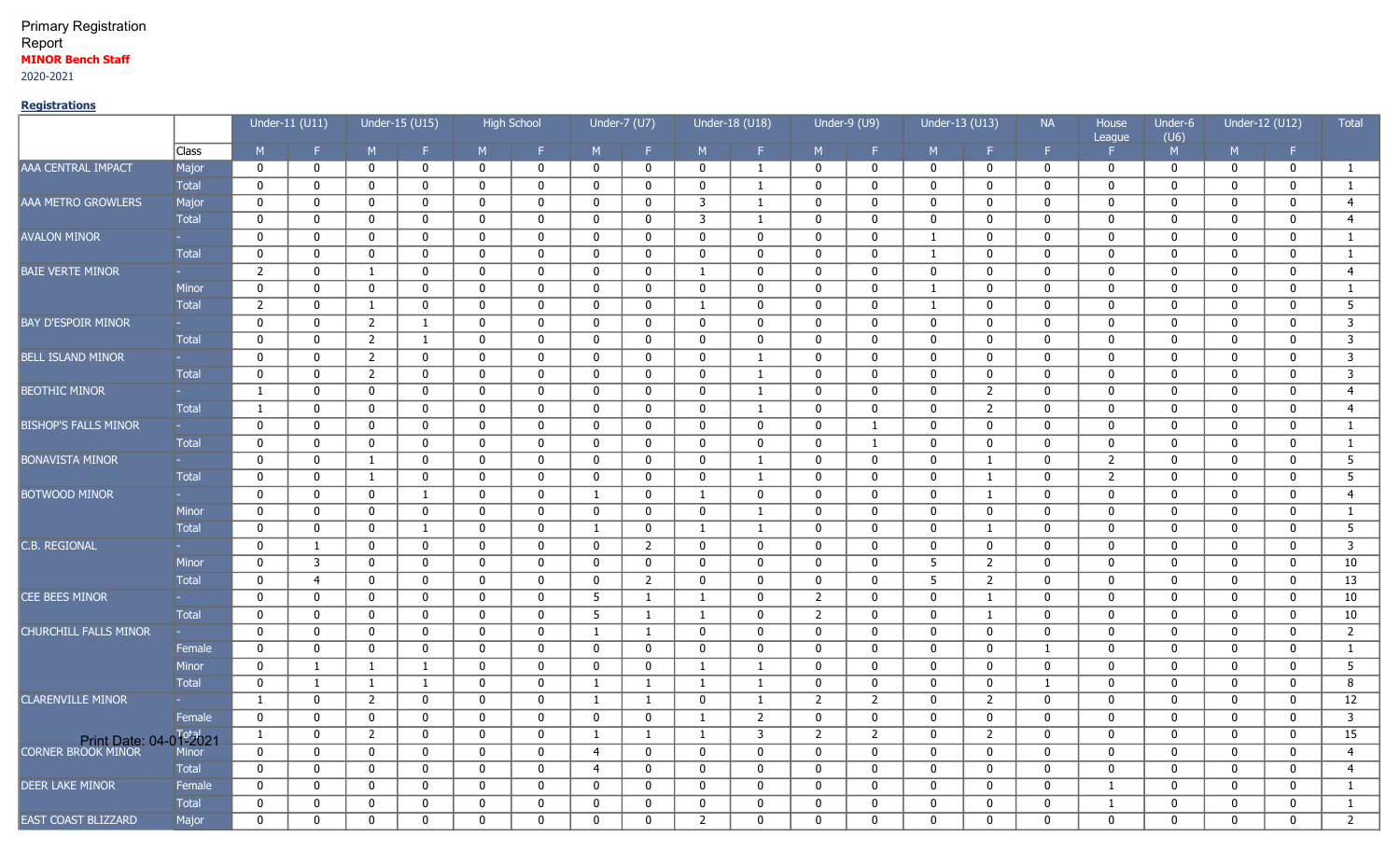|                                                    | <b>Total</b>                            | $\mathbf{0}$                       | $\mathbf 0$                | $\mathbf 0$                | $\mathbf{0}$                | $\mathbf 0$                | $\mathbf 0$             | $\mathbf 0$      | $\mathbf 0$                | 2              | $\mathbf 0$                | $\mathbf 0$                | $\mathbf{0}$                | $\mathbf 0$                 | $\mathbf{0}$               | $\mathbf 0$                | $\mathbf 0$                | $\mathbf 0$                | $\mathbf 0$                | $\mathbf{0}$                | $\overline{2}$               |
|----------------------------------------------------|-----------------------------------------|------------------------------------|----------------------------|----------------------------|-----------------------------|----------------------------|-------------------------|------------------|----------------------------|----------------|----------------------------|----------------------------|-----------------------------|-----------------------------|----------------------------|----------------------------|----------------------------|----------------------------|----------------------------|-----------------------------|------------------------------|
| FOGO ISLAND MINOR                                  | <b>Minor</b>                            | $\mathbf 0$                        | $\mathbf 0$                | $\mathbf 0$                | $\mathbf 0$                 | $\mathbf 0$                | $\mathbf 0$             | $\mathbf 0$      | $\mathbf 0$                | $\mathbf 0$    | 1                          | $\mathbf 0$                | $\mathbf{0}$                | $\mathbf 0$                 | $\mathbf{0}$               | $\mathbf 0$                | $\mathbf 0$                | $\mathbf 0$                | $\mathbf 0$                | 0                           | $\mathbf{1}$                 |
|                                                    | <b>Total</b>                            | $\mathbf 0$                        | $\mathbf 0$                | $\mathbf 0$                | $\mathbf 0$                 | $\mathbf 0$                | $\mathbf 0$             | $\mathbf 0$      | $\mathbf 0$                | $\mathbf 0$    | 1                          | $\mathbf 0$                | $\mathbf{0}$                | $\mathbf 0$                 | $\mathbf{0}$               | $\mathbf 0$                | $\mathbf{0}$               | 0                          | $\mathbf 0$                | 0                           | $\mathbf{1}$                 |
| <b>GANDER MINOR</b>                                | Female                                  | $\mathbf 0$                        | $\mathbf 0$                | $\mathbf 0$                | $\mathbf 0$                 | $\mathbf 0$                | $\mathbf 0$             | 0                | 0                          | $\mathbf{0}$   | $\mathbf 0$                | $\mathbf{0}$               | $\mathbf{0}$                | $\mathbf 0$                 | $\mathbf 0$                | 1                          | $\mathbf{0}$               | $\mathbf{0}$               | $\mathbf 0$                | $\mathbf{0}$                | 1                            |
|                                                    | <b>Minor</b>                            | $\mathbf 0$                        | $\mathbf 0$                | 1                          | $\mathbf 0$                 | $\mathbf 0$                | $\mathbf 0$             | $\mathbf 0$      | $\mathbf 0$                | $\mathbf{1}$   | $\mathbf 0$                | $\mathbf{0}$               | $\mathbf{0}$                | $\mathbf{1}$                | $\mathbf 0$                | $\mathbf 0$                | $\mathbf{0}$               | $\mathbf{0}$               | $\mathbf 0$                | $\mathbf{0}$                | 3                            |
|                                                    | <b>Total</b>                            | $\mathbf 0$                        | $\mathbf 0$                | $\mathbf{1}$               | $\mathbf 0$                 | $\mathbf 0$                | $\mathbf 0$             | $\mathbf 0$      | $\mathbf 0$                | $\mathbf{1}$   | $\mathbf 0$                | $\mathbf 0$                | $\mathbf{0}$                | $\mathbf{1}$                | $\mathbf{0}$               | $\mathbf{1}$               | $\mathbf 0$                | $\mathbf{0}$               | $\mathbf 0$                | 0                           | $\overline{4}$               |
| <b>GLOVERTOWN AND AREA</b>                         |                                         | 1                                  | 1                          | $\mathbf 0$                | $2^{\circ}$                 | $\mathbf 0$                | $\mathbf 0$             | $\mathbf 0$      | $\overline{2}$             | $\mathbf 0$    | 3                          | -1                         | $\mathbf{0}$                | $\mathbf{1}$                | $\mathbf{1}$               | $\mathbf 0$                | $\mathbf 0$                | $\mathbf{0}$               | $\mathbf 0$                | 0                           | 12                           |
| <b>MINOR HOCKEY</b>                                | Female                                  | $\bf{0}$                           | $\mathbf 0$                | $\mathbf 0$                | $\mathbf{1}$                | $\mathbf 0$                | $\mathbf 0$             | $\mathbf 0$      | $\mathbf 0$                | $\mathbf 0$    | $\mathbf 0$                | $\mathbf 0$                | $\mathbf{0}$                | $\mathbf 0$                 | $\mathbf{0}$               | $\mathbf{1}$               | $\mathbf 0$                | 0                          | $\mathbf 0$                | 0                           | $\overline{2}$               |
| <b>ASSOCIATION</b>                                 | <b>Total</b>                            | $\mathbf{1}$                       | $\mathbf{1}$               | $\mathbf 0$                | $\mathbf{3}$                | $\mathbf 0$                | $\mathbf 0$             | $\mathbf 0$      | $\overline{2}$             | $\mathbf 0$    | 3                          | -1                         | $\mathbf{0}$                | $\mathbf{1}$                | $\mathbf{1}$               | $\mathbf{1}$               | $\mathbf 0$                | $\mathbf 0$                | $\mathbf 0$                | $\mathbf 0$                 | 14                           |
| <b>GOULDS MINOR</b>                                | Minor                                   | $\mathbf 0$                        | $\mathbf 0$                | $\mathbf 0$                | $\mathbf 0$                 | $\mathbf 0$                | $\mathbf 0$             | 8                | $\mathbf{1}$               | 5              | $\mathbf 0$                | 2                          | $\mathbf{0}$                | $\mathbf 0$                 | $\mathbf 0$                | $\mathbf 0$                | $\mathbf 0$                | $\mathbf 0$                | $\mathbf 0$                | $\mathbf 0$                 | 16                           |
|                                                    | <b>Total</b>                            | $\mathbf 0$                        | $\mathbf 0$                | $\mathbf 0$                | $\mathbf 0$                 | $\mathbf 0$                | $\mathbf 0$             | 8                | $\mathbf{1}$               | 5              | $\mathbf 0$                | 2                          | $\mathbf 0$                 | $\mathbf 0$                 | $\mathbf 0$                | $\mathbf 0$                | $\mathbf 0$                | 0                          | $\mathbf 0$                | 0                           | 16                           |
| <b>GRAND FALLS WINDSOR</b>                         | Non                                     | 3                                  | $\mathbf 0$                | $\mathbf{1}$               | $\mathbf{1}$                | $\mathbf 0$                | 0                       | $\mathbf 0$      | $\mathbf 0$                | $\mathbf{0}$   | $\overline{2}$             | $\mathbf 0$                | $\mathbf 0$                 | $\overline{2}$              | $\mathbf{1}$               | $\mathbf 0$                | $\mathbf 0$                | 0                          | $\mathbf 0$                | $\Omega$                    | 10                           |
| <b>MINOR</b>                                       | Provincial<br>Team                      |                                    |                            |                            |                             |                            |                         |                  |                            |                |                            |                            |                             |                             |                            |                            |                            |                            |                            |                             |                              |
|                                                    | <b>Total</b>                            | 3                                  | $\mathbf 0$                | 1                          | $\mathbf{1}$                | $\mathbf 0$                | $\mathbf 0$             | $\mathbf 0$      | $\mathbf 0$                | $\mathbf{0}$   | $\overline{2}$             | $\mathbf{0}$               | $\mathbf{0}$                | $\overline{2}$              | $\mathbf{1}$               | $\mathbf 0$                | $\mathbf 0$                | $\mathbf{0}$               | $\mathbf 0$                | $\mathbf{0}$                | 10                           |
| <b>HARBOUR BRETON MINOR</b>                        | Minor                                   | $\mathbf 0$                        | $\mathbf 0$                | $\mathbf 0$                | $\mathbf{0}$                | $\mathbf 0$                | $\mathbf 0$             | $\mathbf 0$      | $\mathbf 0$                | 2              | $\mathbf 0$                | $\mathbf 0$                | $\mathbf 0$                 | $\mathbf 0$                 | $\mathbf{0}$               | $\mathbf 0$                | $\mathbf{0}$               | $\mathbf{0}$               | $\mathbf 0$                | $\mathbf{0}$                | $\overline{2}$               |
|                                                    | <b>Total</b>                            | $\mathbf 0$                        | $\mathbf 0$                | $\mathbf 0$                | $\mathbf 0$                 | $\mathbf 0$                | $\mathbf 0$             | $\mathbf 0$      | $\mathbf 0$                | $\overline{2}$ | $\mathbf 0$                | $\mathbf 0$                | $\mathbf{0}$                | $\mathbf 0$                 | $\mathbf 0$                | $\mathbf 0$                | $\mathbf 0$                | $\mathbf 0$                | $\mathbf 0$                | 0                           | $\overline{2}$               |
| <b>HIGH SCHOOL</b>                                 |                                         | $\mathbf 0$                        | $\mathbf 0$                | $\mathbf 0$                | $\mathbf{0}$                | 20                         | 9                       | $\mathbf 0$      | $\mathbf 0$                | $\mathbf{0}$   | $\mathbf 0$                | $\mathbf 0$                | $\mathbf{0}$                | $\mathbf{0}$                | $\mathbf{0}$               | $\mathbf 0$                | $\mathbf 0$                | $\mathbf{0}$               | $\mathbf 0$                | $\mathbf 0$                 | 29                           |
|                                                    | <b>Total</b>                            | $\mathbf{0}$                       | $\mathbf 0$                | $\mathbf 0$                | $\mathbf{0}$                | 20                         | 9                       | $\mathbf 0$      | $\mathbf 0$                | $\mathbf{0}$   | $\mathbf 0$                | $\mathbf 0$                | $\mathbf{0}$                | $\mathbf 0$                 | $\mathbf{0}$               | $\mathbf 0$                | $\mathbf 0$                | $\mathbf{0}$               | $\mathbf 0$                | $\mathbf 0$                 | 29                           |
| <b>LASCIE MINOR</b>                                |                                         | $\mathbf 0$                        | $\bf{0}$                   | $\mathbf 0$                | $\mathbf 0$                 | $\mathbf 0$                | $\mathbf 0$             | $\mathbf 0$      | $\mathbf 0$                | 1              | $\mathbf 0$                | $\mathbf 0$                | $\mathbf{0}$                | $\mathbf 0$                 | $\mathbf 0$                | $\mathbf 0$                | $\mathbf 0$                | $\mathbf 0$                | $\mathbf 0$                | $\mathbf 0$                 | $\mathbf{1}$                 |
|                                                    | <b>Total</b>                            | $\mathbf 0$                        | $\bf{0}$                   | $\mathbf 0$                | $\mathbf 0$                 | $\mathbf 0$                | $\mathbf 0$             | $\mathbf 0$      | $\mathbf 0$                | 1              | $\mathbf 0$                | $\mathbf 0$                | $\mathbf 0$                 | $\mathbf 0$                 | $\mathbf 0$                | $\mathbf 0$                | $\mathbf 0$                | 0                          | $\mathbf 0$                | 0                           | $\mathbf{1}$                 |
| LEWISPORTE AREA MINOR                              |                                         | $\overline{2}$                     | $\mathbf{1}$               | $\mathbf 0$                | $\overline{4}$              | $\mathbf 0$                | $\mathbf 0$             | $\mathbf 0$      | $\mathbf 0$                | -1             | $\mathbf 0$                | -1                         | $\overline{2}$              | $\mathbf 0$                 | $\overline{2}$             | $\mathbf 0$                | $\mathbf{0}$               | $\mathbf{0}$               | $\mathbf 0$                | $\mathbf{0}$                | 13                           |
|                                                    | <b>Total</b>                            | $\overline{2}$                     | 1                          | $\mathbf 0$                | $\overline{4}$              | $\mathbf 0$                | $\mathbf 0$             | $\mathbf{0}$     | $\mathbf 0$                | -1             | $\mathbf 0$                | - 1                        | $\overline{2}$              | $\mathbf 0$                 | 2                          | $\mathbf 0$                | $\mathbf{0}$               | $\mathbf{0}$               | $\mathbf 0$                | $\mathbf{0}$                | 13                           |
| <b>MARYSTOWN MINOR</b>                             |                                         | $\mathbf 0$                        | $\mathbf{1}$               | $\overline{2}$             | $\mathbf 0$                 | $\mathbf 0$                | $\mathbf 0$             | $\mathbf 0$      | $\mathbf 0$                | $\mathbf 0$    | $\mathbf{1}$               | $\mathbf 0$                | $\mathbf{0}$                | $\mathbf 0$                 | $\overline{3}$             | $\mathbf 0$                | $\mathbf{0}$               | $\mathbf{0}$               | $\mathbf 0$                | $\mathbf{0}$                | $\overline{7}$               |
|                                                    | Minor                                   | $\bf{0}$                           | $\mathbf 0$                | $\mathbf 0$                | $\mathbf 0$                 | $\mathbf 0$                | $\mathbf 0$             | $\mathbf 0$      | $\mathbf 0$                | $\overline{2}$ | $\mathbf{1}$               | $\mathbf 0$                | $\mathbf{1}$                | $\mathbf 0$                 | $\mathbf{0}$               | $\mathbf 0$                | $\mathbf{0}$               | $\mathbf{0}$               | $\mathbf 0$                | 0                           | $\overline{4}$               |
|                                                    | <b>Total</b>                            | $\bf{0}$                           | $\mathbf{1}$               | $\overline{2}$             | $\mathbf 0$                 | $\mathbf 0$                | $\mathbf 0$             | $\mathbf 0$      | $\mathbf 0$                | $\overline{2}$ | $\overline{2}$             | $\mathbf 0$                | $\mathbf{1}$                | $\mathbf 0$                 | $\mathbf{3}$               | $\mathbf 0$                | $\mathbf 0$                | 0                          | $\mathbf 0$                | $\mathbf 0$                 | 11                           |
| MOUNT PEARL MINOR                                  | Minor                                   | $\mathbf{0}$                       | $\mathbf{1}$               | $\mathbf 0$                | $\mathbf{0}$                | $\mathbf 0$                | $\mathbf 0$             | $\mathbf 0$      | $\mathbf 0$                | $\mathbf 0$    | $\mathbf 0$                | $\mathbf 0$                | $\mathbf 0$                 | $\mathbf 0$                 | $\mathbf{0}$               | $\mathbf 0$                | $\mathbf 0$                | $\mathbf{0}$               | $\mathbf 0$                | 0                           | $\mathbf{1}$                 |
|                                                    | <b>Non</b><br>Provincial<br><b>Team</b> | $\mathbf 0$                        | 2                          | $\mathbf 0$                | $\mathbf 0$                 | $\mathbf 0$                | 0                       | $\mathbf 0$      | $\mathbf 0$                | $\mathbf 0$    | $\mathbf 0$                | $\mathbf{0}$               | $\overline{2}$              | $\overline{2}$              | 2                          | $\mathbf 0$                | $\mathbf 0$                | $\mathbf{0}$               | $\mathbf 0$                | $\mathbf{0}$                | 8                            |
|                                                    | <b>Total</b>                            | $\mathbf 0$                        | $\overline{3}$             | $\mathbf 0$                | $\mathbf 0$                 | $\mathbf 0$                | $\mathbf 0$             | $\mathbf 0$      | $\mathbf 0$                | $\mathbf 0$    | $\mathbf 0$                | $\mathbf 0$                | $\overline{2}$              | $\overline{2}$              | $\overline{2}$             | $\mathbf 0$                | $\mathbf 0$                | $\mathbf 0$                | $\mathbf 0$                | $\mathbf 0$                 | 9                            |
| <b>NORTH EAST MINOR</b>                            |                                         | $\mathbf{0}$                       | $\mathbf 0$                | $\mathbf 0$                | $\mathbf{0}$                | $\mathbf 0$                | $\mathbf 0$             | $\mathbf 0$      | $\mathbf 0$                | $\mathbf 0$    | $\mathbf 0$                | $\mathbf{0}$               | $\mathbf{0}$                | $\mathbf 0$                 | $\mathbf 0$                | -1                         | $\mathbf{0}$               | $\mathbf{0}$               | $\mathbf 0$                | $\mathbf{0}$                | 1                            |
|                                                    | Female                                  | $\mathbf 0$                        | $\mathbf 0$                | $\mathbf 0$                | $\mathbf 0$                 | $\mathbf 0$                | $\mathbf 0$             | $\mathbf 0$      | $\mathbf 0$                | 0              | $\mathbf 0$                | $\mathbf{0}$               | $\mathbf{0}$                | 0                           | $\mathbf 0$                | 1                          | $\mathbf{0}$               | $\mathbf{0}$               | $\mathbf 0$                | $\Omega$                    | $\mathbf{1}$                 |
|                                                    | Provincial<br>Team                      | $\bf{0}$                           | 1                          | $\mathbf 0$                | $\mathbf 0$                 | $\mathbf 0$                | $\mathbf 0$             | $\mathbf 0$      | $\mathbf{0}$               | $\mathbf 0$    | $\mathbf 0$                | $\mathbf 0$                | $\mathbf 0$                 | $\mathbf{1}$                | $\mathbf{0}$               | $\mathbf{1}$               | $\mathbf 0$                | 0                          | $\mathbf 0$                | 0                           | 3                            |
|                                                    | <b>Total</b>                            | $\mathbf 0$                        | 1                          | 0                          | $\mathbf 0$                 | $\mathbf 0$                | $\mathbf 0$             | 0                | $\mathbf 0$                | 0              | $\mathbf 0$                | $\mathbf{0}$               | $\mathbf{0}$                | $\mathbf{1}$                | $\mathbf{0}$               | 3                          | $\mathbf{0}$               | $\mathbf{0}$               | $\mathbf 0$                | $\mathbf{0}$                | 5                            |
| <b>PARADISE MINOR HOCKEY</b><br><b>ASSOCIATION</b> | Female                                  | $\mathbf{0}$                       | $\mathbf 0$                | $\mathbf 0$                | $\mathbf 0$                 | 0                          | 0                       | $\mathbf 0$      | 0                          | $\mathbf{0}$   | 0                          | 2                          | $\mathbf{0}$                | $\mathbf 0$                 | $\mathbf 0$                | 0                          | $\mathbf 0$                | $\mathbf{0}$               | $\overline{4}$             | 3                           | 9                            |
|                                                    | Minor                                   | 5                                  | $\mathbf 0$                | $\overline{z}$             | $\mathbf 0$                 | 0                          | $\mathbf 0$             | $\Omega$         | $\mathbf 0$                | 0              | $\mathbf 0$                | 0                          | 0                           | $\mathbf 0$                 | $\Omega$                   | 0                          | $\mathbf 0$                | 0                          | $\mathbf 0$                | $\mathbf 0$                 | $\overline{7}$               |
|                                                    | Total                                   | 5 <sub>5</sub>                     | $\mathbf 0$                | $\overline{2}$             | $\mathbf 0$                 | $\mathbf 0$                | $\mathbf 0$             | 0                | $\mathbf 0$                | $\mathbf 0$    | $\mathbf 0$                | $\mathbf{2}$               | $\mathbf{0}$                | $\mathbf 0$                 | $\mathbf 0$                | $\mathbf 0$                | $\mathbf 0$                | $\mathbf 0$                | $\overline{4}$             | 3                           | 16                           |
| PORT AUX BASQUES MINOR  -                          |                                         | $\overline{2}$                     | $\mathbf{1}$               | $\mathbf{1}$               | $\mathbf{0}$                | $\mathbf 0$                | $\mathbf 0$             | 0                | $\mathbf 0$                | $\mathbf{1}$   | 2                          | $\mathbf{2}$               | $\mathbf{0}$                | $\mathbf 0$                 | $\mathbf 0$                | $\mathbf 0$                | $\mathbf 0$                | $\mathbf 0$                | $\mathbf 0$                | $\mathbf 0$                 | 9                            |
|                                                    | Total                                   | $\overline{2}$                     | $\mathbf{1}$               | $\mathbf{1}$               | $\mathbf 0$                 | $\mathbf 0$                | $\mathbf 0$             | 0                | $\mathbf 0$                | $\mathbf{1}$   | $\overline{2}$             | $\overline{2}$             | $\mathbf{0}$                | $\mathbf 0$                 | $\mathbf 0$                | $\mathbf 0$                | $\mathbf 0$                | $\mathbf 0$                | $\mathbf 0$                | $\mathbf 0$                 | 9                            |
| SOUTHERN PHORED AND ROA-0 PEOPLE AL                | Team<br>Total                           | $\mathbf{0}$<br>$\mathbf 0$        | $\mathbf 0$<br>$\mathbf 0$ | $\mathbf 0$<br>$\mathbf 0$ | $\mathbf 0$<br>$\mathbf{0}$ | $\mathbf 0$<br>$\mathbf 0$ | $\mathbf 0$<br>$\bf{0}$ | 0<br>$\mathbf 0$ | $\mathbf 0$<br>$\mathbf 0$ | $\mathbf{1}$   | $\mathbf 0$<br>$\mathbf 0$ | $\mathbf 0$<br>$\mathbf 0$ | $\mathbf 0$<br>$\mathbf{0}$ | $\mathbf 0$<br>$\mathbf{0}$ | $\mathbf 0$<br>$\mathbf 0$ | $\mathbf 0$<br>$\mathbf 0$ | $\mathbf 0$<br>$\mathbf 0$ | $\mathbf 0$<br>$\mathbf 0$ | $\mathbf 0$<br>$\mathbf 0$ | $\mathbf 0$<br>$\mathbf{0}$ | $\mathbf{1}$<br>$\mathbf{1}$ |
|                                                    | <b>Service</b>                          | $\overline{\mathbf{3}}$            |                            | $\mathbf 0$                | $\mathbf{3}$                |                            |                         |                  |                            | $\mathbf{1}$   |                            |                            |                             | 3                           | $\overline{2}$             |                            | $\mathbf 0$                |                            |                            |                             |                              |
| SPRINGDALE MINOR                                   | Total                                   | $\overline{\overline{\mathbf{3}}}$ | $\mathbf{1}$               |                            |                             | $\mathbf 0$                | $\mathbf 0$             | 0                | $\overline{2}$             | 1              | $\overline{4}$             | $\mathbf 0$                | $2^{\circ}$<br>$2^{\circ}$  | $\overline{3}$              |                            | $\mathbf 0$                |                            | $\mathbf 0$                | $\mathbf 0$                | $\mathbf 0$                 | 21                           |
|                                                    |                                         |                                    | $\mathbf{1}$               | $\mathbf 0$                | $\overline{3}$              | $\mathbf{0}$               | $\mathbf 0$             | $\mathbf 0$      | $2^{\circ}$                | $\mathbf{1}$   | $\overline{4}$             | $\mathbf 0$                |                             |                             | $\overline{2}$             | $\mathbf 0$                | $\bf{0}$                   | $\mathbf{0}$               | $\mathbf 0$                | $\mathbf 0$                 | 21                           |
| ST. ANTHONY MINOR                                  | <b>State</b>                            | $\mathbf{1}$                       | $\mathbf 0$                | $\mathbf{1}$               | $\mathbf 0$                 | $\mathbf{0}$               | $\mathbf 0$             | 0                | $\mathbf 0$                | $\overline{2}$ | $\mathbf 0$                | $\bf{0}$                   | $\mathbf{0}$                | $\mathbf 0$                 | $\mathbf{0}$               | $\mathbf 0$                | $\bf{0}$                   | $\mathbf 0$                | $\mathbf 0$                | $\mathbf{0}$                | 4 <sup>1</sup>               |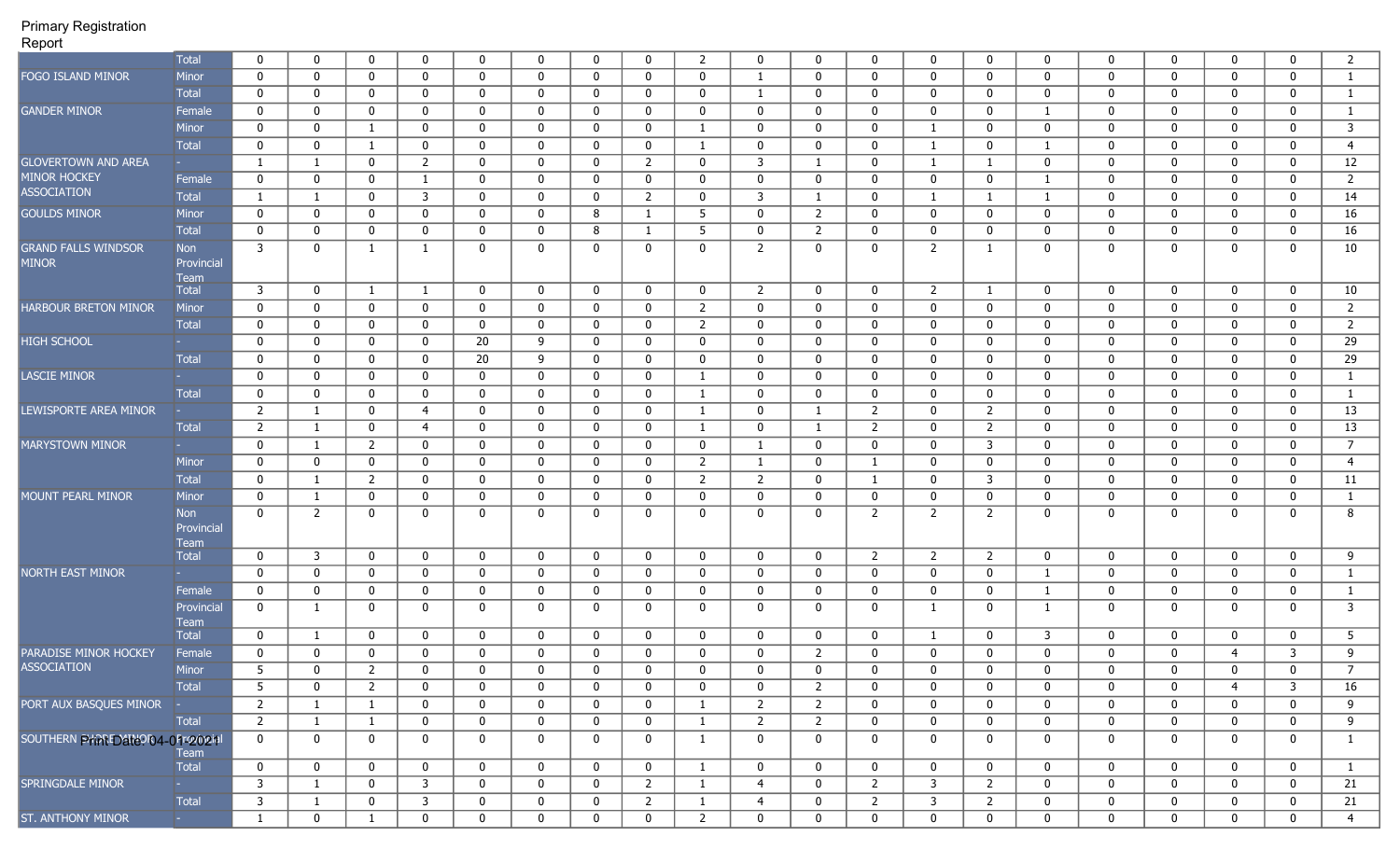| $\sim$ pont               |              |              |              |                |                |             |              |              |             |                |              |              |              |                |              |              |              |              |              |              |     |
|---------------------------|--------------|--------------|--------------|----------------|----------------|-------------|--------------|--------------|-------------|----------------|--------------|--------------|--------------|----------------|--------------|--------------|--------------|--------------|--------------|--------------|-----|
|                           | <b>Total</b> |              | 0            |                | 0              | 0           | 0            |              | 0           |                |              |              |              | $\Omega$       | 0            | 0            |              |              |              |              |     |
| ST. JOHN'S MINOR          |              | 3            |              | $\mathbf 0$    |                | 0           | 0            | 0            | 0           | 0              |              | 0            | 0            |                | $\mathbf{2}$ | 0            | 0            |              | U            |              | 10  |
|                           | Total        | 3            |              | $\mathbf 0$    |                | 0           | 0            | 0            | 0           | 0              |              | $\mathbf{0}$ | 0            |                | $\mathbf{2}$ | 0            | 0            |              | 0            |              | 10  |
| <b>STRAITS MINOR</b>      |              | $\mathbf 0$  | 0            | $\mathbf 0$    | 0              | 0           | 0            | 0            | 0           | 0              | $\mathbf{0}$ |              |              |                | $\mathbf 0$  | 0            | 0            | 0            | 0            | 0            | 10  |
|                           | Total        | $\mathbf 0$  | $\mathbf 0$  | $\mathbf{0}$   | $\mathbf{0}$   | $\mathbf 0$ | $\mathbf 0$  | $\mathbf{0}$ | 0           | 0              | $\mathbf{0}$ |              |              |                | 0            | 0            | 0            | $\mathbf{0}$ | 0            |              | 10  |
| TRI PEN FROST             | Major        | $\mathbf 0$  | $\mathbf 0$  | $\mathbf{0}$   | $\mathbf{0}$   | $\mathbf 0$ | 0            | $\mathbf{0}$ | 0           |                |              | 0            | 0            | $\mathbf{0}$   | $\mathbf 0$  | $\mathbf{0}$ | $\mathbf{0}$ | $\mathbf{0}$ | $\mathbf{0}$ |              |     |
|                           | <b>Total</b> | $\mathbf 0$  | $\mathbf 0$  | $\mathbf{0}$   | $\mathbf 0$    | $\mathbf 0$ | $\mathbf{0}$ | 0            | 0           |                |              | 0            | $\mathbf{0}$ | $\mathbf{0}$   | $\mathbf 0$  | 0            | 0            | $\mathbf{0}$ |              | 0            |     |
| TRINITY-PLACENTIA MINOR   | <b>Minor</b> |              |              | $\overline{2}$ | $\mathbf{2}$   | $\mathbf 0$ | 0            | $\mathbf{0}$ | $\mathbf 0$ |                | $\Omega$     |              | 0            | $\overline{3}$ | $\mathbf{0}$ | $\mathbf 0$  | $\mathbf 0$  | $\mathbf{0}$ | $\mathbf 0$  | $\mathbf{0}$ | 11  |
|                           | Total        |              |              | $\overline{2}$ | $\mathbf{2}$   | $\mathbf 0$ | 0            | $\Omega$     | 0           |                | $\Omega$     |              | 0            | 3              | 0            | 0            | 0            | $\mathbf{0}$ | $\mathbf{0}$ |              | 11  |
| <b>TWILLINGATE MINOR</b>  | Female       | $\mathbf 0$  | $\mathbf 0$  | $\mathbf{0}$   | $\overline{2}$ | $\mathbf 0$ | 0            | 0            | 0           | 0              |              | $\mathbf{0}$ | 0            | 0              | 0            | 0            | 3            | $\mathbf{0}$ |              |              | h   |
|                           | Minor        | 2            |              |                |                | $\mathbf 0$ | 0            |              | 0           |                | -2           |              |              | $\overline{2}$ | 0            | 0            | $\mathbf{0}$ | $\mathbf{0}$ |              |              | 20  |
|                           | Total        | 2            |              |                | 3              | $\mathbf 0$ | 0            |              | 0           |                | 3            |              | 3            | $\overline{2}$ | 0            | 0            | 3            | $\mathbf{0}$ |              |              | 26  |
| TWIN TOWN MINOR           |              | $\mathbf 0$  | $\mathbf{0}$ | $\mathbf{0}$   | $\mathbf{0}$   | $\mathbf 0$ | 0            | 0            | 0           | $\Omega$       | $\Omega$     |              | $\Omega$     | $\mathbf{0}$   |              | 0            | $\mathbf{0}$ | $\mathbf{0}$ |              |              |     |
|                           | Total        | $\mathbf{0}$ | $\mathbf 0$  | $\mathbf{0}$   | $\mathbf{0}$   | $\mathbf 0$ | 0            | $\Omega$     | 0           | $\Omega$       | $\Omega$     |              | 0            | $\mathbf{0}$   |              | $\mathbf{0}$ | $\mathbf{0}$ | $\Omega$     | $\mathbf{0}$ |              |     |
| <b>UNITED TOWNS MINOR</b> |              | $\bf{0}$     | $\mathbf 0$  |                | $\mathbf 0$    | $\mathbf 0$ | 0            |              | 0           | 0              | $\mathbf{0}$ |              | 0            |                | 0            | 0            | $\mathbf 0$  | $\mathbf{0}$ | 0            |              |     |
|                           | Total        | $\mathbf 0$  | $\mathbf{0}$ |                | $\mathbf 0$    | $\mathbf 0$ | $\mathbf 0$  |              | 0           | 0              | $\Omega$     |              | 0            |                | 0            | 0            | 0            | $\mathbf{0}$ | $\mathbf{0}$ |              |     |
| <b>WESTERN STORM</b>      | Major        | $\mathbf 0$  | $\mathbf 0$  | $\mathbf{0}$   | $\mathbf 0$    | $\mathbf 0$ | $\mathbf{0}$ | $\mathbf{0}$ | 0           | $\overline{2}$ | $\mathbf{0}$ | $\mathbf{0}$ | $\mathbf{0}$ | 0              | $\mathbf 0$  | 0            | 0            | $\mathbf{0}$ | 0            |              |     |
|                           | Total        | $\mathbf 0$  | $\mathbf 0$  | $\mathbf{0}$   | $\mathbf{0}$   | $\mathbf 0$ | 0            | $\mathbf{0}$ | 0           |                | $\mathbf{0}$ | $\mathbf{0}$ | 0            | $\mathbf{0}$   | $\mathbf{0}$ | 0            | 0            | $\mathbf{0}$ |              |              |     |
| <b>Total</b>              |              | 27           | 17           | 21             | 20             | 20          | q            | 26           | 10          | 32             | 29           | 24           | 15           | 25             | 23           | 6            | b            |              |              |              | 326 |

|                                   |                                         |                | <b>Bench Staff</b> | <b>Total</b>   |
|-----------------------------------|-----------------------------------------|----------------|--------------------|----------------|
|                                   | Class                                   | M              | F                  |                |
| Under-11 (U11)                    |                                         | 16             | 7                  | 23             |
|                                   | Minor                                   | 8              | $\overline{7}$     | 15             |
|                                   | <b>Non</b><br>Provincial<br>Team        | 3              | $\overline{2}$     | 5              |
|                                   | Provincial<br>Team                      | 0              | $\mathbf{1}$       | $\mathbf{1}$   |
|                                   | <b>Total</b>                            | 27             | 17                 | 44             |
| Under-15 (U15)                    |                                         | 13             | 12                 | 25             |
|                                   | Female                                  | 0              | 3                  | 3              |
|                                   | <b>Minor</b>                            | $\overline{7}$ | 4                  | 11             |
|                                   | <b>Non</b><br>Provincial<br><b>Team</b> | $\mathbf{1}$   | $\mathbf{1}$       | $\overline{2}$ |
|                                   | <b>Total</b>                            | 21             | 20                 | 41             |
| <b>High School</b>                |                                         | 20             | 9                  | 29             |
|                                   | <b>Total</b>                            | 20             | 9                  | 29             |
| Under-7 (U7Print Date: 04-01-2021 |                                         | 9              | 9                  | 18             |
|                                   | <b>Minor</b>                            | 17             | $\mathbf{1}$       | 18             |
|                                   | <b>Total</b>                            | 26             | 10                 | 36             |
| Under-18 (U18)                    |                                         | 9              | 15                 | 24             |
|                                   | Female                                  | $\mathbf{1}$   | 3                  | $\overline{4}$ |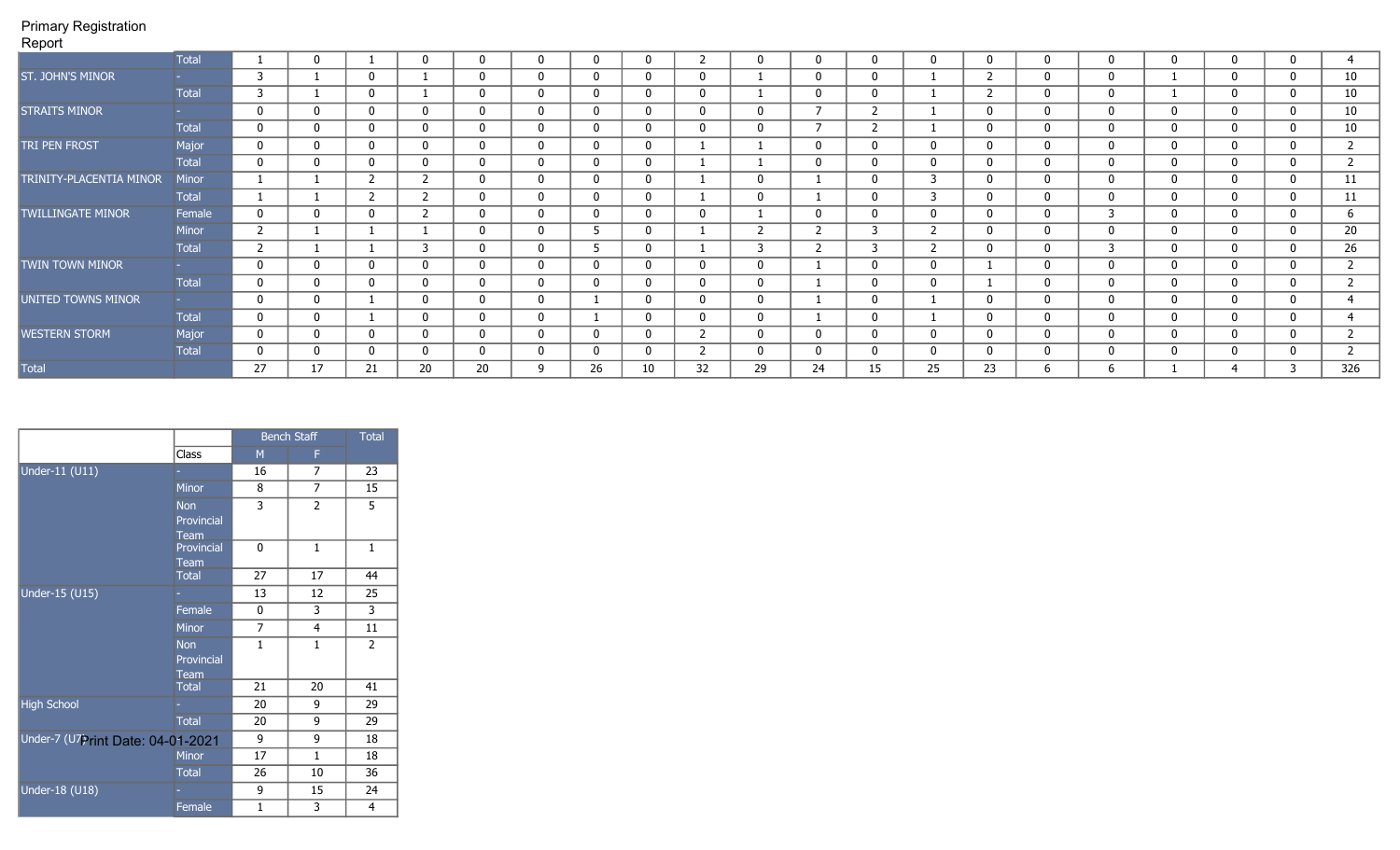|                | Major                     | 8               | 3                         | 11               |
|----------------|---------------------------|-----------------|---------------------------|------------------|
|                | Minor                     | 13              | $\overline{6}$            | 19               |
|                | <b>Non</b>                | 0               | $\overline{2}$            | $\overline{2}$   |
|                | Provincial                |                 |                           |                  |
|                | Team                      | $\mathbf{1}$    |                           | $\mathbf{1}$     |
|                | Provincial<br><b>Team</b> |                 | 0                         |                  |
|                | <b>Total</b>              | $\overline{32}$ | 29                        | $\overline{61}$  |
| Under-9 (U9)   |                           | 17              | 9                         | 26               |
|                | Female                    | $\overline{2}$  | 0                         | $\overline{2}$   |
|                | <b>Minor</b>              | $\overline{5}$  | $\overline{4}$            | 9                |
|                | <b>Non</b>                | 0               | $\overline{2}$            | $\overline{2}$   |
|                | Provincial                |                 |                           |                  |
|                | <b>Team</b>               |                 |                           |                  |
|                | <b>Total</b>              | 24              | 15                        | 39               |
| Under-13 (U13) |                           | 8               | 18                        | 26               |
|                | <b>Minor</b>              | 12              | $\overline{2}$            | 14               |
|                | <b>Non</b>                | 4               | $\overline{\overline{3}}$ | $\overline{7}$   |
|                | Provincial                |                 |                           |                  |
|                | Team                      |                 |                           |                  |
|                | Provincial                | $\mathbf{1}$    | 0                         | $\mathbf{1}$     |
|                | Team<br><b>Total</b>      | 25              | 23                        | 48               |
| <b>NA</b>      |                           | 0               | $\mathbf{1}$              | $\mathbf{1}$     |
|                | Female                    | 0               | 4                         | 4                |
|                | Provincial                | 0               | $\mathbf{1}$              | $\mathbf 1$      |
|                | Team                      |                 |                           |                  |
|                | <b>Total</b>              | 0               | 6                         | 6                |
| House League   |                           | 0               | $\overline{2}$            | $\overline{2}$   |
|                | Female                    | 0               | $\overline{4}$            | $\overline{4}$   |
|                | <b>Total</b>              | 0               | 6                         | 6                |
| Under-6 (U6)   |                           | $\mathbf{1}$    | 0                         | $\mathbf{1}$     |
|                | <b>Total</b>              | $\mathbf{1}$    | 0                         | $\mathbf 1$      |
| Under-12 (U12) | Female                    | 4               | 3                         | 7                |
|                | <b>Total</b>              | 4               | 3                         | $\overline{7}$   |
| <b>Total</b>   |                           | 187             | 139                       | $\overline{326}$ |
|                |                           |                 |                           |                  |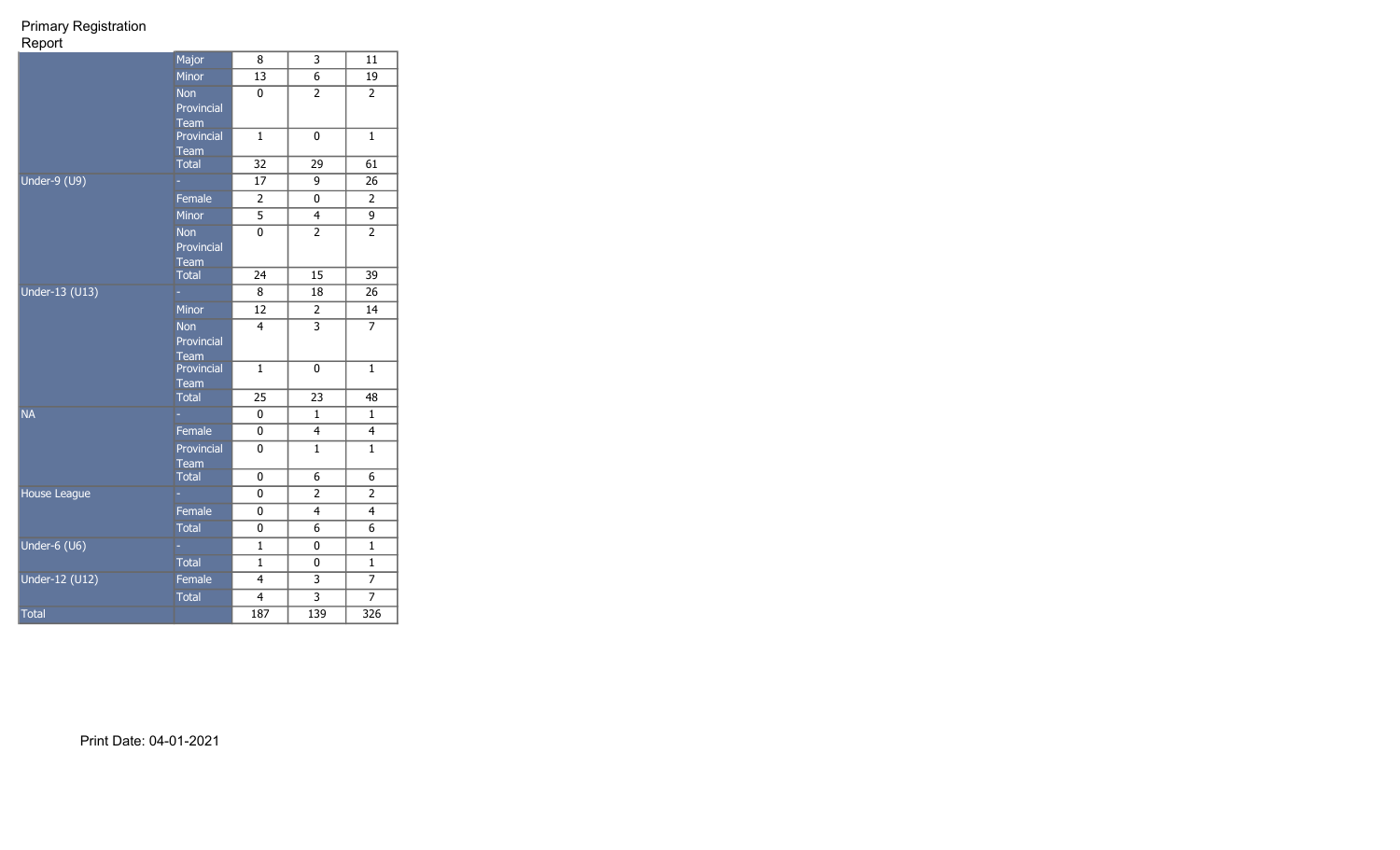#### Primary Registration **MINOR Coach 2020-2021**

## **Registrations**

| F.<br>F.<br>F.<br>M<br>M<br>-F.<br>-F.<br>M<br>M<br>F.<br>Class<br>M<br>M<br>M<br>Æ.<br>M<br>F.<br>M<br>F.<br>M<br>M<br>M<br>Major<br>5<br>$\mathbf 0$<br>$\mathbf 0$<br>0<br>5<br>$\mathbf 0$<br>0<br>0<br>$\mathbf 0$<br>$\bf{0}$<br>0<br>$\mathbf{0}$<br>$\mathbf 0$<br>$\mathbf 0$<br>0<br>$\mathbf 0$<br>0<br>0<br>0<br>0<br>0<br>0<br>$\overline{5}$<br>5<br><b>Total</b><br>$\mathbf{0}$<br>0<br>$\mathbf 0$<br>$\bf{0}$<br>$\mathbf 0$<br>$\mathbf 0$<br>$\bf{0}$<br>0<br>$\mathbf 0$<br>0<br>$\mathbf 0$<br>$\mathbf 0$<br>$\mathbf 0$<br>$\mathbf 0$<br>$\mathbf 0$<br>$\mathbf 0$<br>$\mathbf 0$<br>$\mathbf 0$<br>0<br>0<br>Major<br>$\mathbf 0$<br>0<br>$\mathbf 0$<br>$\overline{4}$<br>0<br>$\mathbf 0$<br>$\mathbf{0}$<br>0<br>$\mathbf{0}$<br>$\mathbf 0$<br>$\overline{4}$<br>$\bf{0}$<br>$\mathbf 0$<br>0<br>$\mathbf 0$<br>$\bf{0}$<br>$\mathbf 0$<br>0<br>$\mathbf{0}$<br>$\mathbf 0$<br>$\mathbf{0}$<br>$\mathbf 0$<br><b>Total</b><br>$\overline{4}$<br>$\mathbf 0$<br>$\mathbf 0$<br>$\mathbf 0$<br>0<br>$\mathbf 0$<br>$\mathbf 0$<br>0<br>$\overline{4}$<br>$\mathbf 0$<br>$\mathbf 0$<br>$\mathbf 0$<br>$\mathbf 0$<br>$\bf{0}$<br>$\mathbf 0$<br>0<br>0<br>$\mathbf{0}$<br>$\mathbf 0$<br>0<br>$\mathbf 0$<br>$\mathbf 0$<br>24<br>7<br>8<br>0<br>$\mathbf 0$<br>$\mathbf 0$<br>0<br>3<br>$\mathbf 0$<br>5<br>$\bf{0}$<br>0<br>$\mathbf{0}$<br>$\mathbf 0$<br>$\mathbf 0$<br>0<br>$\mathbf 0$<br>$\mathbf 0$<br>$\mathbf 0$<br>0<br>0<br>$\mathbf{1}$<br><b>Total</b><br>24<br>8<br>7<br>$\mathbf 0$<br>$\mathbf 0$<br>0<br>3<br>$\bf{0}$<br>0<br>0<br>$\mathbf{0}$<br>0<br>0<br>$\mathbf 0$<br>0<br>5<br>$\mathbf 0$<br>$\mathbf 0$<br>$\mathbf 0$<br>0<br>0<br>$\mathbf{1}$<br>$\overline{7}$<br>$\overline{2}$<br>$\mathbf{1}$<br>0<br>$\mathbf 0$<br>$\mathbf 0$<br>$\mathbf 0$<br>$\mathbf 0$<br>0<br>$\mathbf{1}$<br>$\overline{2}$<br>$\mathbf{0}$<br>$\mathbf 0$<br>$\mathbf 0$<br>0<br>$\mathbf 0$<br>$\bf{0}$<br>0<br>0<br>$\mathbf 0$<br>$\mathbf 0$<br>1<br>$\mathbf 0$<br>$\mathbf 0$<br>0<br>0<br>$\mathbf 0$<br>0<br>$\mathbf 0$<br>Minor<br>0<br>0<br>0<br>$\mathbf 0$<br>0<br>0<br>0<br>$\mathbf 0$<br>0<br>$\mathbf 0$<br>0<br>0<br>$\mathbf 0$<br>$\mathbf{1}$<br>1<br>$\overline{2}$<br>8<br>0<br>0<br>$\overline{2}$<br>$\mathbf 0$<br>$\mathbf 0$<br><b>Total</b><br>$\mathbf{1}$<br>$\mathbf 0$<br>$\mathbf 0$<br>$\mathbf{0}$<br>$\mathbf 0$<br>$\mathbf{1}$<br>0<br>$\mathbf 0$<br>0<br>0<br>0<br>0<br>1<br>1<br>$\mathbf 0$<br><b>BAY ARENA MINOR</b><br>$\overline{2}$<br>3<br>Female<br>$\mathbf 0$<br>0<br>$\mathbf 0$<br>$\mathbf 0$<br>$\mathbf 0$<br>$\mathbf 0$<br>$\mathbf 0$<br>$\mathbf{0}$<br>$\mathbf 0$<br>$\mathbf 0$<br>$\mathbf 0$<br>$\mathbf{0}$<br>$\mathbf 0$<br>$\mathbf 0$<br>$\mathbf{0}$<br>$\mathbf 0$<br>$\bf{0}$<br>0<br>$\mathbf 0$<br>1<br>$\overline{2}$<br>$5\overline{)}$<br>$\overline{2}$<br>9<br>41<br>Minor<br>10<br>$\mathbf 0$<br>$\mathbf 0$<br>$\mathbf{0}$<br>$\mathbf 0$<br>2<br>$\mathbf 0$<br>11<br>$\mathbf 0$<br>$\mathbf{0}$<br>$\mathbf 0$<br>$\bf{0}$<br>0<br>$\mathbf{0}$<br>0<br>$\mathbf 0$<br>0<br>5 <sub>5</sub><br>44<br><b>Total</b><br>10<br>$\overline{4}$<br>$\overline{2}$<br>0<br>3<br>$\mathbf 0$<br>9<br>11<br>$\mathbf 0$<br>$\mathbf 0$<br>$\mathbf 0$<br>$\mathbf 0$<br>$\mathbf 0$<br>$\mathbf{0}$<br>$\mathbf 0$<br>$\mathbf 0$<br>$\mathbf{0}$<br>$\mathbf 0$<br>$\mathbf 0$<br>0<br>$\overline{2}$<br>$\mathbf 0$<br>$\mathbf 0$<br>$\overline{2}$<br>$\mathbf 0$<br>6<br>$\mathbf 0$<br>$\mathbf 0$<br>$\mathbf 0$<br>$\mathbf{0}$<br>0<br>0<br>0<br>$\mathbf 0$<br>0<br>$\mathbf 0$<br>$\bf{0}$<br>0<br>0<br>$\mathbf{1}$<br>1<br>0<br>$\overline{2}$<br>6<br><b>Total</b><br>$\mathbf 0$<br>$\mathbf 0$<br>$\overline{2}$<br>$\mathbf 0$<br>0<br>0<br>0<br>0<br>$\mathbf{1}$<br>$\mathbf 0$<br>$\mathbf 0$<br>$\mathbf 0$<br>$\mathbf 0$<br>$\mathbf{0}$<br>$\mathbf 0$<br>$\mathbf 0$<br>$\mathbf 0$<br>$\mathbf{0}$<br>0<br>1<br><b>BELL ISLAND MINOR</b><br>$\overline{2}$<br>0<br>0<br>$\mathbf 0$<br>$\mathbf 0$<br>$\mathbf 0$<br>$\mathbf 0$<br>0<br>$\mathbf 0$<br>$\mathbf 0$<br>$\bf{0}$<br>$\mathbf 0$<br>0<br>$\mathbf 0$<br>0<br>1<br>0<br>0<br>0<br>$\mathbf 0$<br>0<br>1<br>3<br>$\overline{2}$<br>$\mathbf 0$<br>$\mathbf 0$<br>0<br>Minor<br>0<br>0<br>0<br>0<br>0<br>0<br>0<br>0<br>$\mathbf 0$<br>$\mathbf 0$<br>0<br>$\mathbf 0$<br>$\bf{0}$<br>$\mathbf 0$<br>0<br>$\mathbf 0$<br>1<br>5<br>$\overline{2}$<br>$\mathbf 0$<br>0<br>$\mathbf 0$<br>$\mathbf 0$<br>$\mathbf 0$<br>$\mathbf 0$<br><b>Total</b><br>0<br>$\mathbf{1}$<br>0<br>0<br>0<br>0<br>$\mathbf 0$<br>0<br>$\bf{0}$<br>$\mathbf 0$<br>0<br>$\mathbf{1}$<br>-1<br>$\mathbf 0$<br>13<br>3<br>$\mathbf 0$<br>3<br>$\boldsymbol{0}$<br>0<br>$\mathbf 0$<br>$\overline{2}$<br>$\mathbf 0$<br>$\mathbf 0$<br>$\mathbf 0$<br><b>BEOTHIC MINOR</b><br>$\mathbf 0$<br>0<br>0<br>$\bf{0}$<br>$\mathbf 0$<br>0<br>0<br>$\overline{4}$<br>$\mathbf 0$<br>$\mathbf 0$<br>1<br>$\mathbf{3}$<br><b>Total</b><br>3<br>$\mathbf{0}$<br>$\mathbf 0$<br>0<br>$\bf{0}$<br>2<br>$\mathbf 0$<br>0<br>$\mathbf 0$<br>13<br>$\mathbf 0$<br>0<br>$\mathbf 0$<br>$\overline{4}$<br>$\mathbf 0$<br>$\mathbf 0$<br>$\mathbf 0$<br>$\bf{0}$<br>0<br>0<br>1<br><b>BISHOP'S FALLS MINOR</b><br>$\overline{2}$<br>$\boldsymbol{0}$<br>0<br>$\overline{2}$<br>$\mathbf 0$<br>14<br>$\overline{2}$<br>$\mathbf 0$<br>$\mathbf{1}$<br>$\mathbf{0}$<br>$\overline{4}$<br>$\mathbf{1}$<br>0<br>$\mathbf 0$<br>$\mathbf{0}$<br>$\bf{0}$<br>$\mathbf 0$<br>0<br>$\mathbf 0$<br>$\mathbf{1}$<br>1<br>$\mathbf 0$<br><b>Total</b><br>$\overline{2}$<br>14<br>$\overline{2}$<br>0<br>$\mathbf{1}$<br>$\mathbf 0$<br>0<br>$\overline{4}$<br>$\mathbf{1}$<br>$\overline{2}$<br>$\mathbf 0$<br>$\bf{0}$<br>0<br>0<br>$\mathbf{0}$<br>$\mathbf 0$<br>0<br>$\mathbf 0$<br>$\mathbf 0$<br>0<br>1<br>1<br>$\overline{2}$<br>28<br><b>BONAVISTA MINOR</b><br>5<br>$\mathbf 0$<br>0<br>5<br>$\mathbf{0}$<br>$2^{\circ}$<br>$\overline{2}$<br>3<br>$\overline{2}$<br>$\overline{2}$<br>0<br>$\mathbf{0}$<br>4<br>0<br>$\mathbf 0$<br>$\mathbf 0$<br>$\mathbf 0$<br>$\mathbf 0$<br>0<br>$\mathbf{1}$<br>Female<br>0<br>0<br>$\mathbf{0}$<br>$\mathbf 0$<br>$\mathbf 0$<br>0<br>$\bf{0}$<br>0<br>$\mathbf 0$<br>$\mathbf 0$<br>$\bf{0}$<br>0<br>0<br>$\mathbf 0$<br>0<br>0<br>0<br>$\mathbf 0$<br>$\mathbf 0$<br>0<br>$\mathbf{1}$<br>-1<br>29<br>$\overline{2}$<br>5<br>$\mathbf 0$<br>$\overline{2}$<br>3<br>$\mathbf 0$<br>$\mathbf 0$<br><b>Total</b><br>$\overline{4}$<br>0<br>$\mathbf 0$<br>0<br>5<br>$\mathbf 0$<br>0<br>3<br>2<br>0<br>$\mathbf 0$<br>$\overline{2}$<br>0<br>1<br>13<br><b>BOTWOOD MINOR</b><br>$\overline{2}$<br>0<br>3<br>$\mathbf 0$<br>$\overline{2}$<br>$\mathbf 0$<br>0<br>0<br>$\mathbf 0$<br>3<br>$\mathbf 0$<br>3<br>$\mathbf 0$<br>0<br>0<br>0<br>$\mathbf 0$<br>$\mathbf 0$<br>0<br>$\mathbf 0$<br>$\mathbf 0$<br>0<br>$\mathbf 0$<br>$\mathbf 0$<br>$\mathbf 0$<br>Minor<br>$\mathbf 0$<br>$\mathbf 0$<br>$\mathbf{0}$<br>$\mathbf 0$<br>$\mathbf 0$<br>$\mathbf 0$<br>$\mathbf 0$<br>0<br>$\mathbf 0$<br>0<br>$\bf{0}$<br>0<br>$\mathbf{1}$<br>$\mathbf 0$<br>1<br>$\mathbf 0$<br>$\mathbf 0$<br>0<br><b>Total</b><br>14<br>$\mathbf 0$<br>$\overline{2}$<br>3<br>$\mathbf 0$<br>0<br>$\mathbf 0$<br>$\overline{2}$<br>3<br>$\bf{0}$<br>0<br>$\mathbf 0$<br>$\mathbf 0$<br>$\mathbf 0$<br>$\mathbf 0$<br>4<br>$\mathbf 0$<br>$\mathbf 0$<br>$\mathbf 0$<br>$\mathbf 0$<br>0<br>0<br>C.B. REGIONAL<br>18<br>$\mathbf 0$<br>30<br>11<br>$\mathbf 0$<br>$\mathbf{0}$<br>$\mathbf 0$<br>$\mathbf{0}$<br>$\mathbf{1}$<br>0<br>$\mathbf 0$<br>$\mathbf 0$<br>$\mathbf 0$<br>$\mathbf 0$<br>0<br>$\mathbf 0$<br>$\mathbf{0}$<br>$\mathbf 0$<br>$\mathbf 0$<br>$\mathbf 0$<br>$\mathbf 0$<br>$\mathbf 0$<br>10<br>10<br>$\mathbf 0$<br>2<br>$\mathbf 0$<br>41<br>Minor<br>$\mathbf 0$<br>0<br>$\mathbf 0$<br>$\mathbf 0$<br>0<br>$\mathbf 0$<br>0<br>19<br>$\mathbf 0$<br>0<br>$\mathbf 0$<br>$\bf{0}$<br>0<br>0<br>0<br>$\mathbf 0$<br>71<br><b>Total</b><br>21<br>10<br>18<br>0<br>$\overline{2}$<br>$\mathbf 0$<br>19<br>$\mathbf 0$<br>$\mathbf 0$<br>$\mathbf 0$<br>$\mathbf 0$<br>0<br>$\mathbf{1}$<br>$\mathbf 0$<br>0<br>$\mathbf 0$<br>0<br>$\mathbf 0$<br>$\bf{0}$<br>0<br>0<br>CEE BEES MINOR<br>5<br>$\mathbf 0$<br>$\overline{2}$<br>28<br>0<br>8<br>0<br>0<br>2<br>$\mathbf 0$<br>$\mathbf 0$<br>3<br>0<br>8<br>$\mathbf 0$<br>0<br>$\mathbf 0$<br>$\bf{0}$<br>$\mathbf 0$<br>0<br>$\mathbf 0$<br>0<br>3<br>3<br>Female<br>0<br>0<br>0<br>0<br>0<br>$\mathbf 0$<br>$\mathbf 0$<br>$\mathbf 0$<br>0<br>$\mathbf 0$<br>0<br>0<br>$\mathbf 0$<br>$\mathbf 0$<br>0<br>0<br>$\mathbf 0$<br>0<br>0<br>$\mathbf 0$<br>31<br>5<br>8<br>$\overline{2}$<br>0<br>0<br>3<br>0<br>$\overline{2}$<br>8<br>$\mathbf 0$<br>3<br>0<br>0<br><b>Total</b><br>0<br>$\mathbf{0}$<br>0<br>0<br>0<br>0<br>$\mathbf{0}$<br>0<br><b>CHURCHILL FALLS MINOR</b><br>6<br>$\mathbf 0$<br>5<br>0<br>0<br>$\mathbf{0}$<br>$\mathbf{0}$<br>0<br>$\mathbf{0}$<br>$\mathbf{0}$<br>$\mathbf{0}$<br>$\mathbf{0}$<br>0<br>$\mathbf{0}$<br>$\mathbf{0}$<br>$\mathbf{0}$<br>$\mathbf{0}$<br>$\mathbf{0}$<br>$\mathbf{0}$<br>$\mathbf{0}$<br>$\Omega$<br>Print Date: 05-04-2027 <sup>pale</sup><br>$\bf{0}$<br>3<br>0<br>0<br>0<br>$\mathbf 0$<br>0<br>$\bf{0}$<br>0<br>0<br>0<br>0<br>0<br>3<br>0<br>$\bf{0}$<br>0<br>$\mathbf 0$<br>$\mathbf{0}$<br>0<br>0<br>$\mathbf{0}$<br>$7\overline{ }$<br>$\overline{\mathbf{3}}$<br>$\bf{0}$<br>$\mathbf{0}$<br>$\bf{0}$<br>0<br>$\overline{2}$<br>$\bf{0}$<br>$\mathbf{0}$<br>$\overline{2}$<br>$\boldsymbol{0}$<br>$\mathbf 0$<br>$\mathbf 0$<br>$\bf{0}$<br>$\mathbf 0$<br>$\mathbf{0}$<br>$\mathbf{0}$<br>$\bf{0}$<br>0<br>0<br>$\bf{0}$<br>$\mathbf{0}$<br>16<br>Total<br>$\mathbf{3}$<br>5 <sub>5</sub><br>$\bf{0}$<br>$\mathbf 0$<br>$\overline{2}$<br>$\overline{2}$<br>$\mathbf{3}$<br>$\mathbf 0$<br>$\bf{0}$<br>$\mathbf{0}$<br>$\bf{0}$<br>$\bf{0}$<br>$\mathbf{0}$<br>$\boldsymbol{0}$<br>$\mathbf 0$<br>$\mathbf 0$<br>$\bf{0}$<br>$\mathbf 0$<br>0<br>0<br>$\mathbf{1}$<br>37<br><b>CLARENVILLE MINOR</b><br>$\mathbf 0$<br>$\overline{\mathbf{3}}$<br>$7\overline{ }$<br>$\bm{0}$<br>$\overline{4}$<br>11<br>0<br>$\mathbf 0$<br>$\bf{0}$<br>$\mathbf{1}$<br>$\mathbf 0$<br>9<br>$\boldsymbol{0}$<br>$\mathbf 0$<br>$\bf{0}$<br>$\mathbf 0$<br>$\bf{0}$<br>$\mathbf 0$<br>$\mathbf{1}$<br>$\mathbf{1}$<br>0<br>$\mathsf{3}$<br>Female<br>$\mathbf 0$<br>0<br>3<br>$\bf{0}$<br>0<br>$\mathbf 0$<br>$\mathbf{0}$<br>0<br>0<br>0<br>$\mathbf 0$<br>0<br>0<br>0<br>0<br>0<br>0<br>0<br>0<br>$\boldsymbol{0}$<br>0 |                           |  | Under-11 (U11) | Under-15 (U15) | High<br>School | Under-7 $(U7)$ | Under-21<br>(U21) | Under-18 (U18) |  | Under-9 (U9) | Under-13 (U13) | <b>NA</b> |  | House League | Under-6<br>(U6) | Under-12 (U12) | Total |
|-------------------------------------------------------------------------------------------------------------------------------------------------------------------------------------------------------------------------------------------------------------------------------------------------------------------------------------------------------------------------------------------------------------------------------------------------------------------------------------------------------------------------------------------------------------------------------------------------------------------------------------------------------------------------------------------------------------------------------------------------------------------------------------------------------------------------------------------------------------------------------------------------------------------------------------------------------------------------------------------------------------------------------------------------------------------------------------------------------------------------------------------------------------------------------------------------------------------------------------------------------------------------------------------------------------------------------------------------------------------------------------------------------------------------------------------------------------------------------------------------------------------------------------------------------------------------------------------------------------------------------------------------------------------------------------------------------------------------------------------------------------------------------------------------------------------------------------------------------------------------------------------------------------------------------------------------------------------------------------------------------------------------------------------------------------------------------------------------------------------------------------------------------------------------------------------------------------------------------------------------------------------------------------------------------------------------------------------------------------------------------------------------------------------------------------------------------------------------------------------------------------------------------------------------------------------------------------------------------------------------------------------------------------------------------------------------------------------------------------------------------------------------------------------------------------------------------------------------------------------------------------------------------------------------------------------------------------------------------------------------------------------------------------------------------------------------------------------------------------------------------------------------------------------------------------------------------------------------------------------------------------------------------------------------------------------------------------------------------------------------------------------------------------------------------------------------------------------------------------------------------------------------------------------------------------------------------------------------------------------------------------------------------------------------------------------------------------------------------------------------------------------------------------------------------------------------------------------------------------------------------------------------------------------------------------------------------------------------------------------------------------------------------------------------------------------------------------------------------------------------------------------------------------------------------------------------------------------------------------------------------------------------------------------------------------------------------------------------------------------------------------------------------------------------------------------------------------------------------------------------------------------------------------------------------------------------------------------------------------------------------------------------------------------------------------------------------------------------------------------------------------------------------------------------------------------------------------------------------------------------------------------------------------------------------------------------------------------------------------------------------------------------------------------------------------------------------------------------------------------------------------------------------------------------------------------------------------------------------------------------------------------------------------------------------------------------------------------------------------------------------------------------------------------------------------------------------------------------------------------------------------------------------------------------------------------------------------------------------------------------------------------------------------------------------------------------------------------------------------------------------------------------------------------------------------------------------------------------------------------------------------------------------------------------------------------------------------------------------------------------------------------------------------------------------------------------------------------------------------------------------------------------------------------------------------------------------------------------------------------------------------------------------------------------------------------------------------------------------------------------------------------------------------------------------------------------------------------------------------------------------------------------------------------------------------------------------------------------------------------------------------------------------------------------------------------------------------------------------------------------------------------------------------------------------------------------------------------------------------------------------------------------------------------------------------------------------------------------------------------------------------------------------------------------------------------------------------------------------------------------------------------------------------------------------------------------------------------------------------------------------------------------------------------------------------------------------------------------------------------------------------------------------------------------------------------------------------------------------------------------------------------------------------------------------------------------------------------------------------------------------------------------------------------------------------------------------------------------------------------------------------------------------------------------------------------------------------------------------------------------------------------------------------------------------------------------------------------------------------------------------------------------------------------------------------------------------------------------------------------------------------------------------------------------------------------------------------------------------------------------------------------------------------------------------------------------------------------------------------------------------------------------------------------------------------------------------------------------------------------------------------------------------------------------------------------------------------------------------------------------------------------------------------------------------------------------------------------------------------------------------------------------------------------------------------------------------------------------------------------------------------------------------------------------------------------------------------------------------------------------------------------------------------------------------------------------------------------------------------------------------------------------------------------------------------------------------------------------------------------------------------------------------------------------------------------------------------------------------------------------------------------------------------------------------------------------------------------------------------------------------------------------------------------------------------------------------------------------------------------------------------------------------------------------------------------------------------------------------------------------------------------------------------------------------------------------------------------------------------------------------------------------------------------------------------------------------------------------------------------------------------------------------------------------------------------------------------------------------------------------------------------------------------------------------------------------------------------------------------------------------------------------------------------------------------------------------------------------------------------------------------------------------------------------------------------------------------------------------------------------------------------------------------------------------------------------------------------------------------------------------------------|---------------------------|--|----------------|----------------|----------------|----------------|-------------------|----------------|--|--------------|----------------|-----------|--|--------------|-----------------|----------------|-------|
|                                                                                                                                                                                                                                                                                                                                                                                                                                                                                                                                                                                                                                                                                                                                                                                                                                                                                                                                                                                                                                                                                                                                                                                                                                                                                                                                                                                                                                                                                                                                                                                                                                                                                                                                                                                                                                                                                                                                                                                                                                                                                                                                                                                                                                                                                                                                                                                                                                                                                                                                                                                                                                                                                                                                                                                                                                                                                                                                                                                                                                                                                                                                                                                                                                                                                                                                                                                                                                                                                                                                                                                                                                                                                                                                                                                                                                                                                                                                                                                                                                                                                                                                                                                                                                                                                                                                                                                                                                                                                                                                                                                                                                                                                                                                                                                                                                                                                                                                                                                                                                                                                                                                                                                                                                                                                                                                                                                                                                                                                                                                                                                                                                                                                                                                                                                                                                                                                                                                                                                                                                                                                                                                                                                                                                                                                                                                                                                                                                                                                                                                                                                                                                                                                                                                                                                                                                                                                                                                                                                                                                                                                                                                                                                                                                                                                                                                                                                                                                                                                                                                                                                                                                                                                                                                                                                                                                                                                                                                                                                                                                                                                                                                                                                                                                                                                                                                                                                                                                                                                                                                                                                                                                                                                                                                                                                                                                                                                                                                                                                                                                                                                                                                                                                                                                                                                                                                                                                                                                                                                                                                                                                                                                                                                                                                                                                                                                                                                                                                                                                                                                                                                                                                                                                                                                                                                                                                                                                                                                                                                                                                                                                                                                           |                           |  |                |                |                |                |                   |                |  |              |                |           |  |              |                 |                |       |
|                                                                                                                                                                                                                                                                                                                                                                                                                                                                                                                                                                                                                                                                                                                                                                                                                                                                                                                                                                                                                                                                                                                                                                                                                                                                                                                                                                                                                                                                                                                                                                                                                                                                                                                                                                                                                                                                                                                                                                                                                                                                                                                                                                                                                                                                                                                                                                                                                                                                                                                                                                                                                                                                                                                                                                                                                                                                                                                                                                                                                                                                                                                                                                                                                                                                                                                                                                                                                                                                                                                                                                                                                                                                                                                                                                                                                                                                                                                                                                                                                                                                                                                                                                                                                                                                                                                                                                                                                                                                                                                                                                                                                                                                                                                                                                                                                                                                                                                                                                                                                                                                                                                                                                                                                                                                                                                                                                                                                                                                                                                                                                                                                                                                                                                                                                                                                                                                                                                                                                                                                                                                                                                                                                                                                                                                                                                                                                                                                                                                                                                                                                                                                                                                                                                                                                                                                                                                                                                                                                                                                                                                                                                                                                                                                                                                                                                                                                                                                                                                                                                                                                                                                                                                                                                                                                                                                                                                                                                                                                                                                                                                                                                                                                                                                                                                                                                                                                                                                                                                                                                                                                                                                                                                                                                                                                                                                                                                                                                                                                                                                                                                                                                                                                                                                                                                                                                                                                                                                                                                                                                                                                                                                                                                                                                                                                                                                                                                                                                                                                                                                                                                                                                                                                                                                                                                                                                                                                                                                                                                                                                                                                                                                                           | AAA CENTRAL IMPACT        |  |                |                |                |                |                   |                |  |              |                |           |  |              |                 |                |       |
|                                                                                                                                                                                                                                                                                                                                                                                                                                                                                                                                                                                                                                                                                                                                                                                                                                                                                                                                                                                                                                                                                                                                                                                                                                                                                                                                                                                                                                                                                                                                                                                                                                                                                                                                                                                                                                                                                                                                                                                                                                                                                                                                                                                                                                                                                                                                                                                                                                                                                                                                                                                                                                                                                                                                                                                                                                                                                                                                                                                                                                                                                                                                                                                                                                                                                                                                                                                                                                                                                                                                                                                                                                                                                                                                                                                                                                                                                                                                                                                                                                                                                                                                                                                                                                                                                                                                                                                                                                                                                                                                                                                                                                                                                                                                                                                                                                                                                                                                                                                                                                                                                                                                                                                                                                                                                                                                                                                                                                                                                                                                                                                                                                                                                                                                                                                                                                                                                                                                                                                                                                                                                                                                                                                                                                                                                                                                                                                                                                                                                                                                                                                                                                                                                                                                                                                                                                                                                                                                                                                                                                                                                                                                                                                                                                                                                                                                                                                                                                                                                                                                                                                                                                                                                                                                                                                                                                                                                                                                                                                                                                                                                                                                                                                                                                                                                                                                                                                                                                                                                                                                                                                                                                                                                                                                                                                                                                                                                                                                                                                                                                                                                                                                                                                                                                                                                                                                                                                                                                                                                                                                                                                                                                                                                                                                                                                                                                                                                                                                                                                                                                                                                                                                                                                                                                                                                                                                                                                                                                                                                                                                                                                                                                           |                           |  |                |                |                |                |                   |                |  |              |                |           |  |              |                 |                |       |
|                                                                                                                                                                                                                                                                                                                                                                                                                                                                                                                                                                                                                                                                                                                                                                                                                                                                                                                                                                                                                                                                                                                                                                                                                                                                                                                                                                                                                                                                                                                                                                                                                                                                                                                                                                                                                                                                                                                                                                                                                                                                                                                                                                                                                                                                                                                                                                                                                                                                                                                                                                                                                                                                                                                                                                                                                                                                                                                                                                                                                                                                                                                                                                                                                                                                                                                                                                                                                                                                                                                                                                                                                                                                                                                                                                                                                                                                                                                                                                                                                                                                                                                                                                                                                                                                                                                                                                                                                                                                                                                                                                                                                                                                                                                                                                                                                                                                                                                                                                                                                                                                                                                                                                                                                                                                                                                                                                                                                                                                                                                                                                                                                                                                                                                                                                                                                                                                                                                                                                                                                                                                                                                                                                                                                                                                                                                                                                                                                                                                                                                                                                                                                                                                                                                                                                                                                                                                                                                                                                                                                                                                                                                                                                                                                                                                                                                                                                                                                                                                                                                                                                                                                                                                                                                                                                                                                                                                                                                                                                                                                                                                                                                                                                                                                                                                                                                                                                                                                                                                                                                                                                                                                                                                                                                                                                                                                                                                                                                                                                                                                                                                                                                                                                                                                                                                                                                                                                                                                                                                                                                                                                                                                                                                                                                                                                                                                                                                                                                                                                                                                                                                                                                                                                                                                                                                                                                                                                                                                                                                                                                                                                                                                                           | AAA METRO GROWLERS        |  |                |                |                |                |                   |                |  |              |                |           |  |              |                 |                |       |
|                                                                                                                                                                                                                                                                                                                                                                                                                                                                                                                                                                                                                                                                                                                                                                                                                                                                                                                                                                                                                                                                                                                                                                                                                                                                                                                                                                                                                                                                                                                                                                                                                                                                                                                                                                                                                                                                                                                                                                                                                                                                                                                                                                                                                                                                                                                                                                                                                                                                                                                                                                                                                                                                                                                                                                                                                                                                                                                                                                                                                                                                                                                                                                                                                                                                                                                                                                                                                                                                                                                                                                                                                                                                                                                                                                                                                                                                                                                                                                                                                                                                                                                                                                                                                                                                                                                                                                                                                                                                                                                                                                                                                                                                                                                                                                                                                                                                                                                                                                                                                                                                                                                                                                                                                                                                                                                                                                                                                                                                                                                                                                                                                                                                                                                                                                                                                                                                                                                                                                                                                                                                                                                                                                                                                                                                                                                                                                                                                                                                                                                                                                                                                                                                                                                                                                                                                                                                                                                                                                                                                                                                                                                                                                                                                                                                                                                                                                                                                                                                                                                                                                                                                                                                                                                                                                                                                                                                                                                                                                                                                                                                                                                                                                                                                                                                                                                                                                                                                                                                                                                                                                                                                                                                                                                                                                                                                                                                                                                                                                                                                                                                                                                                                                                                                                                                                                                                                                                                                                                                                                                                                                                                                                                                                                                                                                                                                                                                                                                                                                                                                                                                                                                                                                                                                                                                                                                                                                                                                                                                                                                                                                                                                                           |                           |  |                |                |                |                |                   |                |  |              |                |           |  |              |                 |                |       |
|                                                                                                                                                                                                                                                                                                                                                                                                                                                                                                                                                                                                                                                                                                                                                                                                                                                                                                                                                                                                                                                                                                                                                                                                                                                                                                                                                                                                                                                                                                                                                                                                                                                                                                                                                                                                                                                                                                                                                                                                                                                                                                                                                                                                                                                                                                                                                                                                                                                                                                                                                                                                                                                                                                                                                                                                                                                                                                                                                                                                                                                                                                                                                                                                                                                                                                                                                                                                                                                                                                                                                                                                                                                                                                                                                                                                                                                                                                                                                                                                                                                                                                                                                                                                                                                                                                                                                                                                                                                                                                                                                                                                                                                                                                                                                                                                                                                                                                                                                                                                                                                                                                                                                                                                                                                                                                                                                                                                                                                                                                                                                                                                                                                                                                                                                                                                                                                                                                                                                                                                                                                                                                                                                                                                                                                                                                                                                                                                                                                                                                                                                                                                                                                                                                                                                                                                                                                                                                                                                                                                                                                                                                                                                                                                                                                                                                                                                                                                                                                                                                                                                                                                                                                                                                                                                                                                                                                                                                                                                                                                                                                                                                                                                                                                                                                                                                                                                                                                                                                                                                                                                                                                                                                                                                                                                                                                                                                                                                                                                                                                                                                                                                                                                                                                                                                                                                                                                                                                                                                                                                                                                                                                                                                                                                                                                                                                                                                                                                                                                                                                                                                                                                                                                                                                                                                                                                                                                                                                                                                                                                                                                                                                                                           | <b>AVALON MINOR</b>       |  |                |                |                |                |                   |                |  |              |                |           |  |              |                 |                |       |
|                                                                                                                                                                                                                                                                                                                                                                                                                                                                                                                                                                                                                                                                                                                                                                                                                                                                                                                                                                                                                                                                                                                                                                                                                                                                                                                                                                                                                                                                                                                                                                                                                                                                                                                                                                                                                                                                                                                                                                                                                                                                                                                                                                                                                                                                                                                                                                                                                                                                                                                                                                                                                                                                                                                                                                                                                                                                                                                                                                                                                                                                                                                                                                                                                                                                                                                                                                                                                                                                                                                                                                                                                                                                                                                                                                                                                                                                                                                                                                                                                                                                                                                                                                                                                                                                                                                                                                                                                                                                                                                                                                                                                                                                                                                                                                                                                                                                                                                                                                                                                                                                                                                                                                                                                                                                                                                                                                                                                                                                                                                                                                                                                                                                                                                                                                                                                                                                                                                                                                                                                                                                                                                                                                                                                                                                                                                                                                                                                                                                                                                                                                                                                                                                                                                                                                                                                                                                                                                                                                                                                                                                                                                                                                                                                                                                                                                                                                                                                                                                                                                                                                                                                                                                                                                                                                                                                                                                                                                                                                                                                                                                                                                                                                                                                                                                                                                                                                                                                                                                                                                                                                                                                                                                                                                                                                                                                                                                                                                                                                                                                                                                                                                                                                                                                                                                                                                                                                                                                                                                                                                                                                                                                                                                                                                                                                                                                                                                                                                                                                                                                                                                                                                                                                                                                                                                                                                                                                                                                                                                                                                                                                                                                                           |                           |  |                |                |                |                |                   |                |  |              |                |           |  |              |                 |                |       |
|                                                                                                                                                                                                                                                                                                                                                                                                                                                                                                                                                                                                                                                                                                                                                                                                                                                                                                                                                                                                                                                                                                                                                                                                                                                                                                                                                                                                                                                                                                                                                                                                                                                                                                                                                                                                                                                                                                                                                                                                                                                                                                                                                                                                                                                                                                                                                                                                                                                                                                                                                                                                                                                                                                                                                                                                                                                                                                                                                                                                                                                                                                                                                                                                                                                                                                                                                                                                                                                                                                                                                                                                                                                                                                                                                                                                                                                                                                                                                                                                                                                                                                                                                                                                                                                                                                                                                                                                                                                                                                                                                                                                                                                                                                                                                                                                                                                                                                                                                                                                                                                                                                                                                                                                                                                                                                                                                                                                                                                                                                                                                                                                                                                                                                                                                                                                                                                                                                                                                                                                                                                                                                                                                                                                                                                                                                                                                                                                                                                                                                                                                                                                                                                                                                                                                                                                                                                                                                                                                                                                                                                                                                                                                                                                                                                                                                                                                                                                                                                                                                                                                                                                                                                                                                                                                                                                                                                                                                                                                                                                                                                                                                                                                                                                                                                                                                                                                                                                                                                                                                                                                                                                                                                                                                                                                                                                                                                                                                                                                                                                                                                                                                                                                                                                                                                                                                                                                                                                                                                                                                                                                                                                                                                                                                                                                                                                                                                                                                                                                                                                                                                                                                                                                                                                                                                                                                                                                                                                                                                                                                                                                                                                                                           | <b>BAIE VERTE MINOR</b>   |  |                |                |                |                |                   |                |  |              |                |           |  |              |                 |                |       |
|                                                                                                                                                                                                                                                                                                                                                                                                                                                                                                                                                                                                                                                                                                                                                                                                                                                                                                                                                                                                                                                                                                                                                                                                                                                                                                                                                                                                                                                                                                                                                                                                                                                                                                                                                                                                                                                                                                                                                                                                                                                                                                                                                                                                                                                                                                                                                                                                                                                                                                                                                                                                                                                                                                                                                                                                                                                                                                                                                                                                                                                                                                                                                                                                                                                                                                                                                                                                                                                                                                                                                                                                                                                                                                                                                                                                                                                                                                                                                                                                                                                                                                                                                                                                                                                                                                                                                                                                                                                                                                                                                                                                                                                                                                                                                                                                                                                                                                                                                                                                                                                                                                                                                                                                                                                                                                                                                                                                                                                                                                                                                                                                                                                                                                                                                                                                                                                                                                                                                                                                                                                                                                                                                                                                                                                                                                                                                                                                                                                                                                                                                                                                                                                                                                                                                                                                                                                                                                                                                                                                                                                                                                                                                                                                                                                                                                                                                                                                                                                                                                                                                                                                                                                                                                                                                                                                                                                                                                                                                                                                                                                                                                                                                                                                                                                                                                                                                                                                                                                                                                                                                                                                                                                                                                                                                                                                                                                                                                                                                                                                                                                                                                                                                                                                                                                                                                                                                                                                                                                                                                                                                                                                                                                                                                                                                                                                                                                                                                                                                                                                                                                                                                                                                                                                                                                                                                                                                                                                                                                                                                                                                                                                                                           |                           |  |                |                |                |                |                   |                |  |              |                |           |  |              |                 |                |       |
|                                                                                                                                                                                                                                                                                                                                                                                                                                                                                                                                                                                                                                                                                                                                                                                                                                                                                                                                                                                                                                                                                                                                                                                                                                                                                                                                                                                                                                                                                                                                                                                                                                                                                                                                                                                                                                                                                                                                                                                                                                                                                                                                                                                                                                                                                                                                                                                                                                                                                                                                                                                                                                                                                                                                                                                                                                                                                                                                                                                                                                                                                                                                                                                                                                                                                                                                                                                                                                                                                                                                                                                                                                                                                                                                                                                                                                                                                                                                                                                                                                                                                                                                                                                                                                                                                                                                                                                                                                                                                                                                                                                                                                                                                                                                                                                                                                                                                                                                                                                                                                                                                                                                                                                                                                                                                                                                                                                                                                                                                                                                                                                                                                                                                                                                                                                                                                                                                                                                                                                                                                                                                                                                                                                                                                                                                                                                                                                                                                                                                                                                                                                                                                                                                                                                                                                                                                                                                                                                                                                                                                                                                                                                                                                                                                                                                                                                                                                                                                                                                                                                                                                                                                                                                                                                                                                                                                                                                                                                                                                                                                                                                                                                                                                                                                                                                                                                                                                                                                                                                                                                                                                                                                                                                                                                                                                                                                                                                                                                                                                                                                                                                                                                                                                                                                                                                                                                                                                                                                                                                                                                                                                                                                                                                                                                                                                                                                                                                                                                                                                                                                                                                                                                                                                                                                                                                                                                                                                                                                                                                                                                                                                                                                           |                           |  |                |                |                |                |                   |                |  |              |                |           |  |              |                 |                |       |
|                                                                                                                                                                                                                                                                                                                                                                                                                                                                                                                                                                                                                                                                                                                                                                                                                                                                                                                                                                                                                                                                                                                                                                                                                                                                                                                                                                                                                                                                                                                                                                                                                                                                                                                                                                                                                                                                                                                                                                                                                                                                                                                                                                                                                                                                                                                                                                                                                                                                                                                                                                                                                                                                                                                                                                                                                                                                                                                                                                                                                                                                                                                                                                                                                                                                                                                                                                                                                                                                                                                                                                                                                                                                                                                                                                                                                                                                                                                                                                                                                                                                                                                                                                                                                                                                                                                                                                                                                                                                                                                                                                                                                                                                                                                                                                                                                                                                                                                                                                                                                                                                                                                                                                                                                                                                                                                                                                                                                                                                                                                                                                                                                                                                                                                                                                                                                                                                                                                                                                                                                                                                                                                                                                                                                                                                                                                                                                                                                                                                                                                                                                                                                                                                                                                                                                                                                                                                                                                                                                                                                                                                                                                                                                                                                                                                                                                                                                                                                                                                                                                                                                                                                                                                                                                                                                                                                                                                                                                                                                                                                                                                                                                                                                                                                                                                                                                                                                                                                                                                                                                                                                                                                                                                                                                                                                                                                                                                                                                                                                                                                                                                                                                                                                                                                                                                                                                                                                                                                                                                                                                                                                                                                                                                                                                                                                                                                                                                                                                                                                                                                                                                                                                                                                                                                                                                                                                                                                                                                                                                                                                                                                                                                                           |                           |  |                |                |                |                |                   |                |  |              |                |           |  |              |                 |                |       |
|                                                                                                                                                                                                                                                                                                                                                                                                                                                                                                                                                                                                                                                                                                                                                                                                                                                                                                                                                                                                                                                                                                                                                                                                                                                                                                                                                                                                                                                                                                                                                                                                                                                                                                                                                                                                                                                                                                                                                                                                                                                                                                                                                                                                                                                                                                                                                                                                                                                                                                                                                                                                                                                                                                                                                                                                                                                                                                                                                                                                                                                                                                                                                                                                                                                                                                                                                                                                                                                                                                                                                                                                                                                                                                                                                                                                                                                                                                                                                                                                                                                                                                                                                                                                                                                                                                                                                                                                                                                                                                                                                                                                                                                                                                                                                                                                                                                                                                                                                                                                                                                                                                                                                                                                                                                                                                                                                                                                                                                                                                                                                                                                                                                                                                                                                                                                                                                                                                                                                                                                                                                                                                                                                                                                                                                                                                                                                                                                                                                                                                                                                                                                                                                                                                                                                                                                                                                                                                                                                                                                                                                                                                                                                                                                                                                                                                                                                                                                                                                                                                                                                                                                                                                                                                                                                                                                                                                                                                                                                                                                                                                                                                                                                                                                                                                                                                                                                                                                                                                                                                                                                                                                                                                                                                                                                                                                                                                                                                                                                                                                                                                                                                                                                                                                                                                                                                                                                                                                                                                                                                                                                                                                                                                                                                                                                                                                                                                                                                                                                                                                                                                                                                                                                                                                                                                                                                                                                                                                                                                                                                                                                                                                                                           |                           |  |                |                |                |                |                   |                |  |              |                |           |  |              |                 |                |       |
|                                                                                                                                                                                                                                                                                                                                                                                                                                                                                                                                                                                                                                                                                                                                                                                                                                                                                                                                                                                                                                                                                                                                                                                                                                                                                                                                                                                                                                                                                                                                                                                                                                                                                                                                                                                                                                                                                                                                                                                                                                                                                                                                                                                                                                                                                                                                                                                                                                                                                                                                                                                                                                                                                                                                                                                                                                                                                                                                                                                                                                                                                                                                                                                                                                                                                                                                                                                                                                                                                                                                                                                                                                                                                                                                                                                                                                                                                                                                                                                                                                                                                                                                                                                                                                                                                                                                                                                                                                                                                                                                                                                                                                                                                                                                                                                                                                                                                                                                                                                                                                                                                                                                                                                                                                                                                                                                                                                                                                                                                                                                                                                                                                                                                                                                                                                                                                                                                                                                                                                                                                                                                                                                                                                                                                                                                                                                                                                                                                                                                                                                                                                                                                                                                                                                                                                                                                                                                                                                                                                                                                                                                                                                                                                                                                                                                                                                                                                                                                                                                                                                                                                                                                                                                                                                                                                                                                                                                                                                                                                                                                                                                                                                                                                                                                                                                                                                                                                                                                                                                                                                                                                                                                                                                                                                                                                                                                                                                                                                                                                                                                                                                                                                                                                                                                                                                                                                                                                                                                                                                                                                                                                                                                                                                                                                                                                                                                                                                                                                                                                                                                                                                                                                                                                                                                                                                                                                                                                                                                                                                                                                                                                                                                           |                           |  |                |                |                |                |                   |                |  |              |                |           |  |              |                 |                |       |
|                                                                                                                                                                                                                                                                                                                                                                                                                                                                                                                                                                                                                                                                                                                                                                                                                                                                                                                                                                                                                                                                                                                                                                                                                                                                                                                                                                                                                                                                                                                                                                                                                                                                                                                                                                                                                                                                                                                                                                                                                                                                                                                                                                                                                                                                                                                                                                                                                                                                                                                                                                                                                                                                                                                                                                                                                                                                                                                                                                                                                                                                                                                                                                                                                                                                                                                                                                                                                                                                                                                                                                                                                                                                                                                                                                                                                                                                                                                                                                                                                                                                                                                                                                                                                                                                                                                                                                                                                                                                                                                                                                                                                                                                                                                                                                                                                                                                                                                                                                                                                                                                                                                                                                                                                                                                                                                                                                                                                                                                                                                                                                                                                                                                                                                                                                                                                                                                                                                                                                                                                                                                                                                                                                                                                                                                                                                                                                                                                                                                                                                                                                                                                                                                                                                                                                                                                                                                                                                                                                                                                                                                                                                                                                                                                                                                                                                                                                                                                                                                                                                                                                                                                                                                                                                                                                                                                                                                                                                                                                                                                                                                                                                                                                                                                                                                                                                                                                                                                                                                                                                                                                                                                                                                                                                                                                                                                                                                                                                                                                                                                                                                                                                                                                                                                                                                                                                                                                                                                                                                                                                                                                                                                                                                                                                                                                                                                                                                                                                                                                                                                                                                                                                                                                                                                                                                                                                                                                                                                                                                                                                                                                                                                                           | <b>BAY D'ESPOIR MINOR</b> |  |                |                |                |                |                   |                |  |              |                |           |  |              |                 |                |       |
|                                                                                                                                                                                                                                                                                                                                                                                                                                                                                                                                                                                                                                                                                                                                                                                                                                                                                                                                                                                                                                                                                                                                                                                                                                                                                                                                                                                                                                                                                                                                                                                                                                                                                                                                                                                                                                                                                                                                                                                                                                                                                                                                                                                                                                                                                                                                                                                                                                                                                                                                                                                                                                                                                                                                                                                                                                                                                                                                                                                                                                                                                                                                                                                                                                                                                                                                                                                                                                                                                                                                                                                                                                                                                                                                                                                                                                                                                                                                                                                                                                                                                                                                                                                                                                                                                                                                                                                                                                                                                                                                                                                                                                                                                                                                                                                                                                                                                                                                                                                                                                                                                                                                                                                                                                                                                                                                                                                                                                                                                                                                                                                                                                                                                                                                                                                                                                                                                                                                                                                                                                                                                                                                                                                                                                                                                                                                                                                                                                                                                                                                                                                                                                                                                                                                                                                                                                                                                                                                                                                                                                                                                                                                                                                                                                                                                                                                                                                                                                                                                                                                                                                                                                                                                                                                                                                                                                                                                                                                                                                                                                                                                                                                                                                                                                                                                                                                                                                                                                                                                                                                                                                                                                                                                                                                                                                                                                                                                                                                                                                                                                                                                                                                                                                                                                                                                                                                                                                                                                                                                                                                                                                                                                                                                                                                                                                                                                                                                                                                                                                                                                                                                                                                                                                                                                                                                                                                                                                                                                                                                                                                                                                                                                           |                           |  |                |                |                |                |                   |                |  |              |                |           |  |              |                 |                |       |
|                                                                                                                                                                                                                                                                                                                                                                                                                                                                                                                                                                                                                                                                                                                                                                                                                                                                                                                                                                                                                                                                                                                                                                                                                                                                                                                                                                                                                                                                                                                                                                                                                                                                                                                                                                                                                                                                                                                                                                                                                                                                                                                                                                                                                                                                                                                                                                                                                                                                                                                                                                                                                                                                                                                                                                                                                                                                                                                                                                                                                                                                                                                                                                                                                                                                                                                                                                                                                                                                                                                                                                                                                                                                                                                                                                                                                                                                                                                                                                                                                                                                                                                                                                                                                                                                                                                                                                                                                                                                                                                                                                                                                                                                                                                                                                                                                                                                                                                                                                                                                                                                                                                                                                                                                                                                                                                                                                                                                                                                                                                                                                                                                                                                                                                                                                                                                                                                                                                                                                                                                                                                                                                                                                                                                                                                                                                                                                                                                                                                                                                                                                                                                                                                                                                                                                                                                                                                                                                                                                                                                                                                                                                                                                                                                                                                                                                                                                                                                                                                                                                                                                                                                                                                                                                                                                                                                                                                                                                                                                                                                                                                                                                                                                                                                                                                                                                                                                                                                                                                                                                                                                                                                                                                                                                                                                                                                                                                                                                                                                                                                                                                                                                                                                                                                                                                                                                                                                                                                                                                                                                                                                                                                                                                                                                                                                                                                                                                                                                                                                                                                                                                                                                                                                                                                                                                                                                                                                                                                                                                                                                                                                                                                                           |                           |  |                |                |                |                |                   |                |  |              |                |           |  |              |                 |                |       |
|                                                                                                                                                                                                                                                                                                                                                                                                                                                                                                                                                                                                                                                                                                                                                                                                                                                                                                                                                                                                                                                                                                                                                                                                                                                                                                                                                                                                                                                                                                                                                                                                                                                                                                                                                                                                                                                                                                                                                                                                                                                                                                                                                                                                                                                                                                                                                                                                                                                                                                                                                                                                                                                                                                                                                                                                                                                                                                                                                                                                                                                                                                                                                                                                                                                                                                                                                                                                                                                                                                                                                                                                                                                                                                                                                                                                                                                                                                                                                                                                                                                                                                                                                                                                                                                                                                                                                                                                                                                                                                                                                                                                                                                                                                                                                                                                                                                                                                                                                                                                                                                                                                                                                                                                                                                                                                                                                                                                                                                                                                                                                                                                                                                                                                                                                                                                                                                                                                                                                                                                                                                                                                                                                                                                                                                                                                                                                                                                                                                                                                                                                                                                                                                                                                                                                                                                                                                                                                                                                                                                                                                                                                                                                                                                                                                                                                                                                                                                                                                                                                                                                                                                                                                                                                                                                                                                                                                                                                                                                                                                                                                                                                                                                                                                                                                                                                                                                                                                                                                                                                                                                                                                                                                                                                                                                                                                                                                                                                                                                                                                                                                                                                                                                                                                                                                                                                                                                                                                                                                                                                                                                                                                                                                                                                                                                                                                                                                                                                                                                                                                                                                                                                                                                                                                                                                                                                                                                                                                                                                                                                                                                                                                                                           |                           |  |                |                |                |                |                   |                |  |              |                |           |  |              |                 |                |       |
|                                                                                                                                                                                                                                                                                                                                                                                                                                                                                                                                                                                                                                                                                                                                                                                                                                                                                                                                                                                                                                                                                                                                                                                                                                                                                                                                                                                                                                                                                                                                                                                                                                                                                                                                                                                                                                                                                                                                                                                                                                                                                                                                                                                                                                                                                                                                                                                                                                                                                                                                                                                                                                                                                                                                                                                                                                                                                                                                                                                                                                                                                                                                                                                                                                                                                                                                                                                                                                                                                                                                                                                                                                                                                                                                                                                                                                                                                                                                                                                                                                                                                                                                                                                                                                                                                                                                                                                                                                                                                                                                                                                                                                                                                                                                                                                                                                                                                                                                                                                                                                                                                                                                                                                                                                                                                                                                                                                                                                                                                                                                                                                                                                                                                                                                                                                                                                                                                                                                                                                                                                                                                                                                                                                                                                                                                                                                                                                                                                                                                                                                                                                                                                                                                                                                                                                                                                                                                                                                                                                                                                                                                                                                                                                                                                                                                                                                                                                                                                                                                                                                                                                                                                                                                                                                                                                                                                                                                                                                                                                                                                                                                                                                                                                                                                                                                                                                                                                                                                                                                                                                                                                                                                                                                                                                                                                                                                                                                                                                                                                                                                                                                                                                                                                                                                                                                                                                                                                                                                                                                                                                                                                                                                                                                                                                                                                                                                                                                                                                                                                                                                                                                                                                                                                                                                                                                                                                                                                                                                                                                                                                                                                                                                           |                           |  |                |                |                |                |                   |                |  |              |                |           |  |              |                 |                |       |
|                                                                                                                                                                                                                                                                                                                                                                                                                                                                                                                                                                                                                                                                                                                                                                                                                                                                                                                                                                                                                                                                                                                                                                                                                                                                                                                                                                                                                                                                                                                                                                                                                                                                                                                                                                                                                                                                                                                                                                                                                                                                                                                                                                                                                                                                                                                                                                                                                                                                                                                                                                                                                                                                                                                                                                                                                                                                                                                                                                                                                                                                                                                                                                                                                                                                                                                                                                                                                                                                                                                                                                                                                                                                                                                                                                                                                                                                                                                                                                                                                                                                                                                                                                                                                                                                                                                                                                                                                                                                                                                                                                                                                                                                                                                                                                                                                                                                                                                                                                                                                                                                                                                                                                                                                                                                                                                                                                                                                                                                                                                                                                                                                                                                                                                                                                                                                                                                                                                                                                                                                                                                                                                                                                                                                                                                                                                                                                                                                                                                                                                                                                                                                                                                                                                                                                                                                                                                                                                                                                                                                                                                                                                                                                                                                                                                                                                                                                                                                                                                                                                                                                                                                                                                                                                                                                                                                                                                                                                                                                                                                                                                                                                                                                                                                                                                                                                                                                                                                                                                                                                                                                                                                                                                                                                                                                                                                                                                                                                                                                                                                                                                                                                                                                                                                                                                                                                                                                                                                                                                                                                                                                                                                                                                                                                                                                                                                                                                                                                                                                                                                                                                                                                                                                                                                                                                                                                                                                                                                                                                                                                                                                                                                                           |                           |  |                |                |                |                |                   |                |  |              |                |           |  |              |                 |                |       |
|                                                                                                                                                                                                                                                                                                                                                                                                                                                                                                                                                                                                                                                                                                                                                                                                                                                                                                                                                                                                                                                                                                                                                                                                                                                                                                                                                                                                                                                                                                                                                                                                                                                                                                                                                                                                                                                                                                                                                                                                                                                                                                                                                                                                                                                                                                                                                                                                                                                                                                                                                                                                                                                                                                                                                                                                                                                                                                                                                                                                                                                                                                                                                                                                                                                                                                                                                                                                                                                                                                                                                                                                                                                                                                                                                                                                                                                                                                                                                                                                                                                                                                                                                                                                                                                                                                                                                                                                                                                                                                                                                                                                                                                                                                                                                                                                                                                                                                                                                                                                                                                                                                                                                                                                                                                                                                                                                                                                                                                                                                                                                                                                                                                                                                                                                                                                                                                                                                                                                                                                                                                                                                                                                                                                                                                                                                                                                                                                                                                                                                                                                                                                                                                                                                                                                                                                                                                                                                                                                                                                                                                                                                                                                                                                                                                                                                                                                                                                                                                                                                                                                                                                                                                                                                                                                                                                                                                                                                                                                                                                                                                                                                                                                                                                                                                                                                                                                                                                                                                                                                                                                                                                                                                                                                                                                                                                                                                                                                                                                                                                                                                                                                                                                                                                                                                                                                                                                                                                                                                                                                                                                                                                                                                                                                                                                                                                                                                                                                                                                                                                                                                                                                                                                                                                                                                                                                                                                                                                                                                                                                                                                                                                                                           |                           |  |                |                |                |                |                   |                |  |              |                |           |  |              |                 |                |       |
|                                                                                                                                                                                                                                                                                                                                                                                                                                                                                                                                                                                                                                                                                                                                                                                                                                                                                                                                                                                                                                                                                                                                                                                                                                                                                                                                                                                                                                                                                                                                                                                                                                                                                                                                                                                                                                                                                                                                                                                                                                                                                                                                                                                                                                                                                                                                                                                                                                                                                                                                                                                                                                                                                                                                                                                                                                                                                                                                                                                                                                                                                                                                                                                                                                                                                                                                                                                                                                                                                                                                                                                                                                                                                                                                                                                                                                                                                                                                                                                                                                                                                                                                                                                                                                                                                                                                                                                                                                                                                                                                                                                                                                                                                                                                                                                                                                                                                                                                                                                                                                                                                                                                                                                                                                                                                                                                                                                                                                                                                                                                                                                                                                                                                                                                                                                                                                                                                                                                                                                                                                                                                                                                                                                                                                                                                                                                                                                                                                                                                                                                                                                                                                                                                                                                                                                                                                                                                                                                                                                                                                                                                                                                                                                                                                                                                                                                                                                                                                                                                                                                                                                                                                                                                                                                                                                                                                                                                                                                                                                                                                                                                                                                                                                                                                                                                                                                                                                                                                                                                                                                                                                                                                                                                                                                                                                                                                                                                                                                                                                                                                                                                                                                                                                                                                                                                                                                                                                                                                                                                                                                                                                                                                                                                                                                                                                                                                                                                                                                                                                                                                                                                                                                                                                                                                                                                                                                                                                                                                                                                                                                                                                                                                           |                           |  |                |                |                |                |                   |                |  |              |                |           |  |              |                 |                |       |
|                                                                                                                                                                                                                                                                                                                                                                                                                                                                                                                                                                                                                                                                                                                                                                                                                                                                                                                                                                                                                                                                                                                                                                                                                                                                                                                                                                                                                                                                                                                                                                                                                                                                                                                                                                                                                                                                                                                                                                                                                                                                                                                                                                                                                                                                                                                                                                                                                                                                                                                                                                                                                                                                                                                                                                                                                                                                                                                                                                                                                                                                                                                                                                                                                                                                                                                                                                                                                                                                                                                                                                                                                                                                                                                                                                                                                                                                                                                                                                                                                                                                                                                                                                                                                                                                                                                                                                                                                                                                                                                                                                                                                                                                                                                                                                                                                                                                                                                                                                                                                                                                                                                                                                                                                                                                                                                                                                                                                                                                                                                                                                                                                                                                                                                                                                                                                                                                                                                                                                                                                                                                                                                                                                                                                                                                                                                                                                                                                                                                                                                                                                                                                                                                                                                                                                                                                                                                                                                                                                                                                                                                                                                                                                                                                                                                                                                                                                                                                                                                                                                                                                                                                                                                                                                                                                                                                                                                                                                                                                                                                                                                                                                                                                                                                                                                                                                                                                                                                                                                                                                                                                                                                                                                                                                                                                                                                                                                                                                                                                                                                                                                                                                                                                                                                                                                                                                                                                                                                                                                                                                                                                                                                                                                                                                                                                                                                                                                                                                                                                                                                                                                                                                                                                                                                                                                                                                                                                                                                                                                                                                                                                                                                                           |                           |  |                |                |                |                |                   |                |  |              |                |           |  |              |                 |                |       |
|                                                                                                                                                                                                                                                                                                                                                                                                                                                                                                                                                                                                                                                                                                                                                                                                                                                                                                                                                                                                                                                                                                                                                                                                                                                                                                                                                                                                                                                                                                                                                                                                                                                                                                                                                                                                                                                                                                                                                                                                                                                                                                                                                                                                                                                                                                                                                                                                                                                                                                                                                                                                                                                                                                                                                                                                                                                                                                                                                                                                                                                                                                                                                                                                                                                                                                                                                                                                                                                                                                                                                                                                                                                                                                                                                                                                                                                                                                                                                                                                                                                                                                                                                                                                                                                                                                                                                                                                                                                                                                                                                                                                                                                                                                                                                                                                                                                                                                                                                                                                                                                                                                                                                                                                                                                                                                                                                                                                                                                                                                                                                                                                                                                                                                                                                                                                                                                                                                                                                                                                                                                                                                                                                                                                                                                                                                                                                                                                                                                                                                                                                                                                                                                                                                                                                                                                                                                                                                                                                                                                                                                                                                                                                                                                                                                                                                                                                                                                                                                                                                                                                                                                                                                                                                                                                                                                                                                                                                                                                                                                                                                                                                                                                                                                                                                                                                                                                                                                                                                                                                                                                                                                                                                                                                                                                                                                                                                                                                                                                                                                                                                                                                                                                                                                                                                                                                                                                                                                                                                                                                                                                                                                                                                                                                                                                                                                                                                                                                                                                                                                                                                                                                                                                                                                                                                                                                                                                                                                                                                                                                                                                                                                                                           |                           |  |                |                |                |                |                   |                |  |              |                |           |  |              |                 |                |       |
|                                                                                                                                                                                                                                                                                                                                                                                                                                                                                                                                                                                                                                                                                                                                                                                                                                                                                                                                                                                                                                                                                                                                                                                                                                                                                                                                                                                                                                                                                                                                                                                                                                                                                                                                                                                                                                                                                                                                                                                                                                                                                                                                                                                                                                                                                                                                                                                                                                                                                                                                                                                                                                                                                                                                                                                                                                                                                                                                                                                                                                                                                                                                                                                                                                                                                                                                                                                                                                                                                                                                                                                                                                                                                                                                                                                                                                                                                                                                                                                                                                                                                                                                                                                                                                                                                                                                                                                                                                                                                                                                                                                                                                                                                                                                                                                                                                                                                                                                                                                                                                                                                                                                                                                                                                                                                                                                                                                                                                                                                                                                                                                                                                                                                                                                                                                                                                                                                                                                                                                                                                                                                                                                                                                                                                                                                                                                                                                                                                                                                                                                                                                                                                                                                                                                                                                                                                                                                                                                                                                                                                                                                                                                                                                                                                                                                                                                                                                                                                                                                                                                                                                                                                                                                                                                                                                                                                                                                                                                                                                                                                                                                                                                                                                                                                                                                                                                                                                                                                                                                                                                                                                                                                                                                                                                                                                                                                                                                                                                                                                                                                                                                                                                                                                                                                                                                                                                                                                                                                                                                                                                                                                                                                                                                                                                                                                                                                                                                                                                                                                                                                                                                                                                                                                                                                                                                                                                                                                                                                                                                                                                                                                                                                           |                           |  |                |                |                |                |                   |                |  |              |                |           |  |              |                 |                |       |
|                                                                                                                                                                                                                                                                                                                                                                                                                                                                                                                                                                                                                                                                                                                                                                                                                                                                                                                                                                                                                                                                                                                                                                                                                                                                                                                                                                                                                                                                                                                                                                                                                                                                                                                                                                                                                                                                                                                                                                                                                                                                                                                                                                                                                                                                                                                                                                                                                                                                                                                                                                                                                                                                                                                                                                                                                                                                                                                                                                                                                                                                                                                                                                                                                                                                                                                                                                                                                                                                                                                                                                                                                                                                                                                                                                                                                                                                                                                                                                                                                                                                                                                                                                                                                                                                                                                                                                                                                                                                                                                                                                                                                                                                                                                                                                                                                                                                                                                                                                                                                                                                                                                                                                                                                                                                                                                                                                                                                                                                                                                                                                                                                                                                                                                                                                                                                                                                                                                                                                                                                                                                                                                                                                                                                                                                                                                                                                                                                                                                                                                                                                                                                                                                                                                                                                                                                                                                                                                                                                                                                                                                                                                                                                                                                                                                                                                                                                                                                                                                                                                                                                                                                                                                                                                                                                                                                                                                                                                                                                                                                                                                                                                                                                                                                                                                                                                                                                                                                                                                                                                                                                                                                                                                                                                                                                                                                                                                                                                                                                                                                                                                                                                                                                                                                                                                                                                                                                                                                                                                                                                                                                                                                                                                                                                                                                                                                                                                                                                                                                                                                                                                                                                                                                                                                                                                                                                                                                                                                                                                                                                                                                                                                                           |                           |  |                |                |                |                |                   |                |  |              |                |           |  |              |                 |                |       |
|                                                                                                                                                                                                                                                                                                                                                                                                                                                                                                                                                                                                                                                                                                                                                                                                                                                                                                                                                                                                                                                                                                                                                                                                                                                                                                                                                                                                                                                                                                                                                                                                                                                                                                                                                                                                                                                                                                                                                                                                                                                                                                                                                                                                                                                                                                                                                                                                                                                                                                                                                                                                                                                                                                                                                                                                                                                                                                                                                                                                                                                                                                                                                                                                                                                                                                                                                                                                                                                                                                                                                                                                                                                                                                                                                                                                                                                                                                                                                                                                                                                                                                                                                                                                                                                                                                                                                                                                                                                                                                                                                                                                                                                                                                                                                                                                                                                                                                                                                                                                                                                                                                                                                                                                                                                                                                                                                                                                                                                                                                                                                                                                                                                                                                                                                                                                                                                                                                                                                                                                                                                                                                                                                                                                                                                                                                                                                                                                                                                                                                                                                                                                                                                                                                                                                                                                                                                                                                                                                                                                                                                                                                                                                                                                                                                                                                                                                                                                                                                                                                                                                                                                                                                                                                                                                                                                                                                                                                                                                                                                                                                                                                                                                                                                                                                                                                                                                                                                                                                                                                                                                                                                                                                                                                                                                                                                                                                                                                                                                                                                                                                                                                                                                                                                                                                                                                                                                                                                                                                                                                                                                                                                                                                                                                                                                                                                                                                                                                                                                                                                                                                                                                                                                                                                                                                                                                                                                                                                                                                                                                                                                                                                                                           |                           |  |                |                |                |                |                   |                |  |              |                |           |  |              |                 |                |       |
|                                                                                                                                                                                                                                                                                                                                                                                                                                                                                                                                                                                                                                                                                                                                                                                                                                                                                                                                                                                                                                                                                                                                                                                                                                                                                                                                                                                                                                                                                                                                                                                                                                                                                                                                                                                                                                                                                                                                                                                                                                                                                                                                                                                                                                                                                                                                                                                                                                                                                                                                                                                                                                                                                                                                                                                                                                                                                                                                                                                                                                                                                                                                                                                                                                                                                                                                                                                                                                                                                                                                                                                                                                                                                                                                                                                                                                                                                                                                                                                                                                                                                                                                                                                                                                                                                                                                                                                                                                                                                                                                                                                                                                                                                                                                                                                                                                                                                                                                                                                                                                                                                                                                                                                                                                                                                                                                                                                                                                                                                                                                                                                                                                                                                                                                                                                                                                                                                                                                                                                                                                                                                                                                                                                                                                                                                                                                                                                                                                                                                                                                                                                                                                                                                                                                                                                                                                                                                                                                                                                                                                                                                                                                                                                                                                                                                                                                                                                                                                                                                                                                                                                                                                                                                                                                                                                                                                                                                                                                                                                                                                                                                                                                                                                                                                                                                                                                                                                                                                                                                                                                                                                                                                                                                                                                                                                                                                                                                                                                                                                                                                                                                                                                                                                                                                                                                                                                                                                                                                                                                                                                                                                                                                                                                                                                                                                                                                                                                                                                                                                                                                                                                                                                                                                                                                                                                                                                                                                                                                                                                                                                                                                                                                           |                           |  |                |                |                |                |                   |                |  |              |                |           |  |              |                 |                |       |
|                                                                                                                                                                                                                                                                                                                                                                                                                                                                                                                                                                                                                                                                                                                                                                                                                                                                                                                                                                                                                                                                                                                                                                                                                                                                                                                                                                                                                                                                                                                                                                                                                                                                                                                                                                                                                                                                                                                                                                                                                                                                                                                                                                                                                                                                                                                                                                                                                                                                                                                                                                                                                                                                                                                                                                                                                                                                                                                                                                                                                                                                                                                                                                                                                                                                                                                                                                                                                                                                                                                                                                                                                                                                                                                                                                                                                                                                                                                                                                                                                                                                                                                                                                                                                                                                                                                                                                                                                                                                                                                                                                                                                                                                                                                                                                                                                                                                                                                                                                                                                                                                                                                                                                                                                                                                                                                                                                                                                                                                                                                                                                                                                                                                                                                                                                                                                                                                                                                                                                                                                                                                                                                                                                                                                                                                                                                                                                                                                                                                                                                                                                                                                                                                                                                                                                                                                                                                                                                                                                                                                                                                                                                                                                                                                                                                                                                                                                                                                                                                                                                                                                                                                                                                                                                                                                                                                                                                                                                                                                                                                                                                                                                                                                                                                                                                                                                                                                                                                                                                                                                                                                                                                                                                                                                                                                                                                                                                                                                                                                                                                                                                                                                                                                                                                                                                                                                                                                                                                                                                                                                                                                                                                                                                                                                                                                                                                                                                                                                                                                                                                                                                                                                                                                                                                                                                                                                                                                                                                                                                                                                                                                                                                                           |                           |  |                |                |                |                |                   |                |  |              |                |           |  |              |                 |                |       |
|                                                                                                                                                                                                                                                                                                                                                                                                                                                                                                                                                                                                                                                                                                                                                                                                                                                                                                                                                                                                                                                                                                                                                                                                                                                                                                                                                                                                                                                                                                                                                                                                                                                                                                                                                                                                                                                                                                                                                                                                                                                                                                                                                                                                                                                                                                                                                                                                                                                                                                                                                                                                                                                                                                                                                                                                                                                                                                                                                                                                                                                                                                                                                                                                                                                                                                                                                                                                                                                                                                                                                                                                                                                                                                                                                                                                                                                                                                                                                                                                                                                                                                                                                                                                                                                                                                                                                                                                                                                                                                                                                                                                                                                                                                                                                                                                                                                                                                                                                                                                                                                                                                                                                                                                                                                                                                                                                                                                                                                                                                                                                                                                                                                                                                                                                                                                                                                                                                                                                                                                                                                                                                                                                                                                                                                                                                                                                                                                                                                                                                                                                                                                                                                                                                                                                                                                                                                                                                                                                                                                                                                                                                                                                                                                                                                                                                                                                                                                                                                                                                                                                                                                                                                                                                                                                                                                                                                                                                                                                                                                                                                                                                                                                                                                                                                                                                                                                                                                                                                                                                                                                                                                                                                                                                                                                                                                                                                                                                                                                                                                                                                                                                                                                                                                                                                                                                                                                                                                                                                                                                                                                                                                                                                                                                                                                                                                                                                                                                                                                                                                                                                                                                                                                                                                                                                                                                                                                                                                                                                                                                                                                                                                                                           |                           |  |                |                |                |                |                   |                |  |              |                |           |  |              |                 |                |       |
|                                                                                                                                                                                                                                                                                                                                                                                                                                                                                                                                                                                                                                                                                                                                                                                                                                                                                                                                                                                                                                                                                                                                                                                                                                                                                                                                                                                                                                                                                                                                                                                                                                                                                                                                                                                                                                                                                                                                                                                                                                                                                                                                                                                                                                                                                                                                                                                                                                                                                                                                                                                                                                                                                                                                                                                                                                                                                                                                                                                                                                                                                                                                                                                                                                                                                                                                                                                                                                                                                                                                                                                                                                                                                                                                                                                                                                                                                                                                                                                                                                                                                                                                                                                                                                                                                                                                                                                                                                                                                                                                                                                                                                                                                                                                                                                                                                                                                                                                                                                                                                                                                                                                                                                                                                                                                                                                                                                                                                                                                                                                                                                                                                                                                                                                                                                                                                                                                                                                                                                                                                                                                                                                                                                                                                                                                                                                                                                                                                                                                                                                                                                                                                                                                                                                                                                                                                                                                                                                                                                                                                                                                                                                                                                                                                                                                                                                                                                                                                                                                                                                                                                                                                                                                                                                                                                                                                                                                                                                                                                                                                                                                                                                                                                                                                                                                                                                                                                                                                                                                                                                                                                                                                                                                                                                                                                                                                                                                                                                                                                                                                                                                                                                                                                                                                                                                                                                                                                                                                                                                                                                                                                                                                                                                                                                                                                                                                                                                                                                                                                                                                                                                                                                                                                                                                                                                                                                                                                                                                                                                                                                                                                                                                           |                           |  |                |                |                |                |                   |                |  |              |                |           |  |              |                 |                |       |
|                                                                                                                                                                                                                                                                                                                                                                                                                                                                                                                                                                                                                                                                                                                                                                                                                                                                                                                                                                                                                                                                                                                                                                                                                                                                                                                                                                                                                                                                                                                                                                                                                                                                                                                                                                                                                                                                                                                                                                                                                                                                                                                                                                                                                                                                                                                                                                                                                                                                                                                                                                                                                                                                                                                                                                                                                                                                                                                                                                                                                                                                                                                                                                                                                                                                                                                                                                                                                                                                                                                                                                                                                                                                                                                                                                                                                                                                                                                                                                                                                                                                                                                                                                                                                                                                                                                                                                                                                                                                                                                                                                                                                                                                                                                                                                                                                                                                                                                                                                                                                                                                                                                                                                                                                                                                                                                                                                                                                                                                                                                                                                                                                                                                                                                                                                                                                                                                                                                                                                                                                                                                                                                                                                                                                                                                                                                                                                                                                                                                                                                                                                                                                                                                                                                                                                                                                                                                                                                                                                                                                                                                                                                                                                                                                                                                                                                                                                                                                                                                                                                                                                                                                                                                                                                                                                                                                                                                                                                                                                                                                                                                                                                                                                                                                                                                                                                                                                                                                                                                                                                                                                                                                                                                                                                                                                                                                                                                                                                                                                                                                                                                                                                                                                                                                                                                                                                                                                                                                                                                                                                                                                                                                                                                                                                                                                                                                                                                                                                                                                                                                                                                                                                                                                                                                                                                                                                                                                                                                                                                                                                                                                                                                                           |                           |  |                |                |                |                |                   |                |  |              |                |           |  |              |                 |                |       |
|                                                                                                                                                                                                                                                                                                                                                                                                                                                                                                                                                                                                                                                                                                                                                                                                                                                                                                                                                                                                                                                                                                                                                                                                                                                                                                                                                                                                                                                                                                                                                                                                                                                                                                                                                                                                                                                                                                                                                                                                                                                                                                                                                                                                                                                                                                                                                                                                                                                                                                                                                                                                                                                                                                                                                                                                                                                                                                                                                                                                                                                                                                                                                                                                                                                                                                                                                                                                                                                                                                                                                                                                                                                                                                                                                                                                                                                                                                                                                                                                                                                                                                                                                                                                                                                                                                                                                                                                                                                                                                                                                                                                                                                                                                                                                                                                                                                                                                                                                                                                                                                                                                                                                                                                                                                                                                                                                                                                                                                                                                                                                                                                                                                                                                                                                                                                                                                                                                                                                                                                                                                                                                                                                                                                                                                                                                                                                                                                                                                                                                                                                                                                                                                                                                                                                                                                                                                                                                                                                                                                                                                                                                                                                                                                                                                                                                                                                                                                                                                                                                                                                                                                                                                                                                                                                                                                                                                                                                                                                                                                                                                                                                                                                                                                                                                                                                                                                                                                                                                                                                                                                                                                                                                                                                                                                                                                                                                                                                                                                                                                                                                                                                                                                                                                                                                                                                                                                                                                                                                                                                                                                                                                                                                                                                                                                                                                                                                                                                                                                                                                                                                                                                                                                                                                                                                                                                                                                                                                                                                                                                                                                                                                                                           |                           |  |                |                |                |                |                   |                |  |              |                |           |  |              |                 |                |       |
|                                                                                                                                                                                                                                                                                                                                                                                                                                                                                                                                                                                                                                                                                                                                                                                                                                                                                                                                                                                                                                                                                                                                                                                                                                                                                                                                                                                                                                                                                                                                                                                                                                                                                                                                                                                                                                                                                                                                                                                                                                                                                                                                                                                                                                                                                                                                                                                                                                                                                                                                                                                                                                                                                                                                                                                                                                                                                                                                                                                                                                                                                                                                                                                                                                                                                                                                                                                                                                                                                                                                                                                                                                                                                                                                                                                                                                                                                                                                                                                                                                                                                                                                                                                                                                                                                                                                                                                                                                                                                                                                                                                                                                                                                                                                                                                                                                                                                                                                                                                                                                                                                                                                                                                                                                                                                                                                                                                                                                                                                                                                                                                                                                                                                                                                                                                                                                                                                                                                                                                                                                                                                                                                                                                                                                                                                                                                                                                                                                                                                                                                                                                                                                                                                                                                                                                                                                                                                                                                                                                                                                                                                                                                                                                                                                                                                                                                                                                                                                                                                                                                                                                                                                                                                                                                                                                                                                                                                                                                                                                                                                                                                                                                                                                                                                                                                                                                                                                                                                                                                                                                                                                                                                                                                                                                                                                                                                                                                                                                                                                                                                                                                                                                                                                                                                                                                                                                                                                                                                                                                                                                                                                                                                                                                                                                                                                                                                                                                                                                                                                                                                                                                                                                                                                                                                                                                                                                                                                                                                                                                                                                                                                                                                           |                           |  |                |                |                |                |                   |                |  |              |                |           |  |              |                 |                |       |
|                                                                                                                                                                                                                                                                                                                                                                                                                                                                                                                                                                                                                                                                                                                                                                                                                                                                                                                                                                                                                                                                                                                                                                                                                                                                                                                                                                                                                                                                                                                                                                                                                                                                                                                                                                                                                                                                                                                                                                                                                                                                                                                                                                                                                                                                                                                                                                                                                                                                                                                                                                                                                                                                                                                                                                                                                                                                                                                                                                                                                                                                                                                                                                                                                                                                                                                                                                                                                                                                                                                                                                                                                                                                                                                                                                                                                                                                                                                                                                                                                                                                                                                                                                                                                                                                                                                                                                                                                                                                                                                                                                                                                                                                                                                                                                                                                                                                                                                                                                                                                                                                                                                                                                                                                                                                                                                                                                                                                                                                                                                                                                                                                                                                                                                                                                                                                                                                                                                                                                                                                                                                                                                                                                                                                                                                                                                                                                                                                                                                                                                                                                                                                                                                                                                                                                                                                                                                                                                                                                                                                                                                                                                                                                                                                                                                                                                                                                                                                                                                                                                                                                                                                                                                                                                                                                                                                                                                                                                                                                                                                                                                                                                                                                                                                                                                                                                                                                                                                                                                                                                                                                                                                                                                                                                                                                                                                                                                                                                                                                                                                                                                                                                                                                                                                                                                                                                                                                                                                                                                                                                                                                                                                                                                                                                                                                                                                                                                                                                                                                                                                                                                                                                                                                                                                                                                                                                                                                                                                                                                                                                                                                                                                                           |                           |  |                |                |                |                |                   |                |  |              |                |           |  |              |                 |                |       |
|                                                                                                                                                                                                                                                                                                                                                                                                                                                                                                                                                                                                                                                                                                                                                                                                                                                                                                                                                                                                                                                                                                                                                                                                                                                                                                                                                                                                                                                                                                                                                                                                                                                                                                                                                                                                                                                                                                                                                                                                                                                                                                                                                                                                                                                                                                                                                                                                                                                                                                                                                                                                                                                                                                                                                                                                                                                                                                                                                                                                                                                                                                                                                                                                                                                                                                                                                                                                                                                                                                                                                                                                                                                                                                                                                                                                                                                                                                                                                                                                                                                                                                                                                                                                                                                                                                                                                                                                                                                                                                                                                                                                                                                                                                                                                                                                                                                                                                                                                                                                                                                                                                                                                                                                                                                                                                                                                                                                                                                                                                                                                                                                                                                                                                                                                                                                                                                                                                                                                                                                                                                                                                                                                                                                                                                                                                                                                                                                                                                                                                                                                                                                                                                                                                                                                                                                                                                                                                                                                                                                                                                                                                                                                                                                                                                                                                                                                                                                                                                                                                                                                                                                                                                                                                                                                                                                                                                                                                                                                                                                                                                                                                                                                                                                                                                                                                                                                                                                                                                                                                                                                                                                                                                                                                                                                                                                                                                                                                                                                                                                                                                                                                                                                                                                                                                                                                                                                                                                                                                                                                                                                                                                                                                                                                                                                                                                                                                                                                                                                                                                                                                                                                                                                                                                                                                                                                                                                                                                                                                                                                                                                                                                                                           |                           |  |                |                |                |                |                   |                |  |              |                |           |  |              |                 |                |       |
|                                                                                                                                                                                                                                                                                                                                                                                                                                                                                                                                                                                                                                                                                                                                                                                                                                                                                                                                                                                                                                                                                                                                                                                                                                                                                                                                                                                                                                                                                                                                                                                                                                                                                                                                                                                                                                                                                                                                                                                                                                                                                                                                                                                                                                                                                                                                                                                                                                                                                                                                                                                                                                                                                                                                                                                                                                                                                                                                                                                                                                                                                                                                                                                                                                                                                                                                                                                                                                                                                                                                                                                                                                                                                                                                                                                                                                                                                                                                                                                                                                                                                                                                                                                                                                                                                                                                                                                                                                                                                                                                                                                                                                                                                                                                                                                                                                                                                                                                                                                                                                                                                                                                                                                                                                                                                                                                                                                                                                                                                                                                                                                                                                                                                                                                                                                                                                                                                                                                                                                                                                                                                                                                                                                                                                                                                                                                                                                                                                                                                                                                                                                                                                                                                                                                                                                                                                                                                                                                                                                                                                                                                                                                                                                                                                                                                                                                                                                                                                                                                                                                                                                                                                                                                                                                                                                                                                                                                                                                                                                                                                                                                                                                                                                                                                                                                                                                                                                                                                                                                                                                                                                                                                                                                                                                                                                                                                                                                                                                                                                                                                                                                                                                                                                                                                                                                                                                                                                                                                                                                                                                                                                                                                                                                                                                                                                                                                                                                                                                                                                                                                                                                                                                                                                                                                                                                                                                                                                                                                                                                                                                                                                                                                           |                           |  |                |                |                |                |                   |                |  |              |                |           |  |              |                 |                |       |
|                                                                                                                                                                                                                                                                                                                                                                                                                                                                                                                                                                                                                                                                                                                                                                                                                                                                                                                                                                                                                                                                                                                                                                                                                                                                                                                                                                                                                                                                                                                                                                                                                                                                                                                                                                                                                                                                                                                                                                                                                                                                                                                                                                                                                                                                                                                                                                                                                                                                                                                                                                                                                                                                                                                                                                                                                                                                                                                                                                                                                                                                                                                                                                                                                                                                                                                                                                                                                                                                                                                                                                                                                                                                                                                                                                                                                                                                                                                                                                                                                                                                                                                                                                                                                                                                                                                                                                                                                                                                                                                                                                                                                                                                                                                                                                                                                                                                                                                                                                                                                                                                                                                                                                                                                                                                                                                                                                                                                                                                                                                                                                                                                                                                                                                                                                                                                                                                                                                                                                                                                                                                                                                                                                                                                                                                                                                                                                                                                                                                                                                                                                                                                                                                                                                                                                                                                                                                                                                                                                                                                                                                                                                                                                                                                                                                                                                                                                                                                                                                                                                                                                                                                                                                                                                                                                                                                                                                                                                                                                                                                                                                                                                                                                                                                                                                                                                                                                                                                                                                                                                                                                                                                                                                                                                                                                                                                                                                                                                                                                                                                                                                                                                                                                                                                                                                                                                                                                                                                                                                                                                                                                                                                                                                                                                                                                                                                                                                                                                                                                                                                                                                                                                                                                                                                                                                                                                                                                                                                                                                                                                                                                                                                                           |                           |  |                |                |                |                |                   |                |  |              |                |           |  |              |                 |                |       |
|                                                                                                                                                                                                                                                                                                                                                                                                                                                                                                                                                                                                                                                                                                                                                                                                                                                                                                                                                                                                                                                                                                                                                                                                                                                                                                                                                                                                                                                                                                                                                                                                                                                                                                                                                                                                                                                                                                                                                                                                                                                                                                                                                                                                                                                                                                                                                                                                                                                                                                                                                                                                                                                                                                                                                                                                                                                                                                                                                                                                                                                                                                                                                                                                                                                                                                                                                                                                                                                                                                                                                                                                                                                                                                                                                                                                                                                                                                                                                                                                                                                                                                                                                                                                                                                                                                                                                                                                                                                                                                                                                                                                                                                                                                                                                                                                                                                                                                                                                                                                                                                                                                                                                                                                                                                                                                                                                                                                                                                                                                                                                                                                                                                                                                                                                                                                                                                                                                                                                                                                                                                                                                                                                                                                                                                                                                                                                                                                                                                                                                                                                                                                                                                                                                                                                                                                                                                                                                                                                                                                                                                                                                                                                                                                                                                                                                                                                                                                                                                                                                                                                                                                                                                                                                                                                                                                                                                                                                                                                                                                                                                                                                                                                                                                                                                                                                                                                                                                                                                                                                                                                                                                                                                                                                                                                                                                                                                                                                                                                                                                                                                                                                                                                                                                                                                                                                                                                                                                                                                                                                                                                                                                                                                                                                                                                                                                                                                                                                                                                                                                                                                                                                                                                                                                                                                                                                                                                                                                                                                                                                                                                                                                                                           |                           |  |                |                |                |                |                   |                |  |              |                |           |  |              |                 |                |       |
|                                                                                                                                                                                                                                                                                                                                                                                                                                                                                                                                                                                                                                                                                                                                                                                                                                                                                                                                                                                                                                                                                                                                                                                                                                                                                                                                                                                                                                                                                                                                                                                                                                                                                                                                                                                                                                                                                                                                                                                                                                                                                                                                                                                                                                                                                                                                                                                                                                                                                                                                                                                                                                                                                                                                                                                                                                                                                                                                                                                                                                                                                                                                                                                                                                                                                                                                                                                                                                                                                                                                                                                                                                                                                                                                                                                                                                                                                                                                                                                                                                                                                                                                                                                                                                                                                                                                                                                                                                                                                                                                                                                                                                                                                                                                                                                                                                                                                                                                                                                                                                                                                                                                                                                                                                                                                                                                                                                                                                                                                                                                                                                                                                                                                                                                                                                                                                                                                                                                                                                                                                                                                                                                                                                                                                                                                                                                                                                                                                                                                                                                                                                                                                                                                                                                                                                                                                                                                                                                                                                                                                                                                                                                                                                                                                                                                                                                                                                                                                                                                                                                                                                                                                                                                                                                                                                                                                                                                                                                                                                                                                                                                                                                                                                                                                                                                                                                                                                                                                                                                                                                                                                                                                                                                                                                                                                                                                                                                                                                                                                                                                                                                                                                                                                                                                                                                                                                                                                                                                                                                                                                                                                                                                                                                                                                                                                                                                                                                                                                                                                                                                                                                                                                                                                                                                                                                                                                                                                                                                                                                                                                                                                                                                           |                           |  |                |                |                |                |                   |                |  |              |                |           |  |              |                 |                |       |
| Total<br>11<br>$\bf{0}$<br>0<br>6<br>$\overline{7}$<br>0<br>$\boldsymbol{0}$<br>$\mathbf 0$<br>40<br>4<br>0<br>0<br>$\mathbf{1}$<br>0<br>9<br>0<br>0<br>0<br>0<br>$\bf{0}$<br>$\mathbf{1}$<br>1                                                                                                                                                                                                                                                                                                                                                                                                                                                                                                                                                                                                                                                                                                                                                                                                                                                                                                                                                                                                                                                                                                                                                                                                                                                                                                                                                                                                                                                                                                                                                                                                                                                                                                                                                                                                                                                                                                                                                                                                                                                                                                                                                                                                                                                                                                                                                                                                                                                                                                                                                                                                                                                                                                                                                                                                                                                                                                                                                                                                                                                                                                                                                                                                                                                                                                                                                                                                                                                                                                                                                                                                                                                                                                                                                                                                                                                                                                                                                                                                                                                                                                                                                                                                                                                                                                                                                                                                                                                                                                                                                                                                                                                                                                                                                                                                                                                                                                                                                                                                                                                                                                                                                                                                                                                                                                                                                                                                                                                                                                                                                                                                                                                                                                                                                                                                                                                                                                                                                                                                                                                                                                                                                                                                                                                                                                                                                                                                                                                                                                                                                                                                                                                                                                                                                                                                                                                                                                                                                                                                                                                                                                                                                                                                                                                                                                                                                                                                                                                                                                                                                                                                                                                                                                                                                                                                                                                                                                                                                                                                                                                                                                                                                                                                                                                                                                                                                                                                                                                                                                                                                                                                                                                                                                                                                                                                                                                                                                                                                                                                                                                                                                                                                                                                                                                                                                                                                                                                                                                                                                                                                                                                                                                                                                                                                                                                                                                                                                                                                                                                                                                                                                                                                                                                                                                                                                                                                                                                                                           |                           |  |                |                |                |                |                   |                |  |              |                |           |  |              |                 |                |       |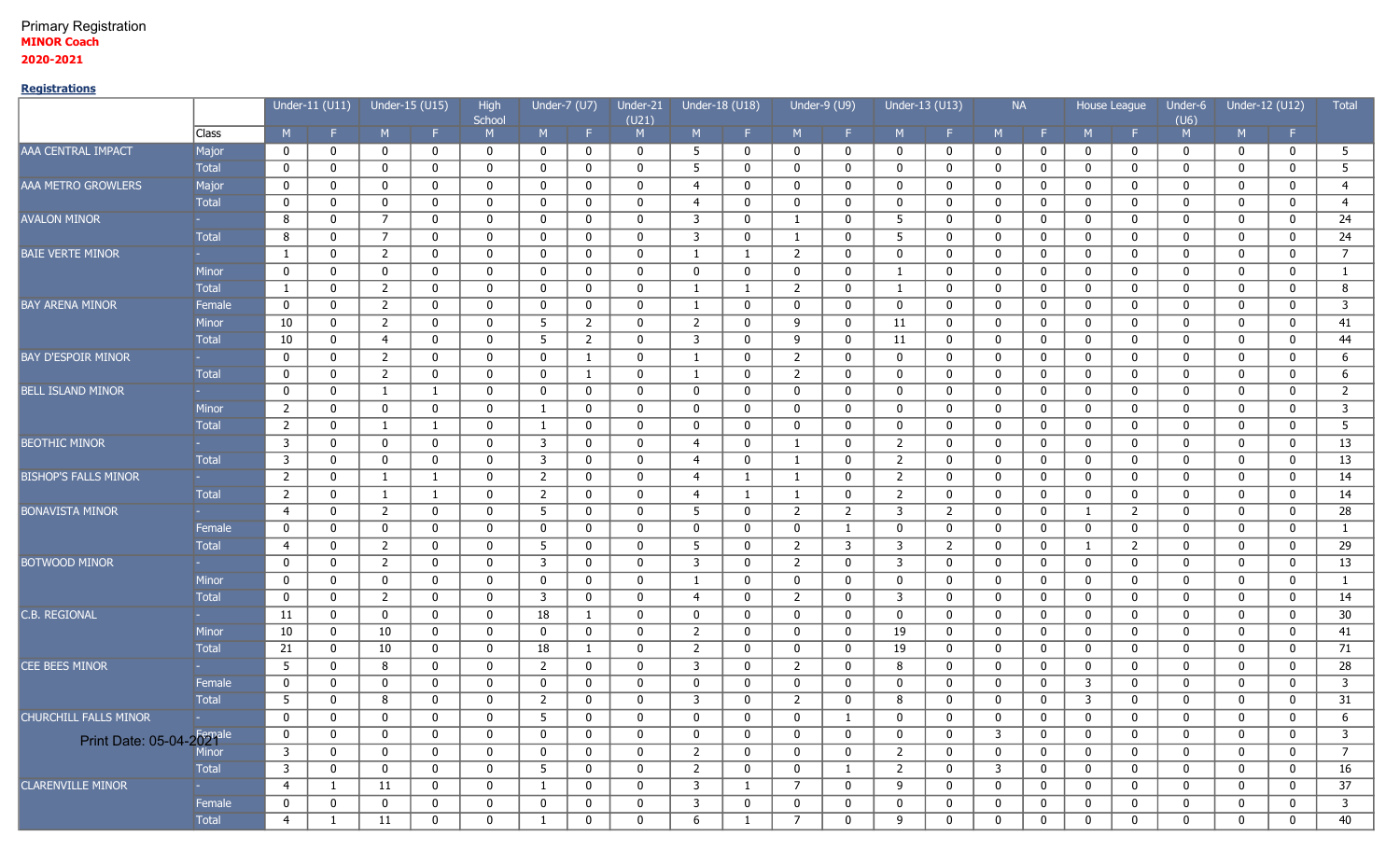| CORNER BROOK MINOR               | Female                     | $\mathbf 0$    | $\mathbf 0$  | $\mathbf 0$    | $\mathbf{0}$ | $\mathbf{0}$ | $\mathbf{0}$   | $\mathbf 0$    | $\mathbf 0$ | $\mathbf 0$    | $\mathbf 0$  | $\mathbf{0}$   | $\mathbf{0}$   | $\mathbf{0}$     | $\mathbf 0$  | $\mathbf 0$    | $\mathbf 0$      | 9              |                | $\mathbf{0}$ | 0            | $\mathbf 0$  | 10              |
|----------------------------------|----------------------------|----------------|--------------|----------------|--------------|--------------|----------------|----------------|-------------|----------------|--------------|----------------|----------------|------------------|--------------|----------------|------------------|----------------|----------------|--------------|--------------|--------------|-----------------|
|                                  | Total                      | $\mathbf 0$    | $\mathbf 0$  | $\mathbf 0$    | $\mathbf 0$  | $\mathbf{0}$ | $\mathbf 0$    | $\mathbf 0$    | $\mathbf 0$ | $\mathbf 0$    | $\mathbf 0$  | $\mathbf{0}$   | $\mathbf{0}$   | $\mathbf 0$      | $\mathbf 0$  | $\mathbf 0$    | $\mathbf 0$      | 9              | 1              | $\mathbf{0}$ | 0            | $\mathbf 0$  | 10              |
| <b>DEER LAKE MINOR</b>           | Female                     | $\mathbf 0$    | 0            | $\mathbf 0$    | 0            | $\mathbf{0}$ | $\mathbf 0$    | $\mathbf 0$    | $\mathbf 0$ | 0              | $\mathbf 0$  | $\mathbf{0}$   | 0              | 0                | 0            | $\mathbf 0$    | $\mathbf 0$      | 6              | 1              | 0            | 0            | $\mathbf 0$  | $\overline{7}$  |
|                                  | Minor                      | $\mathbf 0$    | $\mathbf 0$  | $\mathbf 0$    | 0            | $\mathbf{0}$ | $\mathbf 0$    | $\mathbf 0$    | $\mathbf 0$ | 0              | $\mathbf 0$  | $\mathbf 0$    | 0              | 0                | $\mathbf 0$  | $\mathbf 0$    | 0                | 32             | 0              | 0            | $\mathbf{0}$ | $\mathbf 0$  | 32              |
|                                  | <b>Total</b>               | 0              | $\mathbf 0$  | 0              | 0            | 0            | $\mathbf 0$    | $\mathbf 0$    | $\mathbf 0$ | $\mathbf 0$    | $\mathbf 0$  | $\mathbf{0}$   | 0              | $\mathbf 0$      | $\mathbf 0$  | 0              | 0                | 38             | -1             | 0            | 0            | 0            | 39              |
| DON JOHNSON HOCKEY LEAGUE        | Minor                      | 0              | $\mathbf 0$  | 16             | $\mathbf 0$  | 0            | $\mathbf 0$    | $\mathbf 0$    | $\mathbf 0$ | $\mathbf 0$    | $\mathbf 0$  | $\mathbf{0}$   | 0              | 16               | $\mathbf 0$  | $\mathbf 0$    | $\mathbf 0$      | 0              | 0              | 0            | 0            | $\mathbf 0$  | $\overline{32}$ |
|                                  | <b>Total</b>               | $\mathbf 0$    | $\mathbf 0$  | 16             | $\mathbf 0$  | $\mathbf{0}$ | $\mathbf 0$    | $\mathbf 0$    | $\mathbf 0$ | $\mathbf 0$    | $\mathbf 0$  | $\mathbf{0}$   | 0              | 16               | $\mathbf 0$  | 0              | $\mathbf 0$      | $\mathbf 0$    | 0              | 0            | 0            | $\mathbf 0$  | 32              |
| EAST COAST BLIZZARD              | Major                      | $\mathbf 0$    | $\mathbf 0$  | $\mathbf 0$    | $\mathbf{0}$ | $\mathbf{0}$ | $\mathbf 0$    | $\mathbf 0$    | $\mathbf 0$ | $\overline{4}$ | $\mathbf 0$  | $\mathbf{0}$   | $\mathbf 0$    | $\mathbf 0$      | $\mathbf 0$  | $\mathbf 0$    | $\mathbf 0$      | $\mathbf 0$    | $\mathbf 0$    | $\mathbf{0}$ | 0            | $\mathbf{0}$ | $\overline{4}$  |
|                                  | <b>Total</b>               | 0              | $\mathbf 0$  | $\mathbf 0$    | $\mathbf 0$  | $\mathbf 0$  | $\mathbf 0$    | $\mathbf 0$    | $\mathbf 0$ | $\overline{4}$ | $\mathbf{0}$ | $\mathbf 0$    | $\mathbf{0}$   | $\mathbf 0$      | $\mathbf 0$  | $\mathbf 0$    | $\mathbf 0$      | $\mathbf 0$    | $\mathbf 0$    | $\mathbf 0$  | $\mathbf 0$  | $\mathbf 0$  | $\overline{4}$  |
| FOGO ISLAND MINOR                | Female                     | 0              | $\mathbf 0$  | $\mathbf 0$    | $\mathbf 0$  | $\mathbf{0}$ | $\mathbf 0$    | $\mathbf 0$    | 0           | $\mathbf 0$    | $\mathbf 0$  | $\mathbf{0}$   | $\mathbf 0$    | 1                | $\mathbf 0$  | $\mathbf 0$    | 2                | $\overline{2}$ | $\mathbf 0$    | $\mathbf 0$  | 0            | $\mathbf 0$  | 5               |
|                                  | <b>Minor</b>               | $\mathbf{1}$   | $\mathbf 0$  | $\overline{2}$ | $\mathbf 0$  | $\mathbf{0}$ | 1              | $\mathbf 0$    | 0           | 1              | $\mathbf 0$  | 1              | 0              | 2                | $\mathbf 0$  | $\mathbf 0$    | $\mathbf 0$      | $\mathbf 0$    | $\mathbf 0$    | $\mathbf 0$  | 0            | $\mathbf 0$  | 8               |
|                                  | <b>Total</b>               | 1              | $\mathbf 0$  | $\overline{2}$ | $\mathbf 0$  | 0            | 1              | $\mathbf 0$    | $\mathbf 0$ | $\mathbf{1}$   | 0            | -1             | 0              | 3                | $\mathbf 0$  | $\mathbf 0$    | 2                | 2              | 0              | $\mathbf{0}$ | $\mathbf{0}$ | $\mathbf 0$  | 13              |
| <b>GANDER MINOR</b>              |                            | 0              | 0            | 0              | $\mathbf 0$  | 0            | $\mathbf 0$    | $\mathbf 0$    | 0           | $\mathbf{1}$   | $\mathbf 0$  | $\mathbf{0}$   | $\mathbf{0}$   | $\mathbf 0$      | $\mathbf 0$  | $\mathbf 0$    | $\mathbf 0$      | $\mathbf 0$    | 0              | $\mathbf 0$  | 0            | 0            | $\mathbf{1}$    |
|                                  | Competitive                | 0              | $\mathbf 0$  | 0              | $\mathbf 0$  | 0            | $\mathbf 0$    | $\mathbf 0$    | 0           | $\mathbf 0$    | $\mathbf 0$  | $\mathbf{0}$   | 0              | 0                | $\mathbf 0$  | $\overline{2}$ | $\mathbf 0$      | 0              | 0              | $\mathbf{0}$ | 0            | $\mathbf 0$  | $\overline{2}$  |
|                                  | Female                     | 0              | $\mathbf 0$  | 0              | $\mathbf 0$  | $\mathbf{0}$ | $\mathbf 0$    | $\mathbf 0$    | $\mathbf 0$ | $\mathbf 0$    | $\mathbf 0$  | $\mathbf 0$    | $\overline{0}$ | $\mathbf 0$      | $\mathbf 0$  | 4              | -1               | 0              | 0              | $\mathbf{0}$ | 0            | $\mathbf 0$  | 5               |
|                                  | Minor                      | 3              | $\mathbf 0$  | 3              | $\mathbf{0}$ | $\mathbf{0}$ | 3              | $\mathbf 0$    | $\mathbf 0$ | $\overline{2}$ | $\mathbf 0$  | 7              | 0              | 6                | $\mathbf 0$  | $\overline{2}$ | $\mathbf 0$      | 0              | 0              | $\mathbf{0}$ | 0            | $\mathbf 0$  | 26              |
|                                  | <b>Total</b>               | $\overline{3}$ | $\mathbf 0$  | $\mathbf{3}$   | $\mathbf 0$  | $\mathbf 0$  | 3              | $\mathbf 0$    | $\mathbf 0$ | 3              | $\mathbf 0$  | $7^{\circ}$    | $\mathbf 0$    | 6                | 0            | 8              | 1                | 0              | 0              | $\mathbf{0}$ | 0            | $\mathbf 0$  | 34              |
| <b>GLOVERTOWN AND AREA MINOR</b> |                            | 3              | $\mathbf 0$  | $\mathbf{1}$   | -1           | $\mathbf{0}$ | $\mathbf 0$    | $\mathbf 0$    | $\mathbf 0$ | $\overline{4}$ | $\mathbf 0$  | $\overline{2}$ | 0              | 2                | 0            | 0              | $\mathbf 0$      | 0              | 0              | $\mathbf{0}$ | 0            | $\mathbf 0$  | 13              |
| HOCKEY ASSOCIATION               | Female                     | $\mathbf 0$    | $\mathbf 0$  | 1              | $\mathbf 0$  | $\mathbf{0}$ | $\mathbf 0$    | $\mathbf 0$    | $\mathbf 0$ | $\mathbf 0$    | $\mathbf 0$  | $\mathbf 0$    | 0              | 0                | $\mathbf 0$  | $\mathbf 0$    | $\mathbf 0$      | 0              | 0              | $\mathbf{0}$ | 0            | $\mathbf 0$  | $\mathbf{1}$    |
|                                  | <b>Total</b>               | 3              | $\mathbf 0$  | $\overline{2}$ | $\mathbf{1}$ | $\mathbf{0}$ | $\mathbf 0$    | $\mathbf 0$    | $\mathbf 0$ | 4              | $\mathbf 0$  | $\overline{2}$ | 0              | 2                | $\mathbf 0$  | $\mathbf 0$    | $\mathbf 0$      | $\mathbf 0$    | 0              | 0            | $\mathbf{0}$ | $\mathbf 0$  | 14              |
| <b>GOULDS MINOR</b>              |                            | $\mathbf 0$    | $\mathbf 0$  | 3              | $\mathbf 0$  | $\mathbf{0}$ | $\mathbf 0$    | $\mathbf 0$    | $\mathbf 0$ | $\mathbf 0$    | $\mathbf 0$  | $\mathbf 0$    | 0              | 0                | $\mathbf 0$  | $\mathbf{1}$   | $\mathbf 0$      | $\mathbf 0$    | 0              | $\mathbf{0}$ | $\mathbf{0}$ | $\mathbf 0$  | 4               |
|                                  | Minor                      | 5              | $\mathbf 0$  | $\overline{2}$ | $\mathbf 0$  | $\mathbf{0}$ | 6              | $\mathbf 0$    | $\mathbf 0$ | 9              | $\mathbf 0$  | $7^{\circ}$    | 0              | 6                | $\mathbf 0$  | $\mathbf{1}$   | 2                | 0              | 0              | $\mathbf{0}$ | 0            | 0            | 38              |
|                                  | <b>Total</b>               | 5              | $\mathbf 0$  | 5              | $\mathbf 0$  | $\mathbf{0}$ | 6              | $\mathbf 0$    | $\mathbf 0$ | 9              | $\mathbf 0$  | $\overline{7}$ | $\mathbf 0$    | 6                | $\mathbf 0$  | $\overline{2}$ | $\overline{2}$   | 0              | 0              | $\mathbf 0$  | $\mathbf 0$  | $\mathbf 0$  | 42              |
| <b>GRAND FALLS WINDSOR MINOR</b> | <b>Non</b>                 | $\mathbf{1}$   | $\mathbf 0$  | 5              | $\mathbf 0$  | $\mathbf 0$  | 4              | $\mathbf 0$    | $\mathbf 0$ | 4              | $\mathbf 0$  | 3              | -1             | 3                | $\mathbf 0$  | 0              | $\mathbf 0$      | $\mathbf 0$    | 0              | $\mathbf{0}$ | 0            | $\mathbf 0$  | 21              |
|                                  | Provincial<br><b>Total</b> | 1              | $\mathbf 0$  | 5              | $\mathbf 0$  | $\mathbf 0$  | $\overline{4}$ | $\mathbf 0$    | $\mathbf 0$ | $\overline{4}$ | $\mathbf 0$  | 3              | -1             | 3                | $\mathbf 0$  | $\mathbf 0$    | $\mathbf 0$      | $\mathbf 0$    | 0              | $\mathbf 0$  | $\mathbf 0$  | $\mathbf 0$  | 21              |
| <b>GREEN BAY SOUTH MINOR</b>     |                            | 3              | $\mathbf 0$  | $\overline{2}$ | $\mathbf 0$  | $\mathbf{0}$ | $\mathbf 0$    | $\mathbf{1}$   | $\mathbf 0$ | $\mathbf{1}$   | $\mathbf 0$  | $\mathbf{0}$   | $\mathbf 0$    | $\overline{2}$   | $\mathbf 0$  | 0              | $\mathbf 0$      | 0              | 0              | $\mathbf{0}$ | 0            | $\mathbf 0$  | 9               |
|                                  | <b>Total</b>               | 3              | $\mathbf 0$  | $\overline{2}$ | $\mathbf 0$  | $\mathbf 0$  | $\mathbf 0$    | $\mathbf{1}$   | $\mathbf 0$ | -1             | $\mathbf 0$  | $\mathbf 0$    | 0              | 2                | 0            | 0              | $\mathbf 0$      | 0              | 0              | $\mathbf{0}$ | 0            | $\mathbf 0$  | 9               |
| <b>GROS MORNE MINOR HOCKEY</b>   |                            | $\mathbf 0$    | $\mathbf 0$  | $\overline{2}$ | $\mathbf 0$  | $\mathbf 0$  | 1              | $\mathbf 0$    | $\mathbf 0$ | $\mathbf 0$    | $\mathbf 0$  | $\overline{2}$ | 0              | $\mathbf 0$      | 0            | 0              | $\mathbf 0$      | 0              | 0              | $\mathbf{0}$ | 0            | $\mathbf 0$  | $\overline{5}$  |
|                                  | <b>Total</b>               | $\mathbf 0$    | $\mathbf 0$  | $\overline{2}$ | $\mathbf{0}$ | $\mathbf 0$  | 1              | $\mathbf 0$    | $\mathbf 0$ | $\mathbf 0$    | $\mathbf 0$  | $\overline{2}$ | $\mathbf{0}$   | $\mathbf{0}$     | $\mathbf 0$  | $\mathbf 0$    | $\mathbf 0$      | 0              | 0              | $\mathbf{0}$ | 0            | $\mathbf 0$  | 5               |
| HARBOUR BRETON MINOR             | Minor                      | $\mathbf 0$    | $\mathbf 0$  | $\overline{2}$ | $\mathbf 0$  | $\mathbf 0$  | $\mathbf{1}$   | $\mathbf 0$    | $\mathbf 0$ | -1             | $\mathbf{1}$ | $\mathbf 0$    | 0              | 1                | $\mathbf 0$  | 0              | $\mathbf 0$      | 0              | 0              | $\mathbf{0}$ | 0            | $\mathbf 0$  | 6               |
|                                  | <b>Total</b>               | $\mathbf 0$    | $\mathbf 0$  | 2              | 0            | $\mathbf{0}$ | 1              | $\mathbf 0$    | $\mathbf 0$ | -1             | $\mathbf{1}$ | $\mathbf{0}$   | 0              | -1               | 0            | $\mathbf 0$    | $\mathbf 0$      | $\mathbf 0$    | 0              | 0            | 0            | $\mathbf 0$  | 6               |
| <b>HIGH SCHOOL</b>               |                            | $\mathbf 0$    | $\mathbf 0$  | $\mathbf 0$    | $\mathbf{0}$ | 32           | $\mathbf 0$    | $\mathbf 0$    | $\mathbf 0$ | $\mathbf 0$    | $\mathbf 0$  | $\mathbf{0}$   | 0              | $\mathbf 0$      | $\mathbf 0$  | $\mathbf 0$    | $\mathbf 0$      | $\mathbf 0$    | 0              | $\mathbf{0}$ | $\mathbf{0}$ | $\mathbf 0$  | $\overline{32}$ |
|                                  | <b>Total</b>               | $\mathbf 0$    | $\mathbf 0$  | $\mathbf 0$    | $\mathbf{0}$ | 32           | $\mathbf 0$    | $\mathbf 0$    | $\mathbf 0$ | $\mathbf 0$    | $\mathbf{0}$ | $\mathbf{0}$   | 0              | 0                | $\mathbf 0$  | 0              | $\mathbf 0$      | $\mathbf 0$    | 0              | 0            | 0            | 0            | 32              |
| LABRADOR WEST MINOR              |                            | 1              | $\mathbf 0$  | 11             | $\mathbf 0$  | $\mathbf{0}$ | 16             | $\overline{2}$ | $\mathbf 0$ | 6              | $\mathbf{0}$ | 12             | 3              | 9                | $\mathbf 0$  | 0              | $\mathbf 0$      | $\overline{4}$ | $\overline{2}$ | 0            | $\mathbf{0}$ | $\mathbf 0$  | 66              |
|                                  | <b>Total</b>               | $\mathbf{1}$   | 0            | 11             | 0            | $\mathbf{0}$ | 16             | $\overline{2}$ | $\mathbf 0$ | 6              | $\mathbf 0$  | 12             | 3              | 9                | 0            | 0              | $\mathbf 0$      | 4              | $\overline{2}$ | 0            | $\mathbf{0}$ | 0            | 66              |
| LAKE MELVILLE MINOR              |                            | $\overline{4}$ | $\mathbf{1}$ | $\overline{5}$ | $\mathbf 0$  | $\mathbf 0$  | 13             | $\mathbf{1}$   | $\pmb{0}$   | 3              | $\mathbf{1}$ | 13             | $\overline{2}$ | 5                | $\mathbf 0$  | $\pmb{0}$      | 0                | 0              | $\mathbf 0$    | 0            | 0            | $\mathbf 0$  | 48              |
|                                  | Female                     | $\mathbf 0$    | 0            | 0              | $\mathbf 0$  | $\mathbf 0$  | $\mathbf 0$    | $\mathbf 0$    | $\mathbf 0$ | 0              | $\mathbf 0$  | $\mathbf 0$    | $\mathbf 0$    | 0                | -1           | 0              | $\mathbf 0$      | 0              | $\mathbf 0$    | $\mathbf{0}$ | 0            | $\mathbf 0$  | -1              |
|                                  | Total                      | $\overline{4}$ | $\mathbf{1}$ | 5              | $\mathbf 0$  | $\mathbf 0$  | 13             | $\mathbf{1}$   | $\bf{0}$    | 3              | $\mathbf{1}$ | 13             | $\overline{2}$ | 5                | $\mathbf{1}$ | 0              | 0                | $\mathbf 0$    | $\mathbf 0$    | $\mathbf 0$  | 0            | $\mathbf 0$  | 49              |
| <b>LASCIE MINOR</b>              |                            | $\mathbf 0$    | $\mathbf 0$  | 0              | $\mathbf 0$  | $\mathbf 0$  | 0              | $\mathbf 0$    | 0           | $\overline{2}$ | $\mathbf 0$  | $\mathbf{0}$   | $\mathbf 0$    | 0                | 0            | 0              | 0                | 0              | 0              | 0            | 0            | 0            | $\overline{2}$  |
|                                  | Total                      | $\bf{0}$       | $\mathbf 0$  | 0              | $\mathbf 0$  | $\mathbf 0$  | 0              | $\mathbf 0$    | $\mathbf 0$ | $\overline{2}$ | $\mathbf 0$  | $\mathbf 0$    | $\mathbf 0$    | $\boldsymbol{0}$ | $\mathbf 0$  | 0              | 0                | 0              | 0              | $\mathbf 0$  | 0            | $\mathbf 0$  | $\overline{2}$  |
| LEWISPORTP ARE DATE 085-04-2021  |                            | $\mathbf{3}$   | $\mathbf 0$  | 3              | $2^{\circ}$  | $\mathbf 0$  | $\overline{2}$ | $\mathbf{0}$   | $\mathbf 0$ | 3              | $\mathbf 0$  | $\mathbf{3}$   | $\mathbf{1}$   | 3                | $\mathbf 0$  | 0              | 0                | $\mathbf 0$    | 0              | 0            | 0            | 0            | 20              |
|                                  | <b>Total</b>               | 3              | $\mathbf{0}$ | $\mathbf{3}$   | 2            | $\mathbf{0}$ | $\overline{2}$ | $\mathbf{0}$   | $\bf{0}$    | 3              | $\bf{0}$     | $\mathbf{3}$   | $\mathbf{1}$   | 3                | $\mathbf 0$  | $\mathbf{0}$   | 0                | $\mathbf 0$    | 0              | 0            | 0            | 0            | 20              |
| <b>MARYSTOWN MINOR</b>           |                            | $\overline{4}$ | $\mathbf{0}$ | 5              | $\mathbf{0}$ | $\mathbf{0}$ | 11             | $\mathbf{0}$   | $\bf{0}$    | $\overline{4}$ | $\bf{0}$     | $\mathbf{0}$   | $\mathbf 0$    | 15               | $\mathbf{0}$ | 0              | $\bf{0}$         | 5              | 0              | 0            | 0            | 0            | 44              |
|                                  | Female                     | 0              | 0            | 0              | $\mathbf{1}$ | $\mathbf 0$  | $\bf{0}$       | $\mathbf 0$    | $\mathbf 0$ | 0              | $\bf{0}$     | $\mathbf{0}$   | $\mathbf{0}$   | 0                | 0            | 0              | 0                | $\mathbf 0$    | 0              | 0            | 0            | $\mathbf 0$  | -1              |
|                                  | Minor                      | $\bf{0}$       | $\bf{0}$     | $\mathbf 0$    | $\mathbf{0}$ | $\mathbf 0$  | $\mathbf 0$    | $\mathbf 0$    | $\pmb{0}$   | $\mathbf{3}$   | $\mathbf 0$  | 11             | $\mathbf 0$    | $\boldsymbol{0}$ | $\mathbf 0$  | $\mathbf 0$    | $\boldsymbol{0}$ | $\mathbf 0$    | $\bf{0}$       | 0            | $\mathbf 0$  | $\mathbf 0$  | 14              |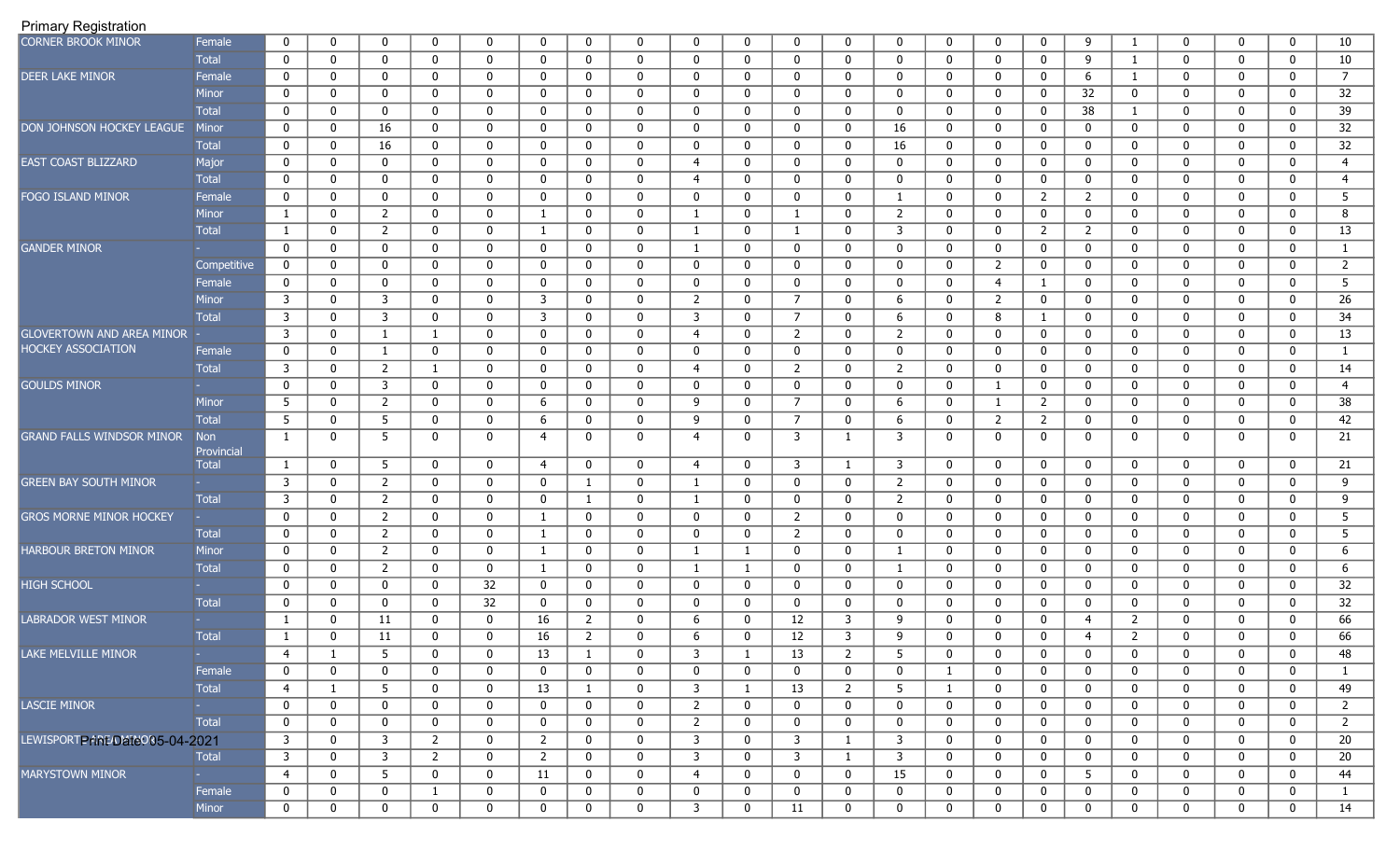|                             | Total                    | $\overline{4}$   | $\mathbf{0}$ | 5              |                | $\mathbf{0}$ | 11             | $\mathbf 0$    | $\mathbf 0$  | $\overline{7}$ | $\mathbf 0$  | 11             | $\mathbf{0}$ | 15             | $\mathbf 0$      | $\mathbf 0$    | 0            | 5           | $\mathbf 0$      | $\mathbf 0$    | $\mathbf{0}$ | $\mathbf 0$      | 59              |
|-----------------------------|--------------------------|------------------|--------------|----------------|----------------|--------------|----------------|----------------|--------------|----------------|--------------|----------------|--------------|----------------|------------------|----------------|--------------|-------------|------------------|----------------|--------------|------------------|-----------------|
| MOUNT PEARL MINOR           | Minor                    | $\overline{2}$   | 0            | 5              | $\mathbf 0$    | $\mathbf{0}$ | 11             | $\mathbf 0$    | $\mathbf 0$  | $\mathbf 0$    | $\mathbf 0$  | 12             | $\mathbf{0}$ | 6              | $\mathbf 0$      | $\mathbf 0$    | 0            | $\mathbf 0$ | 0                | $\mathbf 0$    | $\mathbf 0$  | $\mathbf 0$      | 36              |
|                             | <b>Non</b>               | 1                | $\mathbf{0}$ | $\mathbf{0}$   | $\mathbf 0$    | $\mathbf 0$  | $\mathbf 0$    | $\mathbf 0$    | $\mathbf{0}$ | 6              | $\mathbf 0$  | 12             | $\mathbf{0}$ | 15             | -1               | 0              | 0            | $\mathbf 0$ | $\mathbf 0$      | 0              | $\mathbf{0}$ | $\mathbf 0$      | 35              |
|                             | Provincial<br>Provincial | $\overline{4}$   | $\mathbf{0}$ | $\overline{4}$ | $\overline{2}$ | $\mathbf 0$  | $\mathbf 0$    | $\mathbf 0$    | $\mathbf 0$  | $\mathbf 0$    | $\mathbf 0$  | $\mathbf 0$    | $\mathbf{0}$ | $\mathbf 0$    | $\mathbf 0$      | $\mathbf 0$    | 0            | $\mathbf 0$ | $\mathbf 0$      | $\mathbf 0$    | $\mathbf 0$  | $\mathbf 0$      | 10              |
|                             | <b>Total</b>             | $\overline{7}$   | $\mathbf{0}$ | 9              | $\overline{2}$ | $\mathbf 0$  | 11             | $\mathbf 0$    | $\mathbf{0}$ | 6              | $\mathbf 0$  | 24             | $\mathbf{0}$ | 21             | 1                | $\mathbf 0$    | 0            | $\mathbf 0$ | 0                | $\mathbf 0$    | $\mathbf 0$  | $\mathbf 0$      | 81              |
| NL AAA FEMALE HOCKEY LEAGUE | Female                   | 0                | $\mathbf 0$  | $\mathbf{1}$   | 4              | $\mathbf 0$  | $\mathbf 0$    | $\mathbf 0$    | 0            | 2              | $\mathbf 0$  | $\mathbf 0$    | $\mathbf{0}$ | 1              | 0                | 0              | 0            | 0           | 0                | $\mathbf 0$    | $\mathbf 0$  | $\mathbf 0$      | 8               |
|                             | Minor                    | $\mathbf 0$      | $\mathbf 0$  | $\mathbf 0$    | $\mathbf{0}$   | $\mathbf 0$  | $\mathbf 0$    | $\mathbf 0$    | $\mathbf 0$  | 2              | 0            | $\mathbf 0$    | $\mathbf 0$  | $\mathbf 0$    | 0                | $\mathbf 0$    | 0            | $\mathbf 0$ | $\mathbf 0$      | $\mathbf 0$    | $\mathbf{0}$ | $\mathbf 0$      | $\overline{2}$  |
|                             | Total                    | 0                | $\mathbf{0}$ | -1             | $\overline{4}$ | $\mathbf{0}$ | 0              | $\mathbf 0$    | $\mathbf 0$  | $\overline{4}$ | $\mathbf 0$  | $\mathbf 0$    | $\mathbf{0}$ | 1              | $\mathbf 0$      | $\mathbf 0$    | 0            | $\mathbf 0$ | 0                | $\mathbf 0$    | $\mathbf{0}$ | $\mathbf 0$      | 10              |
| <b>NORTH EAST MINOR</b>     |                          | 6                | $\mathbf{0}$ | $\mathbf{1}$   | $\mathbf 0$    | $\mathbf 0$  | $\mathbf{0}$   | $\mathbf 0$    | $\mathbf{0}$ | $\overline{7}$ | $\mathbf 0$  | $\mathbf 0$    | $\mathbf{0}$ | $\mathbf 0$    | $\mathbf 0$      | $\overline{2}$ | 0            | $\mathbf 0$ | 0                | $\mathbf 0$    | $\mathbf 0$  | $\mathbf 0$      | 16              |
|                             | Female                   | 0                | $\mathbf{0}$ | $\mathbf 0$    | $\mathbf 0$    | $\mathbf 0$  | $\mathbf{0}$   | $\mathbf 0$    | $\mathbf{0}$ | $\mathbf 0$    | $\mathbf 0$  | $\bf{0}$       | $\mathbf{0}$ | $\mathbf 0$    | 0                | $\overline{2}$ | 0            | $\mathbf 0$ | 0                | 0              | 0            | $\bf{0}$         | $\overline{2}$  |
|                             | <b>Non</b><br>Provincial | 12               | $\bf{0}$     | $\overline{4}$ | $\mathbf{0}$   | $\mathbf{0}$ | 17             | $\mathbf 0$    | $\mathbf{0}$ | $\overline{2}$ | $\mathbf 0$  | 26             | $\mathbf{0}$ | 15             | $\mathbf 0$      | 1              | $\mathbf{0}$ | $\mathbf 0$ | $\mathbf 0$      | $\mathbf{0}$   | $\mathbf{0}$ | 0                | $\overline{77}$ |
|                             | Provincial               | $\overline{4}$   | $\mathbf{0}$ | 5              | $\mathbf 0$    | $\mathbf{0}$ | $\mathbf 0$    | $\mathbf 0$    | 0            | $\mathbf 0$    | $\mathbf 0$  | $\mathbf 0$    | $\mathbf{0}$ | $\overline{7}$ | $\mathbf 0$      | $\overline{2}$ | 1            | $\mathbf 0$ | $\mathbf 0$      | $\mathbf 0$    | $\mathbf{0}$ | $\mathbf 0$      | 19              |
|                             | Total                    | $\overline{22}$  | $\mathbf{0}$ | 10             | $\mathbf 0$    | $\mathbf 0$  | 17             | $\mathbf 0$    | $\mathbf 0$  | 9              | $\mathbf 0$  | 26             | $\mathbf{0}$ | 22             | $\mathbf 0$      | $\overline{7}$ | 1            | $\mathbf 0$ | $\bf{0}$         | $\mathbf{0}$   | $\mathbf 0$  | $\bf{0}$         | 114             |
| PARADISE MINOR HOCKEY       | Female                   | $\boldsymbol{0}$ | $\mathbf{0}$ | $\mathbf 0$    | $\mathbf{0}$   | $\mathbf{0}$ | $\mathbf{0}$   | $\mathbf 0$    | $\mathbf{0}$ | $\mathbf 0$    | $\mathbf 0$  | $\overline{3}$ | $\mathbf{0}$ | $\mathbf 0$    | $\mathbf 0$      | $\mathbf 0$    | 0            | $\mathbf 0$ | $\bf{0}$         | $\mathbf 0$    | 12           | 1                | 16              |
| <b>ASSOCIATION</b>          | <b>Minor</b>             | $\overline{25}$  | $\mathbf{0}$ | 22             | $\mathbf 0$    | $\mathbf 0$  | $\mathbf{0}$   | $\mathbf 0$    | $\mathbf{0}$ | $\overline{7}$ | $\mathbf 0$  | $\bf{0}$       | $\mathbf{0}$ | 12             | 0                | $\mathbf 0$    | 0            | $\mathbf 0$ | 0                | $\mathbf 0$    | $\mathbf 0$  | $\mathbf 0$      | 66              |
|                             | <b>Total</b>             | $\overline{25}$  | $\mathbf 0$  | 22             | $\mathbf 0$    | $\mathbf 0$  | $\mathbf 0$    | $\mathbf 0$    | $\mathbf 0$  | $\overline{7}$ | $\mathbf 0$  | $\overline{3}$ | $\mathbf{0}$ | 12             | $\mathbf 0$      | $\mathbf 0$    | 0            | $\mathbf 0$ | $\mathbf 0$      | $\mathbf 0$    | 12           | 1                | 82              |
| PLACENTIA-INTERTOWN MINOR   |                          | 1                | $\mathbf 0$  | $\mathbf 0$    | $\mathbf 0$    | $\mathbf 0$  | $\mathbf{1}$   | $\mathbf 0$    | $\mathbf 0$  | 1              | $\mathbf 0$  | $\mathbf{1}$   | $\mathbf{0}$ | 1              | $\mathbf 0$      | $\mathbf 0$    | 0            | $\mathbf 0$ | 0                | $\mathbf 0$    | $\mathbf 0$  | 0                | 5               |
|                             | Total                    | $\mathbf{1}$     | $\mathbf 0$  | $\mathbf 0$    | $\mathbf{0}$   | $\mathbf 0$  |                | 0              | 0            | $\mathbf{1}$   | $\mathbf 0$  | 1              | 0            | -1             | 0                | $\mathbf 0$    | 0            | 0           | 0                | 0              | $\mathbf{0}$ | $\mathbf 0$      | 5               |
| PORT AUX BASQUES MINOR      |                          | $\mathbf{3}$     | 1            | $\overline{4}$ | 0              | $\mathbf 0$  | $\overline{4}$ | 5              | $\mathbf{0}$ | 3              | $\mathbf{1}$ | 2              | 3            | $\overline{2}$ | $\mathbf 0$      | $\mathbf 0$    | 0            | $\mathbf 0$ | $\mathbf 0$      | 0              | $\Omega$     | $\mathbf 0$      | 28              |
|                             | Female                   | 0                | $\mathbf{0}$ | $\mathbf 0$    | 0              | $\mathbf{0}$ | 0              | $\mathbf 0$    | $\mathbf 0$  | 0              | $\mathbf 0$  | $\mathbf 0$    | $\mathbf{1}$ | $\mathbf 0$    | $\mathbf 0$      | $\mathbf 0$    | 0            | $\mathbf 0$ | $\mathbf 0$      | $\mathbf 0$    | $\Omega$     | $\mathbf 0$      | 1               |
|                             | Non                      | $\mathbf 0$      | $\mathbf{0}$ | $\mathbf{0}$   | $\mathbf{0}$   | $\mathbf 0$  | $\mathbf{0}$   | $\mathbf 0$    | $\mathbf{1}$ | 0              | $\mathbf 0$  | $\mathbf{0}$   | $\mathbf{0}$ | $\mathbf{0}$   | $\mathbf 0$      | $\mathbf 0$    | $\mathbf{0}$ | $\mathbf 0$ | $\mathbf 0$      | 0              | $\mathbf{0}$ | $\overline{0}$   | 1               |
|                             | Provincial<br>Total      | $\overline{3}$   | 1            | $\overline{4}$ | $\mathbf 0$    | $\mathbf{0}$ | $\overline{4}$ | -5             | $\mathbf{1}$ | 3              | $\mathbf{1}$ | 2              | 4            | $\overline{2}$ | $\mathbf 0$      | $\mathbf 0$    | 0            | $\mathbf 0$ | $\mathbf 0$      | $\mathbf 0$    | $\mathbf{0}$ | $\mathbf 0$      | 30              |
| SOUTHERN SHORE MINOR        |                          | $\mathbf 0$      | $\mathbf{0}$ | $\overline{4}$ | $\mathbf 0$    | $\mathbf{0}$ | $\mathbf 0$    | $\mathbf 0$    | $\mathbf 0$  | 0              | $\mathbf 0$  | $\bf{0}$       | $\mathbf{0}$ | $\overline{2}$ | 0                | $\overline{2}$ | $\mathbf 0$  | 0           | 0                | 0              | $\mathbf 0$  | $\boldsymbol{0}$ | 8               |
|                             | Non                      | $\overline{4}$   | $\mathbf{0}$ | $\mathbf{1}$   | $\mathbf 0$    | $\mathbf 0$  | $\mathbf{0}$   | $\mathbf 0$    | $\mathbf{0}$ | 0              | $\mathbf 0$  | $\mathbf 0$    | $\mathbf{0}$ | 3              | $\mathbf 0$      | $\mathbf{0}$   | 0            | $\mathbf 0$ | $\mathbf 0$      | 0              | 0            | $\mathbf 0$      | 8               |
|                             | Provincial               |                  |              |                |                |              |                |                |              |                |              |                |              |                |                  |                |              |             |                  |                |              |                  |                 |
|                             | Provincial               | $\mathbf 0$      | $\mathbf{0}$ | 0              | 0              | $\mathbf 0$  | $\mathbf 0$    | $\mathbf 0$    | 0            | $\overline{2}$ | $\mathbf 0$  | $\mathbf 0$    | 0            | $\mathbf 0$    | 0                | $\mathbf 0$    | 0            | $\mathbf 0$ | $\mathbf 0$      | $\mathbf 0$    | $\mathbf 0$  | $\mathbf 0$      | $\overline{2}$  |
|                             | Total                    | $\overline{4}$   | $\mathbf{0}$ | 5              | 0              | $\mathbf{0}$ | $\mathbf 0$    | $\mathbf 0$    | $\mathbf 0$  | 2              | $\mathbf 0$  | $\mathbf 0$    | $\mathbf{0}$ | 5              | $\mathbf 0$      | $2^{\circ}$    | 0            | $\mathbf 0$ | $\mathbf 0$      | $\mathbf 0$    | $\Omega$     | 0                | 18              |
| SPRINGDALE MINOR            |                          | $\overline{3}$   | $\mathbf{0}$ | $\overline{4}$ | $\mathbf 0$    | $\mathbf 0$  | -1             | $\overline{2}$ | $\mathbf 0$  | $\overline{4}$ | $\mathbf 0$  | $\overline{2}$ | $\mathbf{0}$ | $\overline{2}$ | $\mathbf 0$      | 0              | 0            | $\mathbf 0$ | 0                | 0              | $\mathbf 0$  | $\mathbf 0$      | 18              |
|                             | <b>Total</b>             | $\overline{3}$   | $\mathbf{0}$ | $\overline{4}$ | $\mathbf 0$    | $\mathbf 0$  |                | $\overline{2}$ | $\mathbf{0}$ | $\overline{4}$ | $\mathbf 0$  | $\overline{2}$ | $\mathbf{0}$ | 2              | $\mathbf 0$      | 0              | 0            | $\mathbf 0$ | 0                | 0              | $\mathbf 0$  | $\mathbf 0$      | 18              |
| <b>ST. ANTHONY MINOR</b>    |                          | $\mathbf{3}$     | $\mathbf 0$  | 3              | $\mathbf{0}$   | $\mathbf 0$  | $\mathbf 0$    | $\mathbf 0$    | $\mathbf 0$  | $\overline{2}$ | $\mathbf 0$  | $\overline{7}$ | $\mathbf{0}$ | $\overline{4}$ | 0                | $\mathbf 0$    | 0            | $\mathbf 0$ | $\mathbf 0$      | $\mathbf 0$    | $\mathbf 0$  | $\mathbf 0$      | 19              |
|                             | <b>Total</b>             | $\mathbf{3}$     | $\mathbf 0$  | 3              | $\mathbf 0$    | $\mathbf 0$  | $\mathbf{0}$   | 0              | $\mathbf{0}$ | $\overline{2}$ | $\bf{0}$     | $7^{\circ}$    | $\mathbf{0}$ | $\overline{4}$ | $\mathbf 0$      | $\mathbf 0$    | 0            | $\mathbf 0$ | 0                | $\mathbf 0$    | $\mathbf 0$  | $\bf{0}$         | 19              |
| ST. JOHN'S MINOR            |                          | 21               | $\mathbf{0}$ | 13             | $\mathbf{1}$   | $\mathbf{0}$ | 6              | $\mathbf 0$    | $\mathbf 0$  | 9              | $\mathbf 0$  | 16             | $\mathbf{0}$ | 18             | 0                | 0              | 0            | 0           | 0                | $\overline{2}$ | $\mathbf{0}$ | $\mathbf 0$      | 86              |
|                             | Total                    | 21               | $\mathbf 0$  | 13             | $\mathbf{1}$   | $\mathbf{0}$ | 6              | 0              | 0            | 9              | $\bf{0}$     | 16             | $\mathbf{0}$ | 18             | $\mathbf{0}$     | 0              | 0            | 0           | $\mathbf{0}$     | 2              | $\Omega$     | $\mathbf 0$      | 86              |
| STEPHENVILLE MINOR          | Female                   | $\mathbf 0$      | 0            | 0              | 0              | 0            | 0              | 0              | 0            | 0              | $\mathbf 0$  | $\mathbf{0}$   | 0            | 0              | $\mathbf{0}$     | 3              | 0            | 0           | $\mathbf{0}$     | 0              | $\Omega$     | 0                | 3               |
|                             | Minor                    | $\mathbf 0$      | $\Omega$     | $\Omega$       | $\Omega$       | 0            | $\Omega$       | 0              | $\Omega$     | $\Omega$       | $\Omega$     | 6              | $\Omega$     | $\Omega$       | $\mathbf{0}$     | $\Omega$       | $\Omega$     | $20\,$      | $\Omega$         | $\mathbf 0$    | $\Omega$     | $\Omega$         | 26              |
|                             | Total                    | $\mathbf 0$      | $\mathbf{0}$ | $\mathbf 0$    | $\mathbf 0$    | $\mathbf{0}$ | 0              | $\mathbf 0$    | 0            | 0              | $\mathbf 0$  | 6              | 0            | $\mathbf 0$    | 0                | 3              | 0            | 20          | $\mathbf 0$      | 0              | 0            | $\mathbf 0$      | 29              |
| <b>STRAITS MINOR</b>        |                          | 1                | $\mathbf{0}$ | 4              | $\mathbf 0$    | $\mathbf 0$  | $\mathbf 0$    | $\mathbf 0$    | 0            | 3              | $\mathbf 0$  | 3              | $\mathbf{0}$ | $\overline{2}$ | $\mathbf 0$      | $\mathbf{0}$   | 0            | $\mathbf 0$ | $\bf{0}$         | 0              | 0            | $\mathbf 0$      | 13              |
|                             | Total                    | $\mathbf{1}$     | $\mathbf{0}$ | 4              | $\mathbf{0}$   | $\mathbf 0$  | $\mathbf{0}$   | $\mathbf 0$    | $\mathbf{0}$ | $\mathbf{3}$   | $\mathbf 0$  | $\overline{3}$ | 0            | $\overline{2}$ | $\mathbf 0$      | $\mathbf{0}$   | 0            | $\mathbf 0$ | $\mathbf 0$      | $\mathbf 0$    | 0            | $\mathbf 0$      | 13              |
| TORNGAT MTS. MINOR          |                          | $\boldsymbol{0}$ | $\mathbf{0}$ | $\mathbf 0$    | $\mathbf 0$    | $\mathbf 0$  | $\mathbf{0}$   | $\mathbf 0$    | $\mathbf 0$  | $\mathbf{1}$   | $\mathbf 0$  | $\mathbf{1}$   | 0            | $\mathbf{1}$   | $\mathbf 0$      | $\mathbf 0$    | 0            | $\mathbf 0$ | 0                | $\bm{0}$       | 0            | $\bf{0}$         | 3               |
| Print Date: 05-04-2021      |                          | $\boldsymbol{0}$ | $\mathbf 0$  | $\mathbf 0$    | $\mathbf 0$    | $\mathbf 0$  | $\mathbf{1}$   | $\mathbf 0$    | $\mathbf 0$  | 0              | $\mathbf 0$  | $\bf{0}$       | 0            | 0              | 0                | $\mathbf 0$    | 0            | $\mathbf 0$ | 0                | $\bm{0}$       | $\mathbf 0$  | $\boldsymbol{0}$ | $\mathbf{1}$    |
|                             | Total                    | $\mathbf 0$      | $\mathbf{0}$ | $\mathbf 0$    | 0              | $\mathbf 0$  | $\mathbf{1}$   | 0              | $\mathbf{0}$ | -1             | $\mathbf 0$  | $\mathbf{1}$   | $\mathbf{0}$ | $\mathbf{1}$   | 0                | 0              | 0            | $\mathbf 0$ | 0                | 0              | 0            | $\bf{0}$         | $\overline{4}$  |
| TRI PEN FROST               | Major                    | 0                | $\mathbf{0}$ | $\mathbf 0$    | 0              | $\mathbf 0$  | 0              | $\mathbf 0$    | $\mathbf 0$  | 3              | $\bf{0}$     | $\bm{0}$       | 0            | 0              | 0                | 0              | 0            | $\mathbf 0$ | 0                | $\mathbf 0$    | 0            | $\mathbf 0$      | 3               |
|                             | Total                    | $\bf{0}$         | $\mathbf{0}$ | 0              | $\mathbf 0$    | $\mathbf 0$  | $\mathbf{0}$   | $\bf{0}$       | $\mathbf{0}$ | 3              | $\mathbf{0}$ | $\mathbf 0$    | 0            | $\bf{0}$       | $\boldsymbol{0}$ | 0              | 0            | $\mathbf 0$ | $\boldsymbol{0}$ | $\bm{0}$       | 0            | $\mathbf 0$      | 3               |
| TRINITY-PLACENTIA MINOR     | Minor                    | 5                | $\mathbf 0$  | 4              | $\mathbf 0$    | $\mathbf 0$  | $\overline{2}$ | $\mathbf 0$    | $\mathbf 0$  | $\overline{2}$ | $\bf{0}$     | 3              | 0            | 6              | $\mathbf 0$      | $\mathbf 0$    | 0            | $\mathbf 0$ | $\mathbf 0$      | $\mathbf 0$    | 0            | $\mathbf 0$      | $\overline{22}$ |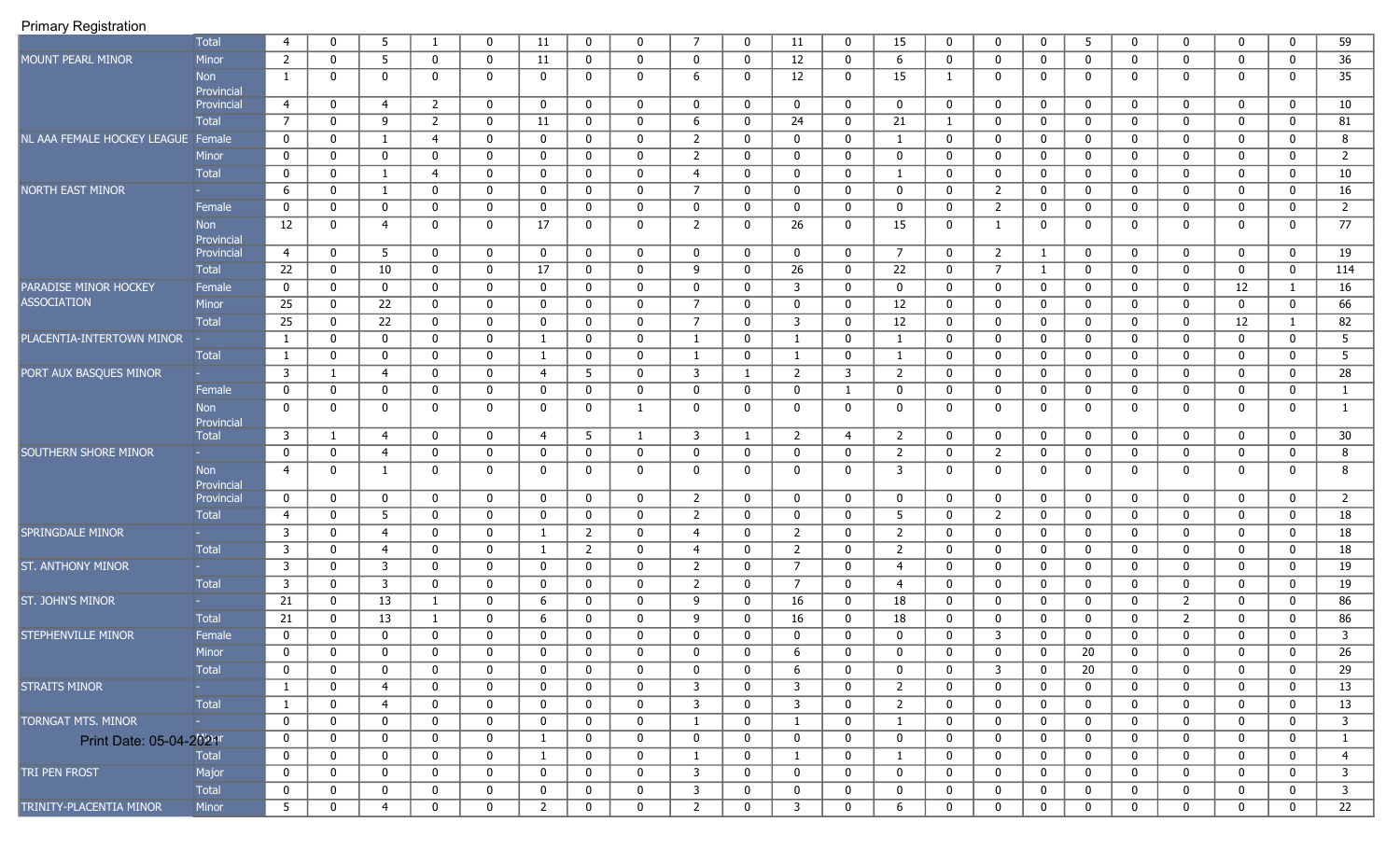|                      | Total        |     |     |    |    |          |          |     |     |    |     |          |     |    |  |   | 22   |
|----------------------|--------------|-----|-----|----|----|----------|----------|-----|-----|----|-----|----------|-----|----|--|---|------|
| TWILLINGATE MINOR    | Female       | 0   |     |    |    | $\Omega$ | -0       |     |     |    |     |          | - 0 |    |  |   |      |
|                      | <b>Minor</b> |     |     |    |    |          |          |     |     |    |     | 0        | -0  |    |  |   | 8    |
|                      | <b>Total</b> |     |     |    |    |          |          |     |     |    |     |          | - 0 |    |  |   | 10   |
| TWIN TOWN MINOR      |              |     |     |    |    |          | -C       |     |     |    |     |          |     |    |  |   |      |
|                      | <b>Total</b> |     |     |    |    |          | - 0      |     |     |    |     |          | - 0 |    |  |   |      |
| UNITED TOWNS MINOR   |              |     |     | n  | n  | - 0      | $\Omega$ |     |     |    |     | $\Omega$ | - 0 |    |  |   | 12   |
|                      | <b>Total</b> |     |     |    |    |          | - 0      |     |     |    |     | 0        | - 0 |    |  |   | 12   |
| <b>WESTERN STORM</b> | Major        | 0   |     |    |    | - 0      | -0       |     |     |    |     | 0        | - 0 |    |  |   |      |
|                      | Total        | 0   |     |    |    | $\Omega$ | -0       |     |     |    |     |          | ി   |    |  |   |      |
| Total                |              | 192 | 194 | 14 | 32 | 147      | 16       | 158 | 189 | 15 | 241 | 25       |     | 82 |  | ᅭ | 1347 |

## **Registration Totals**

|                                                                     |                      |                | Coach          | <b>Total</b>     |
|---------------------------------------------------------------------|----------------------|----------------|----------------|------------------|
|                                                                     | Class                | M              | F              |                  |
| Under-11 (U11)                                                      |                      | 99             | 3              | 102              |
|                                                                     | <b>Minor</b>         | 67             | 0              | 67               |
|                                                                     | <b>Non</b>           | 18             | $\mathbf{0}$   | 18               |
|                                                                     | Provincial           |                |                |                  |
|                                                                     | Team                 |                |                |                  |
|                                                                     | Provincial           | 8              | $\mathbf{0}$   | 8                |
|                                                                     | Team                 | 192            | 3              | 195              |
|                                                                     | <b>Total</b>         |                |                |                  |
| Under-15 (U15)                                                      |                      | 103            | 6              | 109              |
|                                                                     | Female               | $\overline{4}$ | 6              | 10               |
|                                                                     | Minor                | 68             | 0              | 68               |
|                                                                     | <b>Non</b>           | 10             | 0              | 10               |
|                                                                     | Provincial           |                |                |                  |
|                                                                     | Team                 |                |                |                  |
|                                                                     | Provincial           | 9              | $\overline{2}$ | 11               |
|                                                                     | Team<br><b>Total</b> | 194            | 14             | 208              |
|                                                                     |                      |                |                | $\overline{32}$  |
| <b>High School</b>                                                  |                      | 32             | $\mathbf{0}$   |                  |
|                                                                     | <b>Total</b>         | 32             | $\mathbf{0}$   | 32               |
| Under-7 (U7)                                                        |                      | 94             | 13             | 107              |
|                                                                     | Minor                | 32             | 3              | 35               |
|                                                                     | <b>Non</b>           | 21             | 0              | 21               |
|                                                                     | Provincial           |                |                |                  |
|                                                                     | Team                 |                |                |                  |
|                                                                     | <b>Total</b>         | 147            | 16             | $\overline{163}$ |
| Under-21 $\overline{(U21)}$<br>J21)<br>Print Date: 05-04-293vincial |                      | $\mathbf{1}$   | 0              | $\mathbf{1}$     |
|                                                                     | Team                 |                |                |                  |
|                                                                     | <b>Total</b>         | $\mathbf{1}$   | 0              | $\mathbf{1}$     |
| Under-18 (U18)                                                      |                      | 84             | 5              | 89               |
|                                                                     | Female               | 6              | 0              | 6                |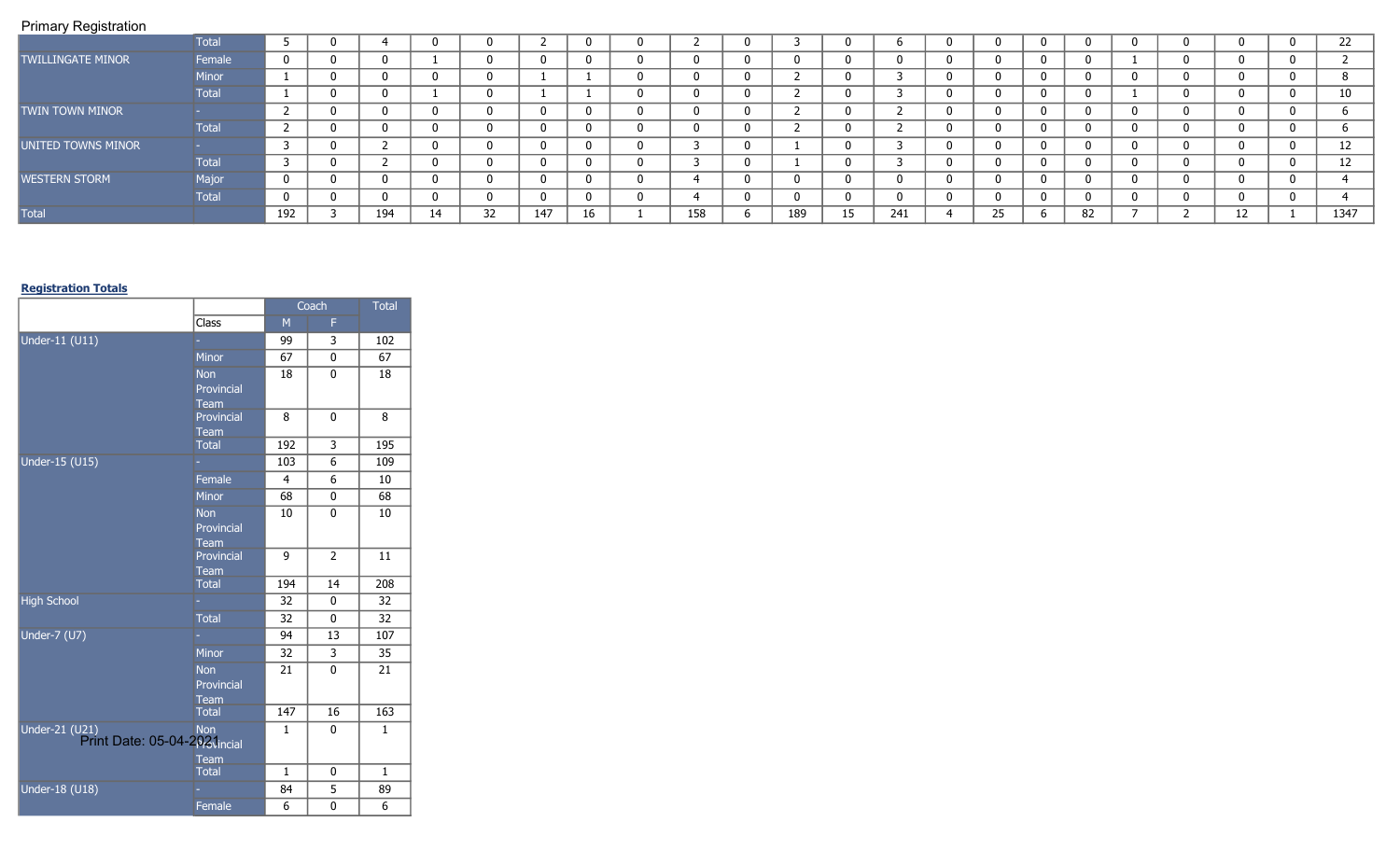|                | Major                       | 20                 | 0               | 20                                   |
|----------------|-----------------------------|--------------------|-----------------|--------------------------------------|
|                | <b>Minor</b>                | 34                 | $\mathbf{1}$    | $\overline{35}$                      |
|                | Non                         | 12                 | 0               | 12                                   |
|                | Provincial                  |                    |                 |                                      |
|                | Team                        |                    |                 |                                      |
|                | Provincial                  | $\overline{2}$     | 0               | $\overline{2}$                       |
|                | <b>Team</b><br><b>Total</b> | 158                | 6               | 164                                  |
|                |                             |                    |                 |                                      |
| Under-9 (U9)   |                             | 87                 | 12              | 99                                   |
|                | Female                      | 3                  | $\overline{2}$  | 5                                    |
|                | <b>Minor</b>                | $\overline{58}$    | 0               | $\overline{58}$                      |
|                | Non                         | 41                 | $\mathbf{1}$    | 42                                   |
|                | Provincial                  |                    |                 |                                      |
|                | <b>Team</b>                 | 189                | $\overline{15}$ | 204                                  |
|                | <b>Total</b>                |                    |                 |                                      |
| Under-13 (U13) |                             | 105                | $\overline{2}$  | 107                                  |
|                | Female                      | $\overline{2}$     | $\mathbf{1}$    | 3                                    |
|                | <b>Minor</b>                | $\overline{91}$    | 0               | $\overline{91}$                      |
|                | Non                         | 36                 | $\mathbf{1}$    | 37                                   |
|                | Provincial                  |                    |                 |                                      |
|                | <b>Team</b>                 |                    |                 |                                      |
|                | Provincial<br><b>Team</b>   | $\overline{7}$     | 0               | $\overline{7}$                       |
|                | <b>Total</b>                | 241                | 4               | $\overline{245}$                     |
| <b>NA</b>      |                             | 5                  | 0               | 5                                    |
|                | Competitive                 | $\overline{2}$     | 0               | $\overline{2}$                       |
|                | Female                      | 12                 | 3               | 15                                   |
|                |                             |                    |                 |                                      |
|                | Minor                       | 3                  | $\overline{2}$  | $\overline{5}$                       |
|                | Non                         | $\mathbf{1}$       | 0               | $\mathbf{1}$                         |
|                | Provincial<br><b>Team</b>   |                    |                 |                                      |
|                | Provincial                  | $\overline{2}$     | $\mathbf{1}$    | $\overline{\overline{\overline{3}}}$ |
|                | <b>Team</b>                 |                    |                 |                                      |
|                | <b>Total</b>                | 25                 | 6               | 31                                   |
| House League   |                             | 10                 | 4               | 14                                   |
|                | Female                      | 20                 | 3               | 23                                   |
|                | Minor                       | $\overline{52}$    | 0               | 52                                   |
|                | <b>Total</b>                | 82                 | 7               | 89                                   |
| Under-6 (U6)   | ÷,                          | 2                  | 0               | $\overline{2}$                       |
|                | <b>Total</b>                | $\overline{2}$     | 0               | 2                                    |
|                |                             |                    |                 |                                      |
| Under-12 (U12) | Female                      | 12                 | 1               | 13                                   |
|                | <b>Total</b>                | 12                 | $\mathbf{1}$    | 13                                   |
| Total          |                             | $\overline{1}$ 275 | $\overline{72}$ | 1347                                 |

Print Date: 05-04-2021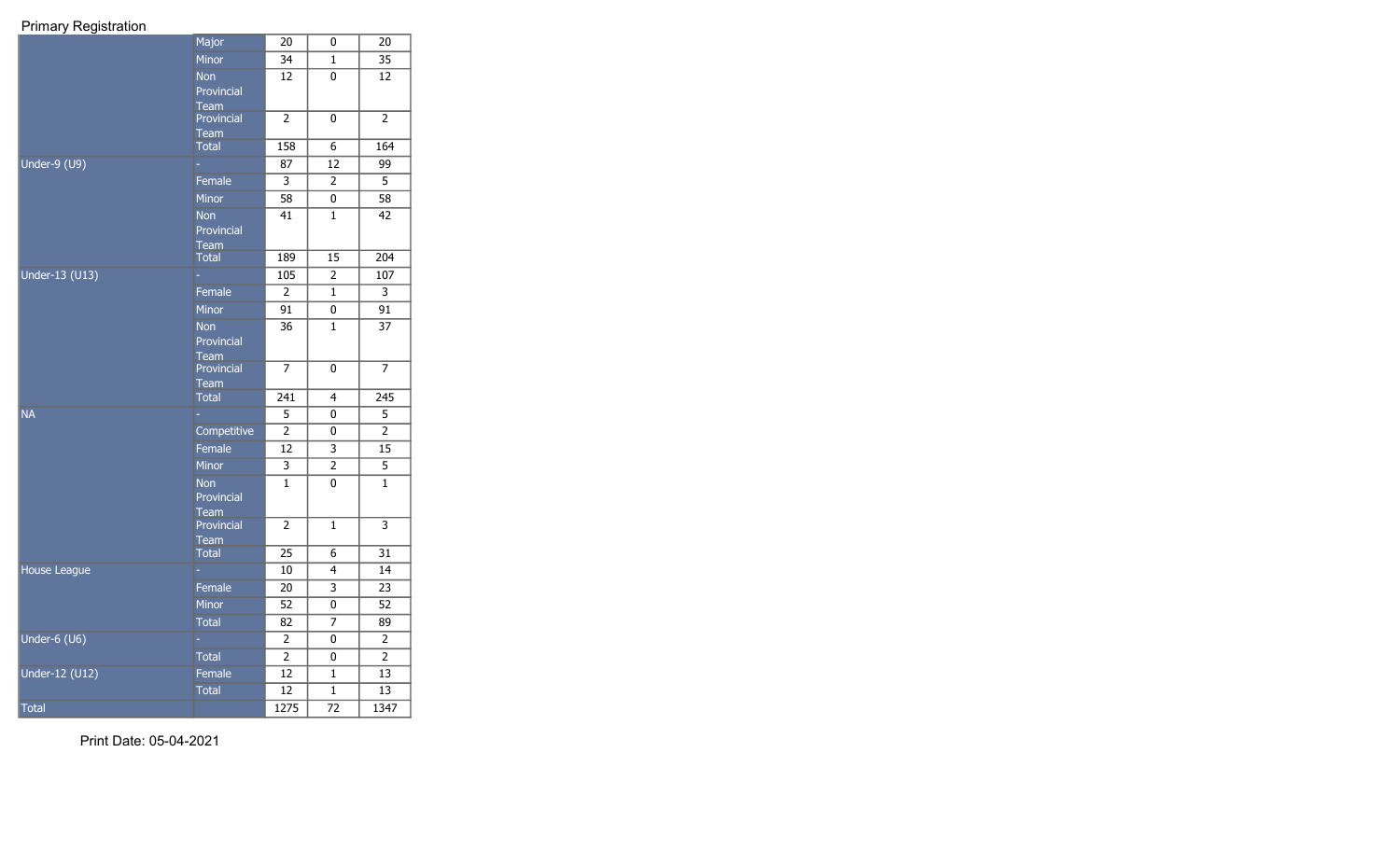## Primary Registration Report **Junior Player** 2020-2021

## **Registrations**

|                                   |              | <b>Junior</b>  |
|-----------------------------------|--------------|----------------|
|                                   | <b>Class</b> | M              |
| <b>AVALON JUNIOR CAPITALS</b>     |              | 23             |
|                                   | <b>Total</b> | 23             |
| <b>CB JUNIOR NORTH STARS</b>      |              | 21             |
|                                   | <b>Total</b> | 21             |
| <b>CBR JUNIOR RENEGADES</b>       |              | 21             |
|                                   | <b>Total</b> | 21             |
| MT. PEARL JUNIOR BLADES           |              | 23             |
|                                   | <b>Total</b> | 23             |
| <b>NORTHEAST JR. EAGLES</b>       |              | 18             |
|                                   | <b>Total</b> | 18             |
| <b>PARADISE JR. WARRIORS</b>      |              | 24             |
|                                   | <b>Total</b> | 24             |
| <b>SLEDGE</b>                     |              | $\overline{0}$ |
|                                   | <b>Total</b> | $\Omega$       |
| SOUTHERN SHORE JR. BREAKERS       |              | 20             |
|                                   | <b>Total</b> | 20             |
| <b>ST. JOHN'S JUNIOR CAPITALS</b> |              | 22             |
|                                   | <b>Total</b> | 22             |
| TRINITY PLACENTIA JR. FLYERS      |              | 20             |
|                                   | <b>Total</b> | 20             |
| Total                             |              | 192            |

<u> 1980 - Johann Barbara, martxa alemaniar a</u>

|               |       | <b>Player</b> |   |
|---------------|-------|---------------|---|
|               | Class | M             | E |
| <b>Junior</b> | -     | 192           |   |
|               | Total | 192           |   |
| Total         |       | 192           |   |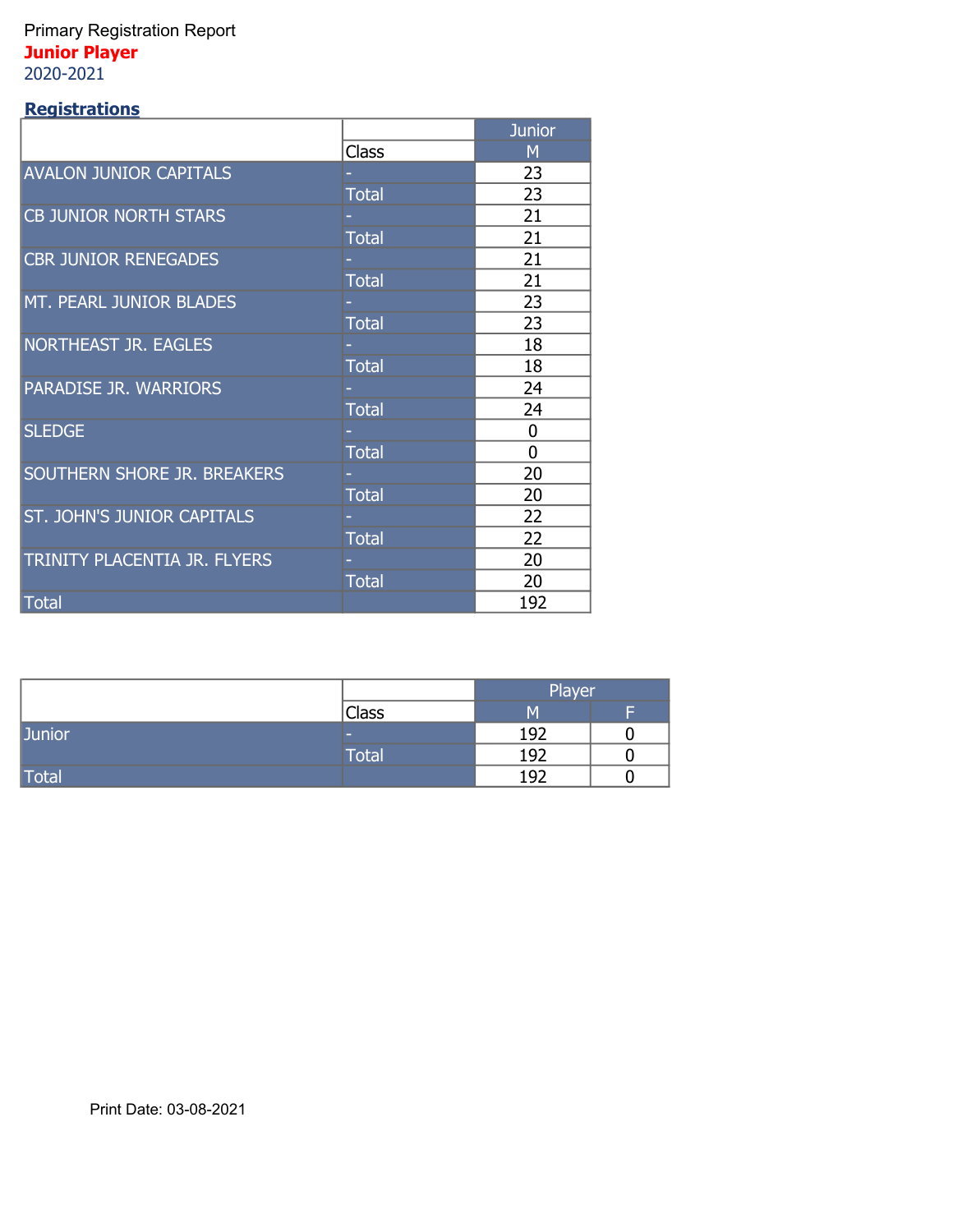## Primary Registration Report **Junior Bench Staff** 2020-2021

#### **Registrations** Class M M F - 1 1 Total 1 1 1 - 2 0 Total 2 0<br>- 1 0 - 1 0 Total 1 0<br>- 1 0 - 1 0 Total 1 0 - 1 0 Total 1 0 - 1 0 Total 1 0 Total 7 1 **Junior** AVALON JUNIOR CAPITALS CBR JUNIOR RENEGADES NORTHEAST JR. EAGLES SOUTHERN SHORE JR. BREAKERS ST. JOHN'S JUNIOR CAPITALS TRINITY PLACENTIA JR. FLYERS

|               |              | <b>Bench Staff</b> |   |
|---------------|--------------|--------------------|---|
|               | Class        | м                  | Е |
| <b>Junior</b> | -            |                    |   |
|               | <b>Total</b> |                    |   |
| Total         |              |                    |   |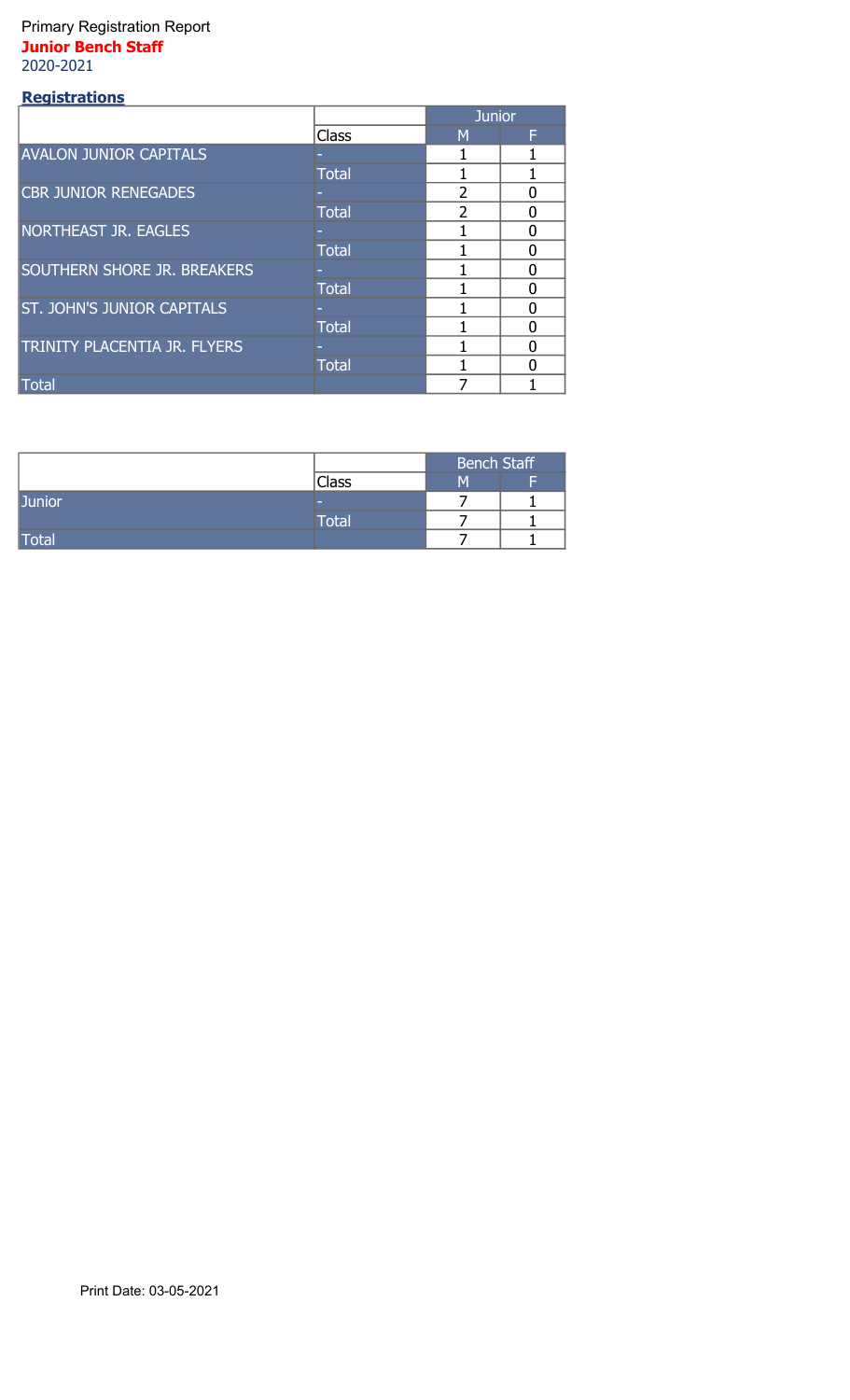## Primary Registration Report **Junior Coach** 2020-2021

## **Registrations**

|                               |              | <b>Junior</b>  |
|-------------------------------|--------------|----------------|
|                               | Class        | М              |
| <b>AVALON JUNIOR CAPITALS</b> |              | 2              |
|                               | <b>Total</b> | $\overline{2}$ |
| <b>CB JUNIOR NORTH STARS</b>  |              | $\overline{2}$ |
|                               | <b>Total</b> | $\overline{2}$ |
| <b>CBR JUNIOR RENEGADES</b>   |              | 5              |
|                               | <b>Total</b> | 5              |
| MT. PEARL JUNIOR BLADES       |              | $\overline{4}$ |
|                               | <b>Total</b> | 4              |
| <b>NORTHEAST JR. EAGLES</b>   |              | 1              |
|                               | <b>Total</b> | 1              |
| <b>PARADISE JR. WARRIORS</b>  |              | 2              |
|                               | <b>Total</b> | $\overline{2}$ |
| SOUTHERN SHORE JR. BREAKERS   |              | 3              |
|                               | <b>Total</b> | 3              |
| ST. JOHN'S JUNIOR CAPITALS    |              | 2              |
|                               | <b>Total</b> | 2              |
| TRINITY PLACENTIA JR. FLYERS  |              | $\overline{2}$ |
|                               | <b>Total</b> | $\overline{2}$ |
| Total                         |              | 23             |

## **Registration Totals**

|               |              | Coach    |  |
|---------------|--------------|----------|--|
|               | <b>Class</b> | M        |  |
| <b>Junior</b> | -            | רר<br>تے |  |
|               | $\sf Total$  | --<br>ت  |  |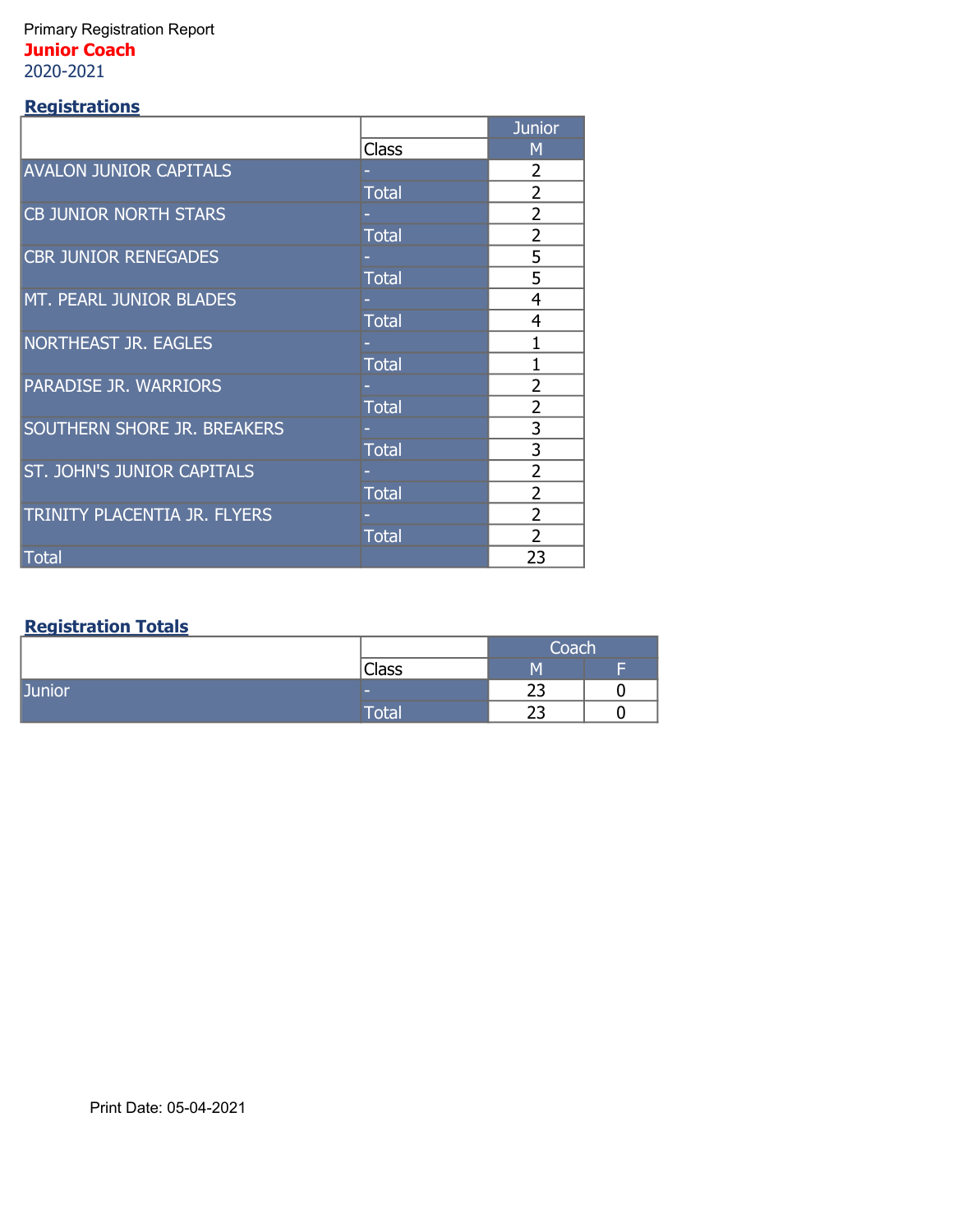#### Print Date: 03-22-2021

## **HOCKEY NEWFOUNDLAND AND LABRADOR**

## **CLINIC LIST (COACH \*)**

| <b>Date</b>                 | <b>Qualification</b>             | <b>Location</b>                   | # Attended |
|-----------------------------|----------------------------------|-----------------------------------|------------|
| $11-03-2020 / 11-03-2020$   | *COACH 1 - INTRO TO COACH        | Virtual - Online                  | 24         |
| $ 11-17-2020 /11-17-2020 $  | FCOACH 1 - INTRO TO COACH        | Virtual - Online                  | 36         |
| $11-10-2020 / 11-10-2020$   | <b>EXECTA 1 - INTRO TO COACH</b> | Virtual - FEMALE WE ARE COACHES   | 12         |
| 12-20-2020 / 12-20-2020     | <b>EXECTA 1 - INTRO TO COACH</b> | Virtual - Online                  | 15         |
| $ 02-08-2021/02-08-2021$    | *COACH 1 - INTRO TO COACH        | Virtual - Online                  | 17         |
|                             |                                  | <b>TOTAL COACH 1</b>              | 104        |
|                             |                                  |                                   |            |
| $11-05-2020 / 11-05-2020$   | *COACH 2 - COACH LEVEL           | Virtual - Online                  | 27         |
| $11-19-2020 / 11-19-2020$   | *COACH 2 - COACH LEVEL           | Virtual - Online                  | 40         |
| $11-12-2020 / 11-12-2020$   | *COACH 2 - COACH LEVEL           | Virtual - FEMALE WE ARE COACHES   | 11         |
| $ 01-25-2021 $ / 01-25-2021 | *COACH 2 - COACH LEVEL           | Virtual - Online                  | 36         |
|                             |                                  | <b>TOTAL COACH 2</b>              | 114        |
|                             |                                  |                                   |            |
| $10-01-2020 / 02-28-2021$   | *HU - ONLINE Coach 1/Coach 2     | On Line                           | 209        |
|                             |                                  | <b>TOTAL HU COACH 1/2 ON LINE</b> | 209        |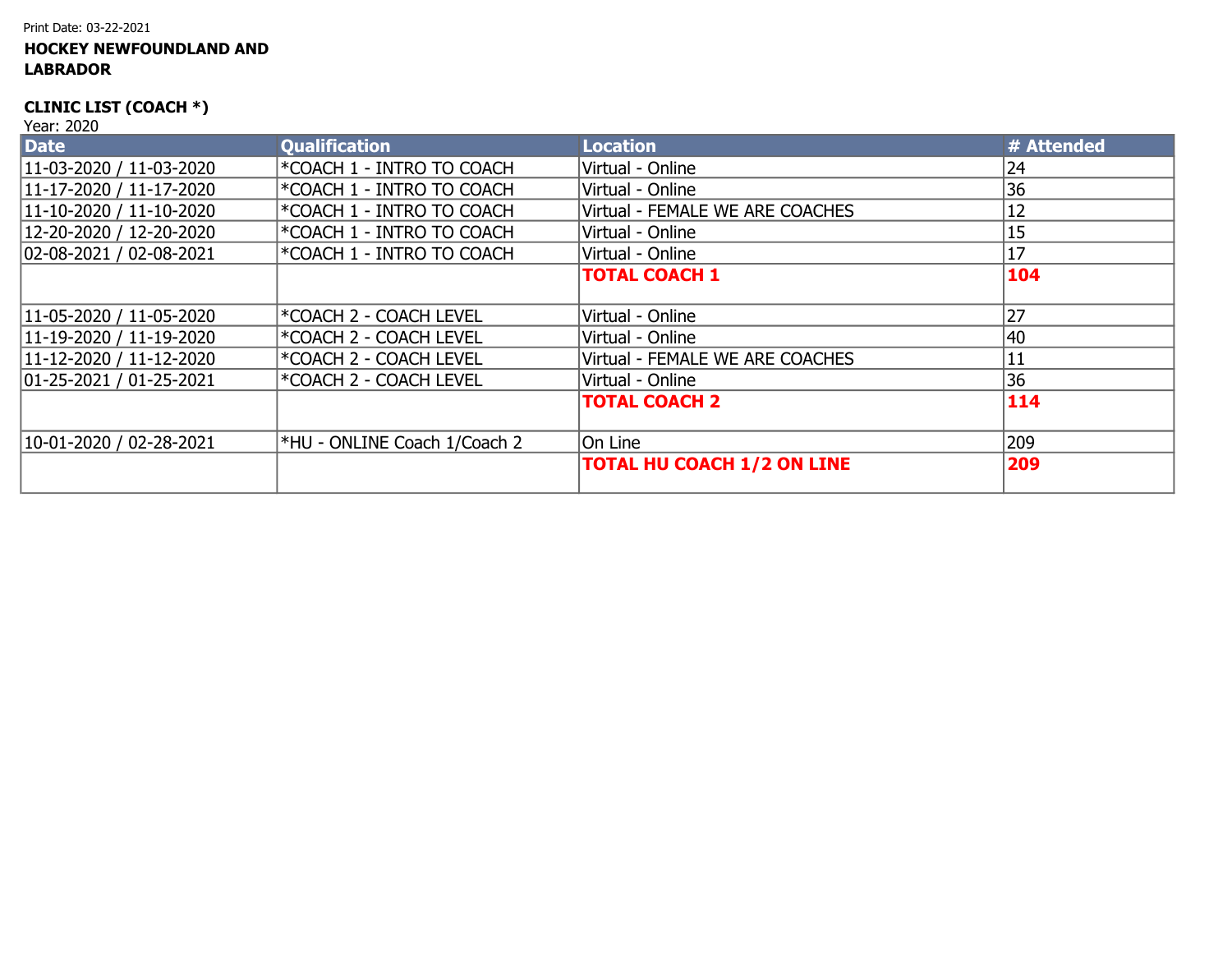Print Date: 03-22-2021

## **HOCKEY NEWFOUNDLAND AND CLINIC LIST (RESPECT IN**

#### **SPORT)** Year: 2020

| <b>Date</b>                 | <b>Qualification</b>     | <b>Level</b>    | <b>Location</b>                   | # Attended |
|-----------------------------|--------------------------|-----------------|-----------------------------------|------------|
| $ 06-01-2020/05-31-2021 $   | $\ast$ Respect In Sport  | Parent          | NL                                | 492        |
|                             |                          |                 | <b>TOTAL RIS PARENT</b>           | 492        |
| $ 06-01-2020 $ / 05-31-2021 | $\mid$ *Respect In Sport | Activity Leader | INL                               | 196        |
|                             |                          |                 | <b>TOTAL RIS ACTIVITY LEADERS</b> | 196        |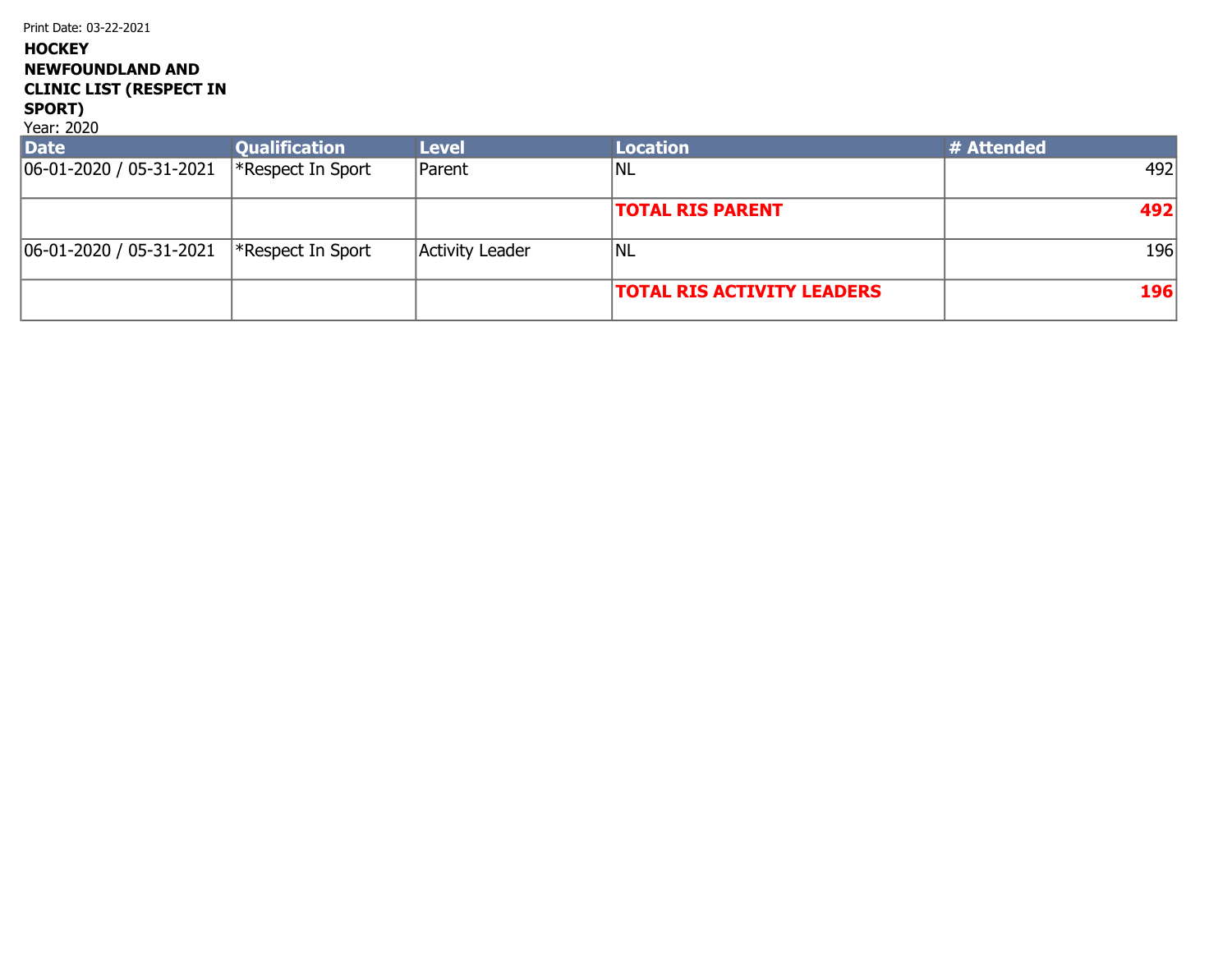## **HOCKEY NEWFOUNDLAND AND LABRADOR CLINIC LIST (GENERAL)**

| <b>Date</b>               | <b>Oualification</b>                          | Location                                  | # Attended |
|---------------------------|-----------------------------------------------|-------------------------------------------|------------|
| $ 08-21-2020/06-01-2021 $ | $\mid$ *HU - Planning a Safe Return to Hockey | <b>On Line</b>                            | 2020       |
|                           |                                               |                                           |            |
|                           |                                               | <b>TOTAL HU PLANNING A SAFE RETURN TO</b> | 2020       |
|                           |                                               | <b>HOCKEY</b>                             |            |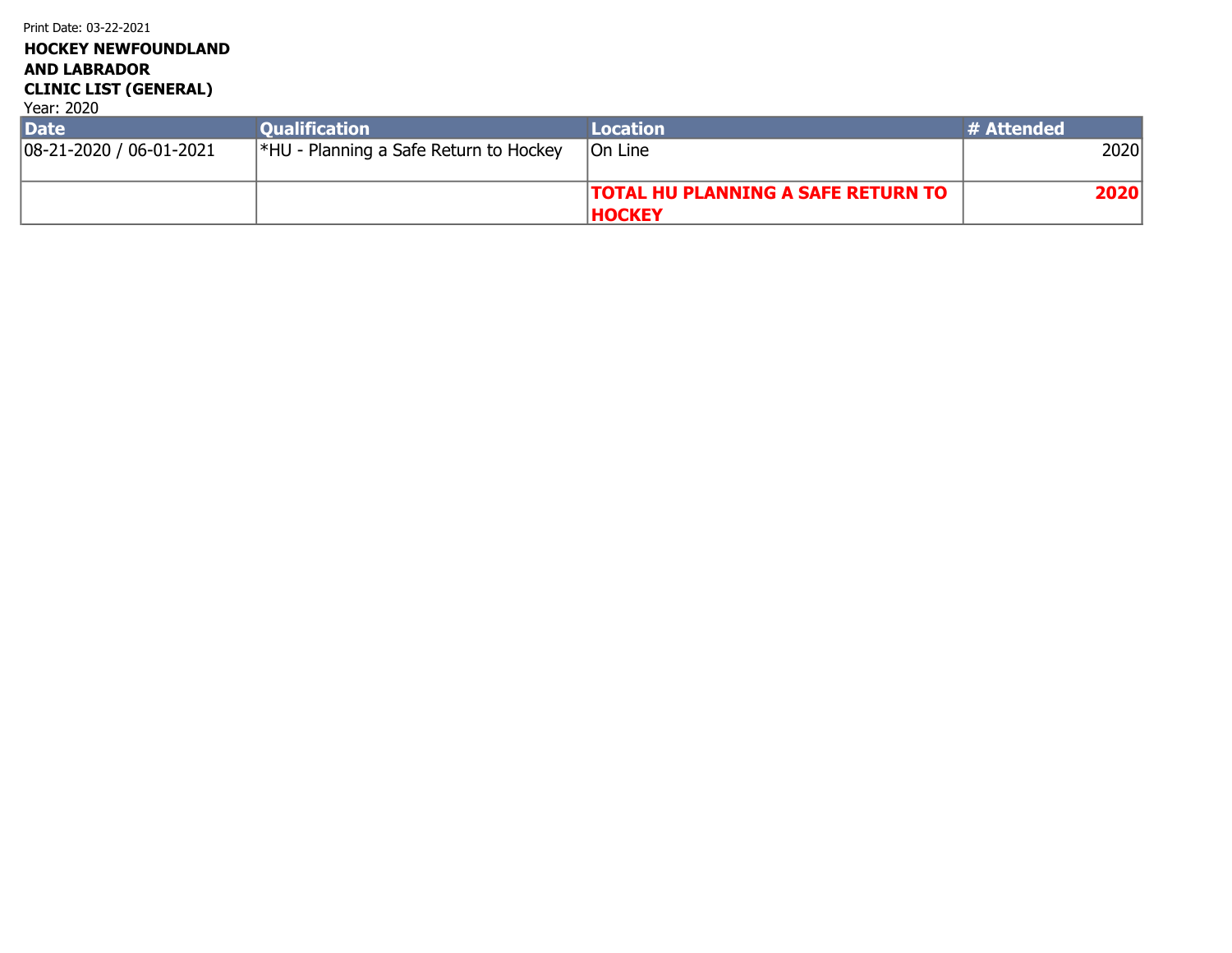| <b>HOCKEY NEWFOUNDLAND</b><br><b>AND LABRADOR</b><br><b>CLINIC LIST (TRAINER /</b><br>SAFETY)<br>Year: 2020 |                            |                 |            |
|-------------------------------------------------------------------------------------------------------------|----------------------------|-----------------|------------|
| <b>Date</b>                                                                                                 | <b>Qualification</b>       | <b>Location</b> | # Attended |
|                                                                                                             |                            |                 |            |
| $10-01-2020 / 02-28-2021$                                                                                   | <b>*HU - ONLINE Safety</b> | <b>ON LINE</b>  | 96         |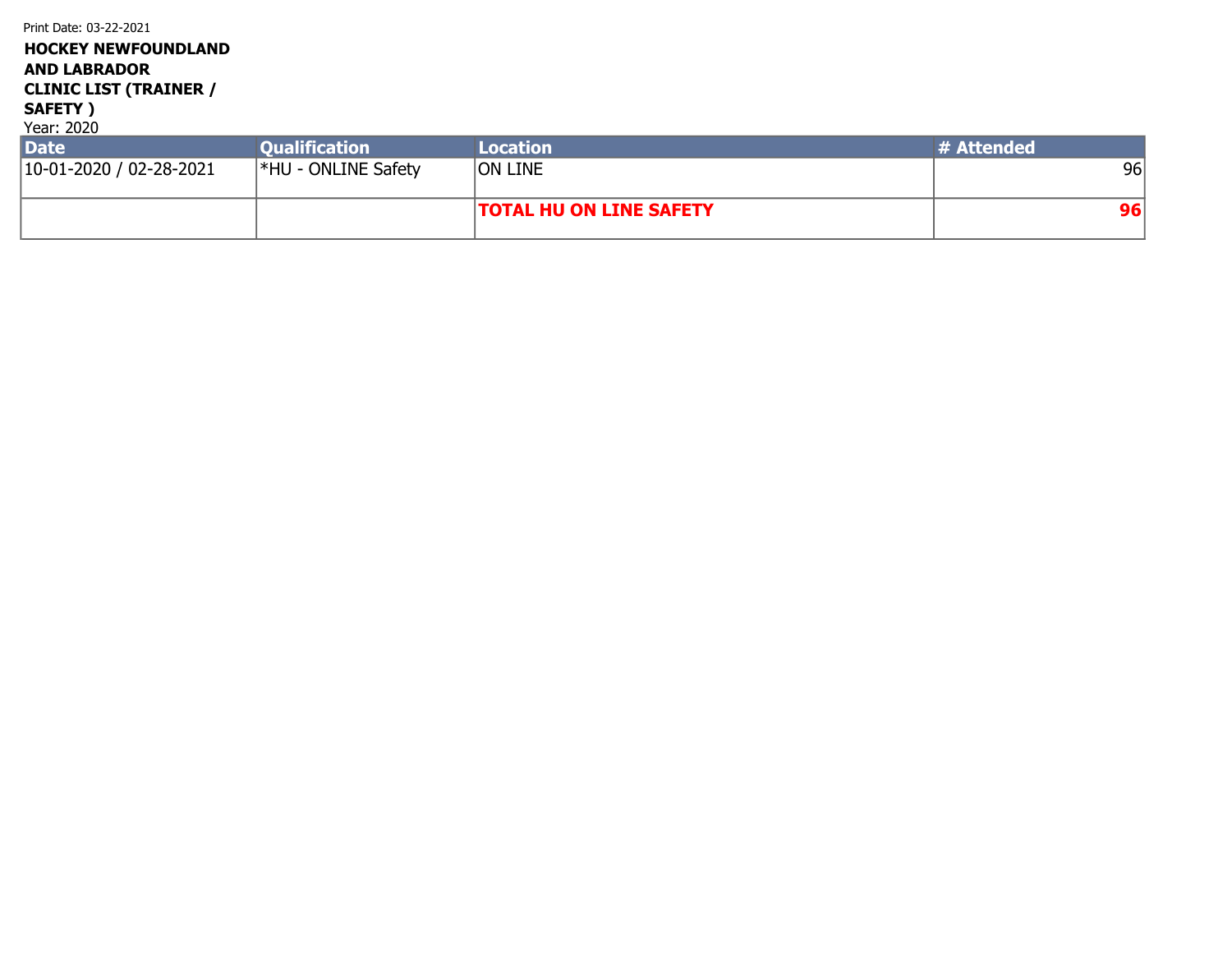## **HOCKEY NEWFOUNDLAND AND CLINIC LIST (OFFICIAL)**

| <b>Date</b>             | <b>Qualification</b>         | <b>Location</b>                                  | <b>City</b>                         | # Attended       |
|-------------------------|------------------------------|--------------------------------------------------|-------------------------------------|------------------|
| 10-01-2020 / 02-28-2021 | *HU - ONLINE Officiating 1/2 | On Line                                          |                                     | 255              |
|                         |                              |                                                  | <b>TOTAL HU OFFICIATING ON LINE</b> | 255              |
| 11-01-2020 / 11-01-2020 | *Official - Entry Level      | Capital Hotel                                    | St. John's                          | $\overline{17}$  |
| 11-01-2020 / 11-01-2020 | *Official - Level 1-2        | Sobey's                                          | <b>MARYSTOWN</b>                    | ब                |
| 11-01-2020 / 11-01-2020 | *Official - Level 1-2        | Sobey's                                          | <b>MARYSTOWN</b>                    | 13               |
| 11-21-2020 / 11-21-2020 | *Official - Level 1-2        | Placentia Stadium                                | PLACENTIA                           | $\overline{12}$  |
| 11-21-2020 / 11-21-2020 | *Official - Level 1-2        | Placentia Stadium                                | PLACENTIA                           | $\overline{11}$  |
| 10-24-2020 / 10-24-2020 | *Official - Level 1-2        | Bruce II Sports Centre (Joe Lane Room)           | PORT AUX BASQUES                    | $\overline{6}$   |
| 10-24-2020 / 10-24-2020 | *Official - Level 1-2        | Bruce II Sports Centre (Joe Lane Room)           | PORT AUX BASQUES                    | 10               |
| 10-31-2020 / 10-31-2020 | *Official - Level 1-2        | <b>Eastlink Event Center</b>                     | <b>CLARENVILLE</b>                  | 13               |
| 10-31-2020 / 10-31-2020 | *Official - Level 1-2        | Eastlink Event Center                            | <b>CLARENVILLE</b>                  | $\overline{2}$   |
| 10-18-2020 / 10-18-2020 | *Official - Level 1-2        | Capital Hotel                                    | st. John's                          | $\overline{5}$   |
| 10-18-2020 / 10-18-2020 | *Official - Level 1-2        | Capital Hotel                                    | St. John's                          | $\overline{13}$  |
| 10-18-2020 / 10-18-2020 | *Official - Level 1-2        | Capital Hotel                                    | St. John's                          | 2                |
| 10-25-2020 / 10-25-2020 | *Official - Level 1-2        | Capital Hotel                                    | St. John's                          | $\overline{8}$   |
| 10-25-2020 / 10-25-2020 | *Official - Level 1-2        | Capital Hotel                                    | St. John's                          | $\overline{9}$   |
| 10-25-2020 / 10-25-2020 | *Official - Level 1-2        | Capital Hotel                                    | St. John's                          | $\overline{6}$   |
| 10-25-2020 / 10-25-2020 | *Official - Level 1-2        | Capital Hotel                                    | St. John's                          | $\overline{7}$   |
| 11-01-2020 / 11-01-2020 | *Official - Level 1-2        | Capital Hotel                                    | ST. JOHN'S                          | $\overline{3}$   |
| 11-01-2020 / 11-01-2020 | *Official - Level 1-2        | Capital Hotel                                    | ST. JOHN'S                          | 10               |
| 11-15-2020 / 11-15-2020 | *Official - Level 1-2        | Capital Hotel                                    | st. John's                          | 8                |
| 11-15-2020 / 11-15-2020 | *Official - Level 1-2        | Capital Hotel                                    | St. John's                          | 10               |
| 11-15-2020 / 11-15-2020 | *Official - Level 1-2        | Capital Hotel                                    | St. John's                          | $\overline{6}$   |
| 11-15-2020 / 11-15-2020 | *Official - Level 1-2        | Capital Hotel                                    | ST. JOHN'S                          | $\overline{12}$  |
| 10-24-2020 / 10-24-2020 | *Official - Level 1-2        | Bay Arena                                        | <b>BAY ROBERTS</b>                  | $\left 4\right $ |
| 10-24-2020 / 10-24-2020 | *Official - Level 1-2        | Bay Arena                                        | <b>BAY ROBERTS</b>                  | 5 <sup>1</sup>   |
| 10-25-2020 / 10-25-2020 | *Official - Level 1-2        | Bay Arena                                        | <b>BAY ROBERTS</b>                  | 9                |
| 10-25-2020 / 10-25-2020 | *Official - Level 1-2        | Bay Arena                                        | <b>BAY ROBERTS</b>                  | $\overline{3}$   |
| 11-01-2020 / 11-01-2020 | *Official - Level 1-2        | <b>Gander Community Centre</b>                   | <b>GANDER</b>                       | $6\vert$         |
| 11-01-2020 / 11-01-2020 | *Official - Level 1-2        | <b>Gander Community Centre</b>                   | GANDER                              | 9 <sup>1</sup>   |
| 11-14-2020 / 11-14-2020 | *Official - Level 1-2        | Glovertown Lions Club,                           | <b>GLOVERTOWN</b>                   | $\overline{3}$   |
| 11-14-2020 / 11-14-2020 | *Official - Level 1-2        | Glovertown Lions Club                            | <b>GLOVERTOWN</b>                   | 10               |
| 11-21-2020 / 11-21-2020 | *Official - Level 1-2        | Manuel Hall - Springdale                         | <b>SPRINGDALE</b>                   | $\overline{2}$   |
| 11-21-2020 / 11-21-2020 | *Official - Level 1-2        | Manuel Hall - Springdale                         | <b>SPRINGDALE</b>                   | $\overline{10}$  |
| 11-17-2020 / 11-17-2020 | *Official - Level 1-2        | Corner Brook Civic center Canada Games room      | <b>CORNER BROOK</b>                 | $\overline{12}$  |
| 11-17-2020 / 11-17-2020 | *Official - Level 1-2        | Corner Brook Civic center Canada Games room      | <b>CORNER BROOK</b>                 | $\overline{9}$   |
| 12-02-2020 / 12-02-2020 | *Official - Level 1-2        | Holiday Inn Express (Deer Lake)                  | <b>DEER LAKE</b>                    | $\vert$          |
| 12-02-2020 / 12-02-2020 | *Official - Level 1-2        | Holiday Inn Express (Deer Lake)                  | <b>DEER LAKE</b>                    | 8 <sup>2</sup>   |
| 11-24-2020 / 11-24-2020 | *Official - Level 1-2        | North Atlantic Gas Station (Back Room) Hardy Ave | <b>GRAND FALLS-WINDSOR</b>          | $\overline{3}$   |
| 11-24-2020 / 11-24-2020 | *Official - Level 1-2        | North Atlantic Gas Station (Back Room) Hardy Ave | <b>GRAND FALLS-WINDSOR</b>          | 10               |
| 12-12-2020 / 12-12-2020 | *Official - Level 1-2        | Paradise Arena                                   | PARADISE                            | $\vert 4 \vert$  |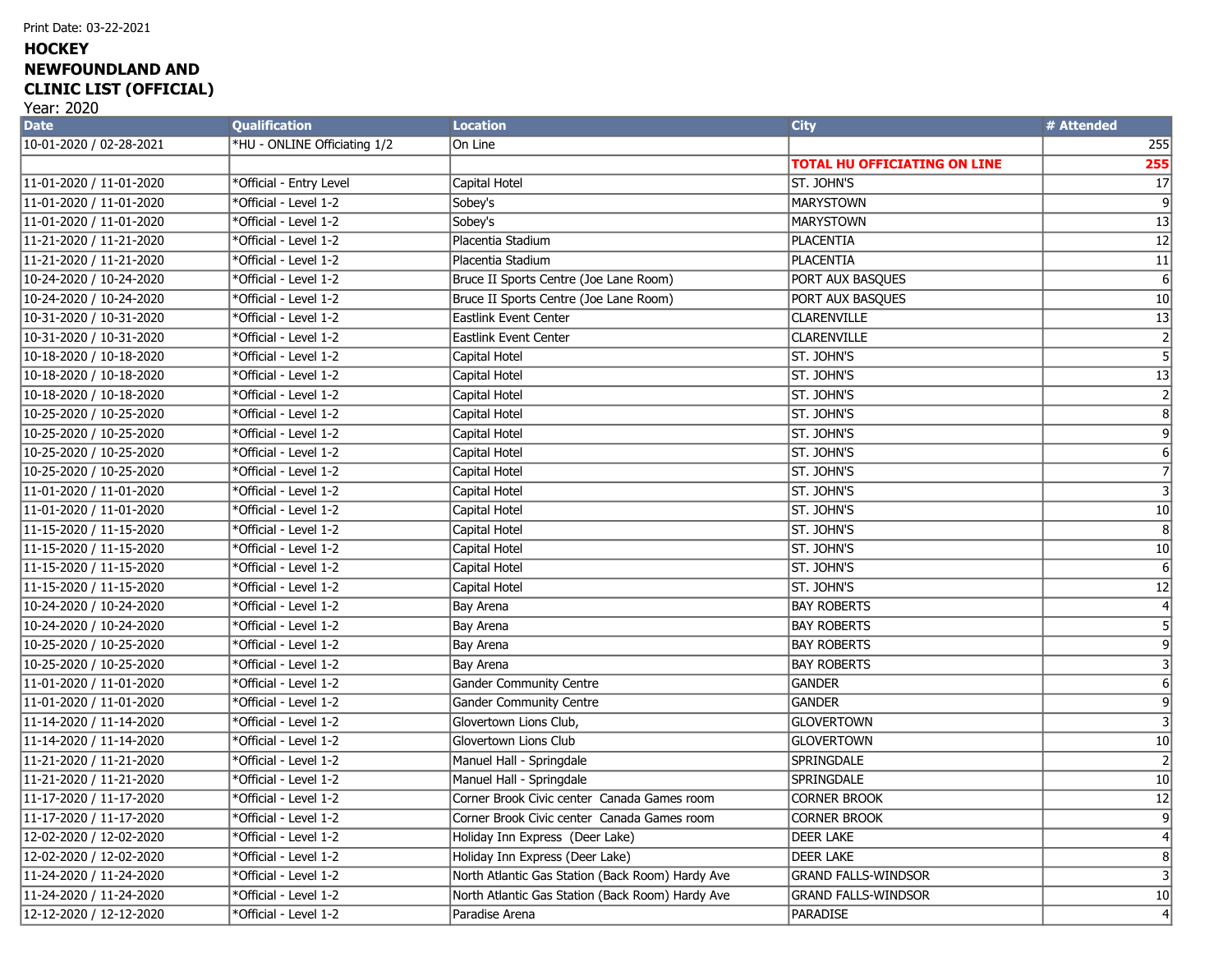#### Print Date: 03-22-2021

## **HOCKEY NEWFOUNDLAND AND CLINIC LIST (OFFICIAL)**

| 12-12-2020 / 12-12-2020 | *Official - Level 1-2 | Paradise Arena             | PARADISE               | 9 <sup>1</sup>  |
|-------------------------|-----------------------|----------------------------|------------------------|-----------------|
| 12-12-2020 / 12-12-2020 | *Official - Level 1-2 | Paradise Arena             | PARADISE               |                 |
| 12-15-2020 / 12-15-2020 | *Official - Level 1-2 | Kinsman Hall Lewisporte    | <b>LEWISPORTE</b>      | 7               |
| 12-15-2020 / 12-15-2020 | *Official - Level 1-2 | Kinsman Hall Lewisporte    | <b>LEWISPORTE</b>      | 6 <sup>1</sup>  |
| 12-12-2020 / 12-12-2020 | *Official - Level 1-2 | Stephenville Dome          | <b>STEPHENVILLE</b>    | 8 <sup>1</sup>  |
| 12-12-2020 / 12-12-2020 | *Official - Level 1-2 | Stephenville Dome          | <b>STEPHENVILLE</b>    | 2 <sup>1</sup>  |
| 12-13-2020 / 12-13-2020 | *Official - Level 1-2 | Town Fire Hall Twillingate | <b>TWILLINGATE</b>     | 2 <sup>1</sup>  |
| 12-13-2020 / 12-13-2020 | *Official - Level 1-2 | Town Fire Hall Twillingate | <b>TWILLINGATE</b>     |                 |
| 12-19-2020 / 12-19-2020 | *Official - Level 1-2 | New west Valley            | NEW WEST VALLEY        |                 |
| 12-19-2020 / 12-19-2020 | *Official - Level 1-2 | New west Valley            | NEW WEST VALLEY        |                 |
| 12-19-2020 / 12-19-2020 | *Official - Level 1-2 | St. Barbe                  | <b>ST. BARBE</b>       | $\vert 9 \vert$ |
| 01-27-2021 / 01-27-2021 | *Official - Level 1-2 | Virtual Online             | <b>ONLINE</b>          | 8 <sup>1</sup>  |
| 01-27-2021 / 01-27-2021 | *Official - Level 1-2 | Virtual Online             | <b>ONLINE</b>          | 12              |
| 01-07-2021 / 01-07-2021 | *Official - Level 1-2 | Gros Morne                 | <b>GROS MORNE</b>      | 5 <sup>1</sup>  |
| 01-07-2021 / 01-07-2021 | *Official - Level 1-2 | Gros Morne                 | <b>GROS MORNE</b>      |                 |
| 03-03-2021 / 03-03-2021 | *Official - Level 1-2 | Filed with HNL             | <b>GOOSE BAY</b>       | 8 <sup>1</sup>  |
| 03-04-2021 / 03-04-2021 | *Official - Level 1-2 | Filed with HNL             | <b>LABRADOR CITY</b>   | 8 <sup>1</sup>  |
| 03-05-2021 / 03-05-2021 | *Official - Level 1-2 | Filed with HNL             | <b>CHURCHILL FALLS</b> | $\overline{1}$  |
| 10-01-2020 / 02-28-2021 | *Official - Level 3   | Level 3 Avalon Zone        | <b>ONLINE</b>          | 69              |
| 10-01-2020 / 02-28-2021 | *Official - Level 3   | Level 3 Eastern Zone       | <b>ONLINE</b>          | 48              |
| 10-01-2020 / 02-28-2021 | *Official - Level 3   | Level 3 Central East Zone  | <b>ONLINE</b>          | $\overline{24}$ |
| 10-01-2020 / 02-28-2021 | *Official - Level 3   | Level 3 Central West Zone  | <b>ONLINE</b>          | $\overline{34}$ |
| 10-01-2020 / 02-28-2021 | *Official - Level 3   | Level 3 Northern Zone      | ONLINE                 | 18              |
| 10-01-2020 / 02-28-2021 | *Official - Level 3   | Level 3 Western Zone       | ONLINE                 | $\overline{28}$ |
| 10-01-2020 / 02-28-2021 | *Official - Level 4   | Level 4 Avalon Zone        | ONLINE                 | $\overline{29}$ |
| 10-01-2020 / 02-28-2021 | *Official - Level 4   | Level 4 Eastern Zone       | ONLINE                 | 8 <sup>1</sup>  |
| 10-01-2020 / 02-28-2021 | *Official - Level 4   | Level 4 Central West Zone  | <b>ONLINE</b>          | 2               |
| 10-01-2020 / 02-28-2021 | *Official - Level 4   | Level 4 Northern Zone      | ONLINE                 | $\overline{2}$  |
| 10-01-2020 / 02-28-2021 | *Official - Level 4   | Level 4 Western Zone       | ONLINE                 |                 |
| 10-02-2020 / 02-28-2021 | *Official - Level 5   | Level 5 Avalon Zone        | ONLINE                 |                 |
| 10-02-2020 / 02-28-2021 | *Official - Level 5   | Level 5 Eastern Zone       | ONLINE                 |                 |
| 10-02-2020 / 02-28-2021 | *Official - Level 5   | Level 5 Central East Zone  | ONLINE                 |                 |
| 10-02-2020 / 02-28-2021 | *Official - Level 5   | Level 5 Central West Zone  | ONLINE                 | 2 <sup>1</sup>  |
| 10-02-2020 / 02-28-2021 | *Official - Level 6   | Level 6                    | <b>ONLINE</b>          |                 |
|                         |                       |                            |                        |                 |
|                         |                       |                            | <b>TOTAL OFFICIALS</b> | 678             |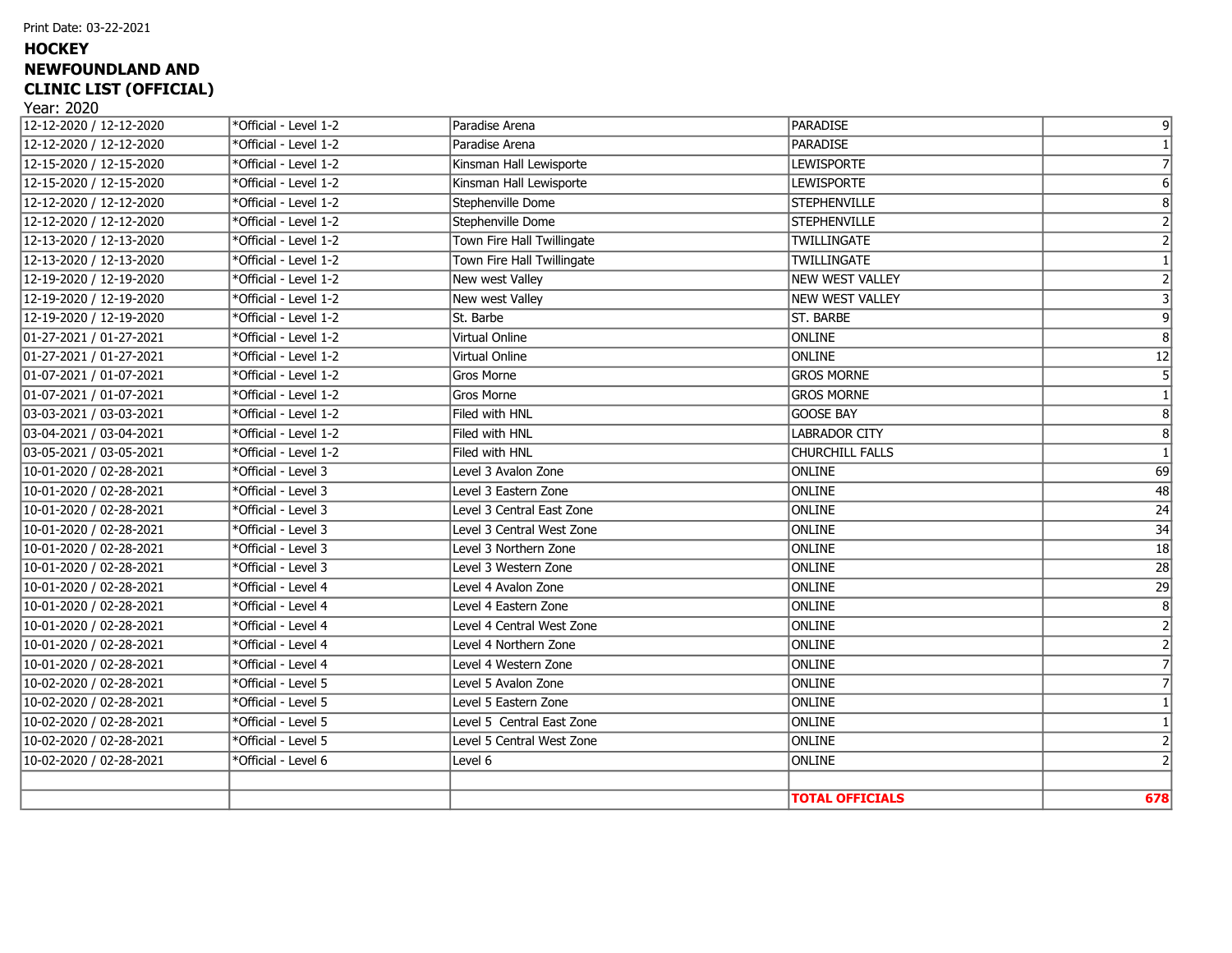



## **REGISTRATION BY MINOR ASSOCIATION FOR THE LAST 12 YEARS**

|                                                          | 2010                           | <u>2011</u>                     | 2012                           | 2013                           | <u> 2014 </u>                  | 2015         | <u>2016</u>              | <u> 2017</u> | <u> 2018 </u> | 2019     | 2020     | 2021 |
|----------------------------------------------------------|--------------------------------|---------------------------------|--------------------------------|--------------------------------|--------------------------------|--------------|--------------------------|--------------|---------------|----------|----------|------|
| <b>ASSOCIATION</b>                                       |                                |                                 |                                |                                |                                |              |                          |              |               |          |          |      |
| <b>Avalon</b>                                            | 335                            | 413                             | 390                            | 395                            | 370                            | 282          | 311                      | 277          | 316           | 286      | 330      | 336  |
| <b>Baie Verte</b>                                        | 74                             | 95                              | 111                            | 95                             | 70                             | 71           | 81                       | 72           | 73            | 93       | 79       | 75   |
| <b>Bay Arena</b>                                         | 320                            | 302                             | 277                            | 311                            | 325                            | 319          | 336                      | 324          | 342           | 338      | 294      | 294  |
| <b>Bay D'Espoir</b>                                      | 77                             | 86                              | 94                             | 89                             | 70                             | 61           | 66                       | 50           | 47            | 42       | 35       | 42   |
| <b>Bell Island</b>                                       | 57                             | 63                              | 60                             | 60                             | 66                             | 55           | 59                       | 57           | 47            | 50       | 57       | 44   |
| <b>Beothic</b>                                           | 67                             | 77                              | 84                             | 89                             | 99                             | 92           | 98                       | 100          | 98            | 114      | 97       | 71   |
| <b>Bishop's Falls</b>                                    | 107                            | 108                             | 95                             | 83                             | 76                             | 104          | 95                       | 79           | 92            | 86       | 73       | 71   |
| <b>Bonavista</b>                                         | 124                            | 115                             | 122                            | 115                            | 109                            | 116          | 123                      | 147          | 138           | 134      | 135      | 114  |
| <b>Botwood</b>                                           | 155                            | 129                             | 124                            | 152                            | 171                            | 166          | 174                      | 161          | 121           | 113      | 91       | 101  |
| C.B. Regional                                            | 807                            | 869                             | 860                            | 936                            | 972                            | 1020         | 1115                     | 598          | 612           | 644      | 656      | 645  |
| <b>Cee Bees</b>                                          | 185                            | 256                             | 274                            | 244                            | 299                            | 273          | 266                      | 263          | 273           | 285      | 281      | 265  |
| <b>Churchill Falls</b>                                   | 77                             | 60                              | 64                             | 60                             | 69                             | 84           | 90                       | 85           | 86            | 77       | 88       | 109  |
| <b>Clarenville</b>                                       | 251                            | 301                             | 330                            | 274                            | 314                            | 310          | 292                      | 287          | 278           | 306      | 301      | 266  |
| <b>Corner Brook</b>                                      | 304                            | 283                             | 278                            | 334                            | 299                            | 306          | 384                      | 385          | 369           | 353      | 376      | 357  |
| <b>Deer Lake</b>                                         | 170                            | 201                             | 214                            | 217                            | 251                            | 225          | 222                      | 240          | 223           | 244      | 238      | 221  |
| Don Johnson Hockey League                                | $\overline{\phantom{a}}$       | $\overline{\phantom{0}}$        | $\overline{\phantom{a}}$       | $\blacksquare$                 | $\overline{\phantom{a}}$       | 198          | 207                      | 204          | 206           | 204      | 270      | 207  |
| Doug Marshall Hockey League                              | 141                            | 94                              | 136                            | 143                            | 144                            | 142          | 152                      | 115          | 74            | 72       | 76       | 0    |
| <b>Fogo Island</b>                                       | 105                            | 108                             | 107                            | 105                            | 113                            | 106          | 107                      | 114          | 114           | 109      | 103      | 80   |
| Gander                                                   | 336                            | 347                             | 374                            | 375                            | 353                            | 336          | 342                      | 314          | 309           | 303      | 206      | 271  |
| Glovertown                                               | 93                             | 99                              | 95                             | 72                             | 68                             | 76           | 79                       | 77           | 74            | 62       | 106      | 107  |
| <b>Goulds</b>                                            | 175                            | 171                             | 208                            | 234                            | 213                            | 194          | 188                      | 199          | 207           | 216      | 230      | 239  |
| <b>Grand Falls-Windsor</b>                               | 305                            | 350                             | 357                            | 351                            | 332                            | 339          | 293                      | 264          | 238           | 258      | 246      | 196  |
| <b>Green Bay South</b>                                   | 75                             | 76                              | 74                             | 74                             | 92                             | 84           | 76                       | 72           | 79            | 65       | 67       | 48   |
| <b>Gros Morne</b>                                        | 83                             | 90                              | 87                             | 79                             | 54                             | 40           | 23                       | 43           | 47            | 54       | 44       | 46   |
| <b>Harbour Breton</b>                                    | 79                             | 98                              | 90                             | 94                             | 98                             | 79           | 94                       | 88           | 90            | 79       | 62       | 59   |
| <b>Labrador West</b>                                     | 279                            | 269                             | 304                            | 313                            | 326                            | 327          | 321                      | 327          | 303           | 308      | 314      | 296  |
| Lacsie                                                   | 47                             | 37                              | 47                             | 53                             | 36                             | 42           | 42                       | 44           | 42            | 25       | 25       | 11   |
| <b>Lake Melville</b>                                     | 221                            | 233                             | 261                            | 268                            | 248                            | 281          | 278                      | 272          | 287           | 298      | 297      | 311  |
|                                                          | 112                            | 152                             | 157                            | 135                            | 128                            | 131          | 135                      | 143          | 119           | 120      | 134      | 133  |
| Lewisporte                                               | 287                            | 273                             | 268                            | 300                            | 318                            | 311          | 334                      | 346          | 341           | 317      | 321      | 310  |
| <b>Marystown</b><br><b>Mount Pearl</b>                   | 599                            | 601                             | 601                            | 603                            | 631                            | 557          | 556                      | 514          | 526           | 514      | 574      | 576  |
| <b>NL AAA League</b>                                     |                                |                                 |                                |                                |                                | 162          | 192                      | 173          | 156           | 167      | 0        | 0    |
|                                                          | $\overline{\phantom{a}}$<br>57 | $\overline{\phantom{0}}$<br>121 | $\overline{\phantom{a}}$<br>90 | $\overline{\phantom{a}}$<br>94 | $\overline{\phantom{a}}$<br>96 | 98           | 96                       | 106          | 104           | 87       | 97       | 100  |
| <b>NL Major Midget Hockey League</b><br><b>Northeast</b> | 363                            | 492                             | 599                            | 668                            | 677                            | 644          | 646                      | 678          | 677           | 685      | 731      | 680  |
| <b>Paradise</b>                                          |                                |                                 |                                |                                |                                |              | $\overline{\phantom{a}}$ | 588          | 682           | 731      | 740      | 708  |
| Placentia Int.                                           | 100                            | 99                              | 95                             | 83                             | 102                            | 106          | 118                      | 122          | 123           | 108      | 120      | 122  |
|                                                          | 128                            | 154                             | 162                            |                                | 155                            | 153          | 151                      | 139          | 150           | 189      | 213      | 205  |
| Port Aux Basques<br>Sheshatshiu                          | 141                            | 67                              | 92                             | 157<br>85                      | 71                             | 54           | 50                       | 67           | 32            | 34       | 52       | 0    |
| <b>Southern Shore</b>                                    | 125                            | 137                             | 132                            | 149                            | 140                            | 145          | 153                      | 165          | 162           | 205      | 242      | 260  |
|                                                          | 112                            | 112                             | 121                            | 142                            |                                | 134          | 147                      | 142          | 140           | 134      | 133      | 136  |
| Springdale                                               | 127                            | 124                             | 126                            | 134                            | 139                            | 146          | 137                      |              |               | 127      | 121      | 120  |
| <b>St. Anthony</b>                                       |                                |                                 |                                |                                | 151                            |              |                          | 136          | 131           |          |          |      |
| St. John's                                               | 583                            | 620                             | 653                            | 634                            | 653                            | 597          | 603                      | 589          | 569           | 596      | 594      | 551  |
| <b>St. Pierre</b>                                        | 100                            | 93                              | 93                             | 92                             | 84                             | 72           | 78                       | 89           | 68            | 63       | 96       | 0    |
| Stephenville                                             | 217                            | 231                             | 191                            | 230                            | 219                            | 147          | 222                      | 261          | 292           | 271      | 273      | 238  |
| <b>Straits</b>                                           | 180                            | 188                             | 183                            | 171                            | 173                            | 167          | 163                      | 155          | 156           | 138      | 124      | 115  |
| <b>Torngat Mts</b>                                       | 66                             | 104                             | 144                            | 78                             | 68                             | 113          | 116                      | 114          | 130           | 130      | 109      | 91   |
| <b>Trinity Placentia</b>                                 | 175                            | 201                             | 198                            | 152                            | 167                            | 166          | 182                      | 196          | 188           | 173      | 195      | 148  |
| Twillingate                                              | 133                            | 146                             | 153                            | 143                            | 147                            | 137          | 136                      | 129          | 126           | 122      | 125      | 117  |
| <b>Twin Towns</b>                                        | 74                             | 87                              | 87                             | 90                             | 86                             | 78           | 61                       | 64           | 54            | 41       | 39       | 34   |
| <b>United Towns</b>                                      | 110                            | 103                             | 99                             | 102                            | 100                            | 115          | 122                      | 117          | 107           | 98       | 85       | 79   |
| <b>U12 Metro Female League</b>                           | $\blacksquare$                 | 56                              | 66                             | 40                             | 0                              | 0            | 0                        | 0            | 0             | 0        | 0        | 0    |
| U15 Metro Female League                                  | $\qquad \qquad \blacksquare$   | 66                              | 76                             | 66                             | $\mathbf{0}$                   | $\mathbf{0}$ | 0                        | 0            | 0             | $\Omega$ | $\Omega$ | 0    |
| <b>TOTAL</b>                                             | 8838                           | 9557                            | 9903                           | 9963                           | 9942                           | 9961         | 10312                    | 10291        | 10218 10268   |          | 10295    | 9605 |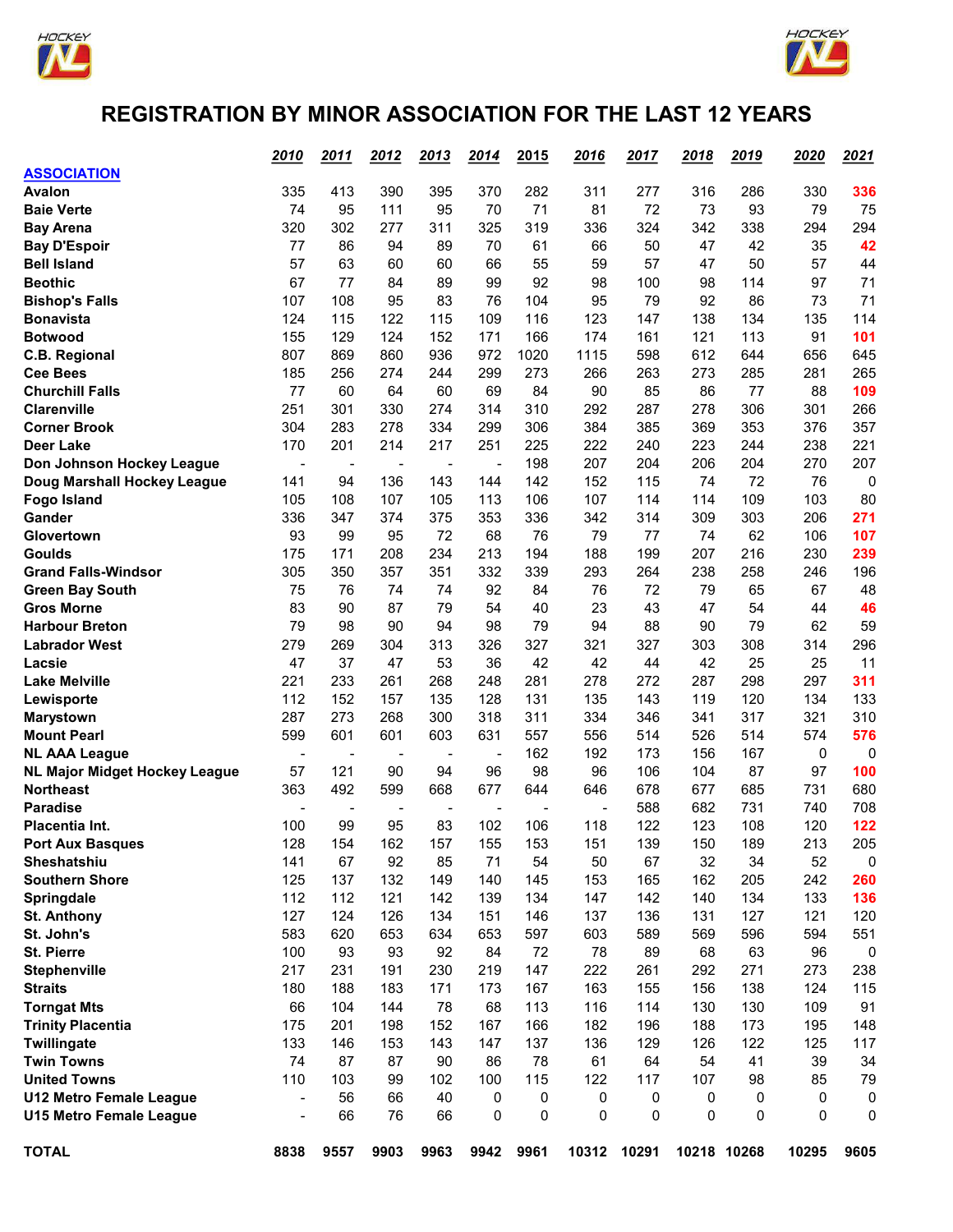## **ACCIDENT BREAKDOWN REPORT**

| Cause                          |           |           |              |
|--------------------------------|-----------|-----------|--------------|
|                                | 2019-2020 | 2020-2021 | <b>Total</b> |
| <b>No Info</b>                 |           |           |              |
| <b>Checked From Behind</b>     |           |           |              |
| <b>Collision on Open Ice</b>   |           |           |              |
| <b>Collision with Boards</b>   |           |           |              |
| <b>Collision With Opponent</b> |           |           |              |
| <b>Fell On Ice</b>             |           |           |              |
| <b>Hit By Puck</b>             |           |           |              |
| <b>Hit By Stick</b>            |           |           |              |
| <b>Non-Contact Injury</b>      |           |           |              |
| <b>Total</b>                   | 20        |           |              |

## Wearing

|                               | 2019-2020 | $ 2020 - 2021 $ | Total |
|-------------------------------|-----------|-----------------|-------|
| No Info                       |           |                 |       |
| <b>Full Face Mask</b>         |           |                 | 15.   |
| <b>Half Face Shield/Visor</b> |           |                 | 5.    |
| <b>Total</b>                  |           |                 |       |

#### Body

|                | 2019-2020 | 2020-2021 | <b>Total</b> |
|----------------|-----------|-----------|--------------|
| <b>Arms</b>    |           |           |              |
| <b>Back</b>    |           |           |              |
| <b>Head</b>    |           |           |              |
| <b>Leg</b>     |           |           |              |
| Mouth          |           |           |              |
| <b>No info</b> |           |           |              |
| <b>Total</b>   | 20        |           |              |

## Nature Of Injury

|                    | 2019-2020 | 2020-2021 | <b>Total</b> |
|--------------------|-----------|-----------|--------------|
| <b>No Info</b>     |           |           |              |
| <b>Concussion</b>  |           |           | 6            |
| <b>Contusion</b>   |           |           |              |
| <b>Dislocation</b> |           |           |              |
| <b>Fracture</b>    |           |           | q            |
| <b>Strain</b>      |           |           |              |
| <b>Total</b>       | 20        |           |              |

## Time Loss

|              | 2019-2020 | 2020-2021 | <b>Total</b> |
|--------------|-----------|-----------|--------------|
| No Info      |           |           |              |
| 1 Week       |           |           |              |
| 1-3 Weeks    |           |           | 6.           |
| + 3 Weeks    |           |           |              |
| <b>Total</b> | 20        |           |              |

## Breakdown by Team/Office

|                          | 2019-2020 | $ 2020 - 2021 $ | <b><i><u><b>Total</b></u></i></b> |
|--------------------------|-----------|-----------------|-----------------------------------|
| <b>HC-HOCKEY</b>         | 20        |                 |                                   |
| <b>INEWFOUNDLAND AND</b> |           |                 |                                   |
| <b>LABRADOR</b>          |           |                 |                                   |
| <b>Total</b>             | 20        |                 |                                   |

| Breakdown by Positijon |           |           |              |
|------------------------|-----------|-----------|--------------|
|                        | 2019-2020 | 2020-2021 | <b>Total</b> |
|                        |           |           |              |
| <b>CENTRE</b>          |           |           |              |
| <b>FORWARD</b>         |           |           |              |
| <b>GOALTENDER</b>      |           |           |              |
| <b>PLAYER</b>          |           |           |              |
| <b>Total</b>           |           |           |              |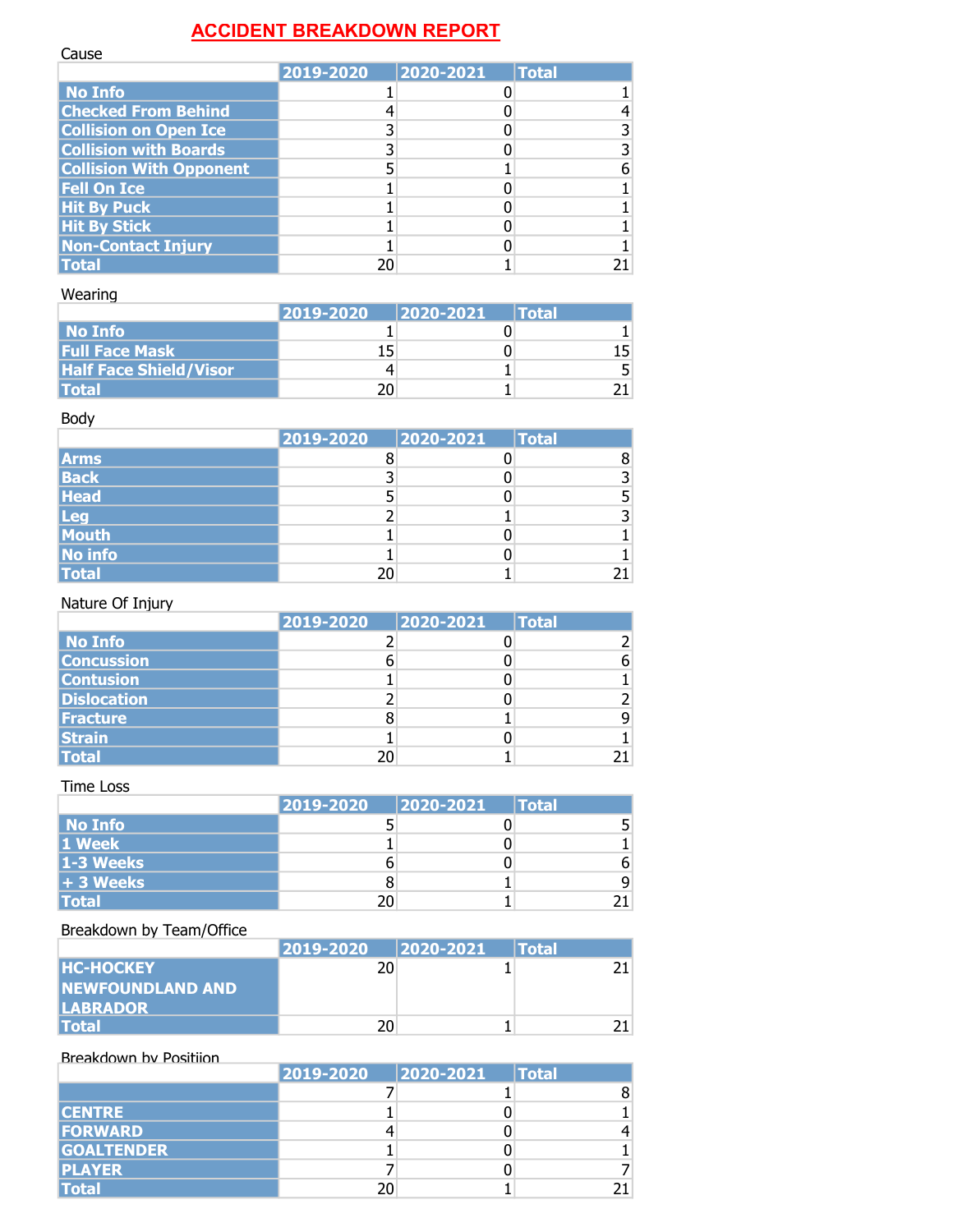# **20-21 MEMBER SUSPENSIONS**

| <b>Penalty</b> | <b>Infraction</b>              | <b>Division</b>    |    | <b>Penalty</b> | <b>Infraction</b>                | <b>Divis</b>                    |
|----------------|--------------------------------|--------------------|----|----------------|----------------------------------|---------------------------------|
| Gross          | <b>Discriminatory Slur</b>     | <b>High School</b> |    | Gross          | <b>Discriminatory Slur</b>       | Banta                           |
| Gross          | <b>Discriminatory Slur</b>     | House League       |    | Gross          | Discriminatory Slur              | Banta                           |
| Gross          | <b>Discriminatory Slur</b>     | Under-15 (U15)     |    | Gross          | Discriminatory Slur              | High 9                          |
|                | <b>TOTAL</b>                   |                    |    | Gross          | <b>Discriminatory Slur</b>       | Midge                           |
| Gross          | Obscene Gesture                | Under-18 (U18)     |    | Gross          | <b>Discriminatory Slur</b>       | Midge                           |
|                | <b>TOTAL</b>                   |                    |    | Gross          | <b>Discriminatory Slur</b>       | Midge                           |
| Gross          | Travesty of the Game           | <b>High School</b> |    |                |                                  | <b>TOTAL</b>                    |
| Gross          | Travesty of the Game           | <b>High School</b> |    | Gross          | Fighting with Team Official      | Midge                           |
| Gross          | Travesty of the Game           | Under-11 (U11)     |    |                |                                  | <b>TOTAL</b>                    |
| Gross          | Travesty of the Game           | Under-11 (U11)     |    | Gross          | Harassment of Official 9.2(b)    | Peew                            |
| Gross          | Travesty of the Game           | Under-11 (U11)     |    |                |                                  | <b>TOTAL</b>                    |
| Gross          | Travesty of the Game           | Under-12 (U12)     |    | Gross          | Obscene Gesture                  | Midge                           |
| Gross          | Travesty of the Game           | Under-13 (U13)     |    |                |                                  | <b>TOTAL</b>                    |
| Gross          | Travesty of the Game           | Under-13 (U13)     |    | Gross          | Removing Helmet and/or ChinStrap | Junior                          |
| Gross          | Travesty of the Game           | Under-13 (U13)     |    | Gross          | Removing Helmet and/or ChinStrap |                                 |
| Gross          | Travesty of the Game           | Under-13 (U13)     |    |                |                                  | <b>TOTAL</b>                    |
| Gross          | Travesty of the Game           | Under-15 (U15)     |    | Gross          | Travesty of the Game             | Junior                          |
| Gross          | Travesty of the Game           | Under-18 (U18)     |    | Gross          | Travesty of the Game             | Junior                          |
|                | <b>TOTAL</b>                   |                    | 12 | Gross          | Travesty of the Game             | Junior                          |
|                | <b>TOTAL GROSS MISCONDUCTS</b> |                    | 16 | Gross          | Travesty of the Game             | Midge                           |
| Major          | 2nd Fight same stoppage        | Under-13 (U13)     |    | Gross          | Travesty of the Game             | Midge                           |
|                | <b>TOTAL</b>                   |                    |    | Gross          | Travesty of the Game             | Midge                           |
| Major          | 3rd 4th 5th player into fight  | Under-18 (U18)     |    | Gross          | Travesty of the Game             | Midge                           |
|                | <b>TOTAL</b>                   |                    |    | Gross          | Travesty of the Game             | Midge                           |
| Major          | Boarding (5+GM)                | <b>High School</b> |    | Gross          | Travesty of the Game             | Midge                           |
| Major          | Boarding (5+GM)                | High School        |    | Gross          | Travesty of the Game             | Senior                          |
| Major          | Boarding (5+GM)                | Under-15 (U15)     |    |                |                                  | <b>TOTAL</b>                    |
|                | <b>TOTAL</b>                   |                    |    |                |                                  | <b>TOTAL GROSS MISCCONDUCTS</b> |
| Major          | Body Checking (5+GM)           | Under-13 (U13)     |    | Major          | 2nd Fight same stoppage          | Junior                          |
| Major          | Body Checking (5+GM)           | Under-15 (U15)     |    | Major          | 2nd Fight same stoppage          | Junior                          |
| Major          | Body Checking (5+GM)           | Under-15 (U15)     |    | Major          | 2nd Fight same stoppage          | Junior                          |
| Major          | Body Checking (5+GM)           | Under-18 (U18)     |    | Major          | 2nd Fight same stoppage          | Junior                          |
| Major          | Body Checking (5+GM)           | Under-18 (U18)     |    | Major          | 2nd Fight same stoppage          | Junior                          |
|                | <b>TOTAL</b>                   |                    | 5  | Major          | 2nd Fight same stoppage          | Junior                          |
| Major          | Charging (5+GM)                | Under-18 (U18)     |    | Major          | 2nd Fight same stoppage          | Junior                          |
|                | <b>TOTAL</b>                   |                    |    | Major          | 2nd Fight same stoppage          | Junior                          |
| Major          | Checking from Behind (5+GM)    | Under-11 (U11)     |    | Major          | 2nd Fight same stoppage          | Midge                           |
| Major          | Checking from Behind (5+GM)    | Under-13 (U13)     |    | Major          | 2nd Fight same stoppage          | Midge                           |
| Major          | Checking from Behind (5+GM)    | Under-18 (U18)     |    | Major          | 2nd Fight same stoppage          | Midge                           |
| Major          | Checking from Behind (5+GM)    | Under-18 (U18)     |    |                |                                  | <b>TOTAL</b>                    |
|                | <b>TOTAL</b>                   |                    | 4  | Major          | 3rd 4th 5th player into fight    | Midge                           |

# **19-20 MEMBER SUSPENSIONS**

| <b>Penalty</b> | <b>Infraction</b>              | <b>Division</b>    |           | <b>Penalty</b> | <b>Infraction</b>                | <b>Division</b> |
|----------------|--------------------------------|--------------------|-----------|----------------|----------------------------------|-----------------|
| Gross          | Discriminatory Slur            | <b>High School</b> |           | Gross          | Discriminatory Slur              | Bantam          |
| Gross          | Discriminatory Slur            | House League       |           | Gross          | <b>Discriminatory Slur</b>       | Bantam          |
| Gross          | <b>Discriminatory Slur</b>     | Under-15 (U15)     |           | Gross          | Discriminatory Slur              | High School     |
|                | <b>TOTAL</b>                   |                    |           | Gross          | <b>Discriminatory Slur</b>       | Midget          |
| Gross          | Obscene Gesture                | Under-18 (U18)     |           | Gross          | <b>Discriminatory Slur</b>       | Midget          |
|                | <b>TOTAL</b>                   |                    |           | Gross          | <b>Discriminatory Slur</b>       | Midget          |
| Gross          | Travesty of the Game           | <b>High School</b> |           |                | <b>TOTAL</b>                     |                 |
| Gross          | Travesty of the Game           | High School        |           | Gross          | Fighting with Team Official      | Midget          |
| Gross          | Travesty of the Game           | Under-11 (U11)     |           |                | <b>TOTAL</b>                     |                 |
| Gross          | Travesty of the Game           | Under-11 (U11)     |           | Gross          | Harassment of Official 9.2(b)    | Peewee          |
| Gross          | Travesty of the Game           | Under-11 (U11)     |           |                | <b>TOTAL</b>                     |                 |
| Gross          | Travesty of the Game           | Under-12 (U12)     |           | Gross          | Obscene Gesture                  | Midget          |
| Gross          | Travesty of the Game           | Under-13 (U13)     |           |                | <b>TOTAL</b>                     |                 |
| Gross          | Travesty of the Game           | Under-13 (U13)     |           | Gross          | Removing Helmet and/or ChinStrap | Junior          |
| Gross          | Travesty of the Game           | Under-13 (U13)     |           | Gross          | Removing Helmet and/or ChinStrap | 2               |
| Gross          | Travesty of the Game           | Under-13 (U13)     |           |                | <b>TOTAL</b>                     |                 |
| Gross          | Travesty of the Game           | Under-15 (U15)     |           | Gross          | Travesty of the Game             | Junior          |
| Gross          | Travesty of the Game           | Under-18 (U18)     |           | Gross          | Travesty of the Game             | Junior          |
|                | <b>TOTAL</b>                   |                    | 12        | Gross          | Travesty of the Game             | Junior          |
|                | <b>TOTAL GROSS MISCONDUCTS</b> |                    | <b>16</b> | Gross          | Travesty of the Game             | Midget          |
| Major          | 2nd Fight same stoppage        | Under-13 (U13)     |           | Gross          | Travesty of the Game             | Midget          |
|                | <b>TOTAL</b>                   |                    |           | Gross          | Travesty of the Game             | Midget          |
| Major          | 3rd 4th 5th player into fight  | Under-18 (U18)     |           | Gross          | Travesty of the Game             | Midget          |
|                | <b>TOTAL</b>                   |                    |           | Gross          | Travesty of the Game             | Midget          |
| Major          | Boarding (5+GM)                | <b>High School</b> |           | Gross          | Travesty of the Game             | Midget          |
| Major          | Boarding (5+GM)                | <b>High School</b> |           | Gross          | Travesty of the Game             | Senior          |
| Major          | Boarding (5+GM)                | Under-15 (U15)     |           |                | <b>TOTAL</b>                     | <b>10</b>       |
|                | <b>TOTAL</b>                   |                    | 3         |                | <b>TOTAL GROSS MISCCONDUCTS</b>  | 22              |
| Major          | Body Checking (5+GM)           | Under-13 (U13)     |           | Major          | 2nd Fight same stoppage          | Junior          |
| Major          | Body Checking (5+GM)           | Under-15 (U15)     |           | Major          | 2nd Fight same stoppage          | Junior          |
| Major          | Body Checking (5+GM)           | Under-15 (U15)     |           | Major          | 2nd Fight same stoppage          | Junior          |
| Major          | Body Checking (5+GM)           | Under-18 (U18)     |           | Major          | 2nd Fight same stoppage          | Junior          |
| Major          | Body Checking (5+GM)           | Under-18 (U18)     |           | Major          | 2nd Fight same stoppage          | Junior          |
|                | <b>TOTAL</b>                   |                    |           | Major          | 2nd Fight same stoppage          | Junior          |
| Major          | Charging (5+GM)                | Under-18 (U18)     |           | Major          | 2nd Fight same stoppage          | Junior          |
|                | <b>TOTAL</b>                   |                    | 1         | Major          | 2nd Fight same stoppage          | Junior          |
| Major          | Checking from Behind (5+GM)    | Under-11 (U11)     |           | Major          | 2nd Fight same stoppage          | Midget          |
| Major          | Checking from Behind (5+GM)    | Under-13 (U13)     |           | Major          | 2nd Fight same stoppage          | Midget          |
| Major          | Checking from Behind (5+GM)    | Under-18 (U18)     |           | Major          | 2nd Fight same stoppage          | Midget          |
| Major          | Checking from Behind (5+GM)    | Under-18 (U18)     |           |                | <b>TOTAL</b>                     | 11              |
|                | <b>TOTAL</b>                   |                    |           | Major          | 3rd 4th 5th player into fight    | Midget          |
|                |                                |                    |           |                |                                  |                 |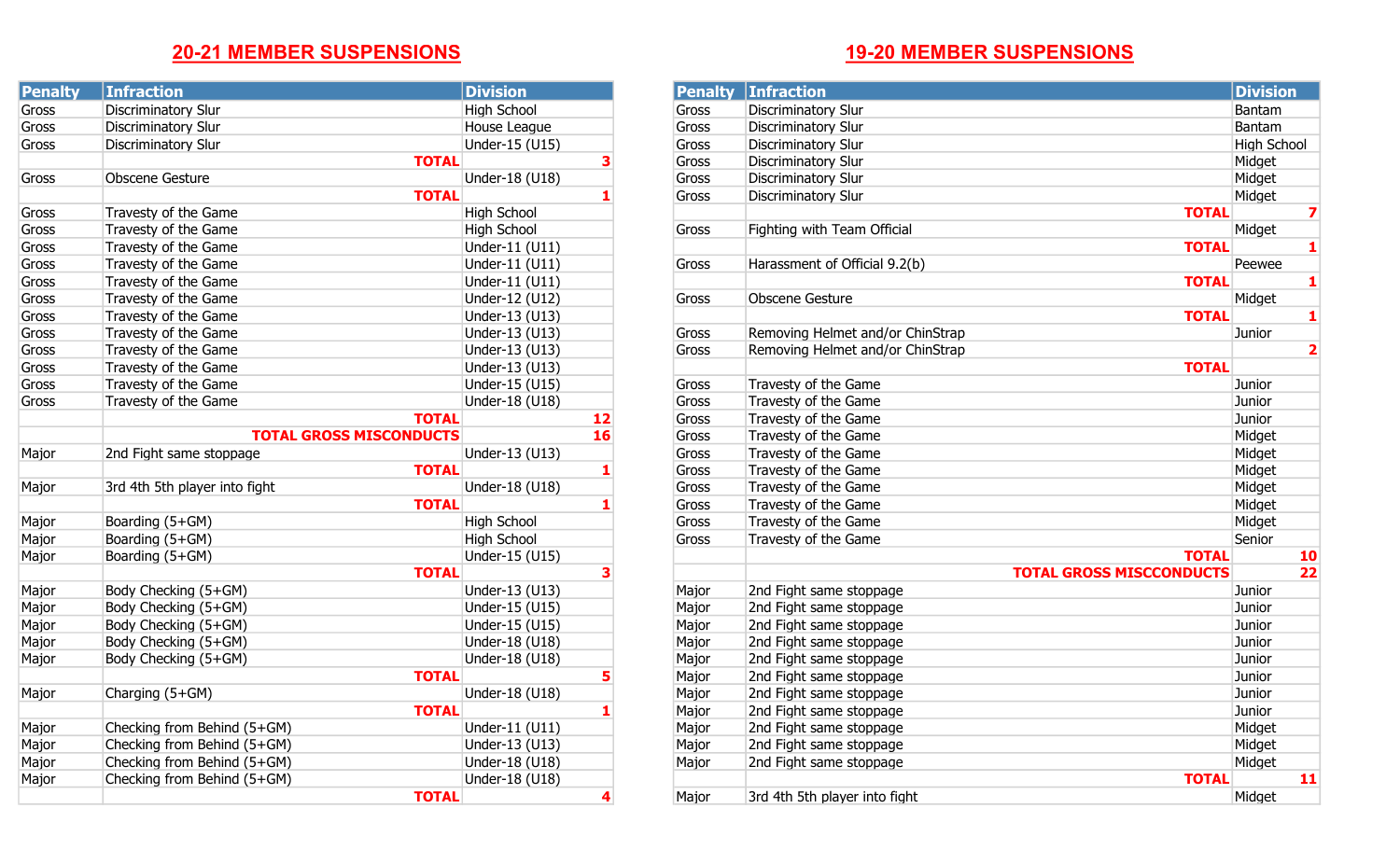| Major | Cross Checking Above Shoulders (5+GM)               | <b>High School</b> | Major | 3rd 4th 5th player into fight                                           | Midge       |
|-------|-----------------------------------------------------|--------------------|-------|-------------------------------------------------------------------------|-------------|
| Major | Cross Checking Above Shoulders (5+GM)               | Under-15 (U15)     |       | <b>TOTAL</b>                                                            |             |
|       | <b>TOTAL</b>                                        |                    | Major | Accumulated Suspensions 104 (Hockey NL Policy 3.05d)                    | Midg        |
| Major | Disputing call                                      | <b>High School</b> |       | <b>TOTAL</b>                                                            |             |
| Major | Disputing call                                      | Under-11 (U11)     | Major | Accumulated Suspensions 107 (team receiving combination of 3 penalties) | Midg        |
| Major | Disputing call                                      | Under-18 (U18)     |       | <b>TOTAL</b>                                                            |             |
|       | <b>TOTAL</b>                                        |                    | Major | Boarding (5+GM)                                                         | Banta       |
| Major | Disputing Officials call - Verbal abuse of official | Under-11 (U11)     | Major | Boarding (5+GM)                                                         | Banta       |
| Major | Disputing Officials call - Verbal abuse of official | Under-15 (U15)     | Major | Boarding (5+GM)                                                         | Banta       |
| Major | Disputing Officials call - Verbal abuse of official | Under-15 (U15)     | Major | Boarding (5+GM)                                                         | Banta       |
| Major | Disputing Officials call - Verbal abuse of official | Under-18 (U18)     | Major | Boarding (5+GM)                                                         | <b>High</b> |
| Major | Disputing Officials call - Verbal abuse of official | Under-18 (U18)     | Major | Boarding (5+GM)                                                         | <b>High</b> |
| Major | Disputing Officials call - Verbal abuse of official | Under-18 (U18)     | Major | Boarding (5+GM)                                                         | <b>High</b> |
| Major | Disputing Officials call - Verbal abuse of official | Under-18 (U18)     | Major | Boarding (5+GM)                                                         | High        |
|       | <b>TOTAL</b>                                        |                    | Major | Boarding (5+GM)                                                         | Midg        |
| Major | Fighting                                            | <b>High School</b> | Major | Boarding (5+GM)                                                         | Midge       |
| Major | Fighting                                            | <b>High School</b> | Major | Boarding (5+GM)                                                         | Midge       |
| Major | Fighting                                            | Under-13 (U13)     |       | <b>TOTAL</b>                                                            |             |
| Major | <b>Fighting</b>                                     | Under-13 (U13)     | Major | Body Checking (5+GM)                                                    | Atom        |
| Major | Fighting                                            | Under-18 (U18)     | Major | Body Checking (5+GM)                                                    | Atom        |
| Major | Fighting                                            | Under-18 (U18)     | Major | Body Checking (5+GM)                                                    | Atom        |
| Major | Fighting                                            | Under-18 (U18)     | Major | Body Checking (5+GM)                                                    | Atom        |
| Major | <b>Fighting</b>                                     | Under-18 (U18)     | Major | Body Checking (5+GM)                                                    | Atom        |
| Major | <b>Fighting</b>                                     | Under-18 (U18)     | Major | Body Checking (5+GM)                                                    | Banta       |
| Major | Fighting                                            | Under-18 (U18)     | Major | Body Checking (5+GM)                                                    | Banta       |
| Major | Fighting                                            | Under-18 (U18)     | Major | Body Checking (5+GM)                                                    | Banta       |
| Major | Fighting                                            | Under-18 (U18)     | Major | Body Checking (5+GM)                                                    | Banta       |
| Major | Fighting                                            | Under-18 (U18)     | Major | Body Checking (5+GM)                                                    | Banta       |
| Major | Fighting                                            | Under-18 (U18)     | Major | Body Checking (5+GM)                                                    | Midg        |
| Major | Fighting                                            | Under-18 (U18)     | Major | Body Checking (5+GM)                                                    | Midg        |
| Major | Fighting                                            | Under-18 (U18)     | Major | Body Checking (5+GM)                                                    | Peew        |
| Major | Fighting                                            | Under-18 (U18)     | Major | Body Checking (5+GM)                                                    | Peew        |
| Major | Fighting                                            | Under-18 (U18)     | Major | Body Checking (5+GM)                                                    | Peew        |
| Major | Fighting                                            | Under-18 (U18)     | Major | Body Checking (5+GM)                                                    | Peew        |
| Major | Fighting                                            | Under-18 (U18)     | Major | Body Checking (5+GM)                                                    | Peew        |
| Major | Fighting                                            | Under-18 (U18)     |       | <b>TOTAL</b>                                                            |             |
| Major | Fighting                                            | Under-18 (U18)     | Major | Charging (5+GM)                                                         | Adult       |
| Major | Fighting                                            | Under-18 (U18)     | Major | Charging (5+GM)                                                         | Banta       |
| Major | <b>Fighting</b>                                     | Under-18 (U18)     | Major | Charging (5+GM)                                                         | Banta       |
| Major | <b>Fighting</b>                                     | Under-18 (U18)     | Major | Charging (5+GM)                                                         | Banta       |
| Major | Fighting                                            | Under-18 (U18)     | Major | Charging (5+GM)                                                         | Banta       |
| Major | Fighting                                            | Under-18 (U18)     |       | <b>TOTAL</b>                                                            |             |
| Major | Fighting                                            | Under-18 (U18)     | Major | Checking from Behind (5+GM)                                             | Banta       |
|       |                                                     |                    |       |                                                                         |             |

| <b>TOTAL</b><br>Major<br>Under-15 (U15)<br>Cross Checking Above Shoulders (5+GM)<br>Accumulated Suspensions 104 (Hockey NL Policy 3.05d)<br><b>TOTAL</b><br>Midget<br>Major<br><b>TOTAL</b><br>Major<br>Disputing call<br>High School<br>Accumulated Suspensions 107 (team receiving combination of 3 penalties)<br>Under-11 (U11)<br>Midget<br>Major<br>Disputing call<br>Major<br>Under-18 (U18)<br>Major<br>Disputing call<br><b>TOTAL</b><br><b>TOTAL</b><br>Boarding (5+GM)<br>Bantam<br>Major<br>Under-11 (U11)<br>Major<br>Disputing Officials call - Verbal abuse of official<br>Boarding (5+GM)<br>Major<br>Bantam<br>Disputing Officials call - Verbal abuse of official<br>Boarding (5+GM)<br>Major<br>Under-15 (U15)<br>Major<br>Bantam<br>Disputing Officials call - Verbal abuse of official<br>Major<br>Under-15 (U15)<br>Boarding (5+GM)<br>Bantam<br>Major<br>Disputing Officials call - Verbal abuse of official<br>Boarding (5+GM)<br>High School<br>Major<br>Under-18 (U18)<br>Major<br>Disputing Officials call - Verbal abuse of official<br>High School<br>Major<br>Under-18 (U18)<br>Boarding (5+GM)<br>Major<br>Disputing Officials call - Verbal abuse of official<br>High School<br>Major<br>Under-18 (U18)<br>Boarding (5+GM)<br>Major<br><b>High School</b><br>Disputing Officials call - Verbal abuse of official<br>Major<br>Under-18 (U18)<br>Boarding (5+GM)<br>Major<br><b>TOTAL</b><br>Midget<br>Boarding (5+GM)<br>Major<br><b>High School</b><br>Major<br>Fighting<br>Boarding (5+GM)<br>Midget<br>Major<br>Midget<br>Major<br>Fighting<br><b>High School</b><br>Boarding (5+GM)<br>Major<br><b>TOTAL</b><br>Under-13 (U13)<br>11<br>Major<br>Fighting<br>Under-13 (U13)<br>Major<br>Fighting<br>Body Checking (5+GM)<br>Atom<br>Major<br>Under-18 (U18)<br>Major<br>Body Checking (5+GM)<br>Atom<br>Fighting<br>Major<br>Major<br>Under-18 (U18)<br>Body Checking (5+GM)<br>Atom<br>Fighting<br>Major<br>Major<br>Fighting<br>Under-18 (U18)<br>Body Checking (5+GM)<br>Atom<br>Major<br>Major<br>Under-18 (U18)<br>Body Checking (5+GM)<br>Atom<br>Fighting<br>Major<br>Under-18 (U18)<br>Body Checking (5+GM)<br>Bantam<br>Major<br>Fighting<br>Major<br>Body Checking (5+GM)<br>Under-18 (U18)<br>Bantam<br>Major<br>Fighting<br>Major<br>Body Checking (5+GM)<br>Major<br>Under-18 (U18)<br>Bantam<br>Fighting<br>Major<br>Body Checking (5+GM)<br>Major<br>Fighting<br>Under-18 (U18)<br>Bantam<br>Major<br>Major<br>Under-18 (U18)<br>Body Checking (5+GM)<br>Bantam<br>Fighting<br>Major<br>Major<br>Fighting<br>Under-18 (U18)<br>Body Checking (5+GM)<br>Midget<br>Major<br>Body Checking (5+GM)<br>Major<br>Fighting<br>Under-18 (U18)<br>Midget<br>Major<br>Body Checking (5+GM)<br>Peewee<br>Major<br>Fighting<br>Under-18 (U18)<br>Major<br>Major<br>Body Checking (5+GM)<br>Peewee<br>Fighting<br>Under-18 (U18)<br>Major<br>Body Checking (5+GM)<br>Peewee<br>Major<br>Fighting<br>Under-18 (U18)<br>Major<br>Body Checking (5+GM)<br>Major<br>Fighting<br>Under-18 (U18)<br>Peewee<br>Major<br>Major<br>Under-18 (U18)<br>Body Checking (5+GM)<br>Peewee<br>Fighting<br>Major<br>Fighting<br>Under-18 (U18)<br><b>TOTAL</b><br>Major<br>$\mathbf{L}$<br>Major<br>Under-18 (U18)<br>Charging (5+GM)<br>Adult<br>Major<br>Fighting<br>Charging (5+GM)<br>Major<br>Under-18 (U18)<br>Fighting<br>Major<br>Bantam<br>Major<br>Under-18 (U18)<br>Charging (5+GM)<br>Fighting<br>Major<br>Bantam<br>Major<br>Under-18 (U18)<br>Charging (5+GM)<br>Fighting<br>Major<br>Bantam<br>Charging (5+GM)<br>Major<br>Fighting<br>Under-18 (U18)<br>Major<br>Bantam<br><b>TOTAL</b><br>Major<br>Fighting<br>Under-18 (U18)<br>Checking from Behind (5+GM)<br>Under-18 (U18)<br>Major<br>Fighting<br>Major<br>Bantam | Major | Cross Checking Above Shoulders (5+GM) | High School | Major | 3rd 4th 5th player into fight | Midget |  |
|------------------------------------------------------------------------------------------------------------------------------------------------------------------------------------------------------------------------------------------------------------------------------------------------------------------------------------------------------------------------------------------------------------------------------------------------------------------------------------------------------------------------------------------------------------------------------------------------------------------------------------------------------------------------------------------------------------------------------------------------------------------------------------------------------------------------------------------------------------------------------------------------------------------------------------------------------------------------------------------------------------------------------------------------------------------------------------------------------------------------------------------------------------------------------------------------------------------------------------------------------------------------------------------------------------------------------------------------------------------------------------------------------------------------------------------------------------------------------------------------------------------------------------------------------------------------------------------------------------------------------------------------------------------------------------------------------------------------------------------------------------------------------------------------------------------------------------------------------------------------------------------------------------------------------------------------------------------------------------------------------------------------------------------------------------------------------------------------------------------------------------------------------------------------------------------------------------------------------------------------------------------------------------------------------------------------------------------------------------------------------------------------------------------------------------------------------------------------------------------------------------------------------------------------------------------------------------------------------------------------------------------------------------------------------------------------------------------------------------------------------------------------------------------------------------------------------------------------------------------------------------------------------------------------------------------------------------------------------------------------------------------------------------------------------------------------------------------------------------------------------------------------------------------------------------------------------------------------------------------------------------------------------------------------------------------------------------------------------------------------------------------------------------------------------------------------------------------------------------------------------------------------------------------------------------------------------------------------------------------------------------------------------------------------------------------------------------------------------------------------------------|-------|---------------------------------------|-------------|-------|-------------------------------|--------|--|
|                                                                                                                                                                                                                                                                                                                                                                                                                                                                                                                                                                                                                                                                                                                                                                                                                                                                                                                                                                                                                                                                                                                                                                                                                                                                                                                                                                                                                                                                                                                                                                                                                                                                                                                                                                                                                                                                                                                                                                                                                                                                                                                                                                                                                                                                                                                                                                                                                                                                                                                                                                                                                                                                                                                                                                                                                                                                                                                                                                                                                                                                                                                                                                                                                                                                                                                                                                                                                                                                                                                                                                                                                                                                                                                                                            |       |                                       |             |       |                               |        |  |
|                                                                                                                                                                                                                                                                                                                                                                                                                                                                                                                                                                                                                                                                                                                                                                                                                                                                                                                                                                                                                                                                                                                                                                                                                                                                                                                                                                                                                                                                                                                                                                                                                                                                                                                                                                                                                                                                                                                                                                                                                                                                                                                                                                                                                                                                                                                                                                                                                                                                                                                                                                                                                                                                                                                                                                                                                                                                                                                                                                                                                                                                                                                                                                                                                                                                                                                                                                                                                                                                                                                                                                                                                                                                                                                                                            |       |                                       |             |       |                               |        |  |
|                                                                                                                                                                                                                                                                                                                                                                                                                                                                                                                                                                                                                                                                                                                                                                                                                                                                                                                                                                                                                                                                                                                                                                                                                                                                                                                                                                                                                                                                                                                                                                                                                                                                                                                                                                                                                                                                                                                                                                                                                                                                                                                                                                                                                                                                                                                                                                                                                                                                                                                                                                                                                                                                                                                                                                                                                                                                                                                                                                                                                                                                                                                                                                                                                                                                                                                                                                                                                                                                                                                                                                                                                                                                                                                                                            |       |                                       |             |       |                               |        |  |
|                                                                                                                                                                                                                                                                                                                                                                                                                                                                                                                                                                                                                                                                                                                                                                                                                                                                                                                                                                                                                                                                                                                                                                                                                                                                                                                                                                                                                                                                                                                                                                                                                                                                                                                                                                                                                                                                                                                                                                                                                                                                                                                                                                                                                                                                                                                                                                                                                                                                                                                                                                                                                                                                                                                                                                                                                                                                                                                                                                                                                                                                                                                                                                                                                                                                                                                                                                                                                                                                                                                                                                                                                                                                                                                                                            |       |                                       |             |       |                               |        |  |
|                                                                                                                                                                                                                                                                                                                                                                                                                                                                                                                                                                                                                                                                                                                                                                                                                                                                                                                                                                                                                                                                                                                                                                                                                                                                                                                                                                                                                                                                                                                                                                                                                                                                                                                                                                                                                                                                                                                                                                                                                                                                                                                                                                                                                                                                                                                                                                                                                                                                                                                                                                                                                                                                                                                                                                                                                                                                                                                                                                                                                                                                                                                                                                                                                                                                                                                                                                                                                                                                                                                                                                                                                                                                                                                                                            |       |                                       |             |       |                               |        |  |
|                                                                                                                                                                                                                                                                                                                                                                                                                                                                                                                                                                                                                                                                                                                                                                                                                                                                                                                                                                                                                                                                                                                                                                                                                                                                                                                                                                                                                                                                                                                                                                                                                                                                                                                                                                                                                                                                                                                                                                                                                                                                                                                                                                                                                                                                                                                                                                                                                                                                                                                                                                                                                                                                                                                                                                                                                                                                                                                                                                                                                                                                                                                                                                                                                                                                                                                                                                                                                                                                                                                                                                                                                                                                                                                                                            |       |                                       |             |       |                               |        |  |
|                                                                                                                                                                                                                                                                                                                                                                                                                                                                                                                                                                                                                                                                                                                                                                                                                                                                                                                                                                                                                                                                                                                                                                                                                                                                                                                                                                                                                                                                                                                                                                                                                                                                                                                                                                                                                                                                                                                                                                                                                                                                                                                                                                                                                                                                                                                                                                                                                                                                                                                                                                                                                                                                                                                                                                                                                                                                                                                                                                                                                                                                                                                                                                                                                                                                                                                                                                                                                                                                                                                                                                                                                                                                                                                                                            |       |                                       |             |       |                               |        |  |
|                                                                                                                                                                                                                                                                                                                                                                                                                                                                                                                                                                                                                                                                                                                                                                                                                                                                                                                                                                                                                                                                                                                                                                                                                                                                                                                                                                                                                                                                                                                                                                                                                                                                                                                                                                                                                                                                                                                                                                                                                                                                                                                                                                                                                                                                                                                                                                                                                                                                                                                                                                                                                                                                                                                                                                                                                                                                                                                                                                                                                                                                                                                                                                                                                                                                                                                                                                                                                                                                                                                                                                                                                                                                                                                                                            |       |                                       |             |       |                               |        |  |
|                                                                                                                                                                                                                                                                                                                                                                                                                                                                                                                                                                                                                                                                                                                                                                                                                                                                                                                                                                                                                                                                                                                                                                                                                                                                                                                                                                                                                                                                                                                                                                                                                                                                                                                                                                                                                                                                                                                                                                                                                                                                                                                                                                                                                                                                                                                                                                                                                                                                                                                                                                                                                                                                                                                                                                                                                                                                                                                                                                                                                                                                                                                                                                                                                                                                                                                                                                                                                                                                                                                                                                                                                                                                                                                                                            |       |                                       |             |       |                               |        |  |
|                                                                                                                                                                                                                                                                                                                                                                                                                                                                                                                                                                                                                                                                                                                                                                                                                                                                                                                                                                                                                                                                                                                                                                                                                                                                                                                                                                                                                                                                                                                                                                                                                                                                                                                                                                                                                                                                                                                                                                                                                                                                                                                                                                                                                                                                                                                                                                                                                                                                                                                                                                                                                                                                                                                                                                                                                                                                                                                                                                                                                                                                                                                                                                                                                                                                                                                                                                                                                                                                                                                                                                                                                                                                                                                                                            |       |                                       |             |       |                               |        |  |
|                                                                                                                                                                                                                                                                                                                                                                                                                                                                                                                                                                                                                                                                                                                                                                                                                                                                                                                                                                                                                                                                                                                                                                                                                                                                                                                                                                                                                                                                                                                                                                                                                                                                                                                                                                                                                                                                                                                                                                                                                                                                                                                                                                                                                                                                                                                                                                                                                                                                                                                                                                                                                                                                                                                                                                                                                                                                                                                                                                                                                                                                                                                                                                                                                                                                                                                                                                                                                                                                                                                                                                                                                                                                                                                                                            |       |                                       |             |       |                               |        |  |
|                                                                                                                                                                                                                                                                                                                                                                                                                                                                                                                                                                                                                                                                                                                                                                                                                                                                                                                                                                                                                                                                                                                                                                                                                                                                                                                                                                                                                                                                                                                                                                                                                                                                                                                                                                                                                                                                                                                                                                                                                                                                                                                                                                                                                                                                                                                                                                                                                                                                                                                                                                                                                                                                                                                                                                                                                                                                                                                                                                                                                                                                                                                                                                                                                                                                                                                                                                                                                                                                                                                                                                                                                                                                                                                                                            |       |                                       |             |       |                               |        |  |
|                                                                                                                                                                                                                                                                                                                                                                                                                                                                                                                                                                                                                                                                                                                                                                                                                                                                                                                                                                                                                                                                                                                                                                                                                                                                                                                                                                                                                                                                                                                                                                                                                                                                                                                                                                                                                                                                                                                                                                                                                                                                                                                                                                                                                                                                                                                                                                                                                                                                                                                                                                                                                                                                                                                                                                                                                                                                                                                                                                                                                                                                                                                                                                                                                                                                                                                                                                                                                                                                                                                                                                                                                                                                                                                                                            |       |                                       |             |       |                               |        |  |
|                                                                                                                                                                                                                                                                                                                                                                                                                                                                                                                                                                                                                                                                                                                                                                                                                                                                                                                                                                                                                                                                                                                                                                                                                                                                                                                                                                                                                                                                                                                                                                                                                                                                                                                                                                                                                                                                                                                                                                                                                                                                                                                                                                                                                                                                                                                                                                                                                                                                                                                                                                                                                                                                                                                                                                                                                                                                                                                                                                                                                                                                                                                                                                                                                                                                                                                                                                                                                                                                                                                                                                                                                                                                                                                                                            |       |                                       |             |       |                               |        |  |
|                                                                                                                                                                                                                                                                                                                                                                                                                                                                                                                                                                                                                                                                                                                                                                                                                                                                                                                                                                                                                                                                                                                                                                                                                                                                                                                                                                                                                                                                                                                                                                                                                                                                                                                                                                                                                                                                                                                                                                                                                                                                                                                                                                                                                                                                                                                                                                                                                                                                                                                                                                                                                                                                                                                                                                                                                                                                                                                                                                                                                                                                                                                                                                                                                                                                                                                                                                                                                                                                                                                                                                                                                                                                                                                                                            |       |                                       |             |       |                               |        |  |
|                                                                                                                                                                                                                                                                                                                                                                                                                                                                                                                                                                                                                                                                                                                                                                                                                                                                                                                                                                                                                                                                                                                                                                                                                                                                                                                                                                                                                                                                                                                                                                                                                                                                                                                                                                                                                                                                                                                                                                                                                                                                                                                                                                                                                                                                                                                                                                                                                                                                                                                                                                                                                                                                                                                                                                                                                                                                                                                                                                                                                                                                                                                                                                                                                                                                                                                                                                                                                                                                                                                                                                                                                                                                                                                                                            |       |                                       |             |       |                               |        |  |
|                                                                                                                                                                                                                                                                                                                                                                                                                                                                                                                                                                                                                                                                                                                                                                                                                                                                                                                                                                                                                                                                                                                                                                                                                                                                                                                                                                                                                                                                                                                                                                                                                                                                                                                                                                                                                                                                                                                                                                                                                                                                                                                                                                                                                                                                                                                                                                                                                                                                                                                                                                                                                                                                                                                                                                                                                                                                                                                                                                                                                                                                                                                                                                                                                                                                                                                                                                                                                                                                                                                                                                                                                                                                                                                                                            |       |                                       |             |       |                               |        |  |
|                                                                                                                                                                                                                                                                                                                                                                                                                                                                                                                                                                                                                                                                                                                                                                                                                                                                                                                                                                                                                                                                                                                                                                                                                                                                                                                                                                                                                                                                                                                                                                                                                                                                                                                                                                                                                                                                                                                                                                                                                                                                                                                                                                                                                                                                                                                                                                                                                                                                                                                                                                                                                                                                                                                                                                                                                                                                                                                                                                                                                                                                                                                                                                                                                                                                                                                                                                                                                                                                                                                                                                                                                                                                                                                                                            |       |                                       |             |       |                               |        |  |
|                                                                                                                                                                                                                                                                                                                                                                                                                                                                                                                                                                                                                                                                                                                                                                                                                                                                                                                                                                                                                                                                                                                                                                                                                                                                                                                                                                                                                                                                                                                                                                                                                                                                                                                                                                                                                                                                                                                                                                                                                                                                                                                                                                                                                                                                                                                                                                                                                                                                                                                                                                                                                                                                                                                                                                                                                                                                                                                                                                                                                                                                                                                                                                                                                                                                                                                                                                                                                                                                                                                                                                                                                                                                                                                                                            |       |                                       |             |       |                               |        |  |
|                                                                                                                                                                                                                                                                                                                                                                                                                                                                                                                                                                                                                                                                                                                                                                                                                                                                                                                                                                                                                                                                                                                                                                                                                                                                                                                                                                                                                                                                                                                                                                                                                                                                                                                                                                                                                                                                                                                                                                                                                                                                                                                                                                                                                                                                                                                                                                                                                                                                                                                                                                                                                                                                                                                                                                                                                                                                                                                                                                                                                                                                                                                                                                                                                                                                                                                                                                                                                                                                                                                                                                                                                                                                                                                                                            |       |                                       |             |       |                               |        |  |
|                                                                                                                                                                                                                                                                                                                                                                                                                                                                                                                                                                                                                                                                                                                                                                                                                                                                                                                                                                                                                                                                                                                                                                                                                                                                                                                                                                                                                                                                                                                                                                                                                                                                                                                                                                                                                                                                                                                                                                                                                                                                                                                                                                                                                                                                                                                                                                                                                                                                                                                                                                                                                                                                                                                                                                                                                                                                                                                                                                                                                                                                                                                                                                                                                                                                                                                                                                                                                                                                                                                                                                                                                                                                                                                                                            |       |                                       |             |       |                               |        |  |
|                                                                                                                                                                                                                                                                                                                                                                                                                                                                                                                                                                                                                                                                                                                                                                                                                                                                                                                                                                                                                                                                                                                                                                                                                                                                                                                                                                                                                                                                                                                                                                                                                                                                                                                                                                                                                                                                                                                                                                                                                                                                                                                                                                                                                                                                                                                                                                                                                                                                                                                                                                                                                                                                                                                                                                                                                                                                                                                                                                                                                                                                                                                                                                                                                                                                                                                                                                                                                                                                                                                                                                                                                                                                                                                                                            |       |                                       |             |       |                               |        |  |
|                                                                                                                                                                                                                                                                                                                                                                                                                                                                                                                                                                                                                                                                                                                                                                                                                                                                                                                                                                                                                                                                                                                                                                                                                                                                                                                                                                                                                                                                                                                                                                                                                                                                                                                                                                                                                                                                                                                                                                                                                                                                                                                                                                                                                                                                                                                                                                                                                                                                                                                                                                                                                                                                                                                                                                                                                                                                                                                                                                                                                                                                                                                                                                                                                                                                                                                                                                                                                                                                                                                                                                                                                                                                                                                                                            |       |                                       |             |       |                               |        |  |
|                                                                                                                                                                                                                                                                                                                                                                                                                                                                                                                                                                                                                                                                                                                                                                                                                                                                                                                                                                                                                                                                                                                                                                                                                                                                                                                                                                                                                                                                                                                                                                                                                                                                                                                                                                                                                                                                                                                                                                                                                                                                                                                                                                                                                                                                                                                                                                                                                                                                                                                                                                                                                                                                                                                                                                                                                                                                                                                                                                                                                                                                                                                                                                                                                                                                                                                                                                                                                                                                                                                                                                                                                                                                                                                                                            |       |                                       |             |       |                               |        |  |
|                                                                                                                                                                                                                                                                                                                                                                                                                                                                                                                                                                                                                                                                                                                                                                                                                                                                                                                                                                                                                                                                                                                                                                                                                                                                                                                                                                                                                                                                                                                                                                                                                                                                                                                                                                                                                                                                                                                                                                                                                                                                                                                                                                                                                                                                                                                                                                                                                                                                                                                                                                                                                                                                                                                                                                                                                                                                                                                                                                                                                                                                                                                                                                                                                                                                                                                                                                                                                                                                                                                                                                                                                                                                                                                                                            |       |                                       |             |       |                               |        |  |
|                                                                                                                                                                                                                                                                                                                                                                                                                                                                                                                                                                                                                                                                                                                                                                                                                                                                                                                                                                                                                                                                                                                                                                                                                                                                                                                                                                                                                                                                                                                                                                                                                                                                                                                                                                                                                                                                                                                                                                                                                                                                                                                                                                                                                                                                                                                                                                                                                                                                                                                                                                                                                                                                                                                                                                                                                                                                                                                                                                                                                                                                                                                                                                                                                                                                                                                                                                                                                                                                                                                                                                                                                                                                                                                                                            |       |                                       |             |       |                               |        |  |
|                                                                                                                                                                                                                                                                                                                                                                                                                                                                                                                                                                                                                                                                                                                                                                                                                                                                                                                                                                                                                                                                                                                                                                                                                                                                                                                                                                                                                                                                                                                                                                                                                                                                                                                                                                                                                                                                                                                                                                                                                                                                                                                                                                                                                                                                                                                                                                                                                                                                                                                                                                                                                                                                                                                                                                                                                                                                                                                                                                                                                                                                                                                                                                                                                                                                                                                                                                                                                                                                                                                                                                                                                                                                                                                                                            |       |                                       |             |       |                               |        |  |
|                                                                                                                                                                                                                                                                                                                                                                                                                                                                                                                                                                                                                                                                                                                                                                                                                                                                                                                                                                                                                                                                                                                                                                                                                                                                                                                                                                                                                                                                                                                                                                                                                                                                                                                                                                                                                                                                                                                                                                                                                                                                                                                                                                                                                                                                                                                                                                                                                                                                                                                                                                                                                                                                                                                                                                                                                                                                                                                                                                                                                                                                                                                                                                                                                                                                                                                                                                                                                                                                                                                                                                                                                                                                                                                                                            |       |                                       |             |       |                               |        |  |
|                                                                                                                                                                                                                                                                                                                                                                                                                                                                                                                                                                                                                                                                                                                                                                                                                                                                                                                                                                                                                                                                                                                                                                                                                                                                                                                                                                                                                                                                                                                                                                                                                                                                                                                                                                                                                                                                                                                                                                                                                                                                                                                                                                                                                                                                                                                                                                                                                                                                                                                                                                                                                                                                                                                                                                                                                                                                                                                                                                                                                                                                                                                                                                                                                                                                                                                                                                                                                                                                                                                                                                                                                                                                                                                                                            |       |                                       |             |       |                               |        |  |
|                                                                                                                                                                                                                                                                                                                                                                                                                                                                                                                                                                                                                                                                                                                                                                                                                                                                                                                                                                                                                                                                                                                                                                                                                                                                                                                                                                                                                                                                                                                                                                                                                                                                                                                                                                                                                                                                                                                                                                                                                                                                                                                                                                                                                                                                                                                                                                                                                                                                                                                                                                                                                                                                                                                                                                                                                                                                                                                                                                                                                                                                                                                                                                                                                                                                                                                                                                                                                                                                                                                                                                                                                                                                                                                                                            |       |                                       |             |       |                               |        |  |
|                                                                                                                                                                                                                                                                                                                                                                                                                                                                                                                                                                                                                                                                                                                                                                                                                                                                                                                                                                                                                                                                                                                                                                                                                                                                                                                                                                                                                                                                                                                                                                                                                                                                                                                                                                                                                                                                                                                                                                                                                                                                                                                                                                                                                                                                                                                                                                                                                                                                                                                                                                                                                                                                                                                                                                                                                                                                                                                                                                                                                                                                                                                                                                                                                                                                                                                                                                                                                                                                                                                                                                                                                                                                                                                                                            |       |                                       |             |       |                               |        |  |
|                                                                                                                                                                                                                                                                                                                                                                                                                                                                                                                                                                                                                                                                                                                                                                                                                                                                                                                                                                                                                                                                                                                                                                                                                                                                                                                                                                                                                                                                                                                                                                                                                                                                                                                                                                                                                                                                                                                                                                                                                                                                                                                                                                                                                                                                                                                                                                                                                                                                                                                                                                                                                                                                                                                                                                                                                                                                                                                                                                                                                                                                                                                                                                                                                                                                                                                                                                                                                                                                                                                                                                                                                                                                                                                                                            |       |                                       |             |       |                               |        |  |
|                                                                                                                                                                                                                                                                                                                                                                                                                                                                                                                                                                                                                                                                                                                                                                                                                                                                                                                                                                                                                                                                                                                                                                                                                                                                                                                                                                                                                                                                                                                                                                                                                                                                                                                                                                                                                                                                                                                                                                                                                                                                                                                                                                                                                                                                                                                                                                                                                                                                                                                                                                                                                                                                                                                                                                                                                                                                                                                                                                                                                                                                                                                                                                                                                                                                                                                                                                                                                                                                                                                                                                                                                                                                                                                                                            |       |                                       |             |       |                               |        |  |
|                                                                                                                                                                                                                                                                                                                                                                                                                                                                                                                                                                                                                                                                                                                                                                                                                                                                                                                                                                                                                                                                                                                                                                                                                                                                                                                                                                                                                                                                                                                                                                                                                                                                                                                                                                                                                                                                                                                                                                                                                                                                                                                                                                                                                                                                                                                                                                                                                                                                                                                                                                                                                                                                                                                                                                                                                                                                                                                                                                                                                                                                                                                                                                                                                                                                                                                                                                                                                                                                                                                                                                                                                                                                                                                                                            |       |                                       |             |       |                               |        |  |
|                                                                                                                                                                                                                                                                                                                                                                                                                                                                                                                                                                                                                                                                                                                                                                                                                                                                                                                                                                                                                                                                                                                                                                                                                                                                                                                                                                                                                                                                                                                                                                                                                                                                                                                                                                                                                                                                                                                                                                                                                                                                                                                                                                                                                                                                                                                                                                                                                                                                                                                                                                                                                                                                                                                                                                                                                                                                                                                                                                                                                                                                                                                                                                                                                                                                                                                                                                                                                                                                                                                                                                                                                                                                                                                                                            |       |                                       |             |       |                               |        |  |
|                                                                                                                                                                                                                                                                                                                                                                                                                                                                                                                                                                                                                                                                                                                                                                                                                                                                                                                                                                                                                                                                                                                                                                                                                                                                                                                                                                                                                                                                                                                                                                                                                                                                                                                                                                                                                                                                                                                                                                                                                                                                                                                                                                                                                                                                                                                                                                                                                                                                                                                                                                                                                                                                                                                                                                                                                                                                                                                                                                                                                                                                                                                                                                                                                                                                                                                                                                                                                                                                                                                                                                                                                                                                                                                                                            |       |                                       |             |       |                               |        |  |
|                                                                                                                                                                                                                                                                                                                                                                                                                                                                                                                                                                                                                                                                                                                                                                                                                                                                                                                                                                                                                                                                                                                                                                                                                                                                                                                                                                                                                                                                                                                                                                                                                                                                                                                                                                                                                                                                                                                                                                                                                                                                                                                                                                                                                                                                                                                                                                                                                                                                                                                                                                                                                                                                                                                                                                                                                                                                                                                                                                                                                                                                                                                                                                                                                                                                                                                                                                                                                                                                                                                                                                                                                                                                                                                                                            |       |                                       |             |       |                               |        |  |
|                                                                                                                                                                                                                                                                                                                                                                                                                                                                                                                                                                                                                                                                                                                                                                                                                                                                                                                                                                                                                                                                                                                                                                                                                                                                                                                                                                                                                                                                                                                                                                                                                                                                                                                                                                                                                                                                                                                                                                                                                                                                                                                                                                                                                                                                                                                                                                                                                                                                                                                                                                                                                                                                                                                                                                                                                                                                                                                                                                                                                                                                                                                                                                                                                                                                                                                                                                                                                                                                                                                                                                                                                                                                                                                                                            |       |                                       |             |       |                               |        |  |
|                                                                                                                                                                                                                                                                                                                                                                                                                                                                                                                                                                                                                                                                                                                                                                                                                                                                                                                                                                                                                                                                                                                                                                                                                                                                                                                                                                                                                                                                                                                                                                                                                                                                                                                                                                                                                                                                                                                                                                                                                                                                                                                                                                                                                                                                                                                                                                                                                                                                                                                                                                                                                                                                                                                                                                                                                                                                                                                                                                                                                                                                                                                                                                                                                                                                                                                                                                                                                                                                                                                                                                                                                                                                                                                                                            |       |                                       |             |       |                               |        |  |
|                                                                                                                                                                                                                                                                                                                                                                                                                                                                                                                                                                                                                                                                                                                                                                                                                                                                                                                                                                                                                                                                                                                                                                                                                                                                                                                                                                                                                                                                                                                                                                                                                                                                                                                                                                                                                                                                                                                                                                                                                                                                                                                                                                                                                                                                                                                                                                                                                                                                                                                                                                                                                                                                                                                                                                                                                                                                                                                                                                                                                                                                                                                                                                                                                                                                                                                                                                                                                                                                                                                                                                                                                                                                                                                                                            |       |                                       |             |       |                               |        |  |
|                                                                                                                                                                                                                                                                                                                                                                                                                                                                                                                                                                                                                                                                                                                                                                                                                                                                                                                                                                                                                                                                                                                                                                                                                                                                                                                                                                                                                                                                                                                                                                                                                                                                                                                                                                                                                                                                                                                                                                                                                                                                                                                                                                                                                                                                                                                                                                                                                                                                                                                                                                                                                                                                                                                                                                                                                                                                                                                                                                                                                                                                                                                                                                                                                                                                                                                                                                                                                                                                                                                                                                                                                                                                                                                                                            |       |                                       |             |       |                               |        |  |
|                                                                                                                                                                                                                                                                                                                                                                                                                                                                                                                                                                                                                                                                                                                                                                                                                                                                                                                                                                                                                                                                                                                                                                                                                                                                                                                                                                                                                                                                                                                                                                                                                                                                                                                                                                                                                                                                                                                                                                                                                                                                                                                                                                                                                                                                                                                                                                                                                                                                                                                                                                                                                                                                                                                                                                                                                                                                                                                                                                                                                                                                                                                                                                                                                                                                                                                                                                                                                                                                                                                                                                                                                                                                                                                                                            |       |                                       |             |       |                               |        |  |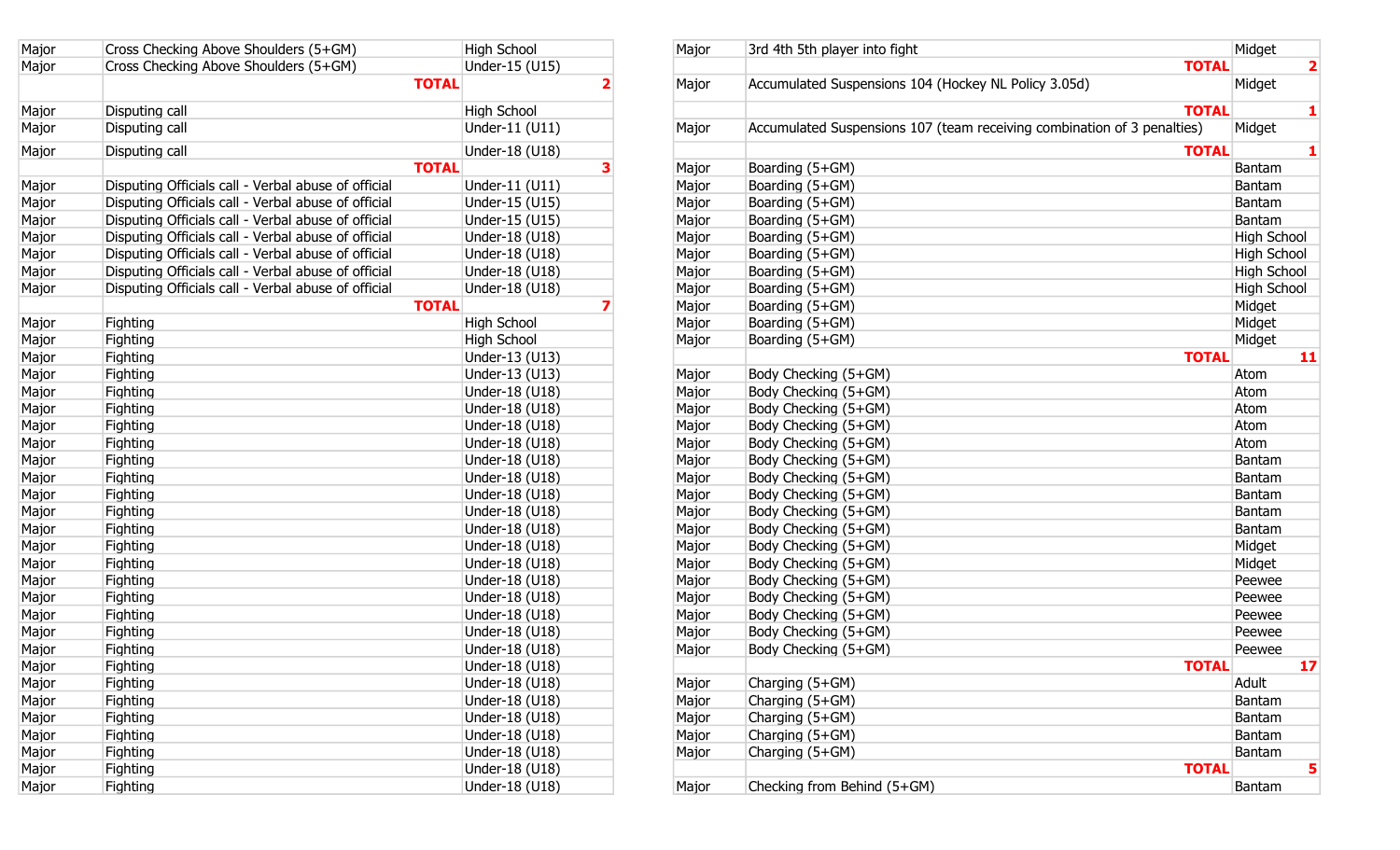| Major   | Fighting                         | Under-18 (U18) |                         |
|---------|----------------------------------|----------------|-------------------------|
| Major   | Fighting                         | Under-18 (U18) |                         |
|         | <b>TOTAL</b>                     |                | 30                      |
| Major   | Head Contact (4+GM)              | Under-18 (U18) |                         |
| Major   | Head Contact (5+GM)              | Under-15 (U15) |                         |
| Major   | Head Contact (5+GM)              | Under-15 (U15) |                         |
| Major   | Head Contact (5+GM)              | Under-15 (U15) |                         |
| Major   | Head Contact (5+GM)              | Under-18 (U18) |                         |
|         | <b>TOTAL</b>                     |                | 5                       |
| Major   | Interference (5+GM)              | Under-18 (U18) |                         |
|         | <b>TOTAL</b>                     |                | 1                       |
|         | <b>TOTAL MAJOR PENALTIES</b>     |                | 63                      |
| Match   | Checking from Behind             | Under-18 (U18) |                         |
|         | <b>TOTAL</b>                     |                | 1                       |
| Match   | Head Butting (Attempt to Injure) | High School    |                         |
| Match   | Head Butting (Attempt to Injure) | Under-18 (U18) |                         |
|         | <b>TOTAL</b>                     |                | $\overline{\mathbf{2}}$ |
| Match   | Head Contact Attempt to Injure   | Under-11 (U11) |                         |
| Match   | Head Contact Attempt to Injure   | Under-11 (U11) |                         |
|         | <b>TOTAL</b>                     |                | $\overline{\mathbf{2}}$ |
| Match   | Spearing (Attempt to Injure)     | Under-18 (U18) |                         |
|         | <b>TOTAL</b>                     |                | 1                       |
|         | <b>TOTAL MATCH PENALTIES</b>     |                | $6\overline{6}$         |
| Regular | Checking from Behind (2+GM)      | Under-18 (U18) |                         |
|         | <b>TOTAL</b>                     |                | 1                       |
| Regular | Instigator of a fight $(2 + GM)$ | Under-18 (U18) |                         |
| Regular | Instigator of a fight $(2 + GM)$ | Under-18 (U18) |                         |
| Regular | Instigator of a fight $(2 + GM)$ | Under-18 (U18) |                         |
|         | <b>TOTAL</b>                     |                | $\frac{3}{4}$           |
|         | <b>TOTAL REGULAR PENALTIES</b>   |                |                         |

| Major   | Fighting                         | Under-18 (U18)     |    | Major | Checking from Behind (5+GM)           |              | Bantam             |
|---------|----------------------------------|--------------------|----|-------|---------------------------------------|--------------|--------------------|
| Major   | Fighting                         | Under-18 (U18)     |    | Major | Checking from Behind (5+GM)           |              | Bantam             |
|         |                                  | <b>TOTAL</b>       | 30 | Major | Checking from Behind (5+GM)           |              | Bantam             |
| Major   | Head Contact (4+GM)              | Under-18 (U18)     |    | Major | Checking from Behind (5+GM)           |              | Bantam             |
| Major   | Head Contact (5+GM)              | Under-15 (U15)     |    | Major | Checking from Behind (5+GM)           |              | Bantam             |
| Major   | Head Contact (5+GM)              | Under-15 (U15)     |    | Major | Checking from Behind (5+GM)           |              | Bantam             |
| Major   | Head Contact (5+GM)              | Under-15 (U15)     |    | Major | Checking from Behind (5+GM)           |              | Bantam             |
| Major   | Head Contact (5+GM)              | Under-18 (U18)     |    | Major | Checking from Behind (5+GM)           |              | Bantam             |
|         |                                  | <b>TOTAL</b>       |    | Major | Checking from Behind (5+GM)           |              | <b>High School</b> |
| Major   | Interference (5+GM)              | Under-18 (U18)     |    | Major | Checking from Behind (5+GM)           |              | High School        |
|         |                                  | <b>TOTAL</b>       |    | Major | Checking from Behind (5+GM)           |              | High School        |
|         | <b>TOTAL MAJOR PENALTIES</b>     |                    | 63 | Major | Checking from Behind (5+GM)           |              | Junior             |
| Match   | Checking from Behind             | Under-18 (U18)     |    | Major | Checking from Behind (5+GM)           |              | Junior             |
|         |                                  | <b>TOTAL</b>       |    | Major | Checking from Behind (5+GM)           |              | Junior             |
| Match   | Head Butting (Attempt to Injure) | <b>High School</b> |    | Major | Checking from Behind (5+GM)           |              | Junior             |
| Match   | Head Butting (Attempt to Injure) | Under-18 (U18)     |    | Major | Checking from Behind (5+GM)           |              | Junior             |
|         |                                  | <b>TOTAL</b>       |    | Major | Checking from Behind (5+GM)           |              | Midget             |
| Match   | Head Contact Attempt to Injure   | Under-11 (U11)     |    | Major | Checking from Behind (5+GM)           |              | Midget             |
| Match   | Head Contact Attempt to Injure   | Under-11 (U11)     |    | Major | Checking from Behind (5+GM)           |              | Midget             |
|         |                                  | <b>TOTAL</b>       | 2  | Major | Checking from Behind (5+GM)           |              | Midget             |
| Match   | Spearing (Attempt to Injure)     | Under-18 (U18)     |    | Major | Checking from Behind (5+GM)           |              | Midget             |
|         |                                  | <b>TOTAL</b>       |    | Major | Checking from Behind (5+GM)           |              | Midget             |
|         | <b>TOTAL MATCH PENALTIES</b>     |                    |    | Major | Checking from Behind (5+GM)           |              | Midget             |
| Regular | Checking from Behind (2+GM)      | Under-18 (U18)     |    | Major | Checking from Behind (5+GM)           |              | Peewee             |
|         |                                  | <b>TOTAL</b>       |    | Major | Checking from Behind (5+GM)           |              | Peewee             |
| Regular | Instigator of a fight $(2 + GM)$ | Under-18 (U18)     |    | Major | Checking from Behind (5+GM)           |              | Peewee             |
| Regular | Instigator of a fight $(2 + GM)$ | Under-18 (U18)     |    | Major | Checking from Behind (5+GM)           |              | Peewee             |
| Regular | Instigator of a fight $(2 + GM)$ | Under-18 (U18)     |    | Major | Checking from Behind (5+GM)           |              | Peewee             |
|         |                                  | <b>TOTAL</b>       | 3  | Major | Checking from Behind (5+GM)           |              | Peewee             |
|         | <b>TOTAL REGULAR PENALTIES</b>   |                    |    |       |                                       | <b>TOTAL</b> | 30                 |
|         |                                  |                    |    | Major | Cross Checking (5+GM)                 |              | House              |
|         |                                  |                    |    |       |                                       |              | League             |
|         |                                  |                    |    | Major | Cross Checking (5+GM)                 |              | Midget             |
|         |                                  |                    |    | Major | Cross Checking (5+GM)                 |              | Midget             |
|         |                                  |                    |    | Major | Cross Checking (5+GM)                 |              | Midget             |
|         |                                  |                    |    | Major | Cross Checking (5+GM)                 |              | Midget             |
|         |                                  |                    |    |       |                                       | <b>TOTAL</b> |                    |
|         |                                  |                    |    | Major | Cross Checking Above Shoulders (5+GM) |              | <b>High School</b> |
|         |                                  |                    |    | Major | Cross Checking Above Shoulders (5+GM) |              | Midget             |
|         |                                  |                    |    | Major | Cross Checking Above Shoulders (5+GM) |              | Midget             |
|         |                                  |                    |    | Major | Cross Checking Above Shoulders (5+GM) |              | Midget             |
|         |                                  |                    |    |       |                                       | <b>TOTAL</b> |                    |
|         |                                  |                    |    | Major | Cross Checking Injury (5+GM)          |              | Bantam             |
|         |                                  |                    |    | Major | Cross Checking Injury (5+GM)          |              | Midget             |
|         |                                  |                    |    |       |                                       |              |                    |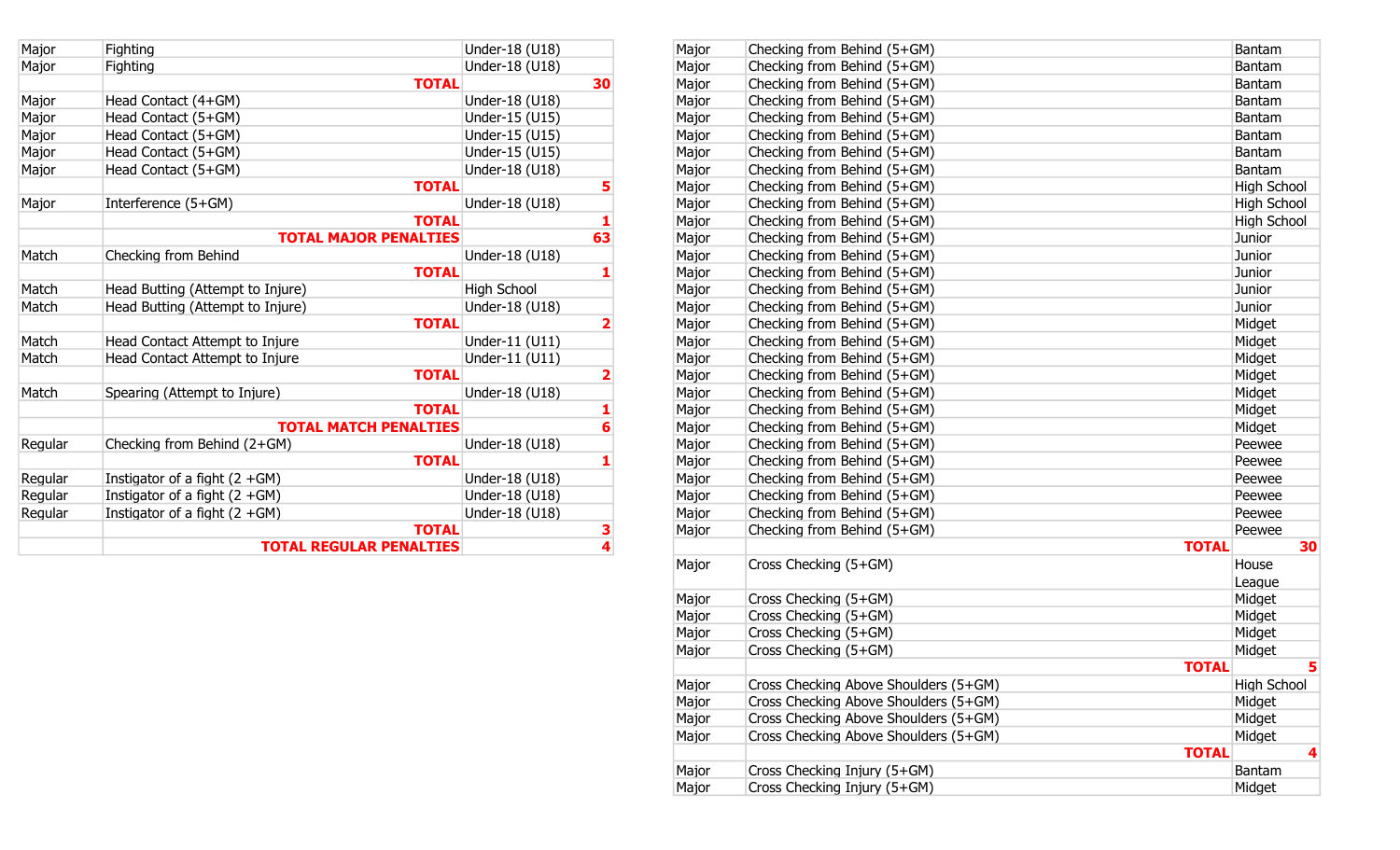|       | <b>TOTAL</b>                                        |               | $\overline{\mathbf{2}}$ |
|-------|-----------------------------------------------------|---------------|-------------------------|
| Major | Disputing call                                      | Atom          |                         |
| Major | Disputing call                                      | Atom          |                         |
| Major | Disputing call                                      | Bantam        |                         |
| Major | Disputing call                                      | <b>Bantam</b> |                         |
| Major | Disputing call                                      | <b>Bantam</b> |                         |
| Major | Disputing call                                      | <b>Bantam</b> |                         |
| Major | Disputing call                                      | <b>Bantam</b> |                         |
| Major | Disputing call                                      | <b>Bantam</b> |                         |
| Major | Disputing call                                      | Junior        |                         |
| Major | Disputing call                                      | Junior        |                         |
| Major | Disputing call                                      | Junior        |                         |
| Major | Disputing call                                      | Junior        |                         |
| Major | Disputing call                                      | Junior        |                         |
| Major | Disputing call                                      | Midget        |                         |
| Major | Disputing call                                      | Midget        |                         |
| Major | Disputing call                                      | Midget        |                         |
| Major | Disputing call                                      | Midget        |                         |
| Major | Disputing call                                      | Midget        |                         |
| Major | Disputing call                                      | Midget        |                         |
| Major | Disputing call                                      | Midget        |                         |
| Major | Disputing call                                      | Midget        |                         |
| Major | Disputing call                                      | Midget        |                         |
| Major | Disputing call                                      | Midget        |                         |
| Major | Disputing call                                      | Peewee        |                         |
| Major | Disputing call                                      | Peewee        |                         |
|       | <b>TOTAL</b>                                        |               | 25                      |
| Major | Disputing Officials call - Verbal abuse of official | Atom          |                         |
| Major | Disputing Officials call - Verbal abuse of official | <b>Bantam</b> |                         |
| Major | Disputing Officials call - Verbal abuse of official | <b>Bantam</b> |                         |
| Major | Disputing Officials call - Verbal abuse of official | <b>Bantam</b> |                         |
| Major | Disputing Officials call - Verbal abuse of official | <b>Bantam</b> |                         |
| Major | Disputing Officials call - Verbal abuse of official | Bantam        |                         |
| Major | Disputing Officials call - Verbal abuse of official | <b>Bantam</b> |                         |
| Major | Disputing Officials call - Verbal abuse of official | <b>Bantam</b> |                         |
| Major | Disputing Officials call - Verbal abuse of official | Midget        |                         |
| Major | Disputing Officials call - Verbal abuse of official | Midget        |                         |
| Major | Disputing Officials call - Verbal abuse of official | Midget        |                         |
| Major | Disputing Officials call - Verbal abuse of official | Midget        |                         |
| Major | Disputing Officials call - Verbal abuse of official | Midget        |                         |
| Major | Disputing Officials call - Verbal abuse of official | Peewee        |                         |
| Major | Disputing Officials call - Verbal abuse of official | Peewee        |                         |
| Major | Disputing Officials call - Verbal abuse of official | Senior        |                         |
|       | <b>TOTAL</b>                                        |               | 16                      |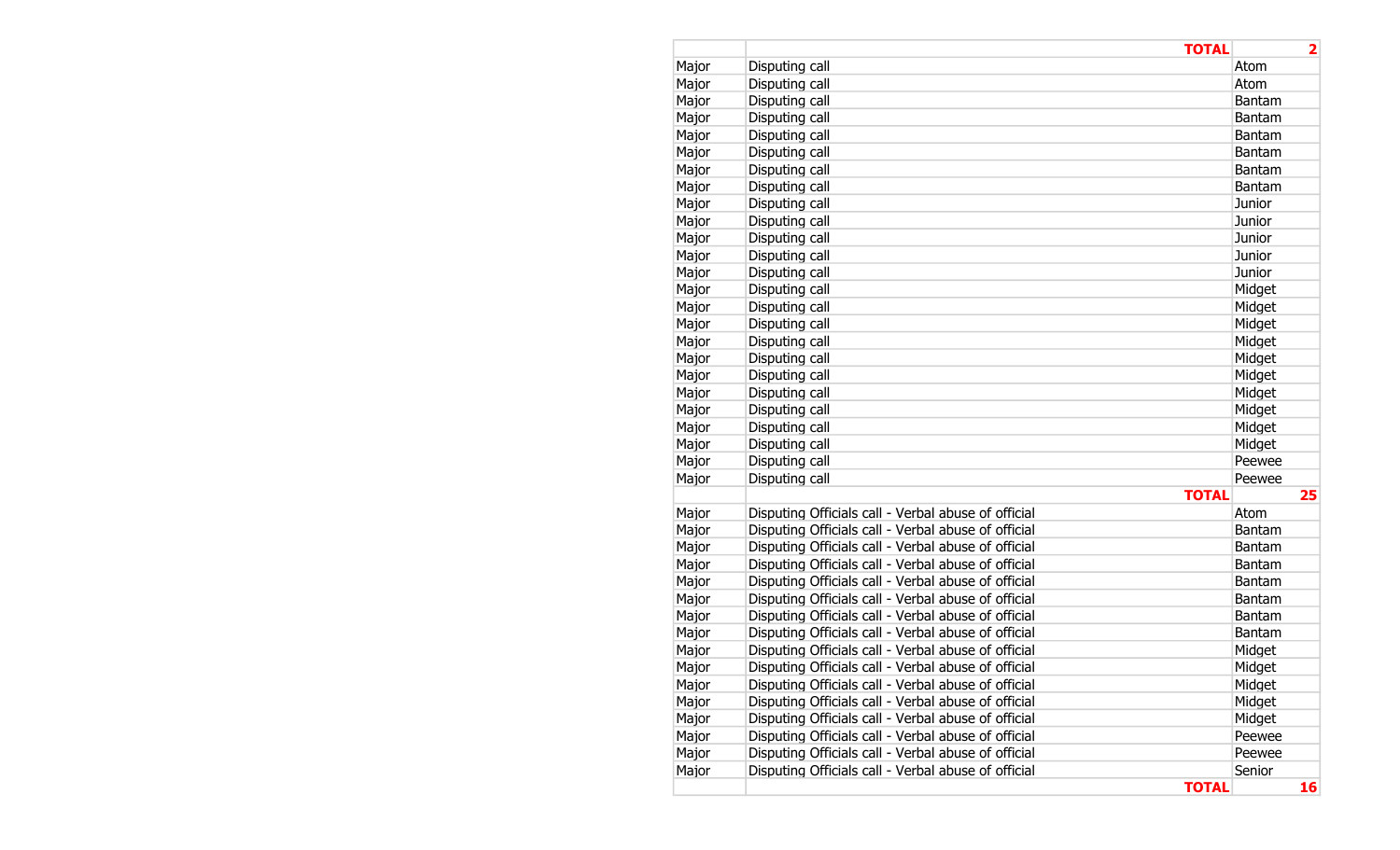| Major | Fighting | Bantam             |
|-------|----------|--------------------|
| Major | Fighting | Bantam             |
| Major | Fighting | Bantam             |
| Major | Fighting | Bantam             |
| Major | Fighting | Bantam             |
| Major | Fighting | Bantam             |
| Major | Fighting | Bantam             |
| Major | Fighting | Bantam             |
| Major | Fighting | Bantam             |
| Major | Fighting | Bantam             |
| Major | Fighting | <b>Bantam</b>      |
| Major | Fighting | Bantam             |
| Major | Fighting | Bantam             |
| Major | Fighting | Bantam             |
| Major | Fighting | Bantam             |
| Major | Fighting | Bantam             |
| Major | Fighting | <b>Bantam</b>      |
| Major | Fighting | <b>Bantam</b>      |
| Major | Fighting | Bantam             |
| Major | Fighting | <b>Bantam</b>      |
| Major | Fighting | <b>Bantam</b>      |
| Major | Fighting | Bantam             |
| Major | Fighting | High School        |
| Major | Fighting | High School        |
| Major | Fighting | <b>High School</b> |
| Major | Fighting | High School        |
| Major | Fighting | <b>High School</b> |
| Major | Fighting | Midget             |
| Major | Fighting | Midget             |
| Major | Fighting | Midget             |
| Major | Fighting | Midget             |
| Major | Fighting | Midget             |
| Major | Fighting | Midget             |
| Major | Fighting | Midget             |
| Major | Fighting | Midget             |
| Major | Fighting | Midget             |
| Major | Fighting | Midget             |
| Major | Fighting | Midget             |
| Major | Fighting | Midget             |
| Major | Fighting | Midget             |
| Major | Fighting | Midget             |
| Major | Fighting | Midget             |
| Major | Fighting | Midget             |
| Major | Fighting | Midget             |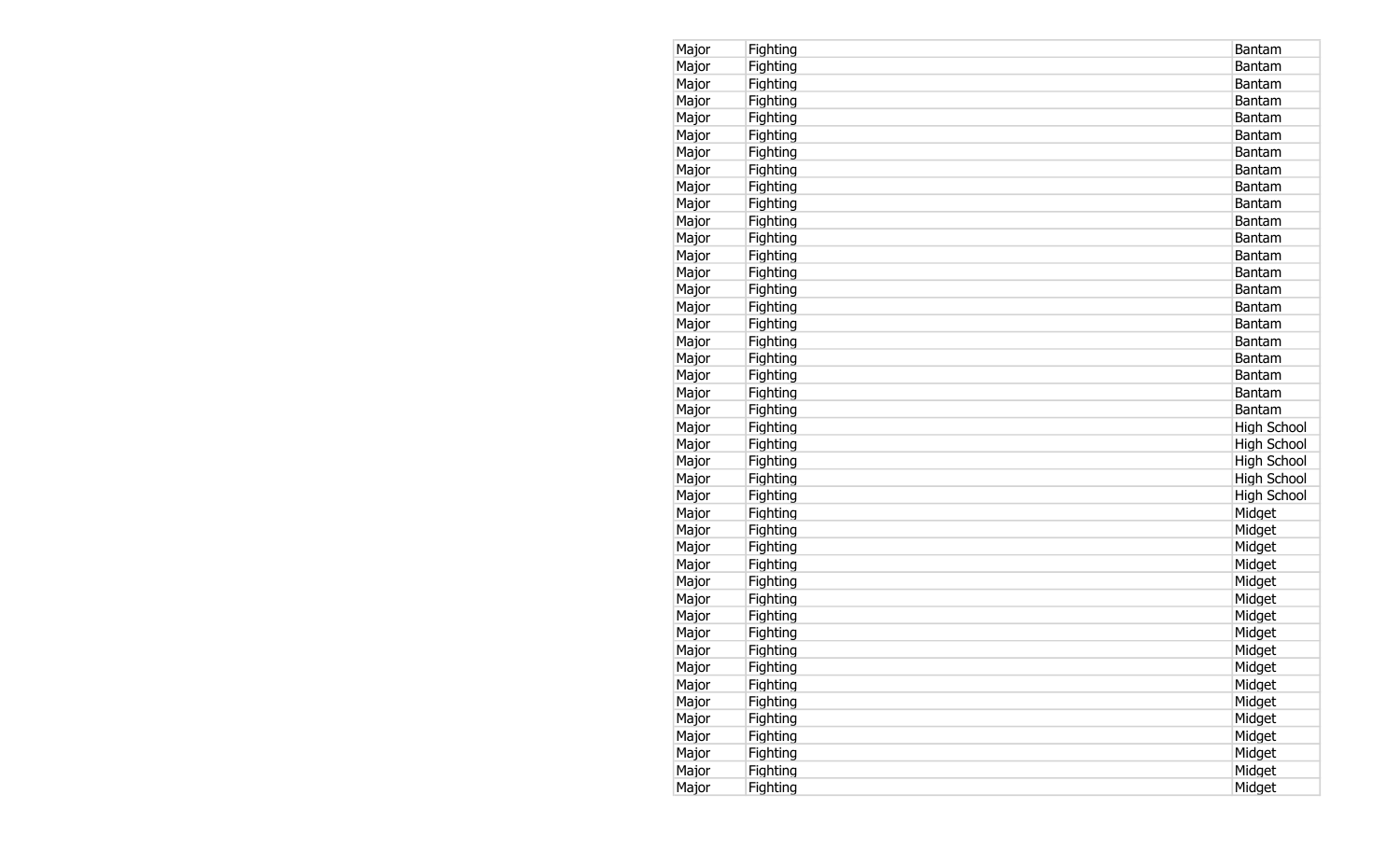| Major | Fighting | Midget |
|-------|----------|--------|
| Major | Fighting | Midget |
| Major | Fighting | Midget |
| Major | Fighting | Midget |
| Major | Fighting | Midget |
| Major | Fighting | Midget |
| Major | Fighting | Midget |
| Major | Fighting | Midget |
| Major | Fighting | Midget |
| Major | Fighting | Midget |
| Major | Fighting | Midget |
| Major | Fighting | Midget |
| Major | Fighting | Midget |
| Major | Fighting | Midget |
| Major | Fighting | Midget |
| Major | Fighting | Midget |
| Major | Fighting | Midget |
| Major | Fighting | Midget |
| Major | Fighting | Midget |
| Major | Fighting | Midget |
| Major | Fighting | Midget |
| Major | Fighting | Midget |
| Major | Fighting | Midget |
| Major | Fighting | Midget |
| Major | Fighting | Midget |
| Major | Fighting | Midget |
| Major | Fighting | Midget |
| Major | Fighting | Midget |
| Major | Fighting | Midget |
| Major | Fighting | Midget |
| Major | Fighting | Midget |
| Major | Fighting | Midget |
| Major | Fighting | Midget |
| Major | Fighting | Midget |
| Major | Fighting | Midget |
| Major | Fighting | Midget |
| Major | Fighting | Midget |
| Major | Fighting | Midget |
| Major | Fighting | Midget |
| Major | Fighting | Midget |
| Major | Fighting | Midget |
| Major | Fighting | Midget |
| Major | Fighting | Midget |
| Major | Fighting | Midget |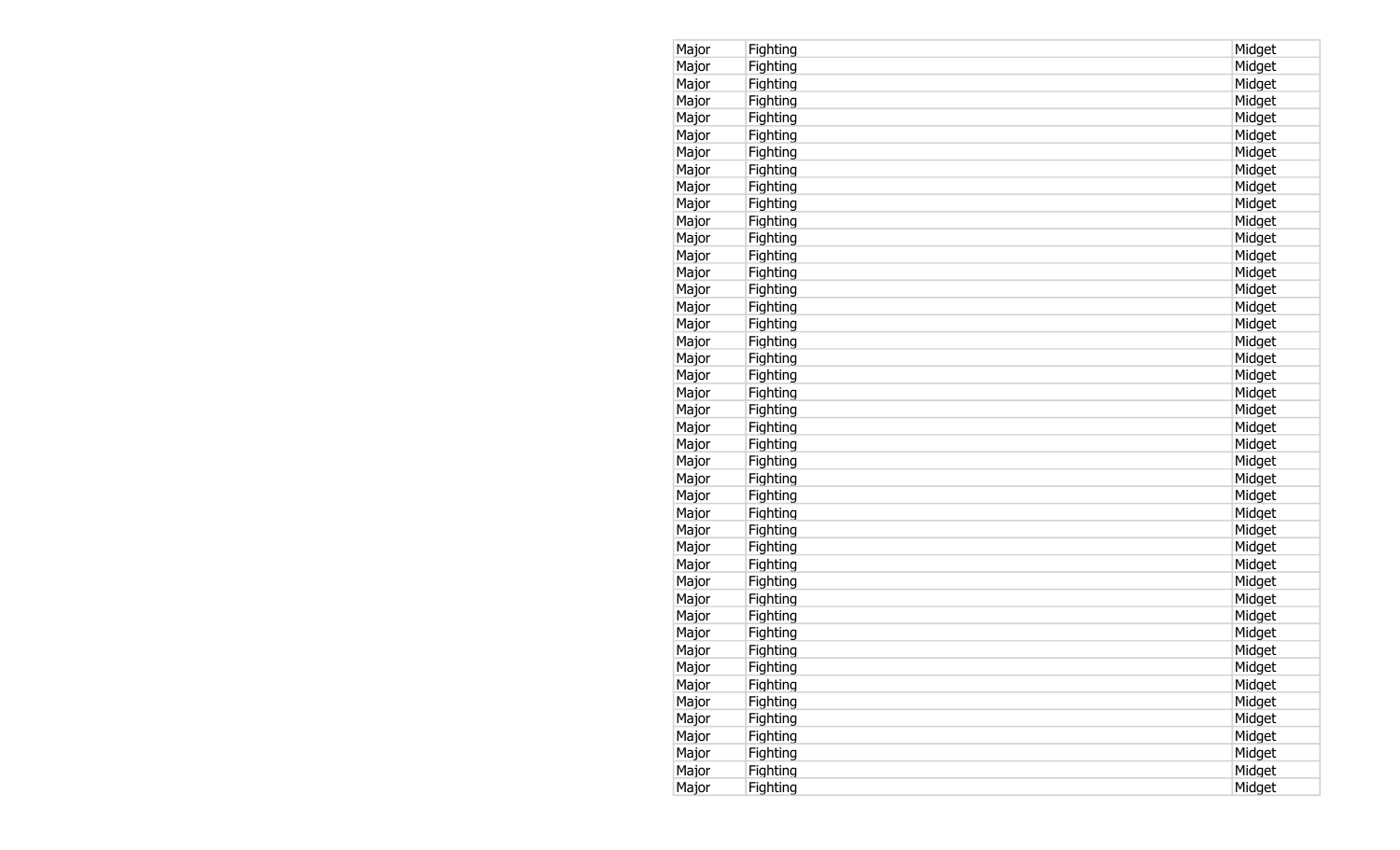| Major | Fighting                                   | Midget             |
|-------|--------------------------------------------|--------------------|
| Major | Fighting                                   | Midget             |
| Major | Fighting                                   | Midget             |
| Major | Fighting                                   | Midget             |
| Major | Fighting                                   | Peewee             |
| Major | Fighting                                   | Senior             |
| Major | Fighting                                   | Senior             |
| Major | Fighting                                   | Senior             |
| Major | Fighting                                   | Senior             |
| Major | Fighting                                   | Senior             |
| Major | Fighting                                   | Senior             |
| Major | Fighting                                   | Senior             |
| Major | Fighting                                   | Senior             |
| Major | Fighting                                   | Senior             |
| Major | Fighting                                   | Senior             |
| Major | Fighting                                   | Senior             |
| Major | Fighting                                   | Senior             |
| Major | Fighting                                   | Senior             |
| Major | Fighting                                   | Senior             |
|       | <b>TOTAL</b>                               | 109                |
| Major | Head Contact (5+GM)                        | Atom               |
| Major | Head Contact (5+GM)                        | <b>Bantam</b>      |
| Major | Head Contact (5+GM)                        | <b>Bantam</b>      |
| Major | Head Contact (5+GM)                        | <b>Bantam</b>      |
| Major | Head Contact (5+GM)                        | <b>Bantam</b>      |
| Major | Head Contact (5+GM)                        | <b>Bantam</b>      |
| Major | Head Contact (5+GM)                        | <b>Bantam</b>      |
| Major | Head Contact (5+GM)                        | <b>Bantam</b>      |
| Major | Head Contact (5+GM)                        | <b>Bantam</b>      |
| Major | Head Contact (5+GM)                        | <b>Bantam</b>      |
| Major | Head Contact (5+GM)                        | <b>Bantam</b>      |
| Major | Head Contact (5+GM)                        | Bantam             |
| Major | Head Contact (5+GM)                        | <b>Bantam</b>      |
| Major | Head Contact (5+GM)                        | <b>Bantam</b>      |
| Major | Head Contact (5+GM)                        | <b>Bantam</b>      |
| Major | Head Contact (5+GM)                        | <b>Bantam</b>      |
| Major | Head Contact (5+GM)                        | Bantam             |
| Major | Head Contact (5+GM)                        | <b>High School</b> |
| Major | Head Contact (5+GM)                        | Junior             |
| Major | Head Contact (5+GM)                        | Junior             |
| Major | Head Contact (5+GM)                        | Junior             |
| Major | Head Contact (5+GM)                        | Midget             |
|       |                                            |                    |
| Major | Head Contact (5+GM)<br>Head Contact (5+GM) | Midget             |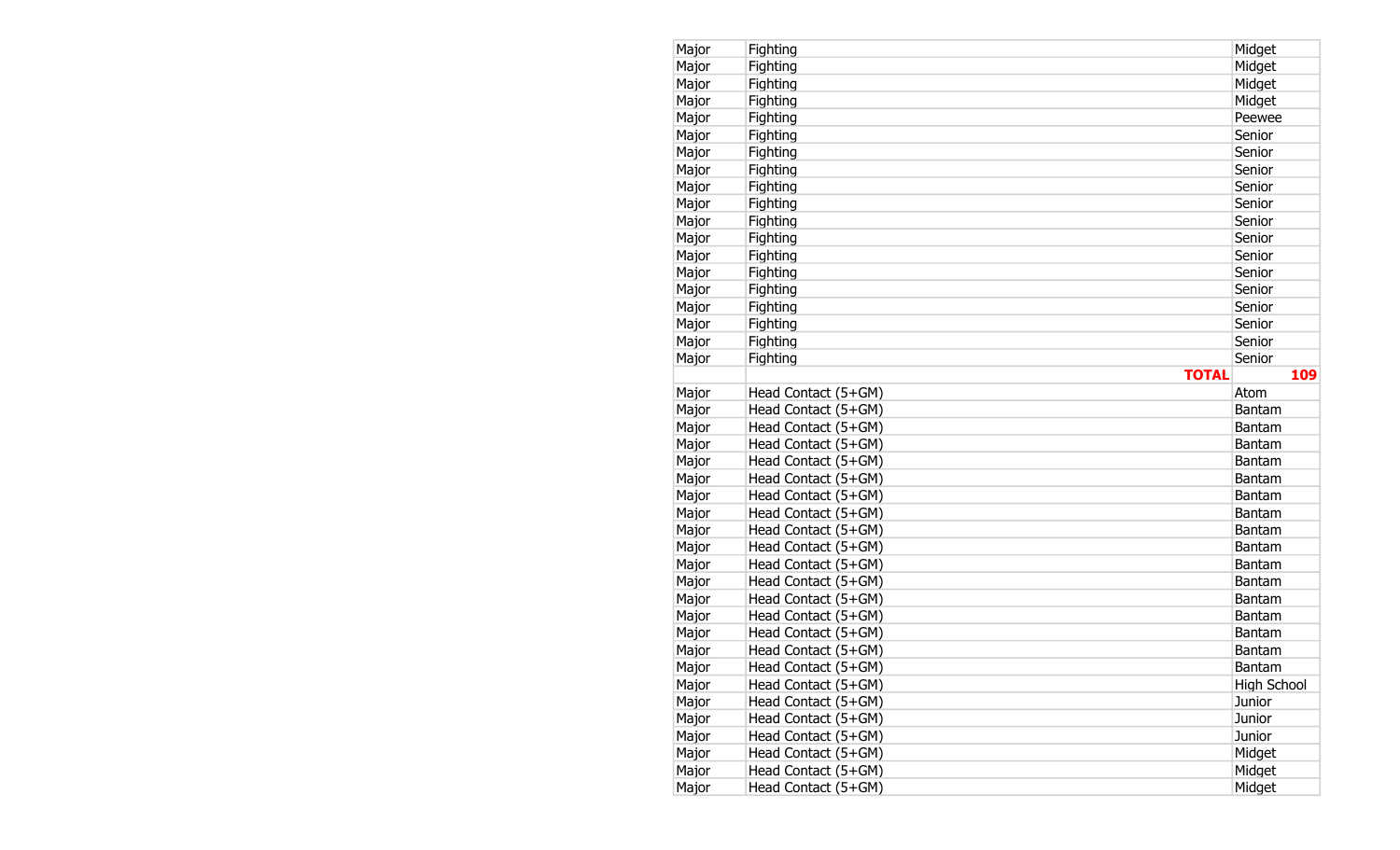| Major | Head Contact (5+GM)                                                     | Midget                  |
|-------|-------------------------------------------------------------------------|-------------------------|
| Major | Head Contact (5+GM)                                                     | Midget                  |
| Major | Head Contact (5+GM)                                                     | Midget                  |
| Major | Head Contact (5+GM)                                                     | Peewee                  |
| Major | Head Contact (5+GM)                                                     | Peewee                  |
| Major | Head Contact (5+GM)                                                     | Peewee                  |
| Major | Head Contact (5+GM)                                                     | Peewee                  |
| Major | Head Contact (5+GM)                                                     | Peewee                  |
| Major | Head Contact (5+GM)                                                     | Peewee                  |
|       | <b>TOTAL</b>                                                            | 33                      |
| Major | Kicking (Attempt to Injure)                                             | <b>Bantam</b>           |
|       | <b>TOTAL</b>                                                            | 1                       |
| Major | Knee $(5+GM)$                                                           | <b>Bantam</b>           |
| Major | Knee (5+GM)                                                             | Midget                  |
| Major | Knee (5+GM)                                                             | Midget                  |
| Major | Knee (5+GM)                                                             | Midget                  |
|       | <b>TOTAL</b>                                                            | 4                       |
| Major | Pre/Post Game Altercation: Coach of team whose players are so penalized | Midget                  |
| Major | Pre/Post Game Altercation: Coach of team whose players are so penalized | Midget                  |
|       | <b>TOTAL</b>                                                            | $\overline{\mathbf{2}}$ |
| Major | Roughing (5+GM)                                                         | Midget                  |
|       | <b>TOTAL</b>                                                            | 1                       |
| Major | Slashing Injury (5+GM)                                                  | Peewee                  |
| Major | Slashing Injury (5+GM)                                                  | Peewee                  |
|       | <b>TOTAL</b>                                                            | $\overline{\mathbf{2}}$ |
| Major | Disputing Officials call - Verbal abuse of official                     | Midget                  |
|       | <b>TOTAL</b>                                                            | 1                       |
|       | <b>TOTAL MAJOR PENALTIES</b>                                            | 283                     |
| Match | Attempt to Injure                                                       | <b>Bantam</b>           |
| Match | Attempt to Injure                                                       | Midget                  |
| Match | Attempt to Injure                                                       | Midget                  |
| Match | Attempt to Injure                                                       | Midget                  |
| Match | Attempt to Injure                                                       | Midget                  |
| Match | Attempt to Injure                                                       | Midget                  |
|       | <b>TOTAL</b>                                                            | $6\phantom{1}6$         |
| Match | Body Checking (Deliberate Injury)                                       | <b>Bantam</b>           |
|       | <b>TOTAL</b>                                                            | 1                       |
| Match | Charging (Attempt to Injure)                                            | Bantam                  |
|       | <b>TOTAL</b>                                                            | 1                       |
| Match | Charging (Deliberate Injury)                                            | Senior                  |
|       | <b>TOTAL</b>                                                            | 1                       |
| Match | Checking from Behind                                                    | <b>High School</b>      |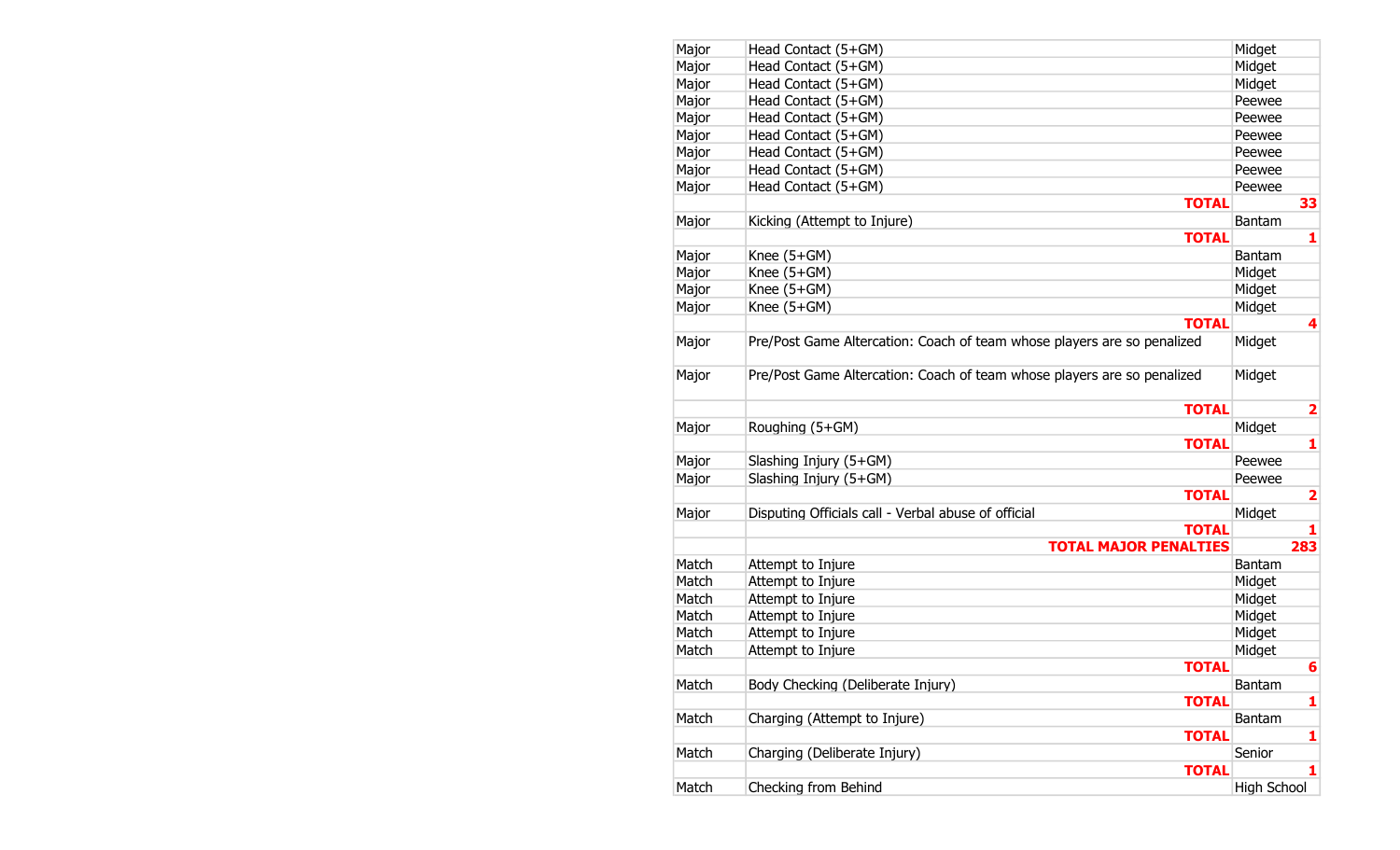|       | <b>TOTAL</b>                                             | 1                       |
|-------|----------------------------------------------------------|-------------------------|
| Match | Checking to the Head/Head Contact                        | Peewee                  |
|       | <b>TOTAL</b>                                             | 1                       |
| Match | Cross-Checking (Deliberate Injury)                       | <b>Bantam</b>           |
|       | <b>TOTAL</b>                                             | 1                       |
| Match | Cross-Checking Attempt to Injure                         | <b>Bantam</b>           |
| Match | Cross-Checking Attempt to Injure                         | High School             |
|       | <b>TOTAL</b>                                             |                         |
| Match | Grabbing Face Mask/Helmet/Chin Strap (Attempt to Injure) | <b>High School</b>      |
| Match | Grabbing Face Mask/Helmet/Chin Strap (Attempt to Injure) | Midget                  |
| Match | Grabbing Face Mask/Helmet/Chin Strap (Attempt to Injure) | Midget                  |
| Match | Grabbing Face Mask/Helmet/Chin Strap (Deliberate Injury) | Midget                  |
|       | <b>TOTAL</b>                                             | 4                       |
| Match | <b>Head Contact</b>                                      | Atom                    |
| Match | <b>Head Contact</b>                                      | <b>Bantam</b>           |
| Match | <b>Head Contact</b>                                      | Junior                  |
| Match | <b>Head Contact</b>                                      | Midget                  |
|       | <b>TOTAL</b>                                             | 4                       |
| Match | Head Contact Attempt to Injure                           | Midget                  |
| Match | Head Contact Attempt to Injure                           | Midget                  |
| Match | Head Contact Attempt to Injure                           | Midget                  |
| Match | Head Contact Attempt to Injure                           | Midget                  |
| Match | Head Contact Attempt to Injure                           | Peewee                  |
| Match | Head Contact Attempt to Injure                           | Senior                  |
|       | <b>TOTAL</b>                                             | 6                       |
| Match | Kicking (Attempt to Injure)                              | High School             |
| Match | Kicking (Attempt to Injure)                              | Midget                  |
| Match | Kicking (Attempt to Injure)                              | Peewee                  |
| Match | Kicking (Deliberate Injury)                              | Bantam                  |
| Match | Kicking (Deliberate Injury)                              | Midget                  |
|       | <b>TOTAL</b>                                             | 5                       |
| Match | Physical Abuse of an Official - Deliberate Striking      | <b>High School</b>      |
|       | <b>TOTAL</b>                                             | 1                       |
| Match | Physical Abuse of an Official - Intentional Contact      | <b>High School</b>      |
|       | <b>TOTAL</b>                                             | 1                       |
| Match | Slashing Injury (5+GM)                                   | Midget                  |
|       | <b>TOTAL</b>                                             | ı                       |
| Match | Slewfooting                                              | <b>Bantam</b>           |
| Match | Slewfooting                                              | Bantam                  |
|       | <b>TOTAL</b>                                             | $\overline{\mathbf{2}}$ |
| Match | Spearing (Attempt to Injure)                             | <b>High School</b>      |
| Match | Spearing (Attempt to Injure)                             | <b>High School</b>      |
| Match | Spearing (Attempt to Injure)                             | Junior                  |
| Match | Spearing (Attempt to Injure)                             | Midget                  |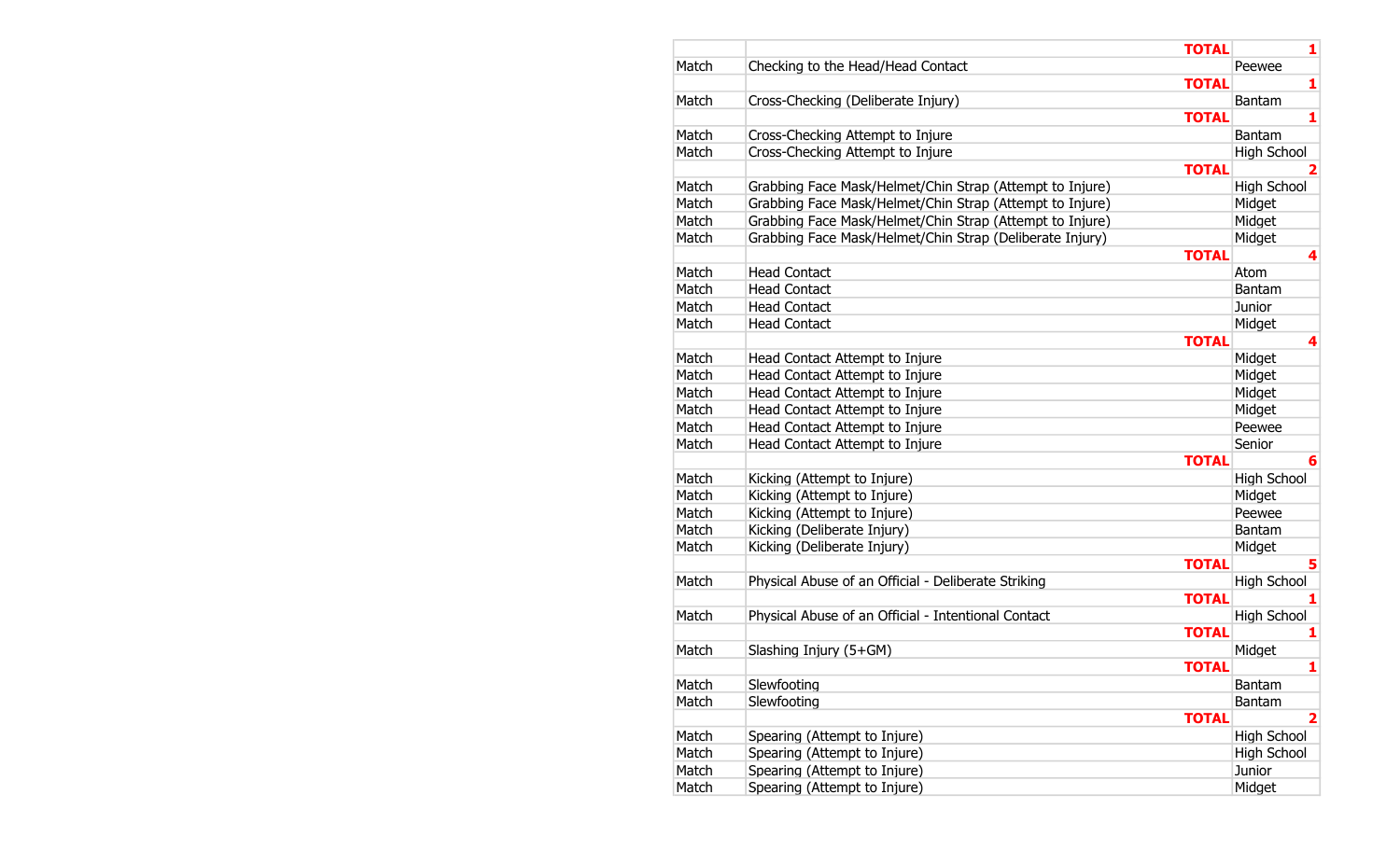| Match   | Spearing (Attempt to Injure)                    | Midget        |    |
|---------|-------------------------------------------------|---------------|----|
| Match   | Spearing (Deliberate Injury)                    | Midget        |    |
| Match   | Spearing (Deliberate Injury)                    | Peewee        |    |
|         | <b>TOTAL</b>                                    |               | 7  |
| Match   | Spitting (Attempt to Injure)                    | <b>Bantam</b> |    |
|         | <b>TOTAL</b>                                    |               | 1  |
|         | <b>TOTAL MATCH PENALTIES</b>                    |               | 46 |
| Regular | GM Last Ten Minutes/Overtime/Conclusion of Game | Junior        |    |
| Regular | GM Last Ten Minutes/Overtime/Conclusion of Game | Junior        |    |
| Regular | GM Last Ten Minutes/Overtime/Conclusion of Game | Junior        |    |
| Regular | GM Last Ten Minutes/Overtime/Conclusion of Game | Junior        |    |
| Regular | GM Last Ten Minutes/Overtime/Conclusion of Game | Junior        |    |
| Regular | GM Last Ten Minutes/Overtime/Conclusion of Game | Junior        |    |
| Regular | GM Last Ten Minutes/Overtime/Conclusion of Game | Junior        |    |
| Regular | GM Last Ten Minutes/Overtime/Conclusion of Game | Junior        |    |
| Regular | GM Last Ten Minutes/Overtime/Conclusion of Game | Junior        |    |
| Regular | GM Last Ten Minutes/Overtime/Conclusion of Game | Junior        |    |
| Regular | GM Last Ten Minutes/Overtime/Conclusion of Game | Junior        |    |
| Regular | GM Last Ten Minutes/Overtime/Conclusion of Game | Junior        |    |
| Regular | GM Last Ten Minutes/Overtime/Conclusion of Game | Junior        |    |
| Regular | GM Last Ten Minutes/Overtime/Conclusion of Game | Junior        |    |
| Regular | GM Last Ten Minutes/Overtime/Conclusion of Game | Junior        |    |
| Regular | GM Last Ten Minutes/Overtime/Conclusion of Game | Junior        |    |
| Regular | GM Last Ten Minutes/Overtime/Conclusion of Game | Junior        |    |
| Regular | GM Last Ten Minutes/Overtime/Conclusion of Game | Junior        |    |
| Regular | GM Last Ten Minutes/Overtime/Conclusion of Game | Midget        |    |
| Regular | GM Last Ten Minutes/Overtime/Conclusion of Game | Midget        |    |
| Regular | GM Last Ten Minutes/Overtime/Conclusion of Game | Midget        |    |
|         | <b>TOTAL</b>                                    |               | 21 |
| Regular | Instigator of a fight $(2 + GM)$                | Bantam        |    |
| Regular | Instigator of a fight $(2 + GM)$                | <b>Bantam</b> |    |
| Regular | Instigator of a fight $(2 + GM)$                | Bantam        |    |
| Regular | Instigator of a fight $(2 + GM)$                | Midget        |    |
| Regular | Instigator of a fight $(2 + GM)$                | Midget        |    |
| Regular | Instigator of a fight $(2 + GM)$                | Midget        |    |
| Regular | Instigator of a fight $(2 + GM)$                | Midget        |    |
| Regular | Instigator of a fight $(2 + GM)$                | Midget        |    |
| Regular | Instigator of a fight $(2 + GM)$                | Midget        |    |
| Regular | Instigator of a fight $(2 + GM)$                | Midget        |    |
| Regular | Instigator of a fight $(2 + GM)$                | Senior        |    |
| Regular | Instigator of a fight $(2 + GM)$                | Senior        |    |
| Regular | Instigator of a fight $(2 + GM)$                | Senior        |    |
| Regular | Instigator of a fight $(2 + GM)$                | Senior        |    |
|         | <b>TOTAL</b>                                    |               | 14 |